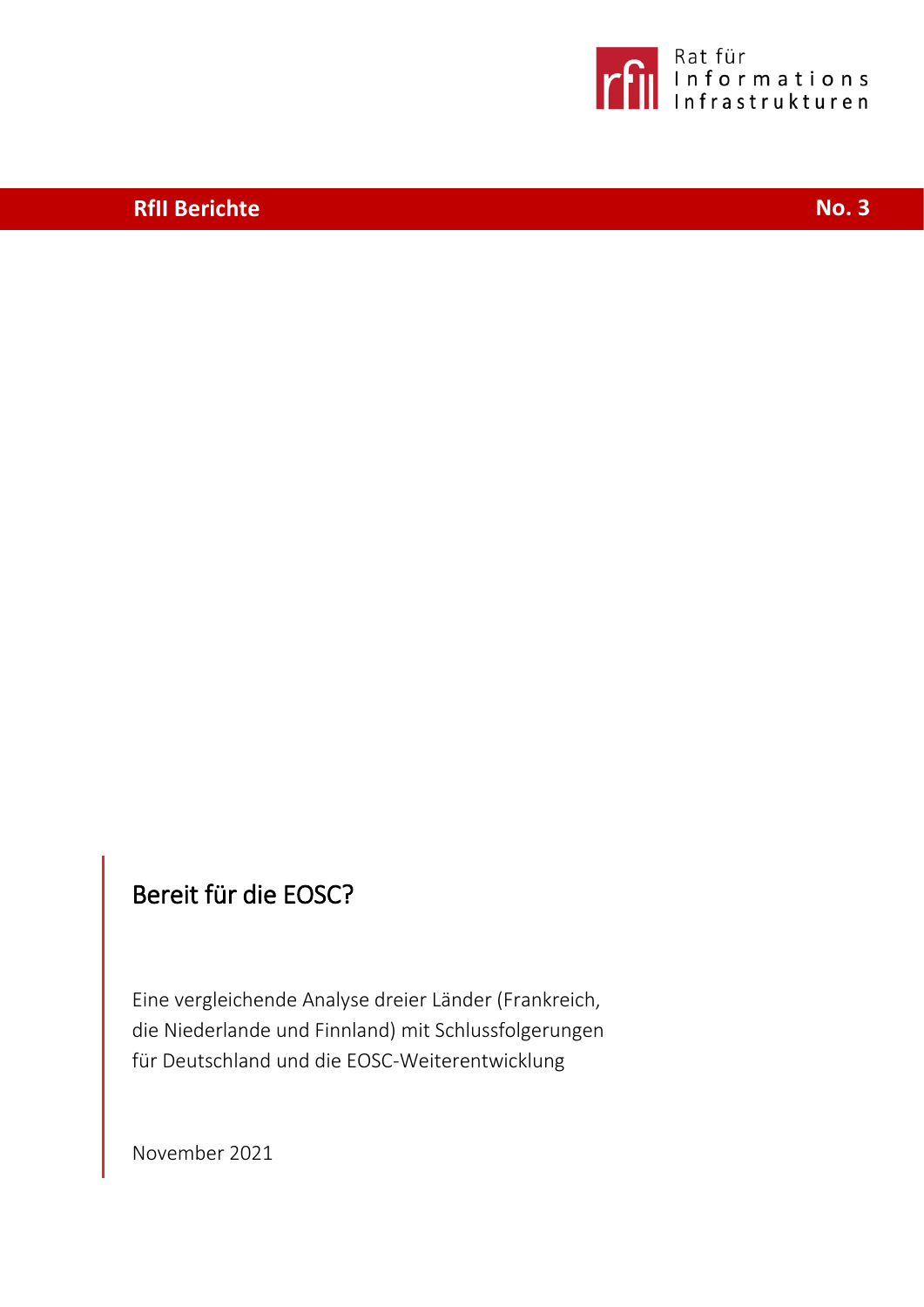## IMPRESSUM

November 2021

Rat für Informationsinfrastrukturen (RfII) Geschäftsstelle Papendiek 16 37073 Göttingen

Tel. +49 551 392 70 50 E-Mail [info@rfii.de](mailto:info@rfii.de) Web [www.rfii.de](http://www.rfii.de/)

BMBF-Förderkennzeichen M532900 Projekt FoStra 2020: Forschungsinfrastrukturpolitische Strategien in Europa 2020

PROJEKTLEITER Dr. Barbara Ebert/Dr. Stefan Lange, Leitung der Geschäftsstelle des Rates für Informationsinfrastrukturen

PROJEKTMITARBEITER Dr. Gavin Connor Fox (01/01/2020-31/08/2020)

Der vorliegende Bericht wurde auf Grundlage der empirischen Befunde des FoStra 2020 Projekts von Mag. Daniel Spichtinger erstellt. Redaktion: Dr. Stefan Lange

#### ZITIERVORSCHLAG

RfII – Rat für Informationsinfrastrukturen: Bereit für die EOSC? Eine vergleichende Analyse dreier Länder (Frankreich, die Niederlande und Finnland) mit Schlussfolgerungen für Deutschland. RfII Berichte No. 3, Göttingen 2021, 70 S.

[Dieses Werk ist lizensiert unter einer Creative Commons Namensnennung](https://creativecommons.org/licenses/by-sa/4.0/) – [Weitergabe unter gleichen Bedingungen 4.0 International Lizenz.](https://creativecommons.org/licenses/by-sa/4.0/)



Die Deutsche Nationalbibliothek verzeichnet diese Publikation in der Deutschen Nationalbibliografie; detaillierte bibliografische Daten sind im Internet übe[r http://dnb.dnb.de](http://dnb.dnb.de/) abrufbar.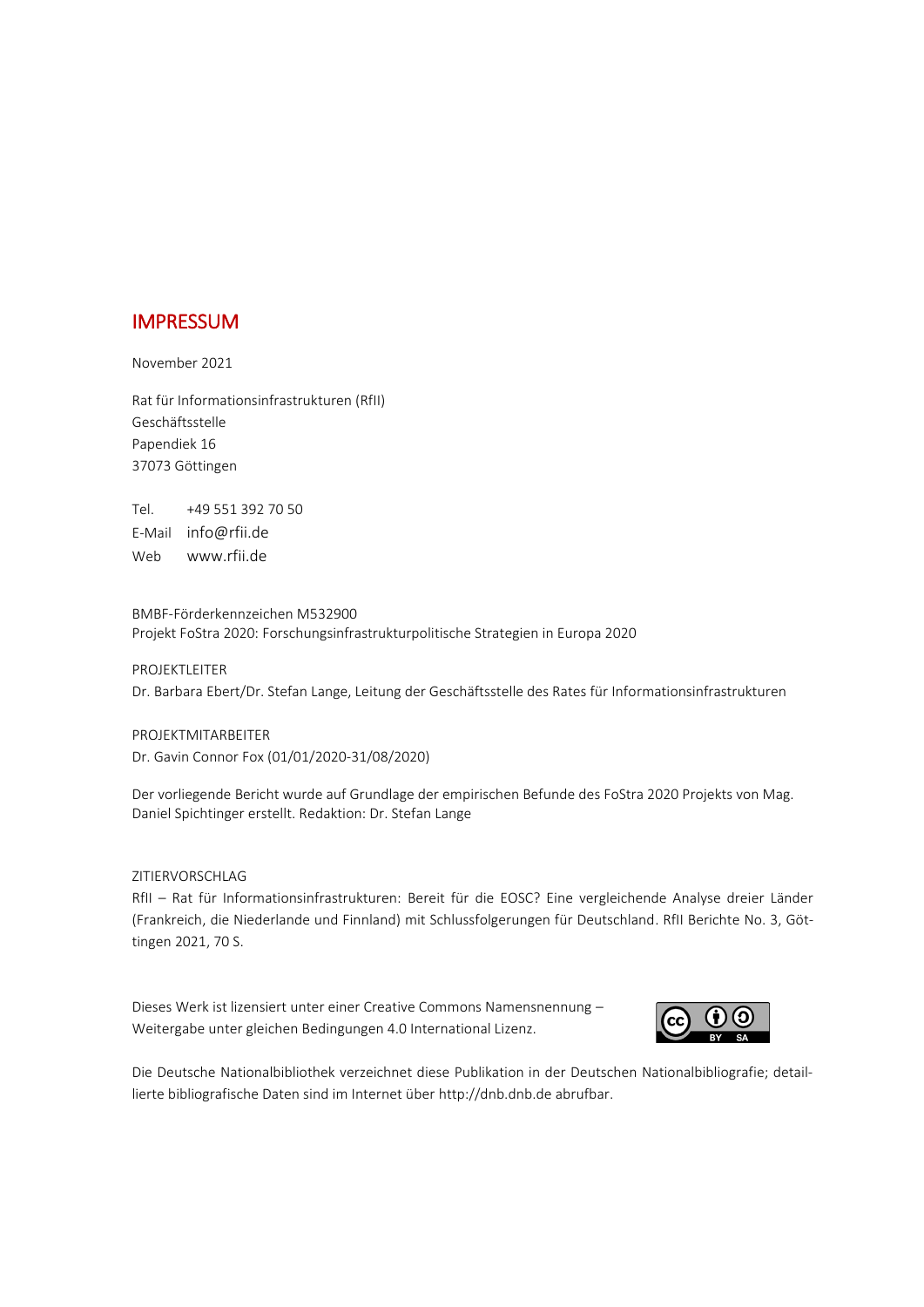# **INHALTSVERZEICHNIS**

| 1   |  |                                                                            |  |  |  |  |  |  |
|-----|--|----------------------------------------------------------------------------|--|--|--|--|--|--|
| 1.1 |  |                                                                            |  |  |  |  |  |  |
| 1.2 |  |                                                                            |  |  |  |  |  |  |
| 1.3 |  |                                                                            |  |  |  |  |  |  |
| 2   |  |                                                                            |  |  |  |  |  |  |
| 2.1 |  |                                                                            |  |  |  |  |  |  |
| 2.2 |  |                                                                            |  |  |  |  |  |  |
| 2.3 |  |                                                                            |  |  |  |  |  |  |
| 2.4 |  |                                                                            |  |  |  |  |  |  |
| 3   |  |                                                                            |  |  |  |  |  |  |
| 3.1 |  |                                                                            |  |  |  |  |  |  |
| 3.2 |  |                                                                            |  |  |  |  |  |  |
| 3.3 |  |                                                                            |  |  |  |  |  |  |
| 3.4 |  |                                                                            |  |  |  |  |  |  |
| 4   |  |                                                                            |  |  |  |  |  |  |
| 4.1 |  |                                                                            |  |  |  |  |  |  |
|     |  |                                                                            |  |  |  |  |  |  |
| 4.3 |  |                                                                            |  |  |  |  |  |  |
| 4.4 |  |                                                                            |  |  |  |  |  |  |
| 5   |  | Schlussfolgerungen zur EOSC-Readiness in den drei betrachteten Ländern  53 |  |  |  |  |  |  |
|     |  |                                                                            |  |  |  |  |  |  |
|     |  |                                                                            |  |  |  |  |  |  |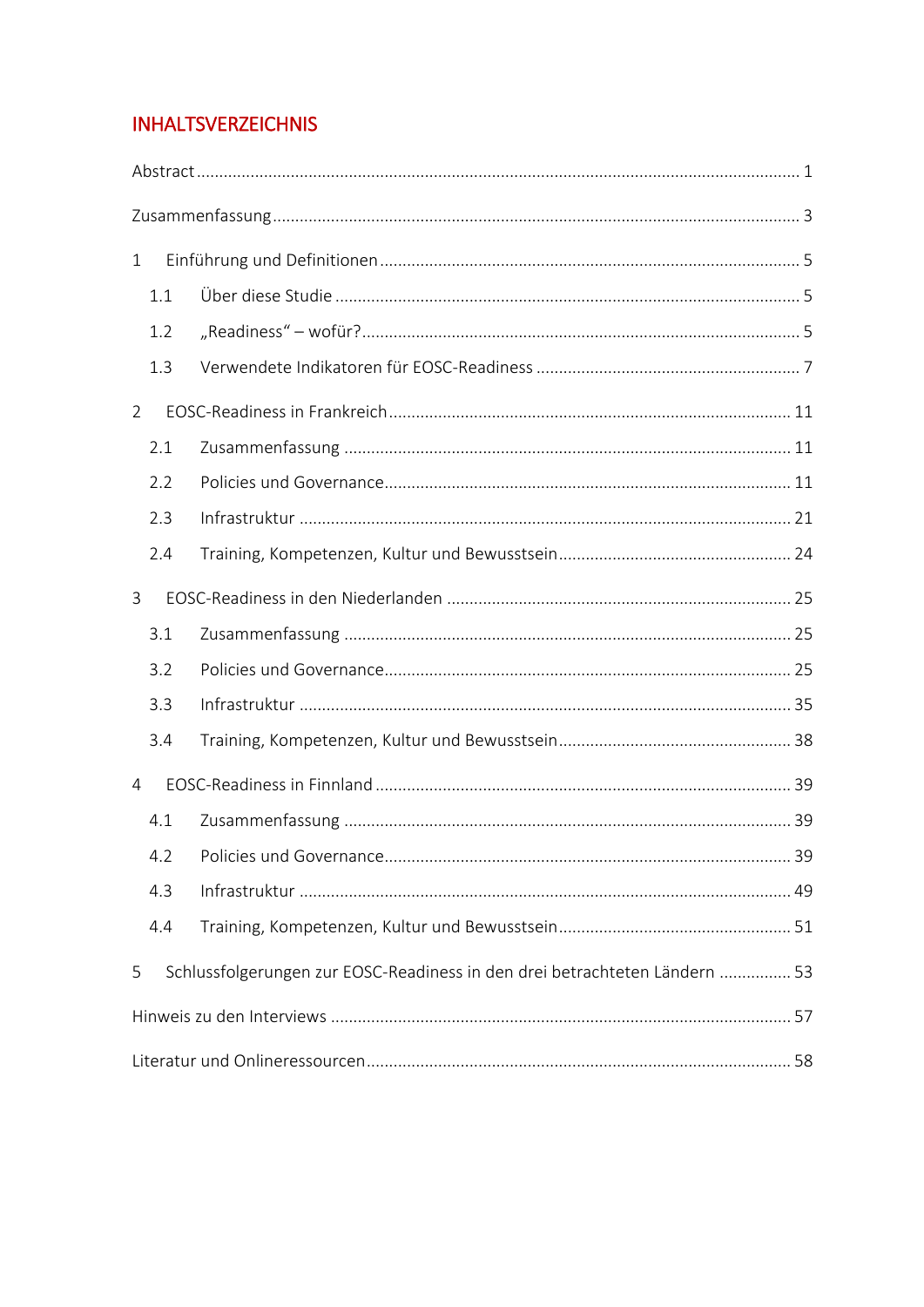# Abkürzungsverzeichnis

*Die Leserinnen und Leser werden auch auf Erklärungen von Abkürzungen im Haupttext verwiesen.* 

| <b>ANR</b>         | Agence Nationale de la Recherche                                          |
|--------------------|---------------------------------------------------------------------------|
| <b>BMBF</b>        | Bundesministerium für Bildung und Forschung                               |
| <b>CNRS</b>        | Centre national de la recherche scientifique                              |
| <b>CLARIAH</b>     | Common Lab Research Infrastructure for the Arts and Humanities            |
| <b>CLARIN-ERIC</b> | Common Language Resources and Technology Infrastructure                   |
| CoNOSC             | Council of National Open Science Coordination                             |
| <b>CSC</b>         | IT Center for Science                                                     |
| <b>DANS</b>        | Data Archiving and Networking Services                                    |
| <b>DARIAH</b>      | Digital Research Infrastructure for the Arts and Humanities               |
| <b>DMP</b>         | Datenmanagementplan                                                       |
| <b>DORA</b>        | Declaration on Research Assessment (auch "San Francisco Declaration")     |
| <b>ELIXIR</b>      | Forschungsinfrastruktur                                                   |
| <b>EOSC</b>        | European Open Science Cloud                                               |
| EOSC-FF            | EOSC Finnish Forum/Finnisches EOSC-Forum                                  |
| EOSC-Hub           | EU gefördertes EOSC Projekt (Horizon 2020)                                |
| EOSCpilot          | EU gefördertes EOSC Projekt (Horizon 2020)                                |
| EOSC-Pillar        | EU gefördertes EOSC Projekt (Horizon 2020)                                |
| ERIC               |                                                                           |
|                    | European Research Infrastructure Consortium                               |
| <b>ESFRI</b>       | European Strategy Forum for Research Infrastructures                      |
| FAIR-Principles    | Findable, Accessible, Interoperable, Re-Usable                            |
| <b>FDM</b>         | Forschungsdatenmanagement                                                 |
| FO                 | Forschungsorganisation                                                    |
| <b>FREYA</b>       | EU Projekt (Horizon 2020)                                                 |
| <b>FUNET</b>       | Finish University and Research Network                                    |
| <b>HAL</b>         | Hyper Articles on Line, French Repository                                 |
| <b>HEI</b>         | <b>Higher Education Institutions</b>                                      |
| <b>IKT</b>         | Informations- und Kommunikationstechnik                                   |
| <b>INFRAEOSC</b>   | EU Ausschreibungen zur Implementierung der EOSC                           |
| LISS panel         | Longitudinal Internet Studies for the Social Sciences                     |
| <b>MESRI</b>       | Ministère de l'Enseignement supérieur, de la Recherche et de l'Innovation |
| MVE, auch MV-EOSC  | Minimal Viable EOSC (EOSC Minimalversion)                                 |
| <b>NDI</b>         | Nationale Dateninfrastrukturen                                            |
| <b>NPOW</b>        | Nationaler Plan für Offene Wissenschaft (Frankreich)                      |
| <b>NPOS</b>        | National Programme Open Science (Niederlande)                             |
| <b>NRRI</b>        | National Roadmap for Research Infrastructure                              |
| <b>NWO</b>         | Nederlandse Organisatie voor Wetenschappelijk Onderzoek                   |
| OA                 | Open Access                                                               |
| <b>OS</b>          | Open Science                                                              |
| PID                | Persisent Identifier                                                      |
| PSI                | Public Sector Information                                                 |
| <b>RDA</b>         | Research Data Alliance                                                    |
| RfII               | Rat für Informationsinfrastrukturen                                       |
| <b>RPO</b>         | Research Performing Organisation                                          |
| SRIA               | Strategic Research and Innovation Agenda                                  |
| SSHOC              | Social Sciences and Humanities Open Cloud (Infrastruktur)                 |
|                    |                                                                           |
| <b>UNIFI</b>       | Universities Finland                                                      |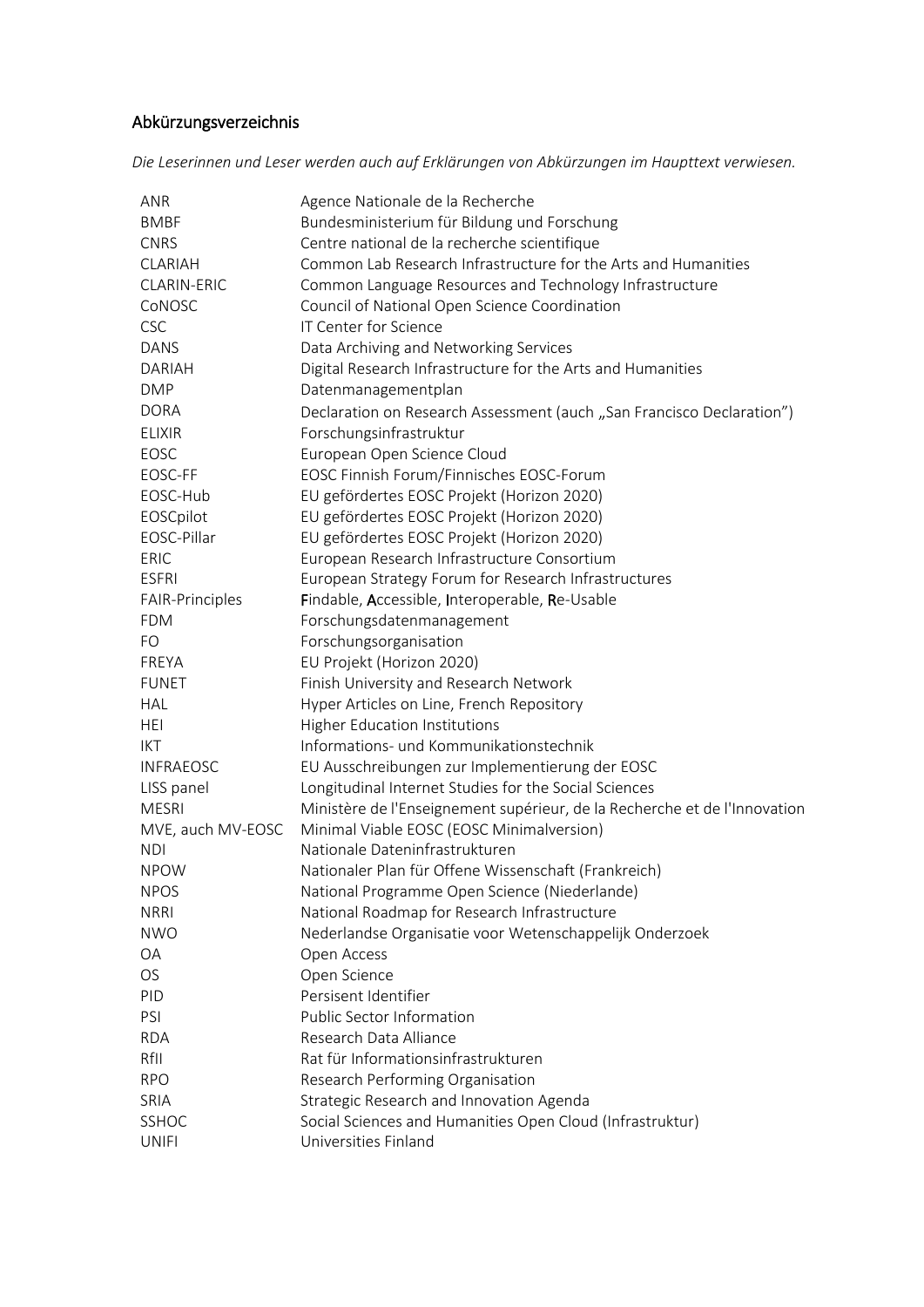## <span id="page-4-0"></span>**ABSTRACT**

The BMBF-funded FoStra2020 study analyses the readiness of three European countries − France, the Netherlands and Finland − to implement the European Open Science Cloud (EOSC) in a basic version, the Minimal Viable EOSC (MVE). Indicators in the area of policy, infrastructure as well as training, skills, culture and awareness are analysed. For this purpose, documents were collected, country reports were prepared, and 12 expert interviews were conducted by the project staff from the headquarter of the German Council for Scientific Information Infrastructures (RfII), University of Göttingen.

Each of the analysed countries has a strong governmental support for Open Science Policies, but these national policies are implemented in different ways: In France, the approach is more centralistic, while the process in the Netherlands and Finland (after being initiated by government agencies) is more bottom-up. In the Netherlands, the national Open Science Policy is particularly intertwined with European developments. The prerequisites for integrating the EOSC into national Open Science Policies are therefore in place in all three countries although this has not yet been fully completed. Most recently (first quarter 2021), an acceleration of these activities can be observed insofar as at least one meeting of an EOSC forum involving stakeholders has taken place in each of the countries examined. The lack of integration of universities in France and the almost confusing number of initiatives in the Netherlands can be seen as weaknesses. In the Netherlands in particular, the open science goals are very ambitious, but have not always been achieved (keyword: 100% Open Access in 2020).

In addition to policies, three key paths to concrete national EOSC integration can be identified: a) participation in EU-funded EOSC projects, b) participation of national staff in EOSC (EOSC Interim Board or EOSC-Association) and c) the long-term involvement of national organizations (membership in the EOSC-Association).

In general, all three countries are well positioned in terms of the quality of their national infrastructure, with international cooperation being particularly emphasized in Finland. With regard to the concrete implementation "on the ground" and the "hooking up" of national infrastructures to EOSC, the organizations 'Data Archiving and Networking Services' (DANS) and 'Finnish Center of Expertise in Information Technology' (CSC) play an essential role in the Netherlands and Finland and can accordingly be described as "EOSC makers".

In terms of EOSC-readiness all three countries come off worst in the dimension of training, skills, culture and awareness: In this respect, it is questionable whether a larger group of researchers apart from the already involved academic elites have so far been reached. For this reason, active steps should be taken to broaden national EOSC events.

This leads us to some conclusions regarding the EOSC in generally: The policy level is well established and the technical level is also properly covered by a number of activities from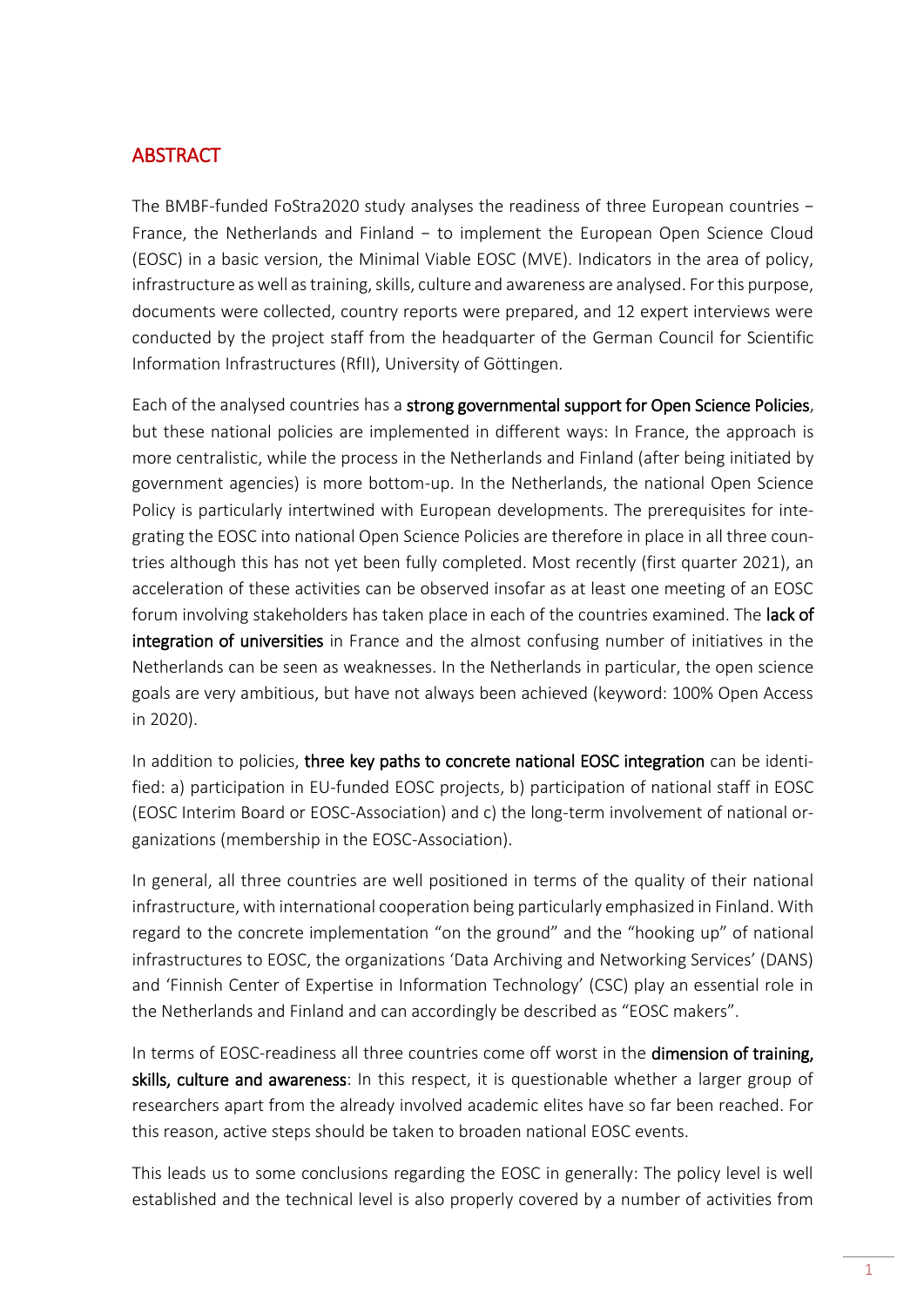various working groups in all three countries. However, EOSC is currently not yet implemented Europe-wide. The functionalities of the EOSC portal are also limited so far. The userfriendliness of the EOSC in particular will play a decisive role in its acceptance within the broader scientific community, that is those researchers who should actively use the EOSC in their daily scientific work. It is therefore a positive development that the topic of EOSC "onboarding" was recently discussed during the meeting of the ESFRI clusters at the RDA House of Commons (April 19, 2021). Furthermore, there is the question of potential duplications with Gaia-X, especially if we go beyond the MV EOSC to include companies.

Potential conclusions to be derived from the analyses of EOSC-readiness in France, the Netherlands and Finland for Germany are:

- Government support for Open Science at the highest level is important, but can take different forms (following the path dependencies of political culture and heterogeneous institutional settings in the analysed countries);
- a well-developed national coordination structure for Open Science is extremely helpful for the integration of EOSC aspects and
- a national EOSC forum (or equivalent) is a prerequisite for the involvement of stakeholders, which in turn is important not only for the broader acceptance of the EOSC, but also for raising awareness and building skills.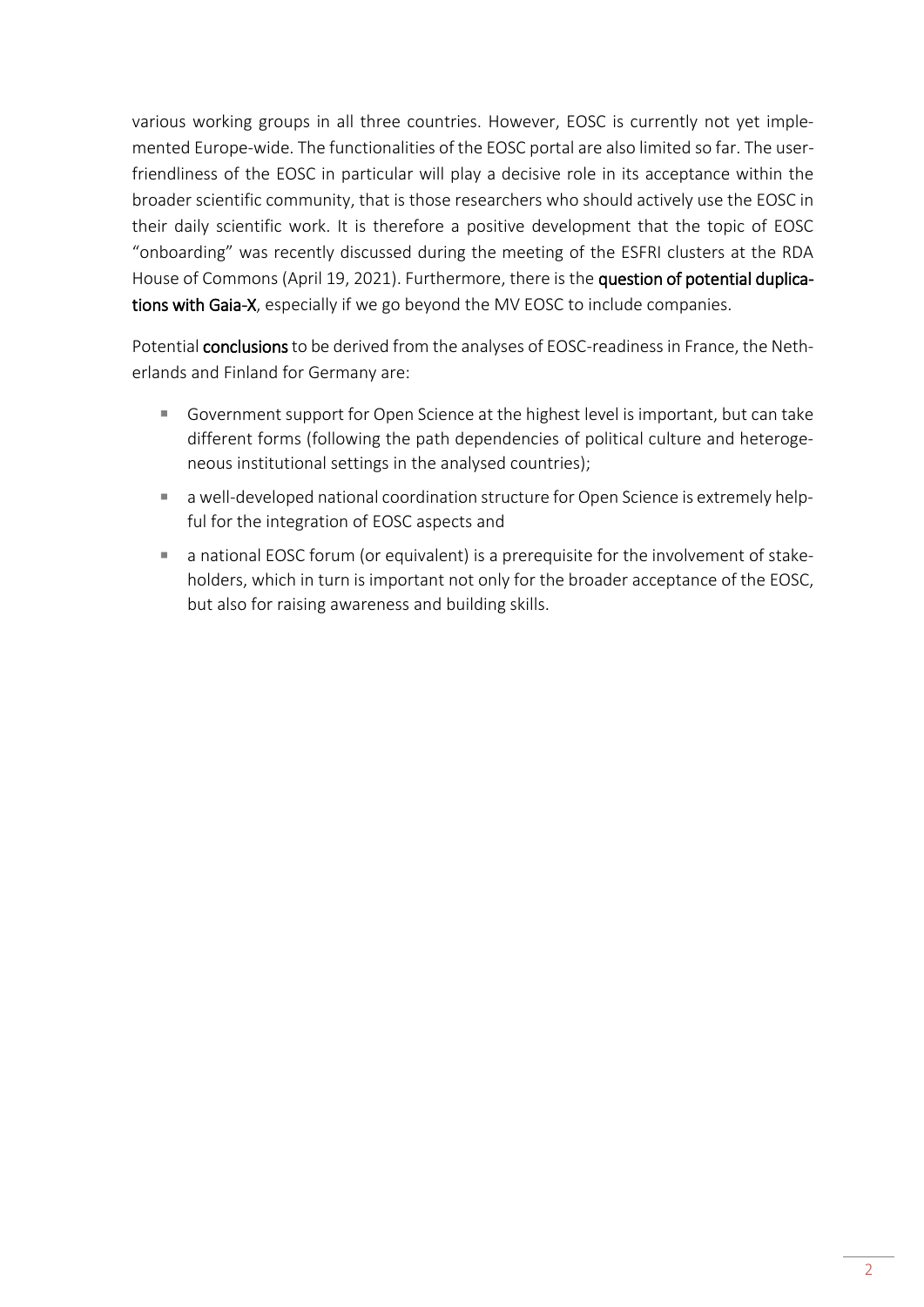## <span id="page-6-0"></span>ZUSAMMENFASSUNG

Die BMBF-geförderte FoStra2020 Studie analysiert die Bereitschaft (Readiness) dreier europäischer Länder – Frankreich, Niederlande und Finnland – zur Implementierung der European Open Science Cloud (EOSC) in einer Basisversion, der Minimal Viable EOSC (MVE). Analysiert werden dabei Indikatoren im Bereich Policy, Infrastruktur sowie Training, Kompetenzen, Kultur und Bewusstsein. Dazu hat das Projektpersonal in der Geschäftsstelle des Rates für Informationsinfrastrukturen (RfII) wissenschaftspolitische und andere Dokumente ausgewertet, Länder-Dossiers angefertigt und 12 Experteninterviews durchgeführt.

Alle drei untersuchten Länder verfügen über eine starke wissenschaftspolitische Unterstützung für Open Science Policies, auch wenn diese thematisch und instrumentell unterschiedlich ausgeprägt sind; in Frankreich sind diese eher zentralistisch ausgestaltet (Gesetzgebung, Erwartungshaltung an das zuständige Ministerium Direktiven und Regulierungsrahmen vorzugeben), während der Prozess in den Niederlanden und Finnland, nach einem erstmaligen Anstoß durch Regierungsstellen, eher Bottom-up ausgeprägt ist – Wissenschaftsorganisationen, zum Teil auch Hochschulen, nehmen das Heft des Handelns selbst in die Hand. In den Niederlanden ist die nationale Open Science Policy besonders stark mit den europäischen Entwicklungen verschränkt. Damit sind insgesamt gute Voraussetzungen für die Integration der EOSC in nationale Open Science Richtlinien gegeben, obwohl diese bis heute noch nicht ganz flächendeckend vollzogen ist. In der jüngsten Zeit, d. h. im Kontext dieser Studie im ersten Quartal 2021, lässt sich insofern eine Beschleunigung dieser Aktivitäten feststellen, als dass bis dato in jedem der untersuchten Länder zumindest ein Treffen eines Forums zum Thema EOSC stattgefunden hat, das auch Stakeholder in den EOSC-Prozess einbindet. Als Schwächen können in Frankreich die mangelnde Integration der Universitäten und in den Niederlanden die nahezu verwirrende Anzahl an EOSC-bezogenen Initiativen angesehen werden, die zu einer Fragmentierung der nationalen Strategie beitragen können. Gerade in den Niederlanden sind die Open-Science-Ziele sehr ambitioniert, können jedoch nicht immer erreicht werden (Stichwort: 100 % Open Access im Jahr 2020 – nicht erreicht).

Über Policies hinaus können drei Schlüsselpfade zur konkreten nationalen EOSC-Integration identifiziert werden: a) die Teilnahme an EU-finanzierten EOSC-Projekten, b) die Beteiligung von nationalem Personal in der EOSC (EOSC-Interim-Board bzw. EOSC-Association) und c) die längerfristige Einbeziehung von nationalen Organisationen (Mitgliedschaft in der EOSC-Association).

Im Allgemeinen sind alle drei Länder bezüglich der Qualität ihrer nationalen Infrastruktur gut aufgestellt, wobei die internationale Kooperation in Finnland besonders betont wird. Im Hinblick auf die konkrete Implementierung der EOSC auf der Arbeitsebene nationaler Forschungsinstitute und Hochschulen bzw. das "Aufspringen" nationaler Infrastrukturen auf den "EOSC-Zug" spielen in den Niederlanden und in Finnland die außeruniversitären Organisationen 'Data Archiving and Networking Services' (DANS) und 'Finnish Center of Expertise in Information Technology' (CSC) eine essenzielle Rolle. Sie können entsprechend als "EOSC-Macher" bezeichnet werden.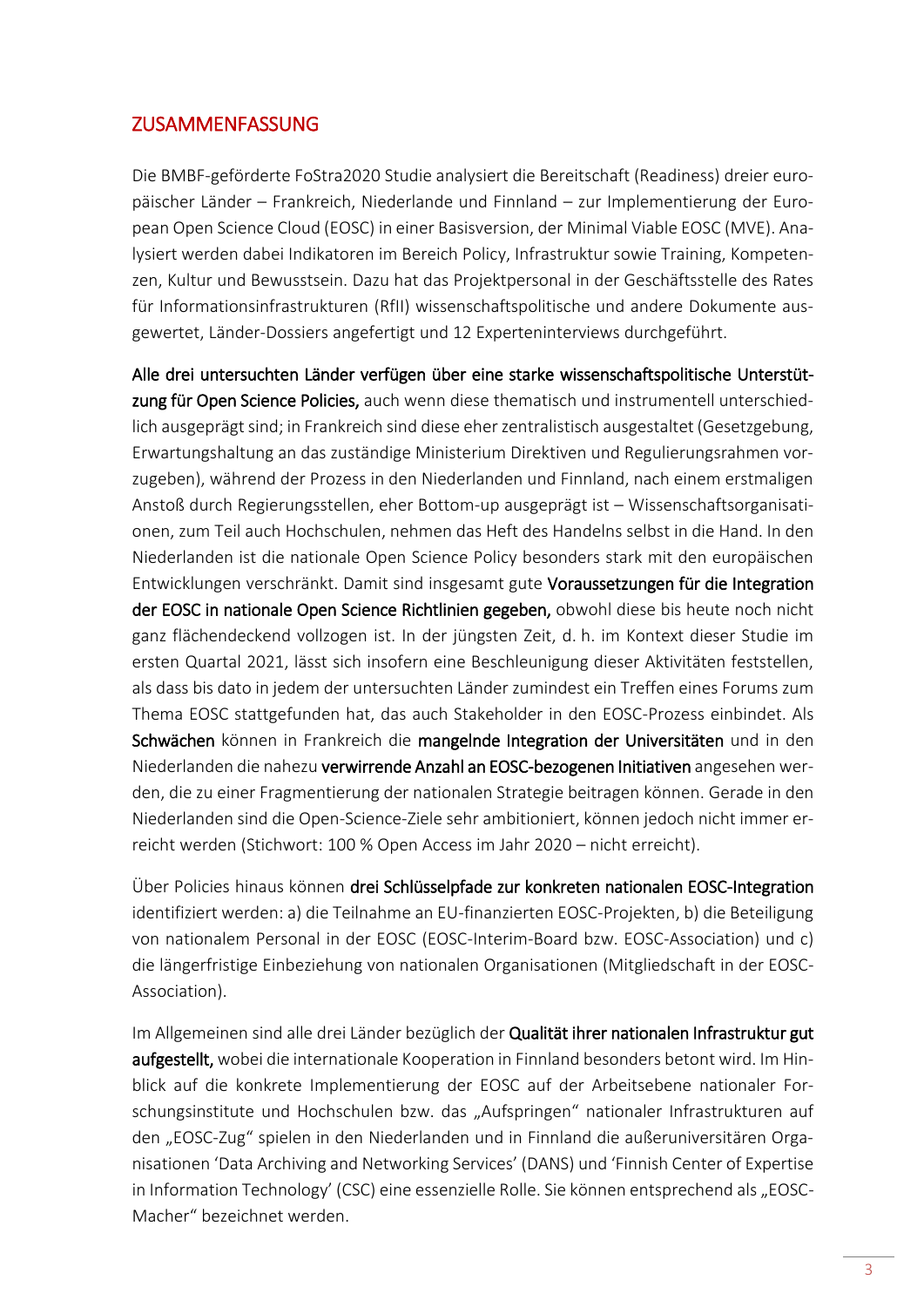Alle drei Länder schneiden in Bezug auf die Dimension Training, Kompetenzen, Kultur und Bewusstsein am schwächsten ab: Diesbezüglich ist fraglich, ob bereits mittelfristig das Gros der Forscherinnen und Forscher – jenseits der kleinen akademischen Elite der bereits involvierten Persönlichkeiten – erreicht werden. Aus diesem Grund sollten aktive Schritte unternommen werden, um nationale Events zur stärkeren Bekanntmachung der Vorteile, die die EOSC Forscherinnen und Forschern in allen Einrichtungen der öffentlich finanzierten Wissenschaft bietet, zu organisieren und hierfür eine breite Öffentlichkeit herzustellen.

Dies führt uns zu allgemeinen Schlussfolgerungen bezüglich der Weiterentwicklung der EOSC: Die Policy-Ebene ist gut aufgestellt und auch die technische Ebene ist durch eine Reihe von Aktivitäten verschiedenster Arbeitsgruppen gut abgedeckt. Allerdings ist die ESOC derzeit noch nicht Europaweit implementiert. Auch die Funktionalitäten des EOSC-Portals sind bislang begrenzt.<sup>1</sup> Gerade die Benutzerfreundlichkeit der EOSC wird eine entscheidende Rolle bei ihrer Akzeptanz in der breiten Wissenschaftscommunity spielen − d. h. bei jenen Forscherinnen und Forschern, die die EOSC aktiv nutzen sollen. Es ist daher positiv zu werten, dass das Thema EOSC-"Onboarding" kürzlich im Rahmen des Meetings der ESFRI Clusters at RDA House of Commons<sup>2</sup> (19. April 2021) diskutiert wurde. Des Weiteren stellt sich die Frage potenzieller Duplikationen mit Gaia X, und zwar insbesondere, wenn über die MV EOSC hinausgegangen wird und Unternehmen miteinbezogen werden.

Als Schlussfolgerungen für Deutschland lassen sich anführen, dass

- die staatliche Unterstützung für Open Science auf höchster Ebene wichtig ist, jedoch unterschiedliche Formen annehmen kann (je nach den Pfadabhängigkeiten, die von der politischen Kultur des jeweiligen Landes und des darin eingebetteten institutionellen Settings vorgegeben werden);
- eine gut entwickelte nationale Koordinierungsstruktur für Open Science für die Integration von EOSC-Aspekten äußerst hilfreich ist und
- ein nationales EOSC-Forum (oder ein Äquivalent) eine Voraussetzung für die Einbeziehung von Stakeholdern darstellt, was wiederum nicht nur für die Akzeptanz der EOSC, sondern ebenso für die Sensibilisierung und den Aufbau von Kompetenzen wichtig ist.

 $<sup>1</sup>$  In einem Interview wurde dies explizit vermerkt: "Ich sehe keine großen Schritte, auch nicht den Start des</sup> EOSC-Portals. Für manche Menschen ist das eine sehr große Neuigkeit [...] Meiner Meinung nach ist das ein kleiner Schritt." Auch ein dänischer Stakeholder bezeichnete das Portal in seiner aktuellen Form als "nicht sehr nützlich." Auszug aus den unveröffentlichten Experteninterviews in Fox/Ebert (2020) – FoStra2020 Interviews (unveröffentlicht).

<sup>2</sup> [https://sshopencloud.eu/events/esfri-clusters-rda-house-commons.](https://sshopencloud.eu/events/esfri-clusters-rda-house-commons)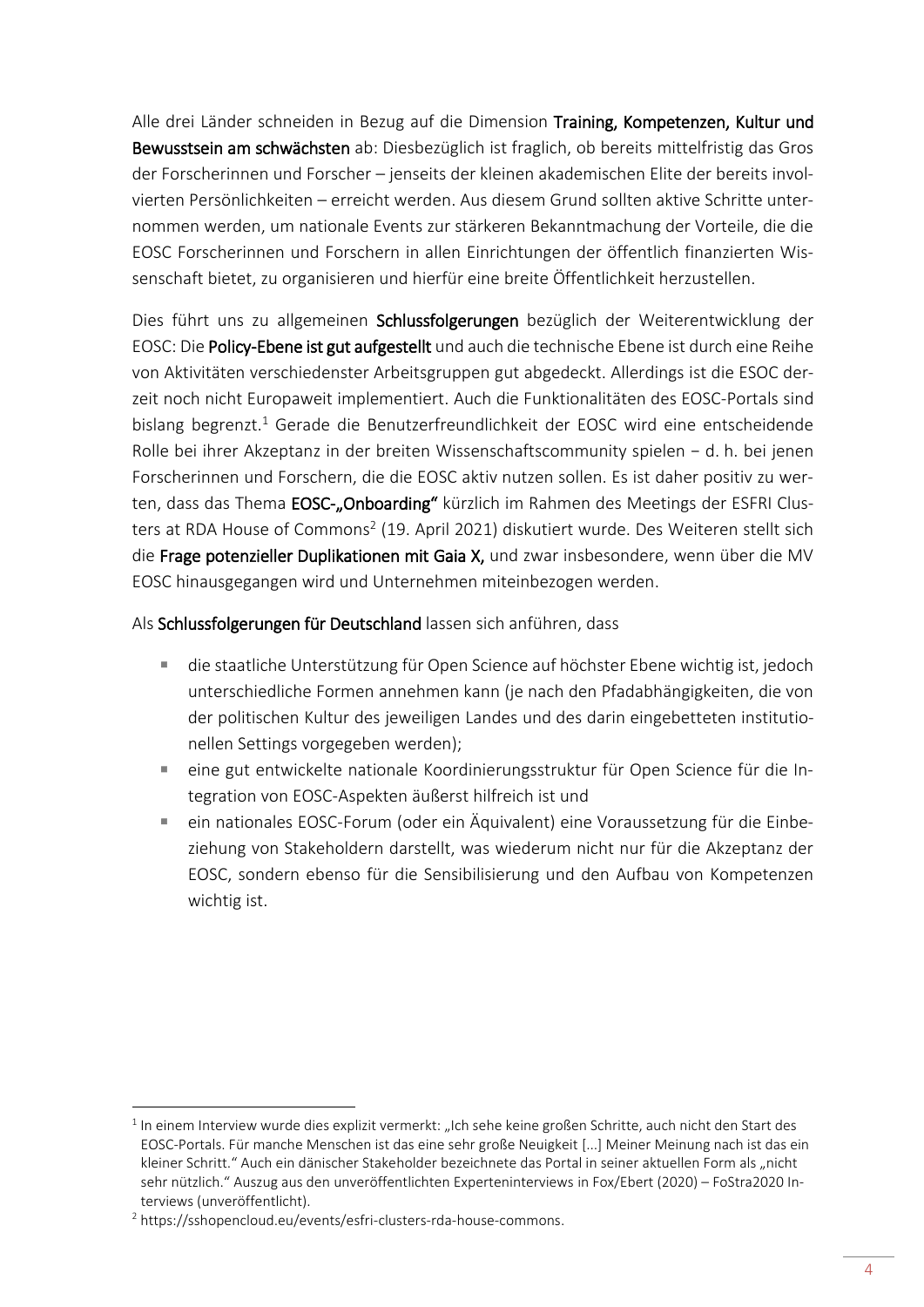# <span id="page-8-0"></span>1 EINFÜHRUNG UND DEFINITIONEN

# <span id="page-8-1"></span>1.1 ÜBER DIESE STUDIE

Der Rat für Informationsinfrastrukturen arbeitet im Rahmen seiner Arbeitsgruppe "Länderanalysen" an Ländervergleichen, die einerseits die Rückwirkungen der Etablierung einer gemeinsamen Europäischen Open Science Cloud (EOSC) auf die nationale Ebene der EU-Mitgliedsstaaten zum Thema haben und andererseits untersuchen, welche nationalen Strategien und Entwicklungspfade den Erfolg der EOSC begünstigen können.

Im Rahmen des parallel zu dieser Arbeitsgruppe laufenden FoStra2020-Projekts wurde eine Bibliographie mit Volltexten erstellt sowie eine Serie von 12 Experteninterviews geführt. Zwei Länderdossiers wurden im Zuge dessen erarbeitet (Frankreich und Niederlande), zu Finnland wurde eine Akteursanalyse angefertigt.

Die Studie fokussiert auf die EOSC-"Readiness" in den genannten Ländern, basierend auf dem erhobenen Material. Wichtige länderspezifische Datenquellen werden in diesem Schlussbericht in Boxen gefasst wiedergegeben, wobei diese aufgrund der Datenlage zwischen den Ländern nicht eins zu eins vergleichbar sind. Zitierte Stellen aus den unveröffentlichten FoStra2020 Interviews wurden für diesen Bericht aus dem Englischen ins Deutsche übersetzt.

# <span id="page-8-2"></span>1.2 "READINESS" – WOFÜR?

1

Die European Open Science Cloud (EOSC) hat für verschiedene Akteure eine unterschiedliche Bedeutung. Das EOSC-Sekretariat erklärte im Mai 2020, dass "es noch keine eindeutige Definition von EOSC gibt<sup>"3</sup>. Im Zuge dessen wurde sogar behauptet, dass die EOSC weder (nur) "europäisch noch (nur) offen noch (nur) für die Wissenschaft sei und schon gar nicht (nur) eine Cloud".<sup>4</sup>

Dennoch lassen sich gerade auf der Ebene der EU-Mitgliedstaaten einige Gemeinsamkeiten ausmachen, wenn es darum geht, warum die EOSC benötigt wird. In den durchgeführten Interviews betonten einige der Interviewpartner mitunter die Gefahren, die entstünden, wenn die Datenlösungen ausschließlich privaten Anbietern überlassen werden würden (Lock-in). Diesbezüglich meinte z. B. ein Stakeholder:

<sup>&</sup>lt;sup>3</sup> [https://www.eoscsecretariat.eu/eosc-glossary/post/towards-shared-eosc-definition.](https://www.eoscsecretariat.eu/eosc-glossary/post/towards-shared-eosc-definition)

<sup>4</sup> Mons, B.: Comments to Jean-Claude Burgelman's article Politics and Open Science: How the European Open Science Cloud became reality (the untold story) – "EOSC is a bigger ME" and the Dunning Kruger effect. Data Intelligence 3(1), 32-39 (2021). doi: 10.1162/dint\_a\_00074.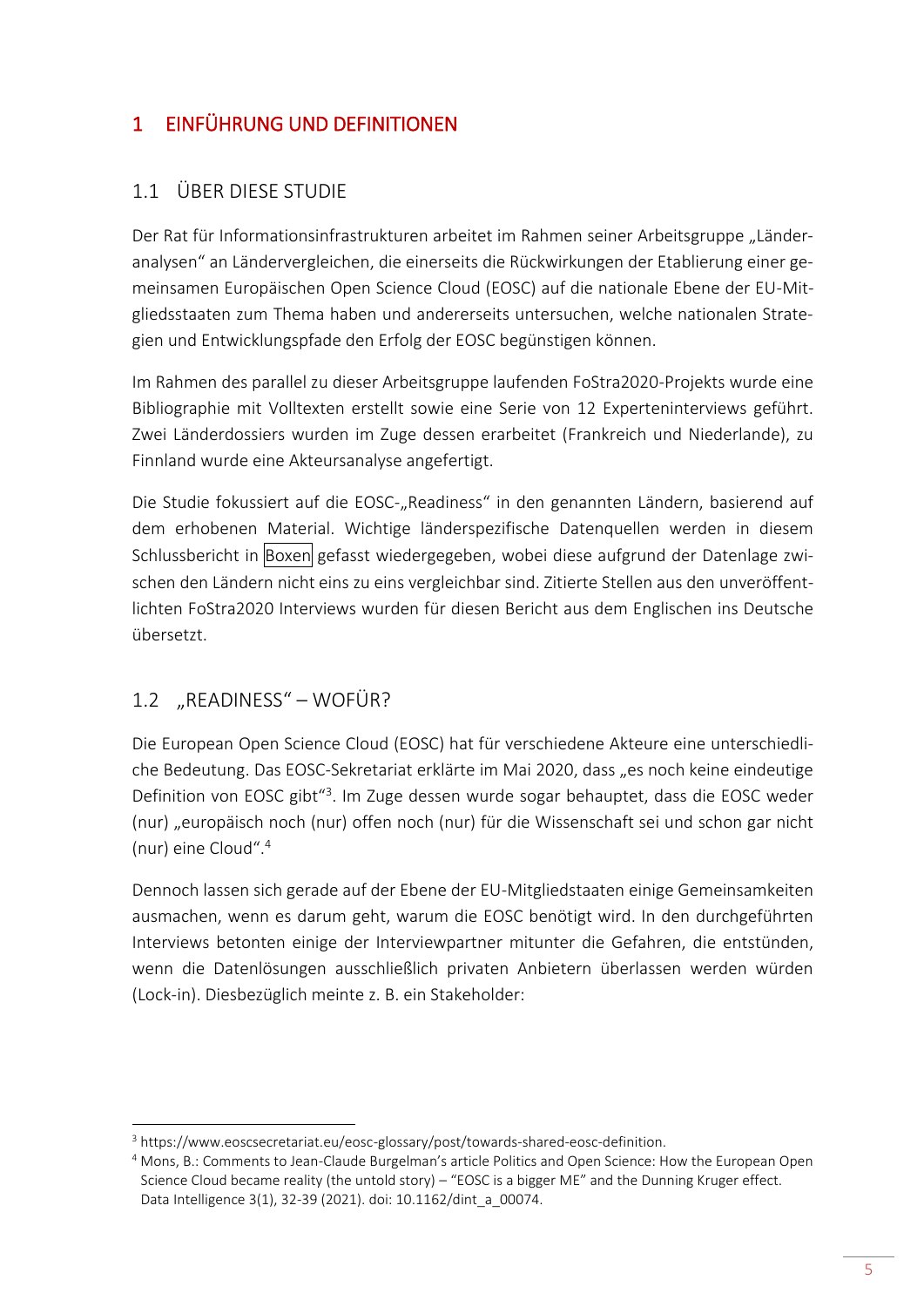"Made in Elsevier", "Made in Springer", "Made in Google". Or, alternatively, "Made in the French Republic" or "Made in EOSC". Darum geht es meiner Mei*nung nach.<sup>5</sup>*

Mit der Gründung der EOSC-Association and Partnership konnte weiterhin Klarheit darüber gewonnen werden, was die EOSC leisten soll. Dem Entwurf für die EOSC Strategic Research and Innovation Agenda (SRIA)<sup>6</sup> entsprechend wird das System auf drei Schichten basieren:

#### Die drei Schichten der European Open Science Cloud

(1) Verbundkern<sup>7</sup> (oder EOSC-Kern),

(2) Verbund bestehender und geplanter Forschungsdateninfrastrukturen und

(3) Serviceschicht umfasst gemeinsame und thematische Dienste (EOSC-Exchange). Aufbauend auf vorhandenen Forschungsdateninfrastrukturen wird die EOSC durch eine Reihe von Iterationen wachsen. Mit jeder Iteration werden mehr Funktionen und Dienste für eine breitere Benutzerbasis hinzugefügt und ein breiteres Spektrum von Anwendungsfällen wird erfüllt.

Obwohl diese Definition grundsätzlich als Ausgangspunkt herangezogen wird, ist dennoch klar, dass die EOSC ein sich entwickelndes System ist – einschließlich der Versuchung, zusätzliche politische Ziele hinzuzufügen.<sup>8</sup> Wie lässt sich angesichts dessen die nationale Bereitschaft (Readiness) verschiedener Länder für ein derart "bewegliches Ziel" definieren?

Für die vorliegende Studie wird vorgeschlagen, die "Readiness" für die sogenannte "Minimum Viable EOSC" (MVE) zu messen. Dabei handelt es sich um ein Konzept, das erstmals im Jahr 2018 eingeführt wurde und auf der Definition eines "Minimal Viable Product" basiert, d. h. eines Produkts mit gerade genug Merkmalen, um *Early Adopters* zufriedenzustellen und Feedback für die zukünftige Produktentwicklung einzuholen.<sup>9</sup> Die Strategic Research and Innovation Agenda (SRIA) führt aus, dass eine derartige Minimum Viable EOSC in einer ersten Iteration den Zusammenschluss bestehender und geplanter Forschungsdateninfrastrukturen zum Nutzen öffentlich finanzierter Forschung ermöglichen wird, um auf offen verfügbare FAIR-Daten und FAIR-Dienste zuzugreifen. Die MVE wird den EOSC-Core und den EOSC-Exchange enthalten, die mit FAIRen Datensätzen arbeiten und über die EOSC zusammengeführt werden sollen. Mit anderen Worten: MVE schließt zunächst Daten aus dem breiteren öffentlichen Sektor (PSI) und Daten aus Unternehmen nicht mit ein.

<sup>&</sup>lt;sup>5</sup> Auszug aus den unveröffentlichten Experteninterviews in: Fox/Ebert (2020) – FoStra2020 Interviews (unveröffentlicht).

<sup>6</sup> Version 0.9 vom November 2020.

<sup>7</sup> Dieser umfasst die technischen, personellen, policy und ressourcenbezogenen Elemente, die für den Betrieb forschungsorientierter Dienste erforderlich sind. Sieh[e https://www.eoscsecretariat.eu/eosc-federat](https://www.eoscsecretariat.eu/eosc-federating-core)[ing-core.](https://www.eoscsecretariat.eu/eosc-federating-core)

<sup>&</sup>lt;sup>8</sup> Siehe: Burgelman, J.-C.: Politics and Open Science: How the European Open Science Cloud became reality (the untold story). Data Intelligence 3(1), 5-19 (2021). doi: 10.1162/dint\_a\_00069.

<sup>&</sup>lt;sup>9</sup> Muscella et al. (2018) Prompting an EOSC in practice. Final report and recommendations of the Commission 2nd High Level Expert Group [2017-2018] on the European Open Science Cloud (EOSC). [https://op.eu](https://op.europa.eu/en/web/eu-law-and-publications/publication-detail/-/publication/5253a1af-ee10-11e8-b690-01aa75ed71a1)[ropa.eu/en/web/eu-law-and-publications/publication-detail/-/publication/5253a1af-ee10-11e8-b690-](https://op.europa.eu/en/web/eu-law-and-publications/publication-detail/-/publication/5253a1af-ee10-11e8-b690-01aa75ed71a1) [01aa75ed71a1.](https://op.europa.eu/en/web/eu-law-and-publications/publication-detail/-/publication/5253a1af-ee10-11e8-b690-01aa75ed71a1)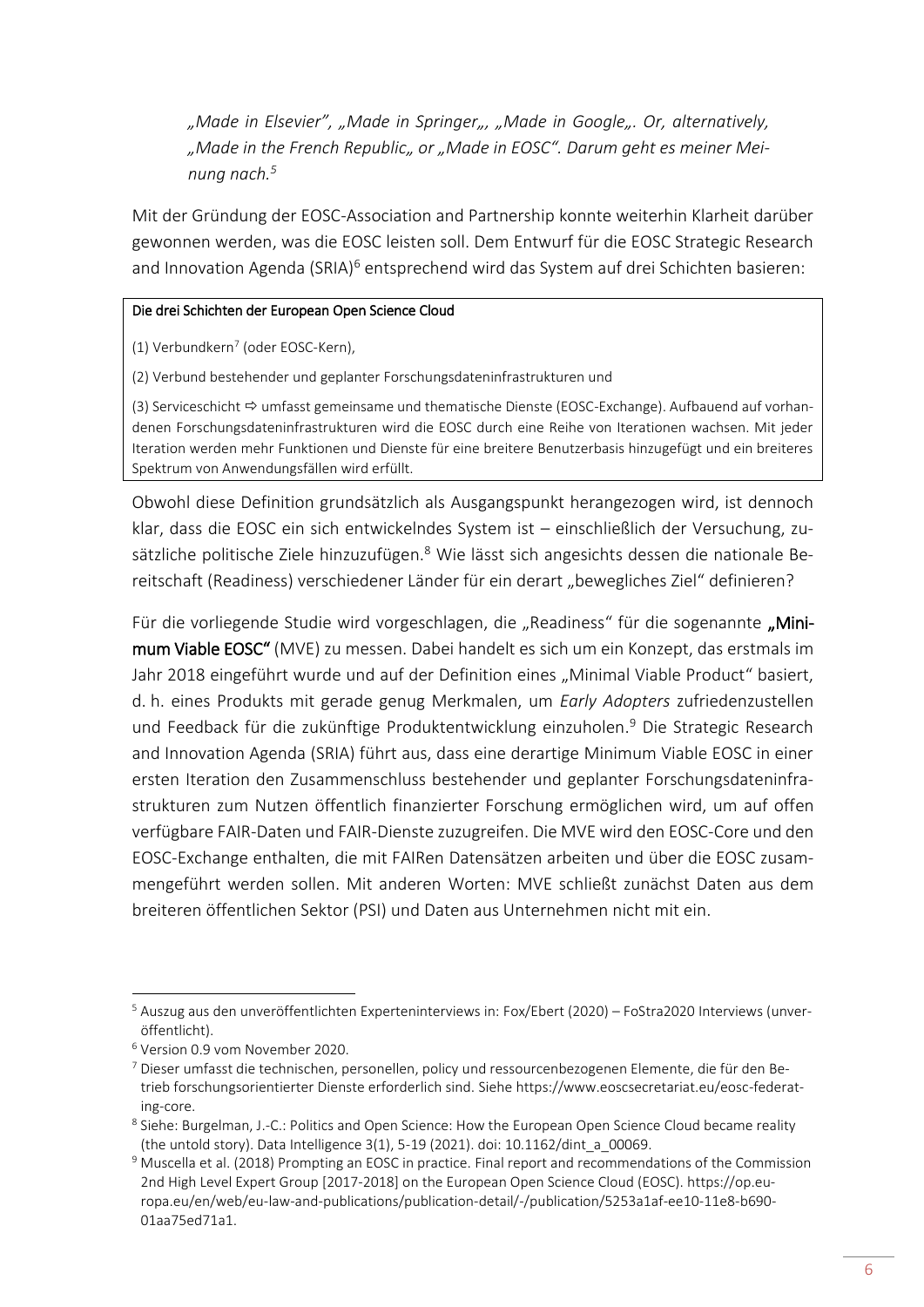# <span id="page-10-0"></span>1.3 VERWENDETE INDIKATOREN FÜR EOSC-READINESS

Eine Reihe von Dokumenten hat sich bereits direkt oder indirekt mit der Frage der Indikatoren für die EOSC-Readiness befasst. Insbesondere die EOSC Executive Board Working Group (WG) Landscape (2020) erläutert dazu:

*Zwar gibt es derzeit keine formale Definition der EOSC-Readiness, es besteht jedoch allgemeine Übereinstimmung darüber, dass auf nationaler Ebene eine Reihe von Policies in Bezug auf Open Science, Open Access, Open Data und Open Learning eingeführt werden sollten, um ein Ökosystem zu fördern, das die EOSC ermöglicht (Vision. S.5, eigene Hervorhebung, eigene Übersetzung).<sup>10</sup>*

Dies scheint die EOSC-Readiness lediglich auf Policies zu reduzieren. Die Landschaftsanalyse selbst enthält jedoch später auch ein Kapitel über EOSC-bezogene Infrastrukturen sowie über datenwissenschaftliche Kompetenzen und (Aus-)Bildung, wodurch zwei weitere wichtige Komponenten der EOSC-Readiness deutlich hervorgehoben werden.

Darüber hinaus enthält der zusammenfassende Bericht der EOSC-Regionalprojekte (2020) *Arbeitsvorschlag für lebendige ("living" i.S. von dynamisch fortschreibbaren) Indikatoren zur Überwachung der Fortschritte der Mitgliedsstaaten bezüglich EOSC-Readiness*<sup>11</sup> bereits detaillierte Indikatoren entlang der folgenden Achsen:

- Architektur
- Organisation und Governance
- Policies
- Infrastruktur
- Training und Kompetenzen

Des Weiteren umfasst dieses Dokument Feedback von Stakeholdern, die die Bedeutung dieser Kategorien – wie in der Abbildung auf S. 8 dargestellt – beurteilen.

Insbesondere zur Frage der Implementierung von FAIR in die EOSC hat die *FAIR in Practice*  Task Force der EOSC-FAIR-Arbeitsgruppe eine Reihe von Empfehlungen<sup>12</sup> abgegeben, die den oben genannten Kategorien entsprechen:

1. Finanzierung von Sensibilisierung, Schulung, Bildung und gemeinschaftsspezifischer Unterstützung;

<sup>1</sup> <sup>10</sup> EOSC Executive Board Working Group (WG) Landscape (2020) Country Sheets Analysis[. https://op.eu](https://op.europa.eu/en/publication-detail/-/publication/95e4a900-2a21-11eb-9d7e-01aa75ed71a1/language-en/format-PDF/source-173316815)[ropa.eu/en/publication-detail/-/publication/95e4a900-2a21-11eb-9d7e-01aa75ed71a1/language-en/for](https://op.europa.eu/en/publication-detail/-/publication/95e4a900-2a21-11eb-9d7e-01aa75ed71a1/language-en/format-PDF/source-173316815)[mat-PDF/source-173316815.](https://op.europa.eu/en/publication-detail/-/publication/95e4a900-2a21-11eb-9d7e-01aa75ed71a1/language-en/format-PDF/source-173316815)

<sup>&</sup>lt;sup>11</sup> EOSC Secretariat (2020b) Working Proposal for Living Indicators to Monitor MS Progresses towards EOSC Readiness. Summary report from the EOSC Regional Projects[. https://www.eoscsecretariat.eu/sites/de](https://www.eoscsecretariat.eu/sites/default/files/working_proposal_for_living_indicators_to_monitor_ms_progresses_towards_eosc_readiness.pdf)[fault/files/working\\_proposal\\_for\\_living\\_indicators\\_to\\_monitor\\_ms\\_progresses\\_towards\\_eosc\\_readi](https://www.eoscsecretariat.eu/sites/default/files/working_proposal_for_living_indicators_to_monitor_ms_progresses_towards_eosc_readiness.pdf)[ness.pdf.](https://www.eoscsecretariat.eu/sites/default/files/working_proposal_for_living_indicators_to_monitor_ms_progresses_towards_eosc_readiness.pdf)

<sup>&</sup>lt;sup>12</sup> European Open Science Cloud FAIR Working Group FAIR in Practice Task Force (2020) Six Recommendations for Implementation of FAIR Practice. [https://op.europa.eu/en-GB/publication-detail/-/publica](https://op.europa.eu/en-GB/publication-detail/-/publication/4630fa57-1348-11eb-9a54-01aa75ed71a1/language-en)[tion/4630fa57-1348-11eb-9a54-01aa75ed71a1/language-en.](https://op.europa.eu/en-GB/publication-detail/-/publication/4630fa57-1348-11eb-9a54-01aa75ed71a1/language-en)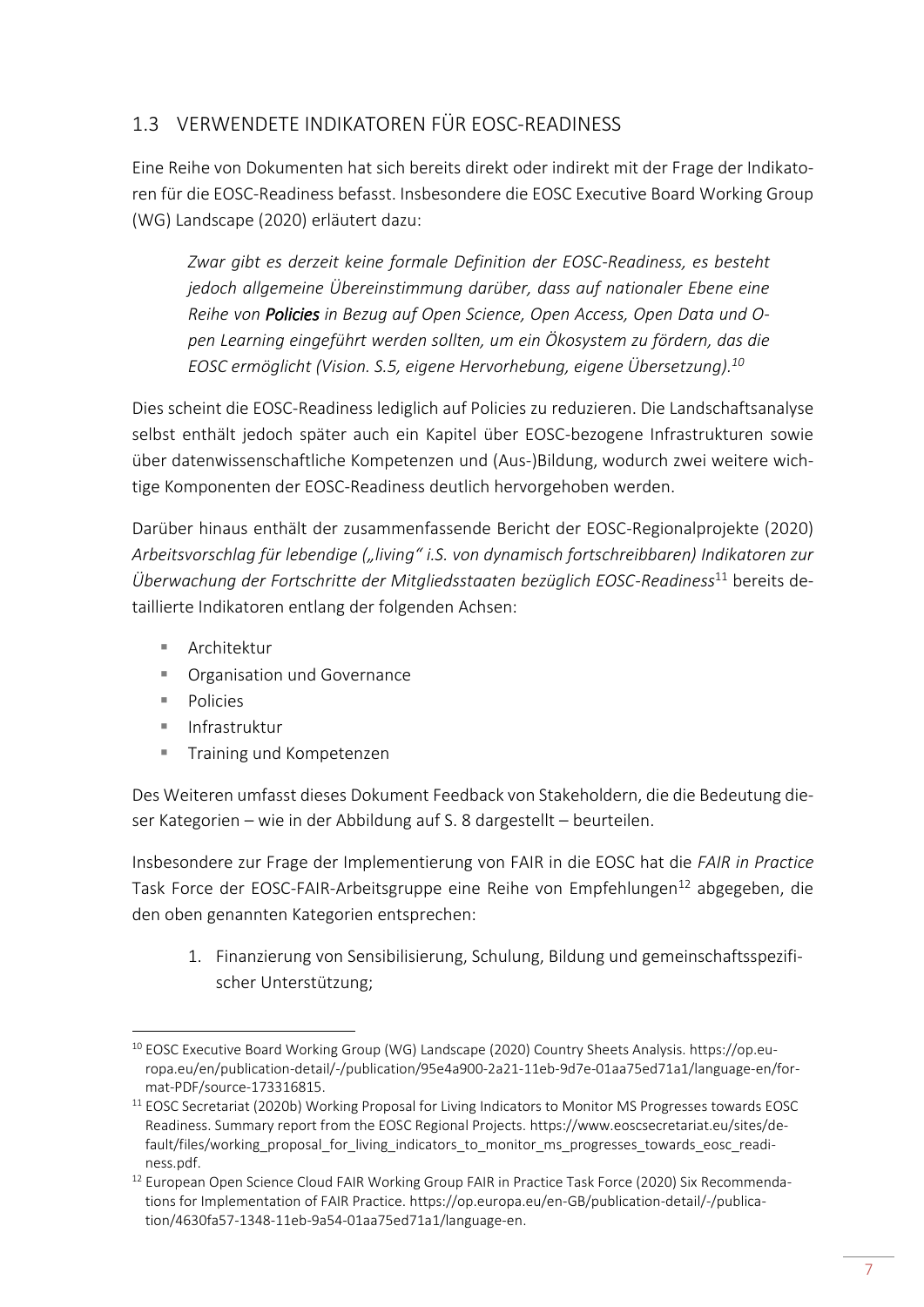- 2. Finanzierung von Entwicklung, Annahme und Aufrechterhaltung von Gemeinschaftsstandards, -instrumenten und -infrastrukturen;
- 3. Schaffung von Anreizen für die Entwicklung der Community Governance;
- 4. Übersetzung der FAIR-Richtlinien für andere digitale Objekte;
- 5. Anerkennung und Belohnung von Verbesserungen der FAIR-Praxis;
- 6. Entwicklung und Überwachung angemessener Policies für FAIR-Daten und Forschungsobjekte.

#### 2. What kind of indicators?



*Quelle: EOSC Regional Projects (2020) Working Proposal for Living Indicators to Monitor MS Progresses towards EOSC Readiness*

In der vorliegenden Studie wird der Fokus auf die folgenden drei zusammengesetzten Indikatoren gelegt, um die Readiness für die minimal lebensfähige EOSC zu beurteilen. Sie bauen auf den vorhergehenden Studien auf, wurden jedoch angepasst, um sicherzustellen, dass sie zweckmäßig und für die Auswertung des dieser Studie zugrundeliegenden empirischen Materials geeignet sind:

- 1 Policies and Governance
- 2 Infrastruktur
- 3 Training, Kompetenzen, Kultur und Bewusstsein

In der nachfolgenden Tabelle werden überblicksartig die Ausprägungen der Indikatoren in den drei analysierten Ländern dargestellt. Sie werden anschließend in den länderspezifischen Kapiteln erläutert.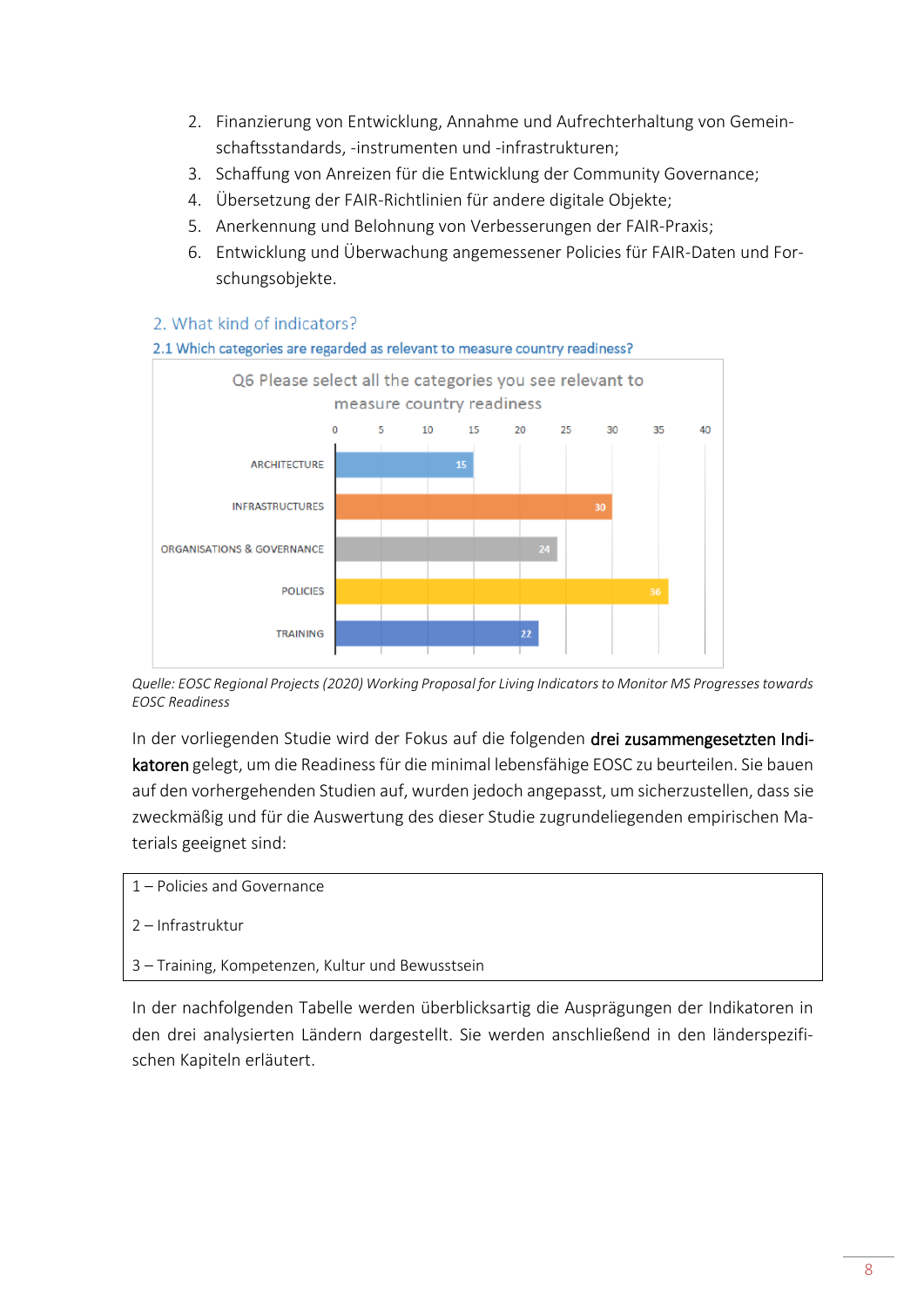#### Indikator und Beschreibung **Frankreich Einfland** Frankreich Niederlande Niederlande **Niederlande** Finnland

#### 1. Policies & Governance

*nen*

Allgemeine Einschätzung: stark

*Übergreifende (nationale) offene Wissenschaftspolitik – Top-down vs. Bottom-up Außeruniversitäre FO-Policies, Forschungsförderer Policies, Wissenschaftsrat oder äquivalente Politikberatung, Politik der Akademien der Wissenschaft, Wirksamkeit/Umsetzung von Policies, Länderpositionen zur EOSC, Strukturen: nationales Kontaktbüro/Perso-*

für die Koordinierung und das Monitoring auf Regierungsebene geschaffen. Während derartige Strukturen noch nicht für die EOSC eingerichtet wurden bzw. die EOSC noch nicht vollständig in bestehende Strukturen integriert wurde, gibt es Hinweise darauf, dass dies im Gange ist. Französische Vertreter waren im früheren EOSC-Vorstand gut aufgestellt und sind auch in der neuen EOSC-Association gut vertreten. Der nationale Hauptforschungsförderer engagiert sich zudem stark für die offene Wissenschaft; allerdings gibt es in seinen Policies bisher nur wenige Hinweise auf die EOSC-Außeruniversitäre Forschungsorganisationen sind bei der Entwicklung ihrer eigenen Policies unterschiedlich weit; die meisten von ihnen waren jedoch bereits in einer Form an der EOSC beteiligt. Im Gegensatz dazu sind die Universitäten in Bezug auf das Engagement für die EOSC weniger fortgeschritten, wobei der Mehrwert für viele Akteure unklar zu sein scheint.

Frankreich hat starke Policies für offene (Regierungs-)Daten und offene Wissenschaft sowie die notwendigen Strukturen

#### Open Science ist auf Regierungsebene sehr gut verankert (Governmental Policies) und mit EU-Policies verschränkt (Open Science als Priorität der niederländischen Ratspräsidentschaft).

Allgemeine Einschätzung: stark

Die Niederlande verfolgen vielfältige und ambitionierte Ziele im Bereich Open Science, die bisher jedoch nicht vollständig erreicht werden konnten (z. B. 100 % OA 2020). Die Niederlande verfügen über die notwendigen Strukturen für die Implementierung, die in einem Bottom-up-Prozess mit universitären und außeruniversitären Organisationen erfolgt. Ein strukturiertes Monitoring findet derzeit scheinbar nur für Open Access statt. Die Vielzahl an Initiativen – gerade hinsichtlich Data Management – wirkt teilweise unübersichtlich und könnte von einer Bündelung profitieren.

Universitäre und außeruniversitäre Organisationen beteiligen sich gleichermaßen an einer Vielzahl von EU-geförderten Projekten zum Thema EOSC. Auch bezüglich des Personals gibt es hier eine starke Einbindung: So war der nationale Koordinator für Open Science auch Vorsitzender des EOSC-Executive-Boards. Die EOSC könnte noch stärker in den nationalen Open-Science-Plan eingebracht werden.

#### Allgemeine Einschätzung: stark

Open Science wurde – nach ersten Anstößen des Ministeriums – bereits vor einigen Jahren gut verankert und vor allem durch die Community selbst stark organisiert (Federation of Finnish Learned Societies bzw. National Open Science and Research Steering Group). Eine große Anzahl finnischer Interessengruppen, darunter forschende Organisationen, Forschungsförderungsorganisationen, Dienstleister, aber auch Akteure der Industrie, sind auf verschiedenen Ebenen stark an der Entwicklung der EOSC beteiligt: a) durch die Teilnahme an der Europäischen EOSC-Governance (Interim Board, neue Association & Partnership), b) durch Engagement in EOSC-bezogenen Projekten oder c) über die EOSC-Dienstleistungen. Besonders das CSC nimmt eine wichtige Stellung in Bezug auf EOSC-Aktivitäten ein. Das neu gegründete finnische EOSC-Forum wird zweifellos eine wichtige Position in der Vernetzung der finnischen Community einnehmen und ist organisatorisch und personell bereits gut aufgestellt.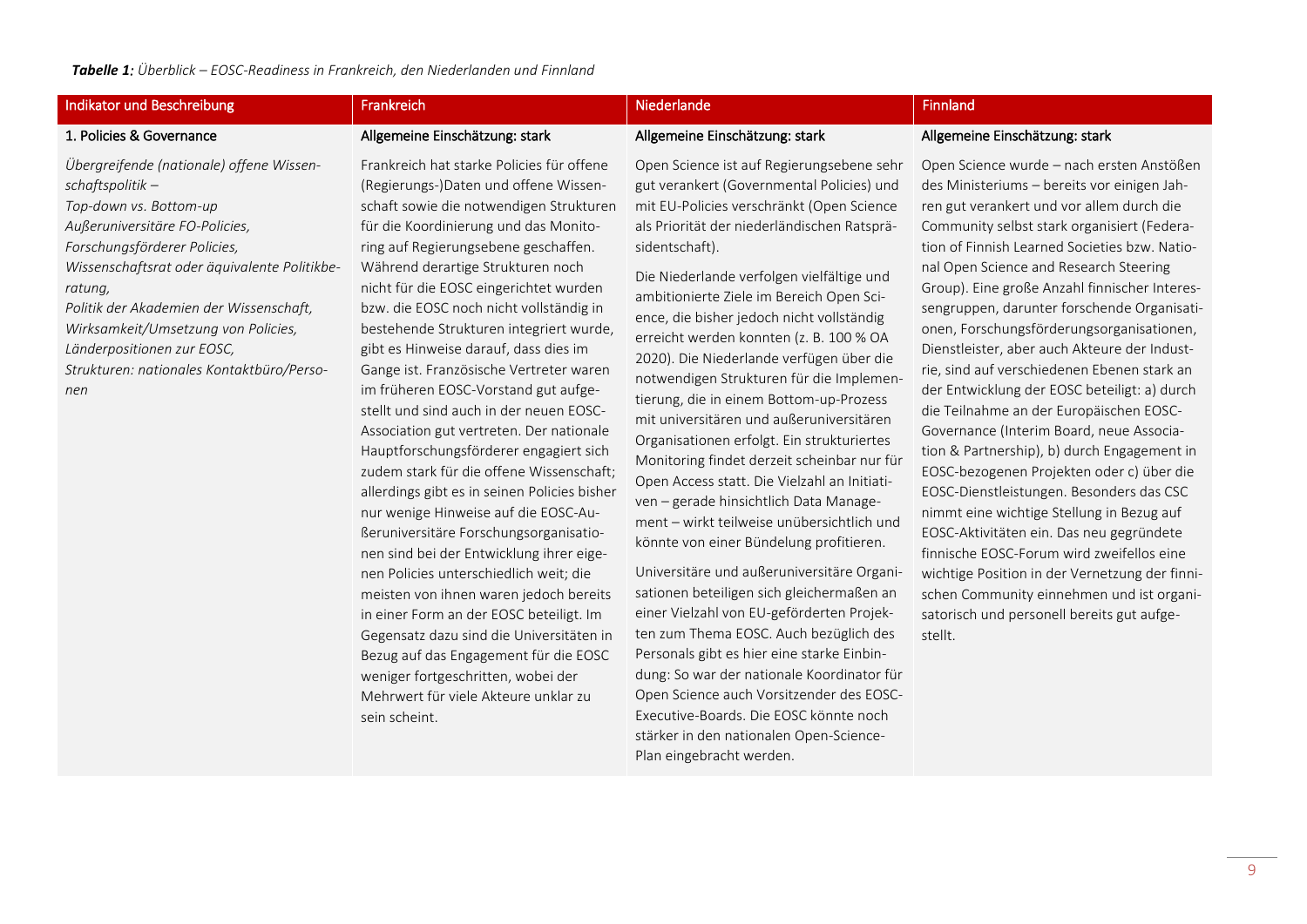*Fortsetzung Tabelle 1: Überblick – EOSC-Readiness in Frankreich, den Niederlanden und Finnland* 

| Indikator und Beschreibung                                                                                                                                                                              | Frankreich                                                                                                                                                                                                                                                                                             | <b>Niederlande</b>                                                                                                                                               | <b>Finnland</b>                                                                                                                                                                                                                                                                                                                                                                      |
|---------------------------------------------------------------------------------------------------------------------------------------------------------------------------------------------------------|--------------------------------------------------------------------------------------------------------------------------------------------------------------------------------------------------------------------------------------------------------------------------------------------------------|------------------------------------------------------------------------------------------------------------------------------------------------------------------|--------------------------------------------------------------------------------------------------------------------------------------------------------------------------------------------------------------------------------------------------------------------------------------------------------------------------------------------------------------------------------------|
| 2. Infrastruktur                                                                                                                                                                                        | Allgemeine Einschätzung: durchschnittlich                                                                                                                                                                                                                                                              | Allgemeine Einschätzung: stark                                                                                                                                   | Allgemeine Einschätzung: stark                                                                                                                                                                                                                                                                                                                                                       |
| Quantitative vs. qualitative: Qualitätssiche-<br>rung: Akkreditierung/Zertifizierung, sektor-<br>spezifisch oder als Teil der EOSC,<br>Standards und Tools,<br>Internationale sektorale Infrastrukturen | Frankreich hat eine gut ausgebaute digi-<br>tale Forschungsinfrastruktur; es gibt je-<br>doch noch Raum für Verbesserungen bei<br>der Integration in die EOSC, und zwar vor<br>allem in jene Infrastrukturen, die nicht di-<br>rekt mit einer der großen Forschungsorga-<br>nisationen verbunden sind. | Die Niederlande haben stark in digitale<br>Forschungsinfrastrukturen investiert;<br>diese scheinen gut in diverse EU-Pro-<br>jekte zur EOSC eingebunden zu sein. | Hinsichtlich der digitalen Infrastruktur gibt es in<br>Finnland zahlreiche Kollaborationen auf interna-<br>tionaler Ebene - oft durch das CSC. Auch in<br>EOSC-Projekten sind finnische Akteure gut ver-<br>treten, wobei es finnische Vertreter sowohl im<br>Interim Governance Board und dessen Arbeits-<br>gruppen als auch in der Partnership und der<br>Association (CSC) gibt. |
| 3. Training, Kompetenzen, Kultur und Be-<br>wusstsein                                                                                                                                                   | Allgemeine Einschätzung: schwach<br>Es gab in der jüngeren Zeit zwar eine jährli-<br>che Veranstaltung zur EOSC aber das Be-<br>wusstsein dafür scheint in der größeren<br>Forschercommunity nach wie vor gering<br>ausgeprägt zu sein.                                                                | Allgemeine Einschätzung: schwach<br>Im Rahmen eines DANS-Workshops<br>zum Thema Training wurde der Ausbau<br>dieses Aspektes betont.                             | Allgemeine Einschätzung: schwach<br>Obwohl Finnland in einer Landscape-Analyse zur<br>EOSC-Readiness gut abschneidet, ist auch hier<br>fraglich, inwieweit die EOSC bei Forscherinnen<br>und Forschern an der wissenschaftlichen Basis<br>tatsächlich angekommen ist. Hier könnte das<br>finnische EOSC-Forum eine wichtige Rolle im<br>Bereich Awareness und Training spielen.      |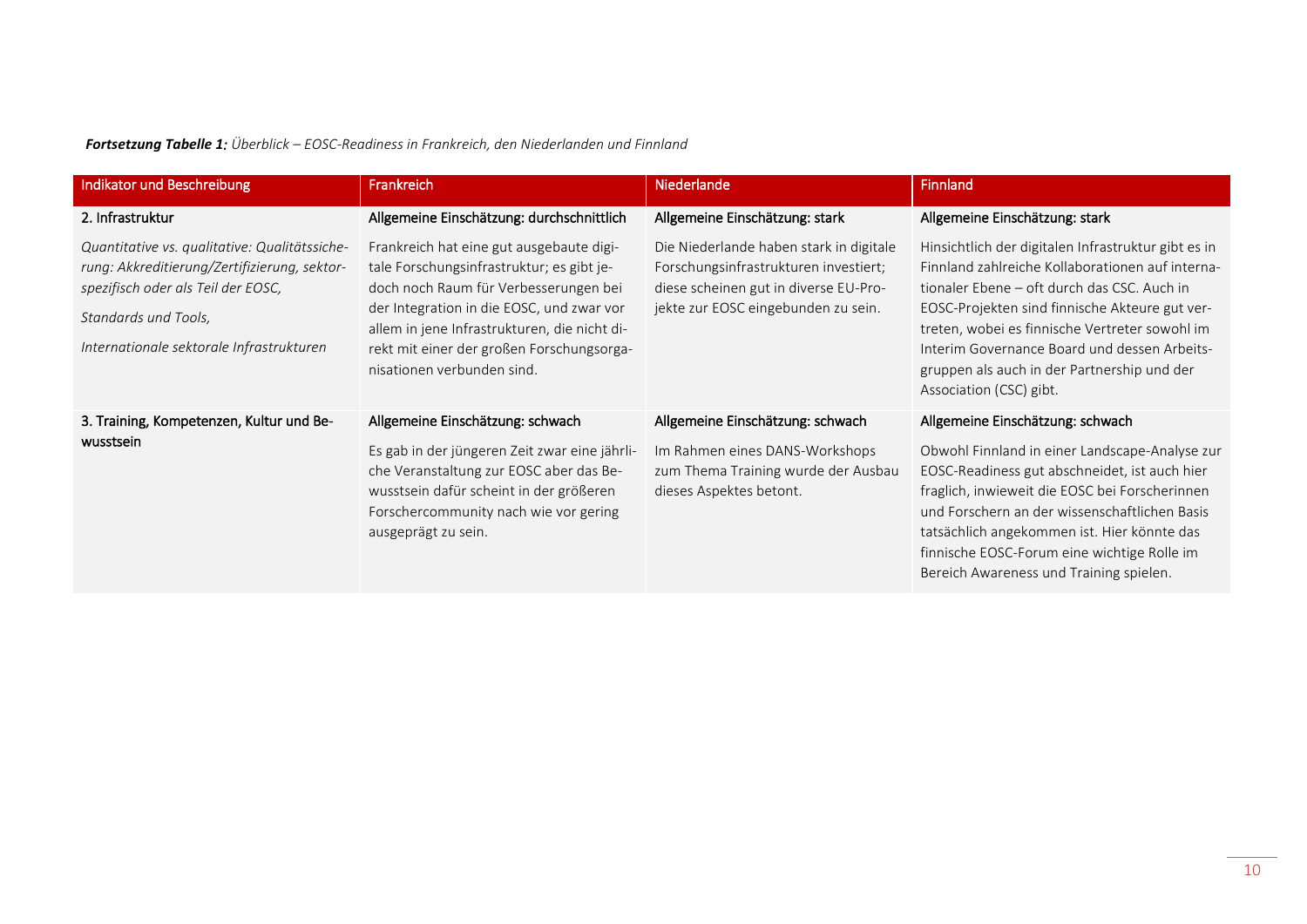# <span id="page-14-0"></span>2 EOSC-READINESS IN FRANKREICH

# <span id="page-14-1"></span>2.1 ZUSAMMENFASSUNG

Offene Daten und offene Wissenschaft werden in Frankreich politisch stark unterstützt. Frankreich hat diesbezüglich die notwendigen Strukturen für die Koordinierung und das Monitoring auf Regierungsebene geschaffen. Für die EOSC wurden derartige Strukturen allerdings noch nicht eingerichtet bzw. ist die EOSC noch nicht vollständig in bestehende Strukturen integriert. Es gibt jedoch Anzeichen dafür, dass dies bereits im Gange ist. Französische Vertreter waren im bisherigen EOSC-Vorstand gut aufgestellt und sind auch in der neuen EOSC-Association entsprechend vertreten. Die wichtigste Forschungsförderungsorganisation setzt sich zudem stark für die offene Wissenschaft ein, allerdings ohne Spezifika, die EOSC in ihre Policies integriert zu haben. Außeruniversitäre Forschungsorganisationen sind in der Entwicklung ihrer eigenen Politik unterschiedlich weit; sie haben sich jedoch bereits auf verschiedene Weise in der EOSC engagiert. Im Gegensatz dazu scheinen die Universitäten in Bezug auf die Zusammenarbeit mit der EOSC weniger fortgeschritten zu sein, wobei der Mehrwert für einige unklar ist. Frankreich hat eine starke Position in der Infrastruktur, dennoch gibt es im Zusammenhang mit der Integration in die EOSC Raum für Verbesserungen, und zwar vor allem bei Infrastrukturen, die nicht direkt mit einer der großen Forschungsorganisationen verbunden sind. In der weiteren Wissenschaftscommunity ist das Bewusstsein für die EOSC (über eine kleine Gruppe hinaus) nach wie vor eher gering ausgeprägt.

# <span id="page-14-2"></span>2.2 POLICIES UND GOVERNANCE

## *Regierungsebene und -strukturen*

1

Im Allgemeinen werden offene Daten in Frankreich politisch unterstützt, vor allem durch das "Loi pour une République numérique"<sup>13</sup> (Gesetz für eine Digitale Republik) aus dem Jahr 2016, das die Grundlage für die französische Open Science Policy bildet. Dieser wegweisende Rechtsrahmen verpflichtet die Behörden dazu, Daten auf der Basis zweier Grundsätze zur Verfügung zu stellen: der Art der Finanzierung und der Art der beteiligten Akteure. Artikel L-533-4. I des Gesetzes verlangt, dass Veröffentlichungen und Daten, die aus Forschungsergebnissen stammen, die zu mindestens 50 % vom Staat, den Regionen und anderen staatlichen Stellen oder von der Europäischen Union finanziert werden, offen zugänglich gemacht werden. Das Gesetz legt jedoch nicht die Art der Daten fest, die zur Verfügung gestellt werden sollten. Dennoch ist der SPARC-Europe-2019-Bericht über Open Science in Europa<sup>14</sup> der

<sup>13</sup> [https://www.legifrance.gouv.fr/dossierlegislatif/JORFDOLE000031589829/.](https://www.legifrance.gouv.fr/dossierlegislatif/JORFDOLE000031589829/)

<sup>14</sup> SPARC Europe / DCC (2019) An Analysis of Open Science Policies in Europe v4 [https://zenodo.org/rec](https://zenodo.org/record/3379705#.YKKbvqgzbWw)[ord/3379705#.YKKbvqgzbWw.](https://zenodo.org/record/3379705#.YKKbvqgzbWw)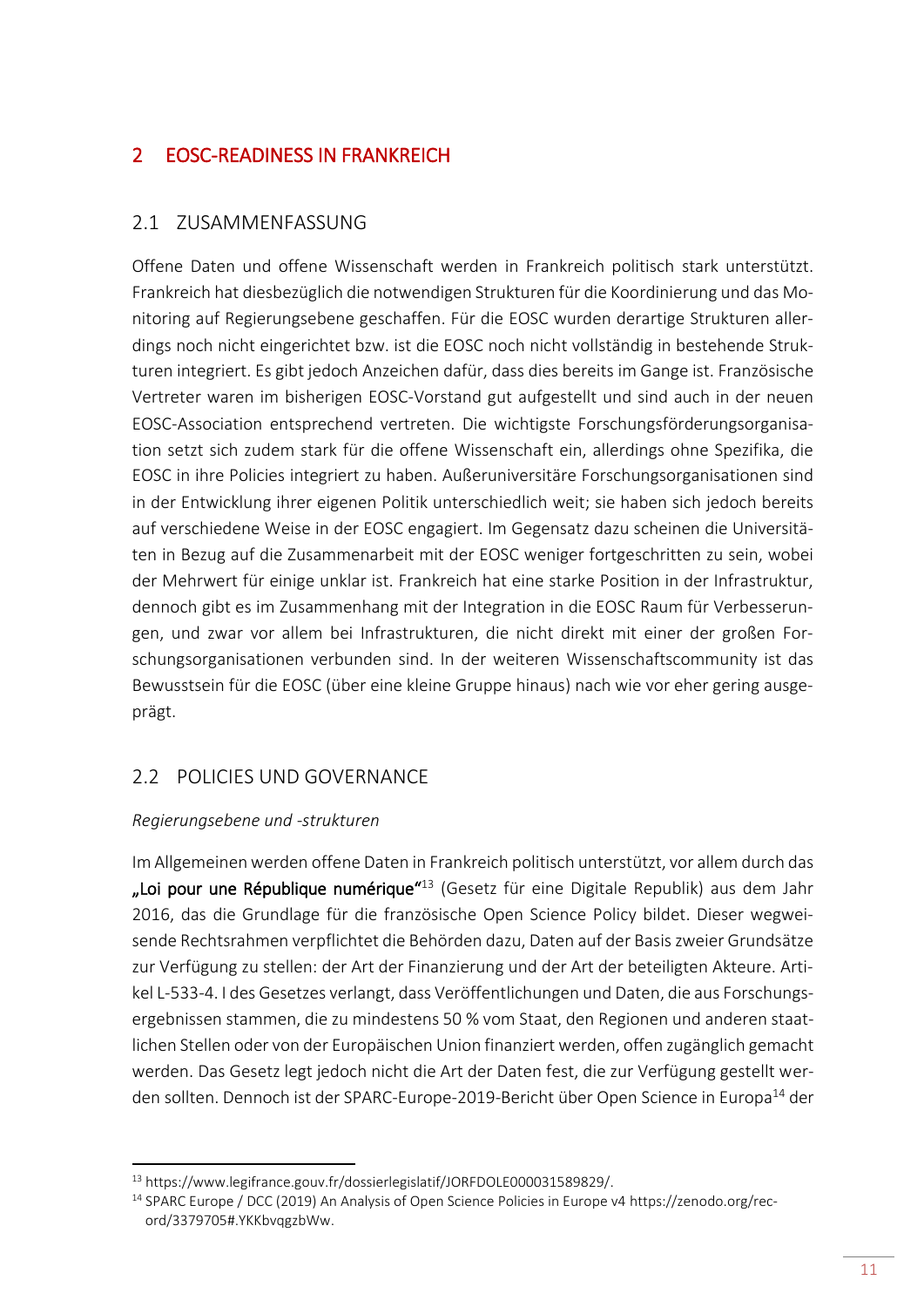Ansicht, dass der französische normative Rahmen der fortschrittlichste in Europa ist (zusammen mit Litauen). Dieser Bericht hebt zudem einen grundlegenden Unterschied zu den Rechtsvorschriften aus anderen Ländern hervor, da sich das französische Recht mehr auf das Recht auf den Zugang zu Daten sowie auf die Pflicht der Forscher konzentriert, ihre Arbeit in offenen Archiven zu deponieren. Ebenso – vielleicht am auffälligsten – hebt es ausdrücklich die Urheberrechtsansprüche von wissenschaftlichen Verlagen und Zeitschriften auf.

Dementsprechend hat Frankreich im Jahr 2018 als zweites EU-Land einen Nationalen Plan für offene Wissenschaft (NPOW) verabschiedet.<sup>15</sup> Eines der Hauptziele ist die Sensibilisierung für Open Science in Frankreich. In einem kurzen vierseitigen Dokument wird dabei eine Reihe weiterer Ziele dargelegt, in denen es in erster Linie um Open Access und Open Data geht. Der Plan empfiehlt ferner die Einführung von Credits für Open-Science-Aktivitäten als Faktor bei der Bewertung von Forschern sowie Institutionen und fordert ein stärkeres Engagement französischer Forscher in der EOSC sowie anderen internationalen Dateninitiativen. Der NPOW unterstreicht darüber hinaus die Notwendigkeit, die Rolle von HAL – dem nationalen Archiv für wissenschaftliche Veröffentlichungen – zu stärken. Er fordert des Weiteren die Produktion und das Management wissenschaftlicher Daten im Einklang mit den Leitlinien auf europäischer Ebene (d. h. den FAIR-Grundsätzen) voranzutreiben. Gleichzeitig überlässt er jedoch viele Details darüber, wie Daten verwaltet, geteilt und schließlich gemessen werden sollten, den Forschungsgemeinschaften selbst. In Bezug auf spezifische Empfehlungen fordert er die Verallgemeinerung von Datenmanagementplänen (DMP) und verweist auf die wichtige Rolle, die thematische Datenzentren als Schlüsselressourcen für einige Disziplinen einnehmen. Der Plan schlägt zudem die Einrichtung von Open-Science-Ausbildungsprogrammen in postgradualen Schulen vor und kündigt einen nationalen Open-Data-Preis an.

Bemerkenswert ist jedoch, dass sich die Open-Science-Förderpolitik in Frankreich selten auf die EOSC bezieht. Auch der NPOW enthält nur wenige wichtige Bestimmungen für die Bereitstellung neuer Finanzierungsmittel. Obwohl der Plan die Verwendung von Open-Science-Kriterien zur Bewertung von Forschern und Institutionen fördert, fehlen hierin detaillierte Empfehlungen zur Umsetzung. Darüber hinaus wird Open Learning (Open Knowledge) nicht erwähnt, das sich in Frankreich noch in einem sehr frühen Planungsstadium befindet.

Das im Jahr 2019 gegründete Committee for Open Science<sup>16</sup> (CoSO) ist ein Beratungs- und Lenkungsgremium, das von dem französischen Ministerium für Hochschulbildung und Forschung (MESRI) ernannt wird und auch dort angesiedelt ist. Zu seinen Aufgaben gehört es, den Übergang zu Open Science zu koordinieren und entsprechend zu unterstützen. Auf strategischer Ebene wird es von einem Lenkungsausschuss geleitet, wobei MESRI den Vorsitz

 $\overline{a}$ 

<sup>15</sup> [https://cache.media.enseignementsup-recherche.gouv.fr/file/Actus/67/2/PLAN\\_NATIONAL\\_SCIENCE\\_OU-](https://cache.media.enseignementsup-recherche.gouv.fr/file/Actus/67/2/PLAN_NATIONAL_SCIENCE_OUVERTE_978672.pdf)[VERTE\\_978672.pdf.](https://cache.media.enseignementsup-recherche.gouv.fr/file/Actus/67/2/PLAN_NATIONAL_SCIENCE_OUVERTE_978672.pdf)

<sup>16</sup> [https://www.ouvrirlascience.fr/presentation-du-comite/.](https://www.ouvrirlascience.fr/presentation-du-comite/)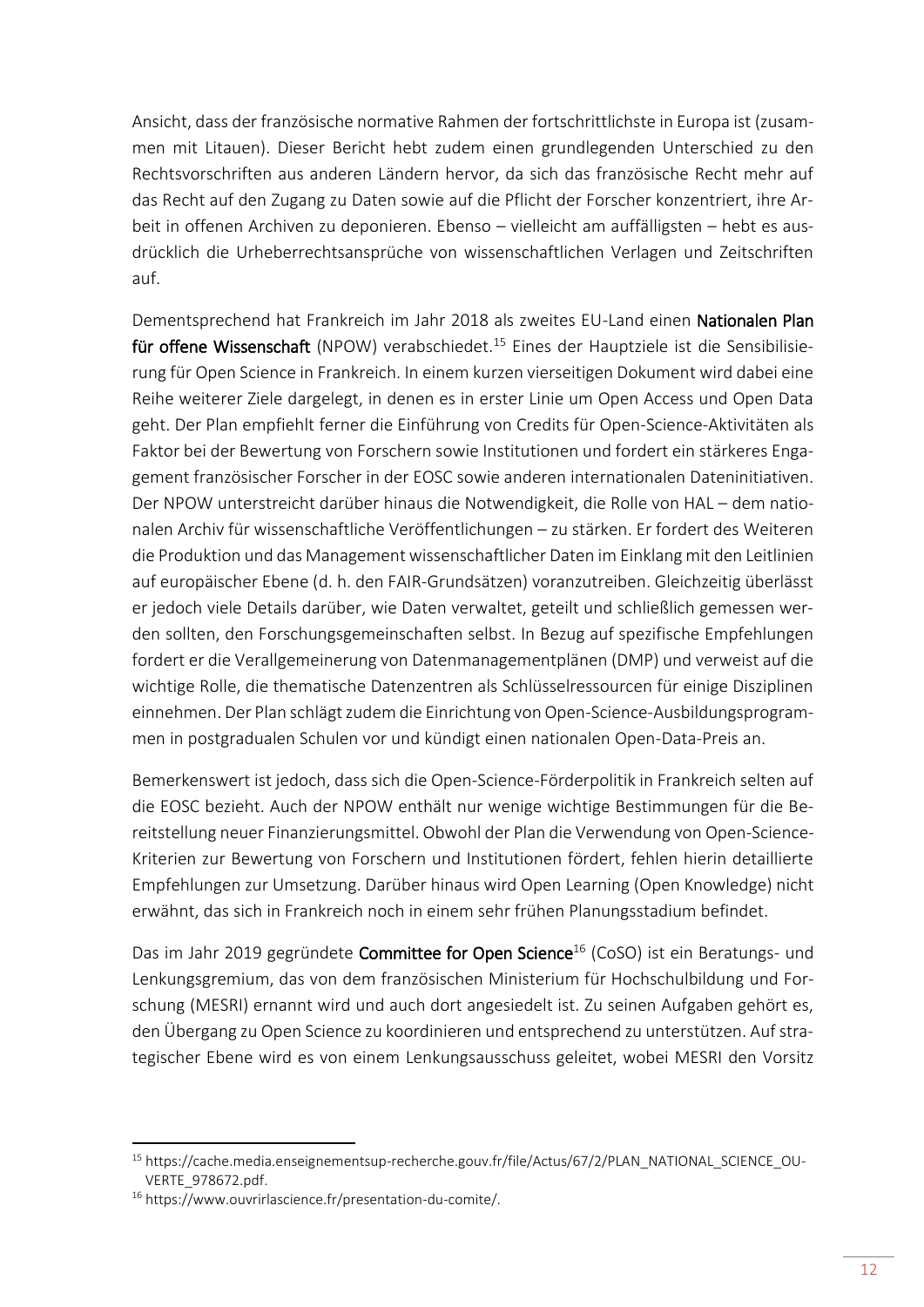innehat. Frankreich verfügt darüber hinaus über einen Open Science Advisor<sup>17</sup> der dem MESRI-Generaldirektor unterstellt ist.

Des Weiteren hat MESRI ein eigenes Open-Science-Barometer<sup>18</sup> (OSB) entwickelt, um die Wirksamkeit der im NPOW umgesetzten Politiken zu überwachen. Die Zahlen des OSB für 2019 zeigen, dass 49 % der 155 000 im Jahr 2018 veröffentlichten französischen wissenschaftlichen Artikel via Open Access verfügbar sind. Diese Zahl ist von 41 % im Jahr 2017 um 8 % angestiegen. Obwohl das OSB noch keine ähnlichen Statistiken für Open Data enthält, wird dessen Funktionalität bereits diskutiert. Die Ministerien mehrerer EU-Mitgliedstaaten haben ihr Interesse an einer Zusammenarbeit am OSB bekundet.

MESRI richtet einen Koordinierungsausschuss für Dienstleistungen und E-Infrastrukturen ein, der sich besonders auf die EOSC konzentrieren soll. Im Rahmen dieser Tätigkeit wurde eine nationale Arbeitsgruppe gebildet, der die wichtigsten französischen EOSC-Interessengruppen und das Ministerium angehören, um die Koordinierung der EOSC-bezogenen Aktivitäten in Frankreich voranzutreiben. Volker Beckmann ist als Sonderberater für die Umsetzung der European Open Science Cloud (EOSC) in Frankreich im Ministerium für Hochschulbildung, Forschung und Innovation tätig.

Während der Umsetzungsstatus dieser Strukturen noch unklar ist, bestand eine sichtbare Aktivität in der Organisation der European Open Science Cloud France 2021 Days<sup>19</sup>, an denen die wichtigsten Akteure teilnahmen.

Hinsichtlich der Integration in die EOSC-Verwaltungsstrukturen war Frankreich im ersten Mandat des EOSC-Boards<sup>20</sup>, das strategische Entscheidungen über die Entwicklung der EOSC trifft, gut vertreten. Dem ersten Gremium gehörten 37 Vertreter der EU-Mitgliedstaaten und assoziierten Länder an, wobei der französische Vertreter Laurent Crouzet (MESRI-Leiter A7) war. Das Board setzte sich aus elf Vertretern paneuropäischer Organisationen und einzelner Experten zusammen und wurde zudem von Arbeitsgruppen unterstützt, wobei die Architektur-WG von Jean-Franéois Abramatic koordiniert wurde.

Im Juli 2020 wurde die EOSC-Association als juristische Person gegründet.<sup>21</sup> Eine der acht neu gewählten Direktorinnen und Direktoren ist Suzanne Dumouchel vom CNRS. Insgesamt 27 Institutionen aus Frankreich haben sich um den Beitritt zur Association beworben, unter anderem die EOSC-Pillar-Partner CINES, CNRS, IFREMER, INRAE, INRIA und INSERM.<sup>22</sup> Frau Dumouchel stellte in einem der im Rahmen des Projekts durchgeführten Interviews dar, dass die Gründung der EOSC-Association "eine Beschleunigung der Umsetzung einer Open Sci-

<sup>17</sup> [https://marin.dacos.org/marin-dacos/.](https://marin.dacos.org/marin-dacos/)

<sup>18</sup> [https://cache.media.enseignementsup-recherche.gouv.fr/file/2020/19/1/NF\\_BarometreSO\\_1236191.pdf.](https://cache.media.enseignementsup-recherche.gouv.fr/file/2020/19/1/NF_BarometreSO_1236191.pdf)

<sup>19</sup> [https://eoscfrance.sciencesconf.org/.](https://eoscfrance.sciencesconf.org/)

<sup>20</sup> [https://eosc-portal.eu/governance/eosc-board.](https://eosc-portal.eu/governance/eosc-board)

<sup>21</sup> [https://eosc.eu/.](https://eosc.eu/)

<sup>&</sup>lt;sup>22</sup> https://www.eoscsecretariat.eu/sites/default/files/20201012 list of candidate members and observers founding members.pdf.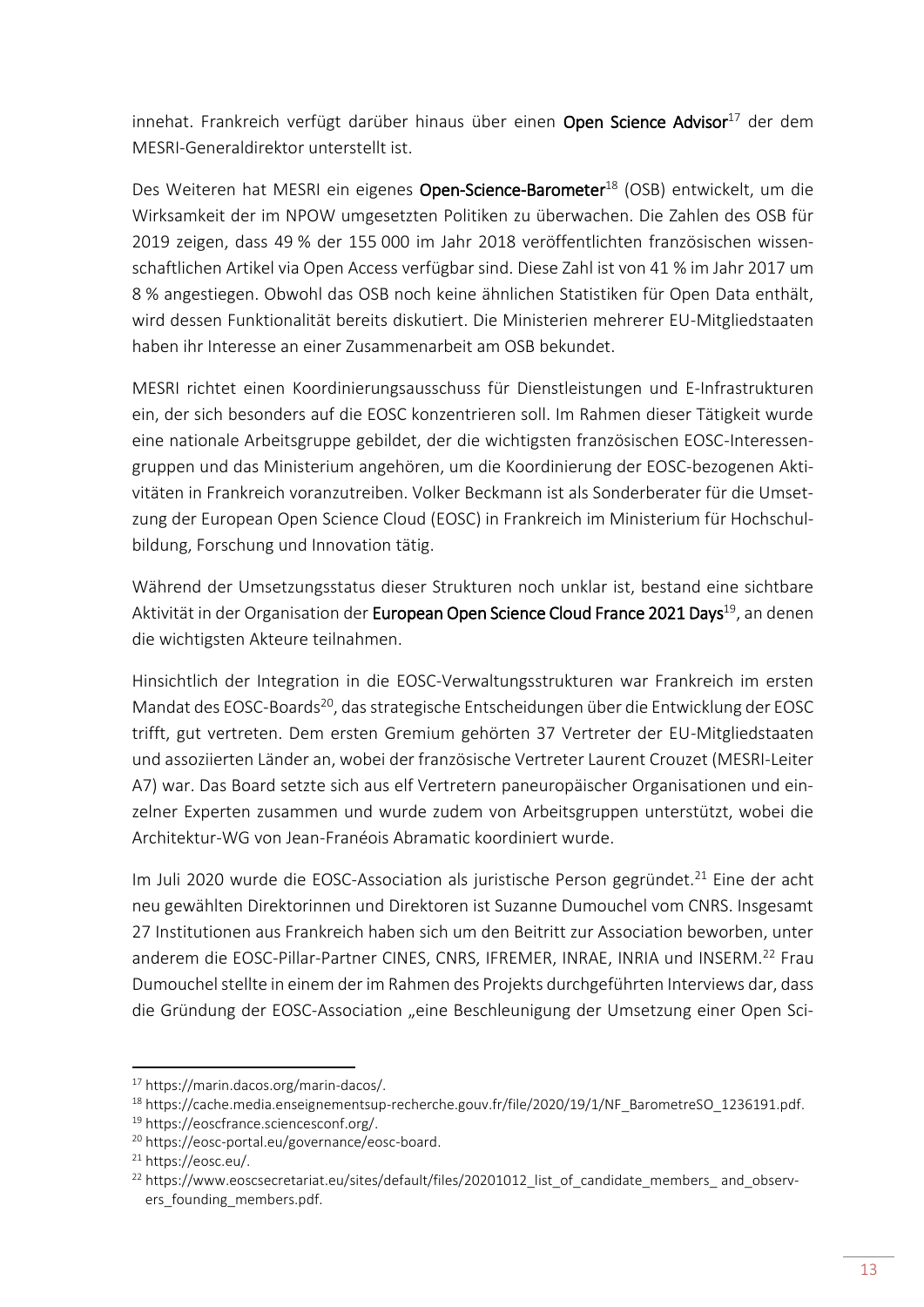ence-Politik innerhalb der verschiedenen Organisationen, die Bereitschaft zur Zusammenarbeit und zur Strukturierung der französischen Beteiligung an der EOSC"<sup>23</sup> mit sich gebracht habe. In Zukunft werde dies vor allem die Schaffung eines "EOSC-Collège" zur Folge haben, in dem französische EOSC-Akteure in der Lage sein sollen, bei einer Vielzahl von EOSC-bezogenen Themen zusammenzuarbeiten, darunter Dienstleistungen, PID, Partnerschaften, Infrastrukturen und Repositorien.

## *Forschungsförderer*

 $\overline{a}$ 

Die Französische Nationale Forschungsagentur (ANR) ist eine öffentliche Verwaltungseinrichtung unter der Aufsicht des französischen Ministeriums für Hochschulbildung, Forschung und Innovation. Die Agentur finanziert projektbezogene Forschungsarbeiten, die von öffentlichen Betreibern durchgeführt werden, die miteinander oder mit privaten Unternehmen zusammenarbeiten. Die ANR-Open-Science-Politik<sup>24</sup> (bereits 2013 eingeführt), entspricht voll und ganz dem NPOW. Die Politik verfolgt drei Ziele:

- *Förderung des offenen Zugangs zu Veröffentlichungen*: Der mit ANR-Mitteln finanzierte Projektkoordinator und die Partner müssen sich dazu verpflichten, die aus dem jeweiligen Forschungsprojekt resultierenden wissenschaftlichen Veröffentlichungen (Volltext) entweder direkt in der HAL oder über ein lokales institutionelles Archiv – gemäß den Bedingungen in Artikel 30 des französischen Gesetzes "Für eine Digitale Republik" – einem offenen Archiv vorzulegen. Darüber hinaus empfiehlt die ANR, die Veröffentlichung in Open-Access-Zeitschriften oder -Büchern vorzuziehen.
- *Zu offenen Forschungsdaten beitragen, wo immer möglich*: Die ANR unterstützt europäische und internationale Angleichungsbemühungen zur Struktur offener Forschungsdaten und orientiert sich am Prinzip "so offen wie möglich, so geschlossen wie nötig". Die Agentur weist die Koordinatoren von Forschungsprojekten darauf hin, wie wichtig es ist, das Datenmanagement und den Austausch von Daten in der Projektentwicklungsphase zu berücksichtigen. Die ANR fordert, dass für alle Projekte, die ab 2019 finanziert werden, ein Datenmanagementplan (Data Management Plan, DMP) erstellt wird, in dem zusammengefasst ist, welche Datensätze das Projekt erstellen wird, wie sie sich entwickeln und wie sie geteilt, wiederverwendet und langzeitgespeichert werden.
- *Koordinierung der Bemühungen auf nationaler, europäischer und internationaler Ebene*: Hierbei geht es um die Zusammenarbeit mit der französischen Forschungsund Innovationsgemeinschaft – vertreten im ständigen Sekretariat des Ausschusses für Offene Wissenschaft sowie mehrerer grenzüberschreitender Initiativen, einschließlich der Mitgliedschaft in der cOAlition S.

<sup>&</sup>lt;sup>23</sup> [https://www.eosc-pillar.eu/news/policy-practice-france-cnrs-open-data-research-directorate-eosc-associa](https://www.eosc-pillar.eu/news/policy-practice-france-cnrs-open-data-research-directorate-eosc-association-dumouchel)[tion-dumouchel](https://www.eosc-pillar.eu/news/policy-practice-france-cnrs-open-data-research-directorate-eosc-association-dumouchel) eigene Übersetzung.

<sup>&</sup>lt;sup>24</sup> [https://anr.fr/fr/lanr-et-la-recherche/engagements-et-valeurs/la-science-ouverte/.](https://anr.fr/fr/lanr-et-la-recherche/engagements-et-valeurs/la-science-ouverte/)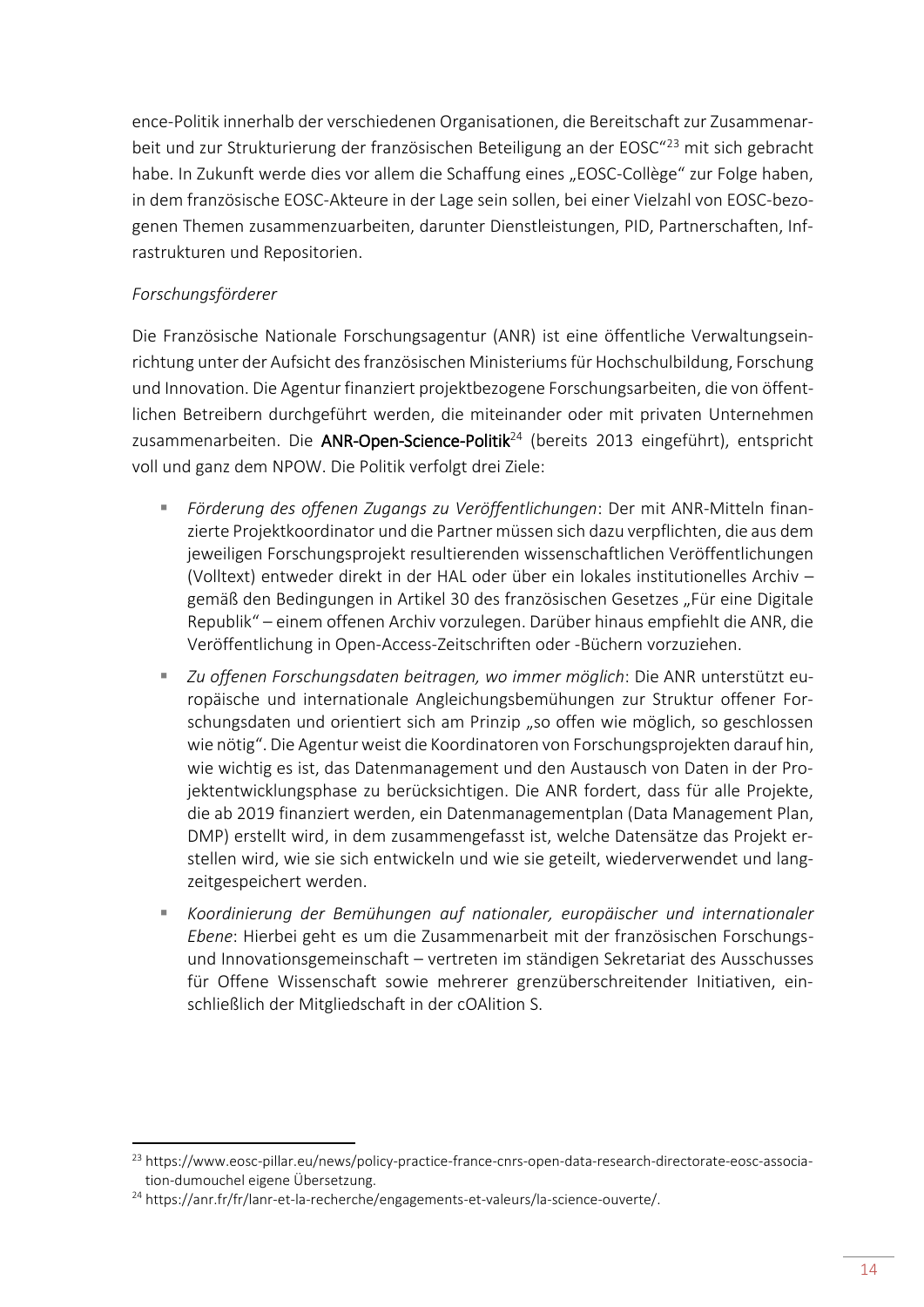Im Jahr 2019 startete die ANR einen Flash Call für Projekte mit dem Titel "Open Science: Research Practices and Open Data"<sup>25</sup>. Es scheint innerhalb des ANR allerdings nur wenige Verweise auf die EOSC zu geben.

## *Außeruniversitäre Forschungseinrichtungen*

Französische Forschungsorganisationen haben bezüglich der Entwicklung ihrer eigenen Policies oder Strategien für die offene Wissenschaft und die EOSC einen unterschiedlichen Reifegrad. Derzeit verfügen lediglich der CNRS und INRAE auf organisationsweiter Ebene über umfassende Open-Science- oder Datenrichtlinien.

| Organization   | OS<br><b>Policy</b> |    | <b>Implementation/Strategy</b> |         |            |               | <b>OS maturity</b> |        |     |
|----------------|---------------------|----|--------------------------------|---------|------------|---------------|--------------------|--------|-----|
|                | yes                 | no | Vision                         | Actions | Guidelines | <b>Budget</b> | Strong             | Medium | Low |
| <b>CNRS</b>    | x                   |    | x                              | x       | x          | x             | X                  |        |     |
| <b>INSERM</b>  |                     | x  |                                |         |            |               |                    |        |     |
| <b>IFREMER</b> |                     | x  |                                |         |            |               |                    |        |     |
| <b>CEA</b>     |                     | X  |                                |         |            |               |                    |        |     |
| <b>INRAE</b>   | X                   |    | x                              | x       |            |               |                    | x      |     |

*Tabelle 1: RPO Open Science Policies* 

**.** 

*Quelle: Fox et al. (2020) – FoStra 2020 France Case Study (unveröffentlicht).*

Im Allgemeinen ist der offene Zugang zu Veröffentlichungen in Frankreich stärker verwurzelt als Policies für offene Forschungsdaten. Für die größten außeruniversitären Forschungsorganisationen sind zwei der Herausforderungen, die den Fortschritt auf diesem Gebiet verlangsamt haben, die Sorge um den Schutz des geistigen Eigentums in der angewandten Forschung und der Umgang mit sensiblen Forschungsdaten. Diese Fragen sind für die CEA und INSERM am deutlichsten erkennbar, jedoch in unterschiedlichem Maße für alle Forschungsorganisationen anwendbar.

Das Centre national de la recherche scientifique (CNRS) veröffentlichte 2018 eine Strategie sowie eine Roadmap für offene Wissenschaft, die auf sieben Hauptzielen in Form von zu erreichenden Herausforderungen beruhte. <sup>26</sup> Diese betreffen in erster Linie den offenen Zugang zu Publikationen und Forschungsdaten, und zwar mit den folgenden Zielen:

- 100 % der CNRS-Veröffentlichungen aus der öffentlichen Forschung sollten via Open Access zugänglich sein. Das Urheberrecht darf nicht von CNRS-Mitarbeitern auf Verlage übertragen werden. Die Roadmap fördert im Allgemeinen eine schnelle Open-Access-Veröffentlichung, insbesondere durch die Verwendung von Pre-Print-Servern. Die Roadmap unterstützt Open-Access-Publishing-Plattformen, die CNRS-Autoren kostenlosen Zugang und Veröffentlichungsmöglichkeiten bieten.
- Forschungsdaten (Rohdaten, Texte und Dokumente sowie Quellcodes und Software), die von CNRS-Plattformen nutzenden Forschern oder Mitarbeitern, erstellt

<sup>25</sup> [https://anr.fr/en/anrs-role-in-research/values-and-commitments/open-science/projets-laureats-de-lappel](https://anr.fr/en/anrs-role-in-research/values-and-commitments/open-science/projets-laureats-de-lappel-flash-science-ouverte/)[flash-science-ouverte/.](https://anr.fr/en/anrs-role-in-research/values-and-commitments/open-science/projets-laureats-de-lappel-flash-science-ouverte/)

<sup>&</sup>lt;sup>26</sup> [https://www.science-ouverte.cnrs.fr/wp-content/uploads/2019/11/CNRS\\_Roadmap\\_Open\\_Sci](https://www.science-ouverte.cnrs.fr/wp-content/uploads/2019/11/CNRS_Roadmap_Open_Science_18nov2019.pdf)[ence\\_18nov2019.pdf.](https://www.science-ouverte.cnrs.fr/wp-content/uploads/2019/11/CNRS_Roadmap_Open_Science_18nov2019.pdf)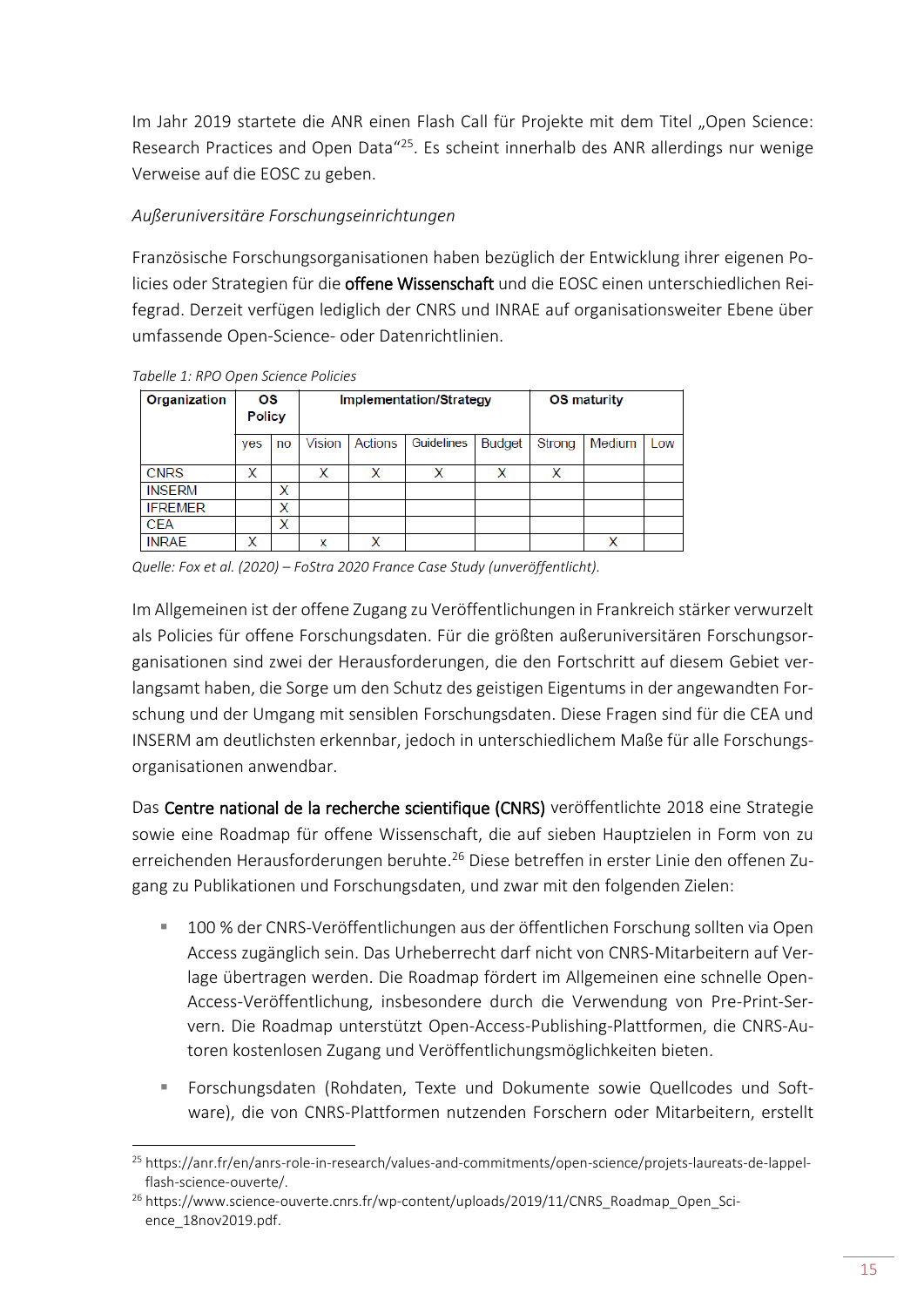wurden, müssen so weit wie möglich zugänglich gemacht werden und FAIR sein. Der Fahrplan enthält fünf Maßnahmen, um dies zu erreichen. Dazu gehören die Entwicklung einer Kultur des Datenmanagements und des Austauschs zwischen den Stakeholdern, die Förderung der Veröffentlichung von Datenpapieren, die Unterstützung von Forschungsinfrastrukturen bei der Erstellung und Umsetzung von Datenrichtlinien, die Bereitstellung eines mit den CNRS-Instituten koordinierten Datenspeicherdienstes, um einen entsprechenden Datenspeicher für das gesamte CNRS-Personal zu erhalten, sowie die Erstellung eines Verzeichnisses von CNRS-Datenrepositorien oder -Diensten.

Die jährliche Personalbewertung (Compte Rendu Annuel des Activités des Chercheurs, CRAC) umfasst nun auch die Hinterlegung von Artikeln in HAL als Bewertungskriterium für alle CNRS-Forscher. Zuletzt hat CNRS eine Direktion für Open Data Research (Direction des Données Ouvertes de la Recherche, DDOR) gegründet.<sup>27</sup>

In Bezug auf die EOSC erarbeitete der CNRS ein Dokument mit dem Titel "CNRS institutes and the EOSC – status and vision<sup> $428$ </sup>, in dem dargestellt wird, dass der CNRS an der EOSC seit ihrer Gründung im Jahr 2016 beteiligt ist. Angesichts der Beteiligung verschiedener Institute hat der CNRS individuelle Gespräche mit den Vertretern der einzelnen Institute anberaumt. Dabei stellte sich heraus, dass der CNRS bereits an einer großen Anzahl von EOSC-bezogenen Projekten wie EOSCpilot, EOSC-Hub, EOSC-Pillar, XDC, TRIPLE, ESCAPE, ENVRI-FAIR, SSHOC und ENEAS sowie an anderen EOSC-relevanten Arbeiten beteiligt ist. In diesen Gesprächen kristallisierten sich vier Hauptinteressenbereiche der CNRS-Institute heraus:

- FAIRisierung von Daten, um das Teilen derselben und die Datenwiederverwendung zu ermöglichen;
- Erstellung vertrauenswürdiger Repositorien, auf denen FAIR-Daten gespeichert, verwaltet, kuratiert und abgerufen werden können;
- Übernahme und Konsolidierung bereits vorhandener Daten- und Computerdienste in einem größeren Kontext und mit einer langfristigen Perspektive;
- nahtloser Zugriff auf (heterogene) Daten- und Computerinfrastrukturen über Domänen und Technologien hinweg.

Koordiniert von der CNRS I2NP3-Einheit, brachte eine eintägige Veranstaltung mit dem Titel "EOSC au CNRS<sup>"29</sup> am 22.01.2020 die verschiedenen Institute zusammen, um mehrere Fragen im Zusammenhang mit der Bedeutung der EOSC innerhalb des CNRS zu diskutieren und zu beantworten. Die Chancen und Risiken der Einbeziehung von CNRS-Akteuren wurden dabei ebenso erörtert wie die nächsten Schritte für das gesamte Unterfangen auf nationaler und europäischer Ebene. CNRS ist zudem Mitglied des neuen EOSC-Verbandes.

<sup>27</sup> Siehe auc[h https://www.science-ouverte.cnrs.fr/.](https://www.science-ouverte.cnrs.fr/)

<sup>&</sup>lt;sup>28</sup> [https://indico.in2p3.fr/event/20312/contributions/78053/attachments/56682/75306/EOSC\\_ CNRS\\_insti](https://indico.in2p3.fr/event/20312/contributions/78053/attachments/56682/75306/EOSC_CNRS_instituts_v4.docx)[tuts\\_v4.docx.](https://indico.in2p3.fr/event/20312/contributions/78053/attachments/56682/75306/EOSC_CNRS_instituts_v4.docx)

<sup>&</sup>lt;sup>29</sup> [https://www.science-ouverte.cnrs.fr/event/journee-eosc-au-cnrs/.](https://www.science-ouverte.cnrs.fr/event/journee-eosc-au-cnrs/)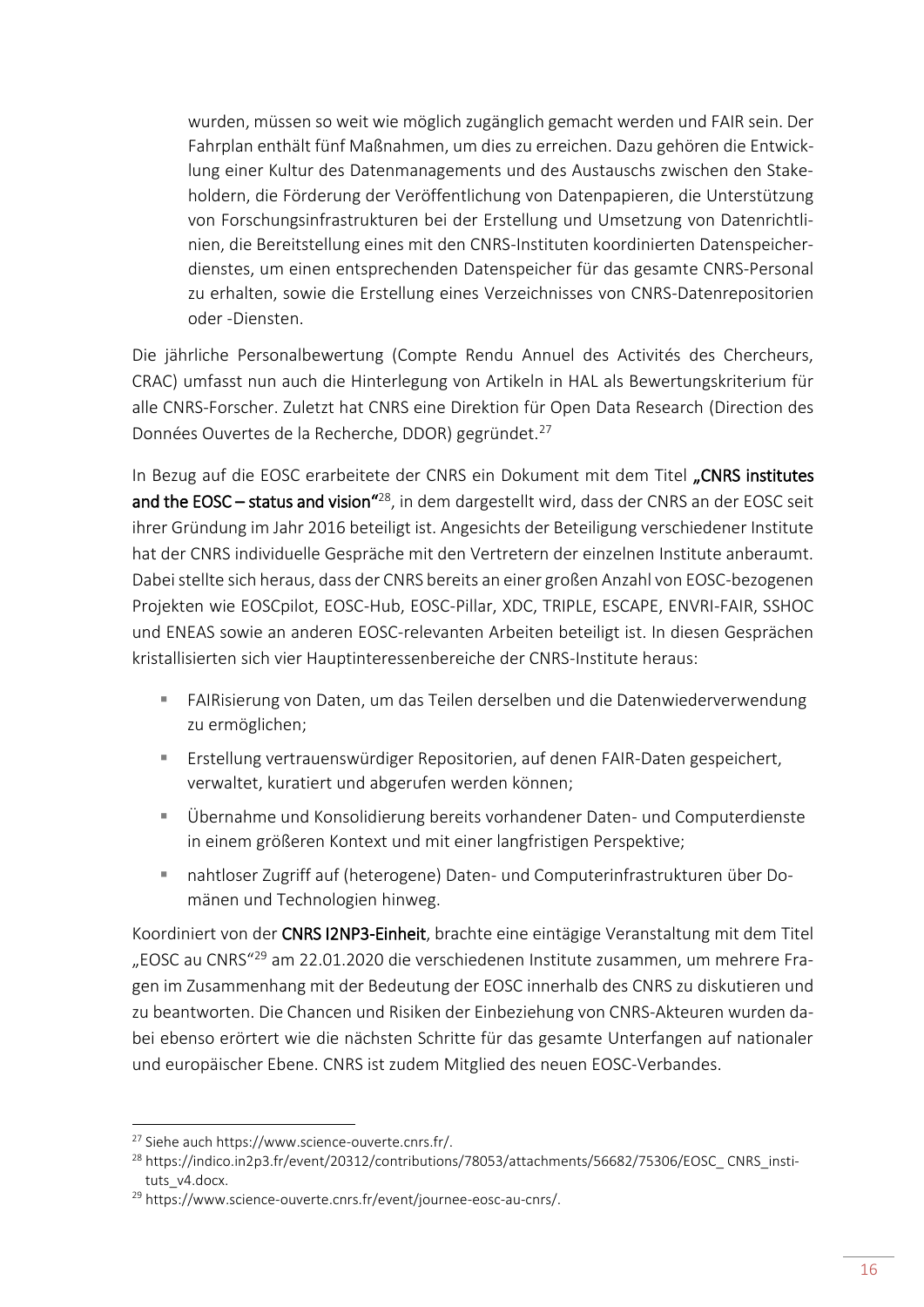Das Institut national de recherche pour l'agriculture, l'alimentation et l'environnement (Nationales Forschungsinstitut für Landwirtschaft, Ernährung und Umwelt, INRAE, vormals INRA) hat bereits 2016 seine Charta für Open Access zu Publikationen und Daten veröffentlicht.<sup>30</sup> Diese Charta enthält einen Fünfjahresplan, in dem ein systematischer Ansatz für das Teilen von Forschungsergebnissen eingeführt wird, der darauf hinarbeitet, Daten interoperabel zu machen und deren Wiederverwendung zu erleichtern. Im Jahr 2020 gründete INRAE eine neue Direktion für offene Wissenschaft (DipSO), die von Odile Hologne geleitet wird. Der CNRS und das INRAE arbeiten hierbei eng zusammen, um kohärente Datenpolitiken auf der Grundlage der Entwürfe des CNRS-Fahrplans für Open Science und der Charta des INRAE für den freien Zugang zu Veröffentlichungen und Daten zu entwickeln. Konkret zeigt sich das strategische Interesse von INRAE in der aktiven Teilnahme an internationalen Dateninitiativen wie der Research Data Alliance (RDA), GO FAIR und dem Global Open Data for Agriculture and Nutrition (GODAN). Im Jahr 2020 baute das INRAE sein Datenportal um und verschlankte es, um eine Toolbox (DOI, DMP, Datenpapiere, Beratung bei der Auswahl von Repositorien und die gemeinsame Nutzung von Daten) einzuführen und Zugang zu den internen Speicherplattformen und INRAE-Datenkatalogen zu ermöglichen.

Im Hinblick auf die EOSC wurde ein INRAE-Projekt, das am EOSC-Early-Adopter-Programm teilnahm, vom EOSC-Hub-Projekt ins Leben gerufen.<sup>31</sup> INRAE beteiligt sich im EOSC-Pillar-Konsortium zudem als Partner an der Aufgabe, die Arbeit von EOSC-Pillar auf der Infrastrukturebene und bezüglich konkreter Anwendungsfälle durch die Bereitstellung von Daten- und Datendiensten zu unterstützen, die in das EOSC-Datenökosystem integriert werden müssen.<sup>32</sup> INRAE ist darüber hinaus Mitglied der neuen EOSC-Association.

Das Institut national de la santé et de la recherche médicale (Nationales Institut für Gesundheit und medizinische Forschung, INSERM) ist der wichtigste französische Akteur in der Gesundheits- und medizinischen Forschung. INSERM hat die Berliner Erklärung aus dem Jahr 2003 unterzeichnet und bekennt sich zu Open Access indem es: 33

- Informationen über die Grundsätze und Vorteile von Open Access bereitstellt;
- die Mitglieder der INSERM-Laboratorien ermutigt, alle ihre Veröffentlichungen in HAL INSERM einzureichen – unabhängig davon, ob sie im traditionellen Modus (in bezahlten Zeitschriften) oder via Open Access veröffentlicht wurden;
- Zusammenarbeit auf nationaler und internationaler Ebene, zugunsten des Übergang zu einer "vollständig" offenen Wissenschaft fördert.

<sup>30</sup> [https://ist.inrae.fr/wp-content/uploads/sites/21/2020/02/2016\\_Charte-libre-access-Inra-Def\\_Inra](https://ist.inrae.fr/wp-content/uploads/sites/21/2020/02/2016_Charte-libre-access-Inra-Def_Inra-fran%C3%A7ais.pdf)[fran%C3%A7ais.pdf.](https://ist.inrae.fr/wp-content/uploads/sites/21/2020/02/2016_Charte-libre-access-Inra-Def_Inra-fran%C3%A7ais.pdf)

<sup>31</sup> [https://www.eosc-hub.eu/research-communities/towards-e-infrastructure-plant-phenotyping.](https://www.eosc-hub.eu/research-communities/towards-e-infrastructure-plant-phenotyping)

<sup>32</sup> Siehe [https://www.eosc-pillar.eu/consortium.](https://www.eosc-pillar.eu/consortium)

<sup>33</sup> Siehe [https://sntrscgt.vjf.cnrs.fr/IMG/pdf/projet\\_plan\\_strategique\\_inserm\\_2025.pdf.](https://sntrscgt.vjf.cnrs.fr/IMG/pdf/projet_plan_strategique_inserm_2025.pdf)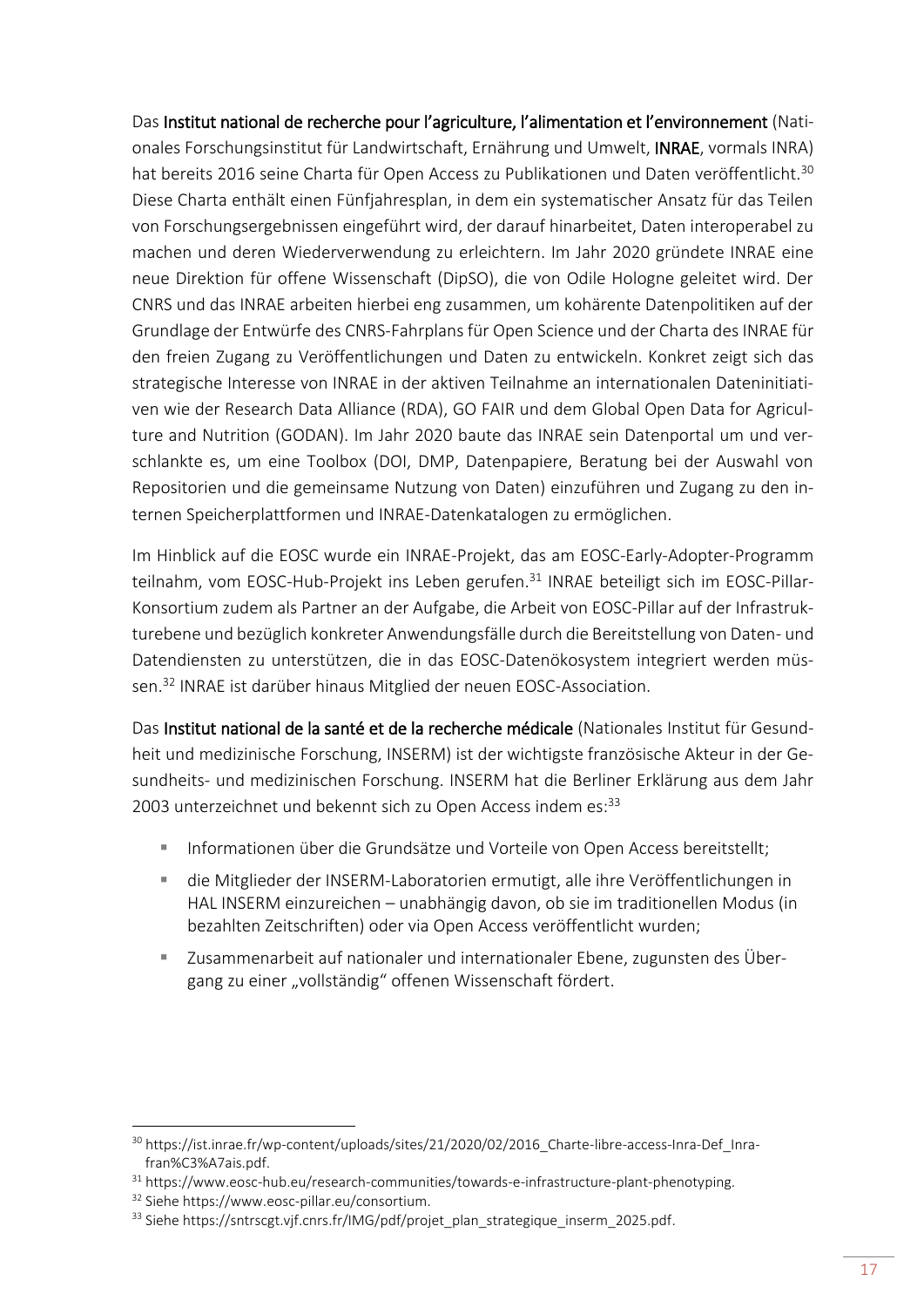INSERM unterstützt die Kosten der OA-Veröffentlichung und der Querverweise von INSERM-Daten mit in HAL hinterlegten Publikationen. Es fördert die offene Verwaltung von Forschungsdaten und kündigt an, dass ein INSERM-Datenportal mit verknüpften Speicherinfrastrukturen aufgebaut wird, um ein lokales Datenmanagement langfristig zu ermöglichen.

INSERM steht bei der Umsetzung einer Organisationsdatenstrategie vor verschiedenen Herausforderungen. Erstens arbeitet es unter der gemeinsamen Aufsicht von MESRI und dem Gesundheitsministerium. Infolgedessen müssen die Forscher unterschiedliche Bezugsrahmen (Politiken und Leitlinien) berücksichtigen, die von den jeweiligen Ministerien festgelegt werden. Da INSERM-Forscher medizinische und klinische Forschung betreiben, wirft die sensible Natur der von ihnen produzierten Daten eine Vielzahl an Problemen auf. Die Abstimmung des Schutzes persönlicher Gesundheitsdaten mit der standardmäßigen gemeinsamen Nutzung von Daten ist ein dringendes Problem.<sup>34</sup> Dennoch unternimmt INSERM konkrete Schritte zur Umsetzung von Open-Science-Praktiken, was sich in Zukunft noch beschleunigen wird. INSERM erkannte auch Pre-Prints als gültige Form der wissenschaftlichen Kommunikation an und ist Unterzeichner der San-Francisco-Erklärung zur Forschungsbewertung (DORA). Es ist darüber hinaus Mitglied des nationalen Open Science Committee (CoSO).

In Bezug auf die EOSC ist INSERM über die Abteilung Informationssystem (DSI) und das französische Institut für Bioinformatik (IFB) am EOSC-Pillar-Projekt beteiligt. INSERM ist vor allem für die Pilotierung eines Bioinformatik-Anwendungsfalles verantwortlich, der darauf abzielt, die Interaktionen zwischen Computerdaten für verschiedene Tools zu verbessern, die ursprünglich auf der Galaxy-Plattform basieren. INSERM befasst sich zudem mit Aspekten des Datenmanagements rund um Tools wie Dataverse.<sup>35</sup> Es ist weiterhin am EOSC-Life-Projekt<sup>36</sup> beteiligt und Mitglied der neuen EOSC-Association.

Das Commissariat l'Energie Atomique (Kommissariat für Atomenergie, CEA) hat noch keine eigene Open Science- oder Datenpolitik; derzeit wird jedoch eine Charta für das Management von Daten ausgearbeitet.<sup>37</sup> Obwohl die CEA noch über keine gemeinsame Politik zur Datenverwaltung für Forschungsdaten verfügt, sind CEA-Teams aktiv an vielen Open-Data-Projekten und entsprechenden Kooperationen beteiligt. Ein Beispiel hierfür ist die PRIME-DE-Datenbank, die ein internationales Konsortium von 22 Teams zusammenbringt, um eine Onlineressource von Primatengehirn-Bildgebungsdaten zusammenzustellen.

Im Hinblick auf die EOSC will das EOSC-Hub Competence Centre (CC) beurteilen, ob die von der EOSC erbrachten Dienste für Anwendungsfälle innerhalb der Fusionsgemeinschaft geeignet sind. In diesem Kontext hat es den Speicherzugang mit OneData erfolgreich bewertet:

 $\overline{a}$ 

 $34$  Fox/Ebert (2020) – FoStra2020 Interviews (unveröffentlicht).

<sup>35</sup> [https://www.inserm.fr/actualites-et-evenements/actualites/eosc-pillar-combiner-experiences-nationales](https://www.inserm.fr/actualites-et-evenements/actualites/eosc-pillar-combiner-experiences-nationales-pour-construire-cloud-science-ouverte-europeenne)[pour-construire-cloud-science-ouverte-europeenne.](https://www.inserm.fr/actualites-et-evenements/actualites/eosc-pillar-combiner-experiences-nationales-pour-construire-cloud-science-ouverte-europeenne)

<sup>36</sup> <https://www.eosc-life.eu/about/partners/> (Partner No 5).

 $37$  Fox/Ebert (2020) – FoStra2020 Interviews (unveröffentlicht).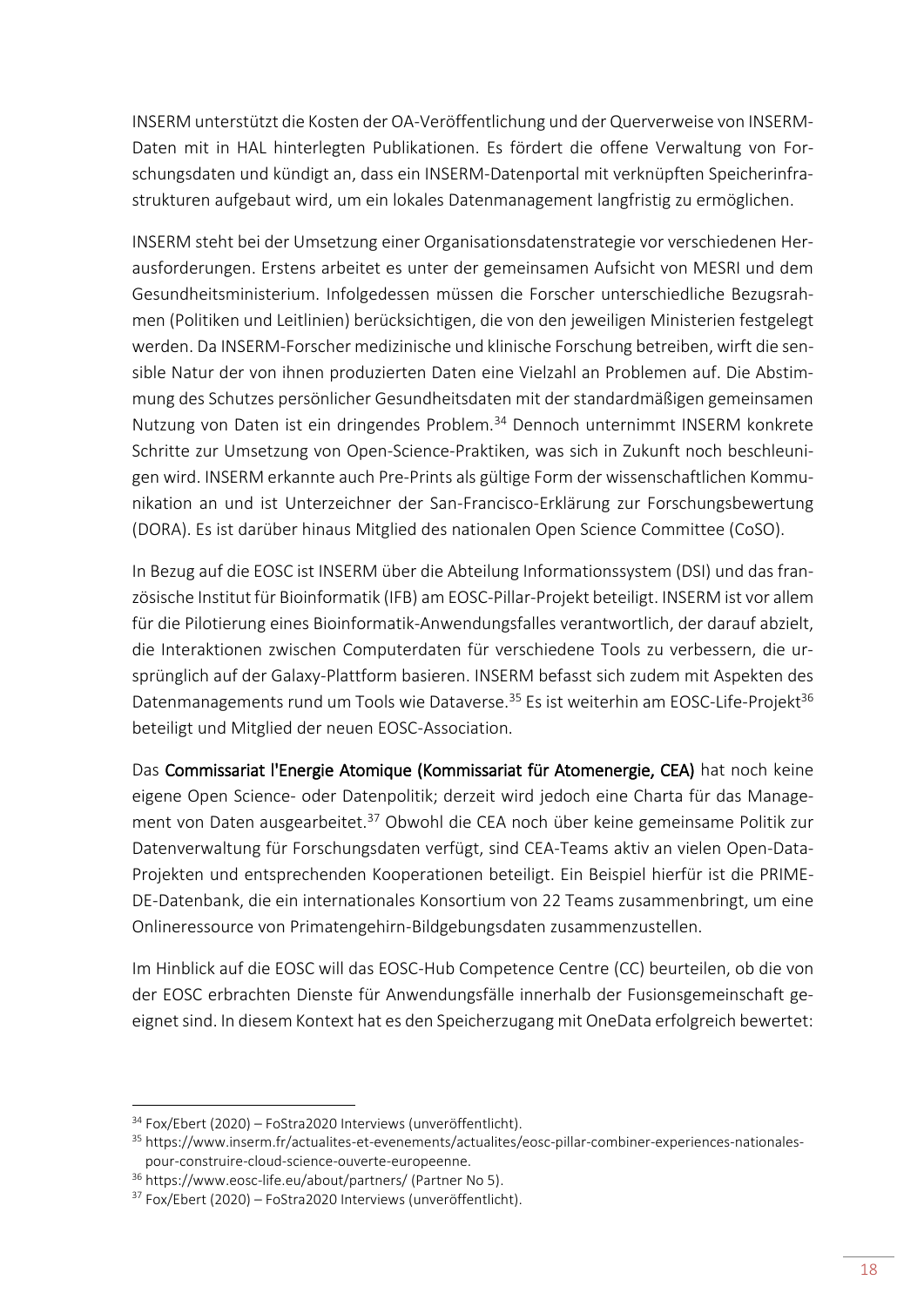In der letzten Version wurde OneData erfolgreich installiert und die Datenreplikation zwischen CEA und der Organisation PSNC durchgeführt sowie ausgewertet.<sup>38</sup> CEA ist ebenso Mitglied der neuen EOSC-Association.

Die Hintergrunddaten zu diesem Bericht beinhalten Interviews mit drei CEA-Wissenschaftlern, die an EOSC-Projekten beteiligt waren. Alle drei erwähnten einen Mangel an Klarheit bezüglich der künftigen Rolle der EOSC und äußerten allgemeine Bedenken hinsichtlich der Bereitstellung bzw. des Teilens von unter Sicherheitsaspekten sensiblen Daten. Diese aufgeworfenen Fragen heben die zentralen Herausforderungen für die EOSC hervor.

Obwohl das französische Forschungsinstitut für Meeresnutzung (IFREMER) keine institutionelle Open-Science-Strategie verfolgt, sind mehrere seiner Infrastrukturen oder verbundenen Partner wie SeaDataNet und CNES stark an EOSC-Clusterprojekten (ENVRI-FAIR) sowie an einer Vielzahl internationaler Programme wie Copernicus beteiligt, die den Austausch von Meeresdaten beinhalten.<sup>39</sup> IFREMER ist unter den Forschungsorganisationen bemerkenswert, da die Organisation über viele Jahre hinweg Datenmanagementsysteme, professionelle Archivierung und Kerndatendienste unterstützt hat. Sie ist zudem die einzige französische Forschungsorganisation mit einem eigenen Budget für Datendienste (Jahresbudget von 2,5 Mio. €). Das langjährige Interesse des IFREMER am Datenmanagement ist an die Meeres- , ökologischen und atmosphärischen Daten gebunden, die die Forscher und Ingenieure sammeln. Diese Daten stammen aus unterschiedlichen Quellen – von Marineflotten oder Fernsensoren – und sind häufig kostspielig zu produzieren oder schwer zu reproduzieren.<sup>40</sup> IFRE-MER bietet seinen SeaNOE-Service für die globale Meeresforschungsgemeinschaft an und ermöglicht damit die kostenlose Veröffentlichung und Archivierung wissenschaftlicher Datensätze.

Innerhalb des EOSC-Hub-Kompetenzzentrums des Marine Research Competence Centre Euro-Argo werden Daten kontinuierlich von IFREMER zu B2SAFE synchronisiert.<sup>41</sup> Zusammen mit dem CNRS ist IFREMER ebenso am EOSC-Pillar-Projekt beteiligt, und zwar insbesondere an den Working Projekts zu Anwendungsfällen auf der Infrastrukturebene.

Die nachfolgende Tabelle fasst die Beteiligung französischer Organisationen an EOSC-Projekten zusammen.

<sup>38</sup> [https://www.eosc-hub.eu/research-communities/fusion-research.](https://www.eosc-hub.eu/research-communities/fusion-research)

<sup>&</sup>lt;sup>39</sup> Fox et al. (2020) – FoStra 2020 France Case Study (unveröffentlicht).

<sup>40</sup> [https://data.ifremer.fr/Tout-savoir-sur-les-donnees/Gestion-des-donnees.](https://data.ifremer.fr/Tout-savoir-sur-les-donnees/Gestion-des-donnees)

<sup>41</sup> [https://www.eosc-hub.eu/research-communities/marine-research-competence-centre.](https://www.eosc-hub.eu/research-communities/marine-research-competence-centre)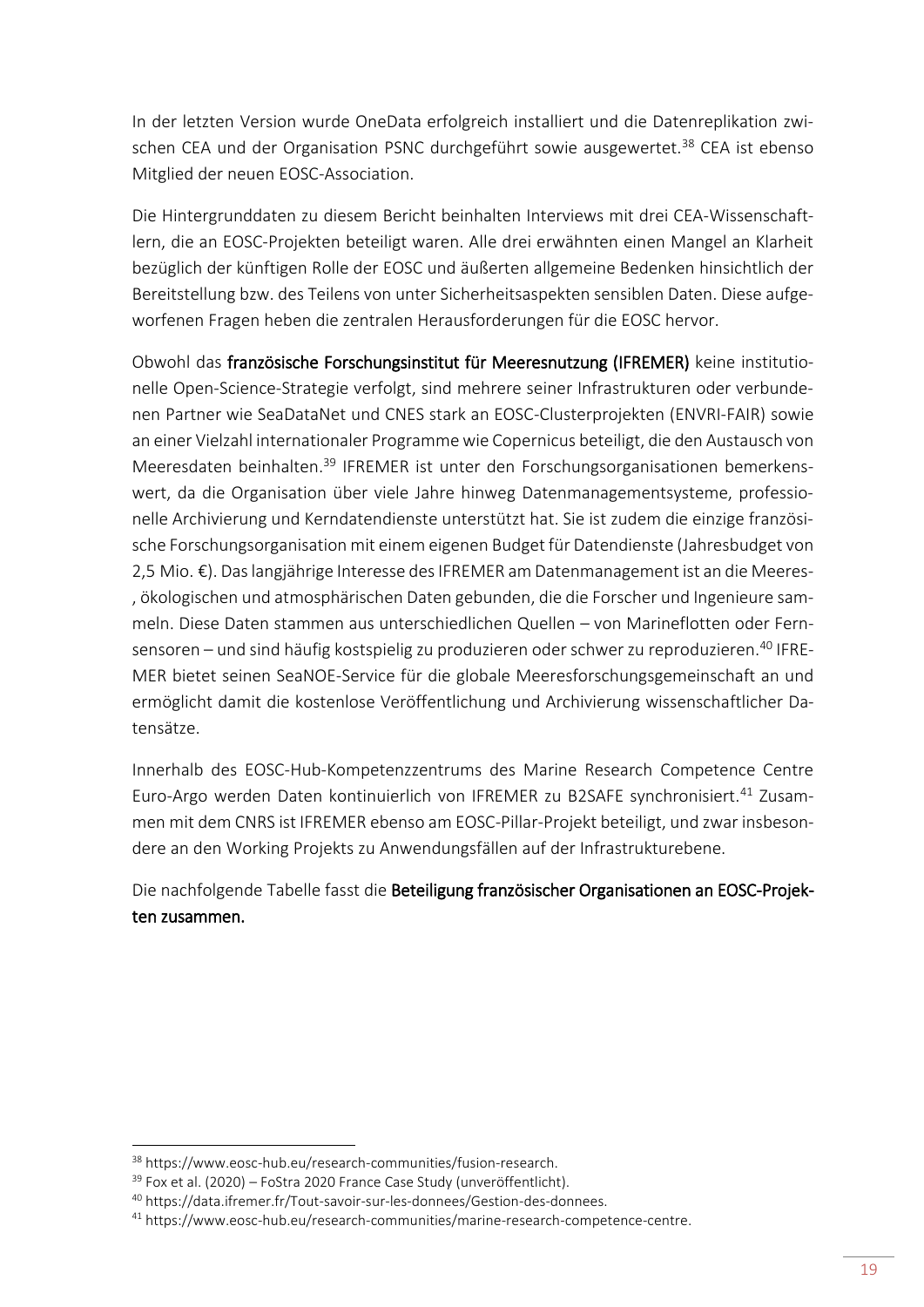| Research       | RI | <b>EOSC</b> | <b>OS Policy</b> | OA pubs in Hal | <b>Ministries</b> |
|----------------|----|-------------|------------------|----------------|-------------------|
| Organizations  |    | Projects    | strategy         |                |                   |
| <b>CNRS</b>    | 72 | 15          |                  | 400 000        |                   |
| <b>INSERM</b>  | 22 |             | x                | 31000          |                   |
| <b>CEA</b>     | 44 |             |                  | 23000          |                   |
| <b>INRAE</b>   |    |             |                  | 77000          |                   |
| <b>IFREMER</b> | 10 |             |                  | 3600           |                   |
|                |    |             |                  |                |                   |

*Tabelle 2: Reference figures for research organisations* 

*Quelle: Fox et al. (2020) – FoStra 2020 France Case Study (unveröffentlicht).*

Wie bereits erwähnt, sind die meisten dieser französischen Forschungsorganisationen bereits Mitglieder der neuen EOSC-Association. Ebenso sind bereits einige weitere französische Dienstleister (RENATER), Infrastrukturen (ESRF) und ERICs (DARIAH) beigetreten.

#### *Universitäten*

**.** 

Obwohl sie derzeit nicht häufig erwähnt werden, zählen französische Universitäten und *Grandes écoles* zu wichtigen Akteuren in der Forschung im Allgemeinen sowie in der Open-Science-Bewegung im Besonderen. Die französischen Hochschuleinrichtungen machen Fortschritte in Richtung eines tieferen Engagements für Open Science, insbesondere in Bezug auf Open Access, wie die Statistiken des HAL-Repositoriums zeigen. Im Allgemeinen scheinen die Universitäten in Bezug auf die konkrete Umsetzung von Open Science auf der organisatorischen Ebene jedoch weniger fortgeschritten zu sein als die außeruniversitären Forschungseinrichtungen. Von den zehn hier untersuchten Universitäten verfügen lediglich zwei über konkrete Strategien: Die Sorbonne-Universität hat eine Charta für den freien Zugang zu Veröffentlichungen im Jahr 2020 veröffentlicht<sup>42</sup>, während die École des Ponts ParisTech einen Plan zur Erreichung von 100 % Open Access sowie 100 % Open Data für Projekte des ANR oder europäische Projekte entwickelt hat.<sup>43</sup> Diese starken Verpflichtungen könnten mit der Mitgliedschaft in der Konferenz der Europäischen Schulen für wissenschaftliche Bildung und Forschung für fortgeschrittene Ingenieurwissenschaften (CESAER) zusammenhängen. Im Allgemeinen ist Open Data ein komplexes Thema für Universitäten in Frankreich, da es herausfordernd ist, zuverlässige Indikatoren zur Messung des Fortschritts von Openness zu identifizieren. Aus einem Bericht des französischen Rechnungshofs über digitale Infrastrukturen für Hochschulbildung und Forschung für das Jahr 2020 geht hervor, dass 93 % der französischen Hochschulen noch keine Strategie oder einen Plan für das Management von Forschungsdaten vorgelegt haben.<sup>44</sup>

Auch das Engagement der Universitäten in EOSC-Projekten ist relativ begrenzt. Eine vom CNRS (CNRS-EOSC) durchgeführte Umfrage ergab, dass nur wenige französische Universitä-

<sup>42</sup> [https://q-www.sorbonne-universite.fr/sites/default/files/media/2020-01/Charte-libre-acces-publica](https://q-www.sorbonne-universite.fr/sites/default/files/media/2020-01/Charte-libre-acces-publications.pdf)[tions.pdf.](https://q-www.sorbonne-universite.fr/sites/default/files/media/2020-01/Charte-libre-acces-publications.pdf)

<sup>43</sup> [https://espacechercheurs.enpc.fr/sites/default/files/plan%20science%20ouverte%20sign%C3%A9\\_0.pdf.](https://espacechercheurs.enpc.fr/sites/default/files/plan%20science%20ouverte%20sign%C3%A9_0.pdf)

<sup>44</sup> Cour des comptes, Les infrastructures numériques de l'enseignement supérieur et de la recherche: une consolidation nécessaire, Rapport, 2020, p.221. [https://www.ccomptes.fr/system/files/2020-](https://www.ccomptes.fr/system/files/2020-02/20200225-09-TomeII-infrastructures-numeriques-enseignement-superieur-et-recherche.pdf)

[<sup>02/20200225-09-</sup>TomeII-infrastructures-numeriques-enseignement-superieur-et-recherche.pdf.](https://www.ccomptes.fr/system/files/2020-02/20200225-09-TomeII-infrastructures-numeriques-enseignement-superieur-et-recherche.pdf)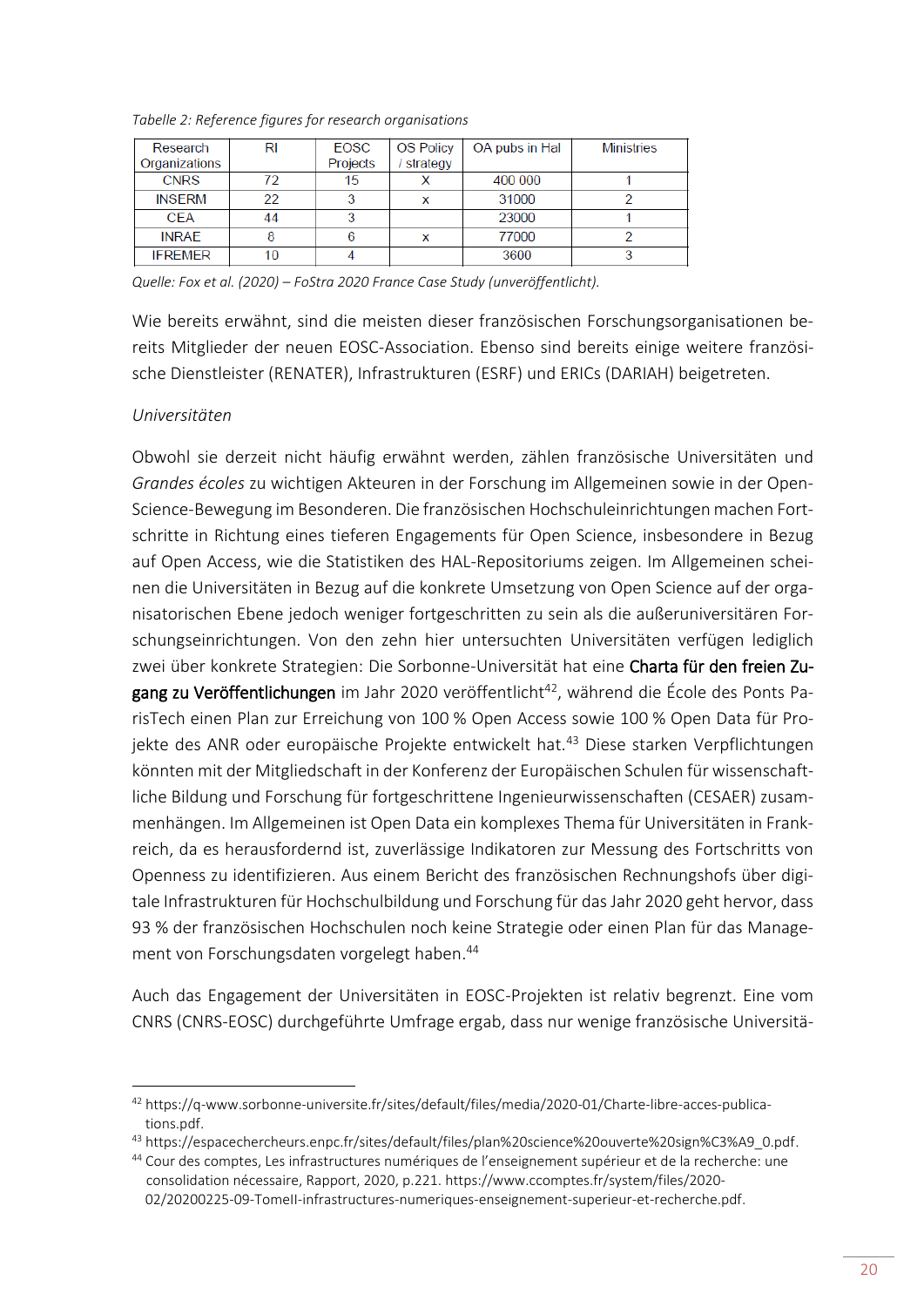ten Partnerinnen in aktuellen EOSC-Projekten sind. Ausnahmen sind die Universität Aix-Marseille, die als Partnerin in zwei EOSC-Projekte integriert ist, sowie die Sorbonne Université, die als Partner an einem Projekt beteiligt ist. Aus den vorläufigen Schlussfolgerungen der von EOSC-Pillar durchgeführten "Erhebung über nationale Initiativen"45 geht hervor, dass Kenntnisse über die EOSC an französischen Universitäten noch nicht weit verbreitet sind. Lediglich 15 Universitäten (von 65) haben an dieser EOSC-Pillar-Umfrage teilgenommen. Während die Mehrheit der Befragten der Meinung war, dass ihre Universität von der EOSC profitieren könnte, antworteten einige, dass die EOSC keinen Nutzen hätte, oder sie nicht wüssten, was sie davon erwarten können. Insgesamt deutet die geringe Zahl der Antworten eher auf ein allgemein mangelndes Bewusstsein für die EOSC hin. Einige Universitäten sind jedoch in geringem Maße über Hochschulnetzwerke oder Vereinigungen, deren Mitglieder sie sind, in die EOSC involviert. Dies gilt für die Universität Paris-Saclay, die Universität Grenoble Alpes, ParisTech und INSA Lyon, die allesamt Mitglieder von CESAER sind.

#### EOSC-Pillar-Umfrage Frankreich: Universitäten

Nur 15 französische Universitäten (von insgesamt 65) haben an dieser Umfrage teilgenommen. Während die Mehrheit der Befragten glaubt, dass EOSC sehr vorteilhaft sein wird, bemerkten dennoch viele, dass sie nicht wüssten, welchen Mehrwert sie erwarten können, und eine Minderheit erwartet keinen Nutzen. Im Gegensatz dazu waren alle neun belgischen Universitäten, die befragt wurden, der Ansicht, dass die EOSC einen Mehrwert bieten würde. Bezüglich der französischen Forschungsinfrastrukturen gaben 78 % der Befragten in Frankreich an, dass sie von der EOSC profitieren würden – eine deutliche Mehrheit, die jedoch unter dem Prozentsatz der Antwortenden beispielsweise aus Belgien (89 %) liegt. In Deutschland und Italien wissen die meisten Befragten noch nicht, was sie erwarten können. Aufgrund der geringen Beteiligung an der Umfrage sind diese Werte freilich nicht repräsentativ.

<span id="page-24-0"></span>*Quelle: EOSC-Pillar D.3.1.* 

1

# 2.3 INFRASTRUKTUR

Hinsichtlich der Infrastruktur wird zwischen Forschungsinfrastrukturen (RI) unterschieden, die a) technowissenschaftliche Plattformen für verschiedene wissenschaftliche Bereiche bereitstellen sowie b) Infrastrukturen, die sich speziell mit wissenschaftlichen Informationen befassen (E-Infrastrukturen).<sup>46</sup> Beide Typen sind in Bezug auf die Produktion, Verarbeitung und Wiederverwendung von Daten wichtige Akteure im französischen Forschungsökosystem und damit ebenso in der EOSC.

Die Nationale Roadmap für Forschungsinfrastrukturen<sup>47</sup> (NRFI) listet die wichtigsten Forschungsinfrastrukturen und wissenschaftlichen Einrichtungen in ganz Frankreich auf. Dieses Dokument ist eine wichtige strategische Referenz für Open Science, da Forschungsinfra-

<sup>45</sup> [https://zenodo.org/record/3937318#.YKeLEKGxU2w.](https://zenodo.org/record/3937318#.YKeLEKGxU2w)

<sup>46</sup> Nach Fox et al. (2020) – FoStra 2020 France Case Study (unveröffentlicht).

<sup>&</sup>lt;sup>47</sup> Die Nationale Roadmap für Forschungsinfrastrukturen (NRFI) wird alle zwei Jahre von der MESRI-Abteilung für große Forschungsinfrastrukturen (SPFCO B4) nach Konsultationen mit den Allianzen (Aviesan, Allistene, Ancre, Athena und AllEnvi) und RPO veröffentlicht.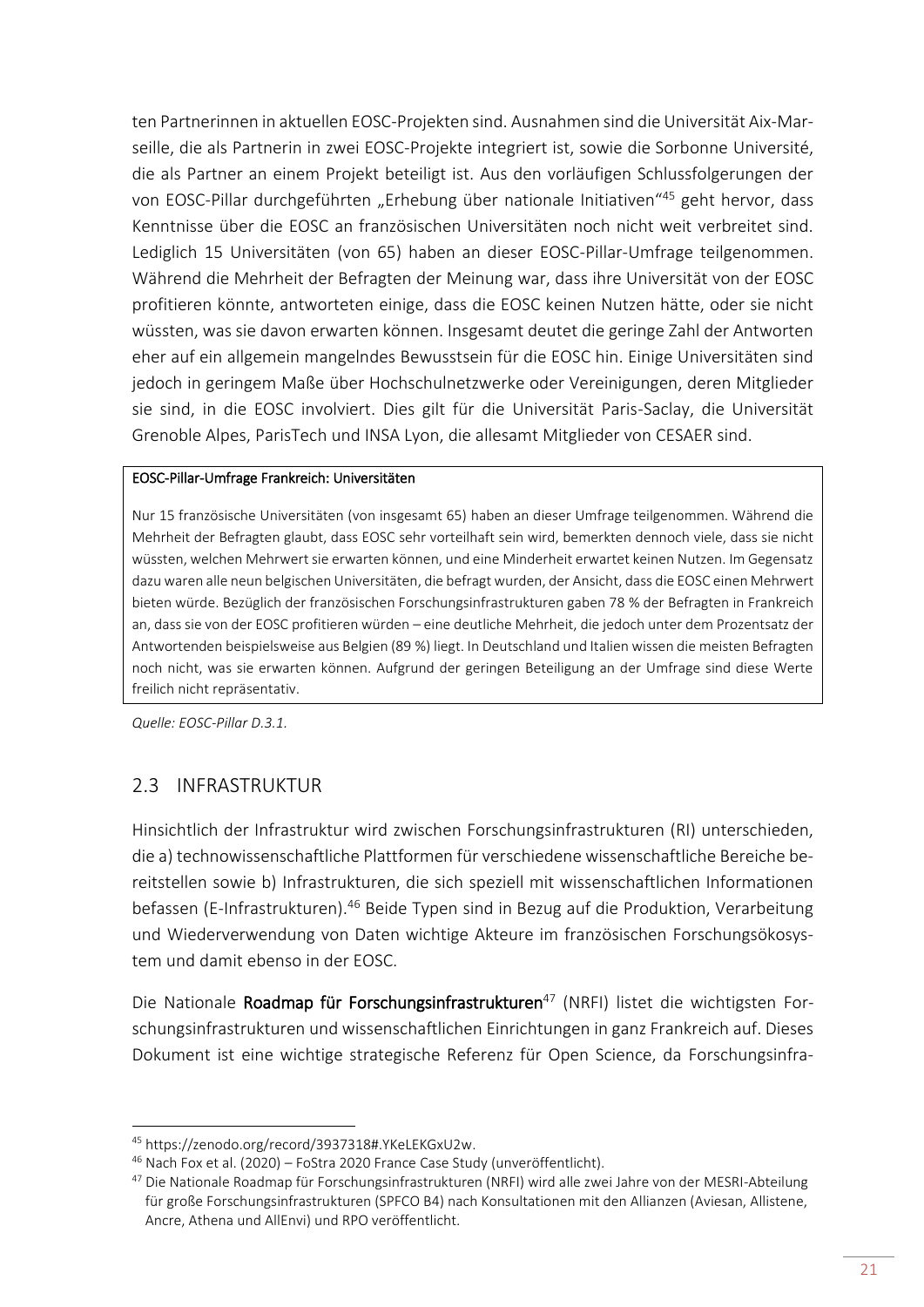strukturen wesentliche Datenproduzenten sind und sowohl auf nationaler als auch auf internationaler Ebene eine entscheidende Rolle bei der Umsetzung von Open Data spielen. Die von großen Infrastrukturen und anderen wissenschaftlichen Technologieplattformen verfolgten Policies (z.B. Nutzung und Verwertung von Daten in der eigenen Organisation, Zugangsregimes für Externe) dürfte einen Welleneffekt auf die verschiedenen wissenschaftlichen Gemeinschaften haben, die ihre eigene Forschung auch mit den dort erzeugten, prozessierten und gespeicherten Daten betreiben. In der Version des NRFI von 2018 betonte Frederique Vidal (die Ministerin für Forschung), dass eine breitere Harmonisierung der Datenmanagementpraktiken unerlässlich sei:

*In einer Zeit, in der viele Forscher, Geldgeber und Forschungsorganisationen die Vorteile eines besseren Datenmanagements erkennen, begrüße ich die Bemühungen Frankreichs, die Nachhaltigkeit der Forschungsdaten aus seinen Forschungsinfrastrukturen zu gewährleisten. Die Verantwortung des Staates liegt nicht nur in der Angleichung der Datenöffnung, sondern auch in der Entwicklung der Humanressourcen, um dies zu erreichen. Dies ist insbesondere der Sinn der jüngsten Entscheidung der Regierung, Hochleistungs-Computing zu mobilisieren, um ihre Maßnahmen in der Künstlichen Intelligenz zu unterstützen.<sup>48</sup>*

HAL (Hyper Articles en Ligne)<sup>49</sup> ist die nationale multidisziplinäre offene Archivplattform für Publikationen und Dissertationen von französischen Lehr- und Forschungseinrichtungen. Sie wurde 2001 vom CNRS Centre for Direct Scientific Communication (CCSD) geschaffen und im Rahmen einer interinstitutionellen Vereinbarung im Jahr 2013 für den gesamten französischen Hochschul- und Forschungssektor geöffnet. HAL unterstützt die Archivierung von Artikeln aus Vor- oder Nachdruckzeitschriften, Konferenzpapieren, Büchern und anderen dokumentarischen Ressourcen für über 380 Disziplinen in 13 wissenschaftlichen Bereichen. Die Einreichungen bei HAL sind qualitätskontrolliert, d. h., die technische Konformität von Dateiformaten, die Kohärenz von Dateien und Metadaten, die Richtlinien des Herausgebers sowie das wissenschaftliche Niveau von Dokumenten werden überprüft. HAL beherbergt maßgeschneiderte institutionelle Archive (Portale) für außeruniversitäre Forschungsorganisationen und Hochschuleinrichtungen, die es diesen ermöglichen, ihre institutionellen Archive und Ressourcen auf der Plattform zu teilen. Es bietet technische Lösungen für zahlreiche kleinere französische OA-Plattformen sowie verknüpfte Dienste zu Hafenarchiven für die langfristige Erhaltung bei CINES. HAL ist mit mehreren internationalen Servern verbunden, inklusive ArXiv, PubMed Central, RePEC und OpenAIRE. Es sei an dieser Stelle allerdings darauf hingewiesen, dass HAL bei weitem nicht die einzige Ressource ist, die von französischen Forschern genutzt wird. Die OpenDOAR-Datenbank listet weitere 151 institutionelle

 $\overline{a}$ 

<sup>48</sup> [https://cache.media.enseignementsup-recherche.gouv.fr/file/Infrastructures\\_de\\_recherche /04/6/Bro](https://cache.media.enseignementsup-recherche.gouv.fr/file/Infrastructures_de_recherche/04/6/Brochure_Infrastructures_2018_UK_1023046.pdf)[chure\\_Infrastructures\\_2018\\_UK\\_1023046.pdf.](https://cache.media.enseignementsup-recherche.gouv.fr/file/Infrastructures_de_recherche/04/6/Brochure_Infrastructures_2018_UK_1023046.pdf)

<sup>49</sup> [https://hal.archives-ouvertes.fr/.](https://hal.archives-ouvertes.fr/)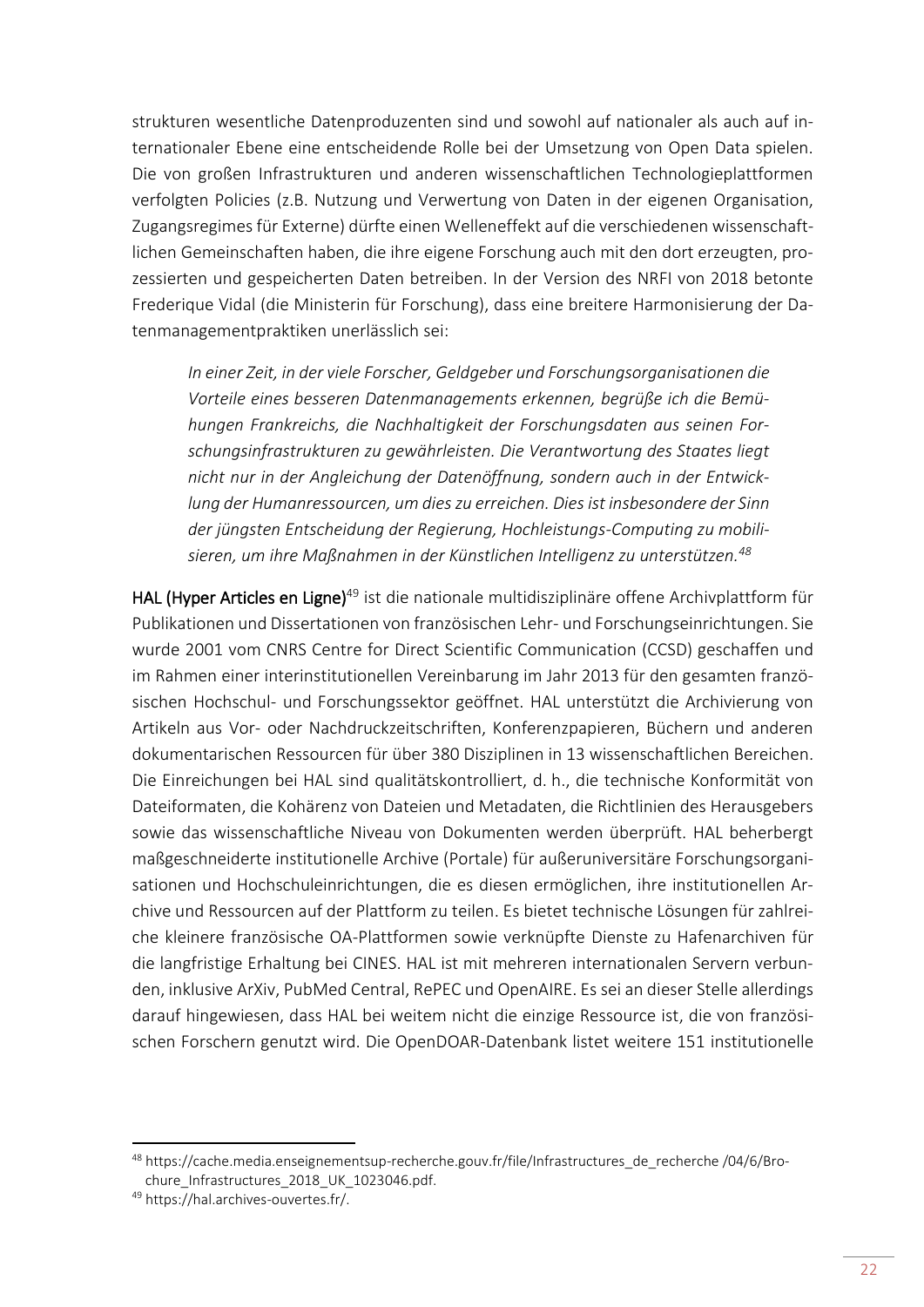OA-Archive in Frankreich auf.<sup>50</sup> Als einzige *nationale* OA-Plattform spiegeln die Trends in HAL jedoch vermutlich den Durchschnitt auf nationaler Ebene am ehesten wider.

Open-Data-Repositorien und -Datenbanken: Bei der Erstellung von FAIR-Inhalten (Datenbanken und Archiven) sowie FAIR-Standards nimmt Frankreich laut FAIRsharing<sup>51</sup>-Website den vierten Platz hinter den USA, Großbritannien und Deutschland ein. FAIRsharing hat 131 Datenbanken und 292 Register von Normen und Ontologien identifiziert, um FAIR-Daten in einem breiten Spektrum von Forschungsbereichen in Frankreich auszutauschen. Die R3Data-Website<sup>52</sup> listet 113 thematische Daten-Repositorien in Frankreich auf. Die umfassendste Liste der französischen Daten-Repositorien stellt jedoch das CatOpiDor-Wiki<sup>53</sup> dar, das vom CNRS DIST entwickelt wurde. OPIDoR bietet der Hochschul- und Forschungsgemeinschaft eine Reihe kostenloser Tools und Dienstleistungen für Forschungsdaten und die Beratung sowie Vorlagen für die Erstellung von Datenmanagementplänen. Das Portal listet 117 institutionelle, regionale oder thematische Datendepots sowie 39 Tools oder Dienste auf, die Forschern bei der Datenverwaltung helfen. Die beiden größten Plattformen in Frankreich, die Dienstleistungen für die langfristige Archivierung und Kuratierung von Forschungsdaten anbieten, sind CINES<sup>54</sup> und HUMA-NUM.<sup>55</sup>

Abgesehen von den an EOSC-Clusterprojekten beteiligten Organisationen sind in dieser Phase relativ wenige der 99 Forschungsinfrastrukturen<sup>56</sup>, die im NRFI aufgeführt sind, direkt an der EOSC beteiligt; alle sind jedoch potenzielle zukünftige Stakeholder.

#### EOSC-Pillar-Umfrage Frankreich: IKT-Infrastruktur

Von der IKT-Infrastruktur erwarten zwei Drittel der französischen Befragten, dass ihre Teilnahme an EOSC fruchtbar sein werde, während 26 % antworteten, dass sie nicht wüssten, welchen Mehrwert diese haben werde. Es sei darauf hingewiesen, dass von den 26 IKT-Infrastrukturen, die geantwortet haben, lediglich 19 % Daten speichern und verarbeiten. Hinsichtlich der Interoperabilität belegte Frankreich in der Umfrage den vierten Platz von insgesamt fünf Ländern. Die Ergebnisse in Bezug auf die Wiederverwendbarkeit der Daten sind etwas besser: Hier liegt Frankreich in der Nähe des Durchschnitts. Bezüglich des Zugangs zu FAIR-Diensten geben 37,5 % der französischen ITC-Infrastrukturen an, keine Beschränkungen zu haben. Frankreich hinkt Italien und Deutschland mit 48,4 % bzw. 48,3 % allerdings hinterher. Derzeit werden Beschränkungen aus verschiedenen Gründen auferlegt: Beschränkung auf bestimmte Gemeinschaften, Beschränkung auf Gemeinschaften, die von den Finanzierungseinrichtungen ausgewählt werden, etc. Insgesamt 6,2 % der französischen Infrastrukturen gaben an, dass ihre Dienste derzeit nationalen Nutzern vorbehalten sind.

*Quelle: Fox et al. (2020) – FoStra 2020 France Case Study (unveröffentlicht).*

e-Infrastruktur: Der Réseau National de Télécommunications pour la Technologie, l'Enseignement et la Recherche (RENATER)<sup>57</sup> stellt das Internet-Backbone zur Verfügung, das die

<sup>50</sup> [https://v2.sherpa.ac.uk/view/repository\\_by\\_country/France.html.](https://v2.sherpa.ac.uk/view/repository_by_country/France.html)

<sup>51</sup> [https://fairsharing.org/.](https://fairsharing.org/)

<sup>52</sup> [https://www.re3data.org/search?query=&countries%5B%5D=FRA.](https://www.re3data.org/search?query=&countries%5B%5D=FRA)

<sup>53</sup> [https://opidor.fr/reperer/.](https://opidor.fr/reperer/)

<sup>54</sup> [https://www.cines.fr/.](https://www.cines.fr/)

<sup>55</sup> [https://www.huma-num.fr/.](https://www.huma-num.fr/)

<sup>56</sup> Beziehungsweise 95 im letzten Update.

<sup>57</sup> [https://www.renater.fr/.](https://www.renater.fr/)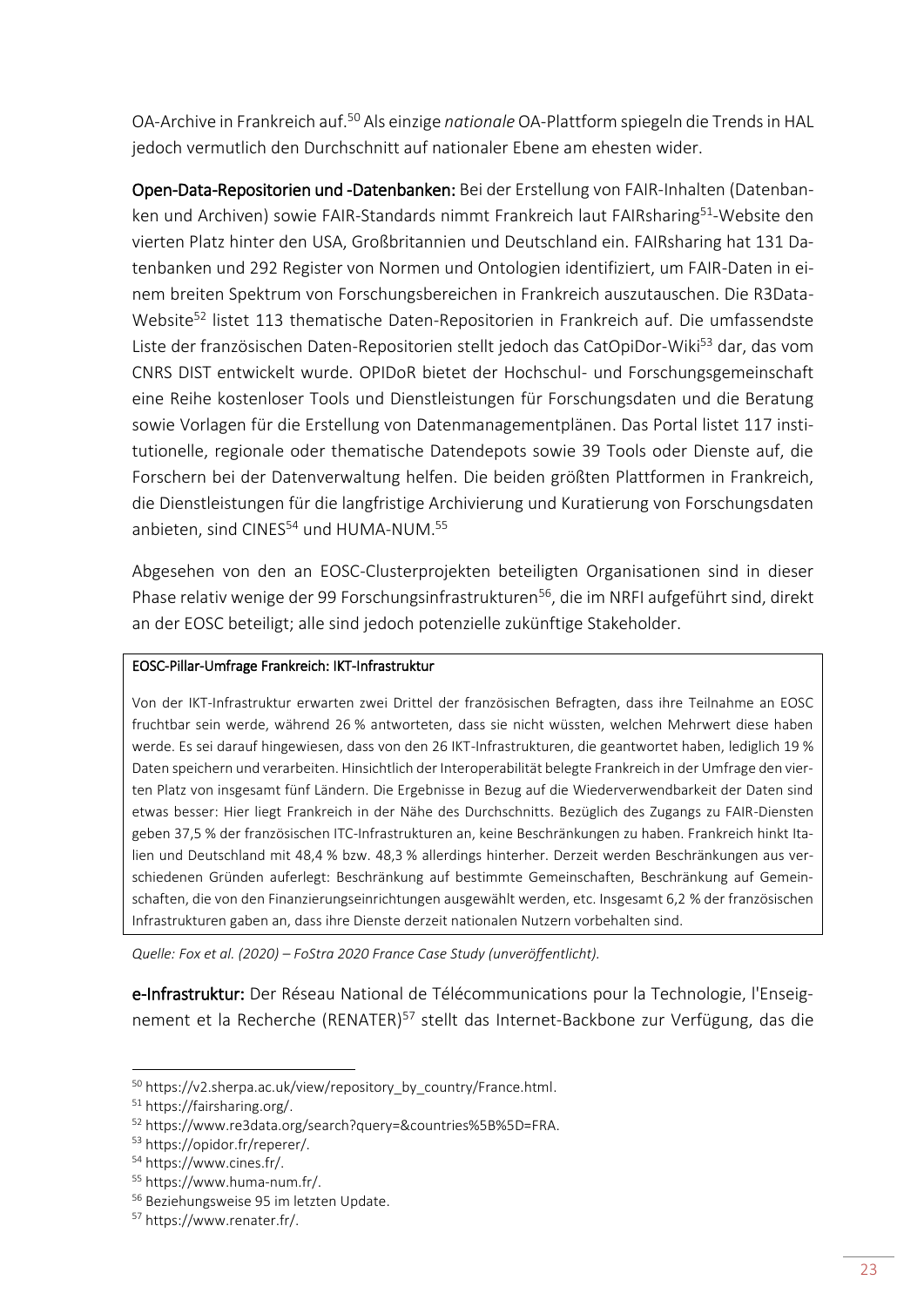Forschungs- und Bildungslandschaft in Frankreich verbindet. RENATER war am EOSC-Pilot vor allem durch das "Pico2-Projekt für connecting Computing Centers" beteiligt, das eine verbesserte Netzwerkanbindung zwischen Meso-Zentren und wissenschaftlichen Projekten bot.

Frankreich verfügt über vier nationale Rechenzentren, die potenziell an die EOSC angeschlossen werden können. Abgesehen von diesen großen nationalen Standorten bieten 30 kleinere, regional finanzierte Zentren IKC- und Datenspeicherdienste in ganz Frankreich an.

Als eine Schlussfolgerung für Frankreich lässt sich festhalten, dass die außeruniversitären Forschungsorganisationen bei Open Science-Thematiken im Allgemeinen weiter fortgeschritten sind als Hochschulen – zum einen, weil sie die meisten Forschungsinfrastrukturen verwalten, zum anderen aber auch, weil sie über das technische Kernwissen verfügen, um institutionelle Lösungen umzusetzen. Im Allgemeinen sollte Frankreich seine infrastrukturelle Fähigkeit zur Verwaltung von Forschungsdaten mithilfe von Cloud-Lösungen steigern und das holistische Denken zwischen Akteuren in der Forschungs- und Hochschullandschaft fördern.

FAIRnessLevels<sup>58</sup>: Das erste Kriterium von FAIR ist die Fähigkeit, Informationen zu finden. In dieser Hinsicht schnitt Frankreich unter den hier untersuchten Ländern am schlechtesten ab. Derzeit bieten lediglich 32 % der Daten-Repositorien eine Suchfunktion für Metadaten und nur 21 % eine solche für Daten an. Dies ist der niedrigste Prozentsatz unter den Ländern in der Umfrage. Insgesamt 37 % geben jedoch an, dass Suchfunktionen implementiert werden. Die Möglichkeit, datensuchend in englischer Sprache vorzugehen, ist derzeit selten, was für internationale Benutzer nicht förderlich ist.

# <span id="page-27-0"></span>2.4 TRAINING, KOMPETENZEN, KULTUR UND BEWUSSTSEIN

Das Bewusstsein für die EOSC ist in der Breite Frankreichs relativ gering. Lediglich ein Fünftel der Universitäten und ein Viertel der Forschungsinfrastrukturen geben an, mit der EOSC vertraut zu sein. Auf der anderen Seite äußern 60 % der IKT-Infrastrukturen, mit der EOSC sehr vertraut zu sein. Im Hinblick auf das aktive Engagement geben 5 % der Universitäten an, in irgendeiner Form einen Beitrag zur EOSC zu leisten, verglichen mit 39 % der Forschungsinfrastrukturen und 48 % der IKT-Infrastrukturen.<sup>59</sup>

<sup>&</sup>lt;sup>58</sup> Fox et al. (2020) – FoStra 2020 France Case Study (unveröffentlicht).

 $59$  Fox et al. (2020) – FoStra 2020 France Case Study (unveröffentlicht).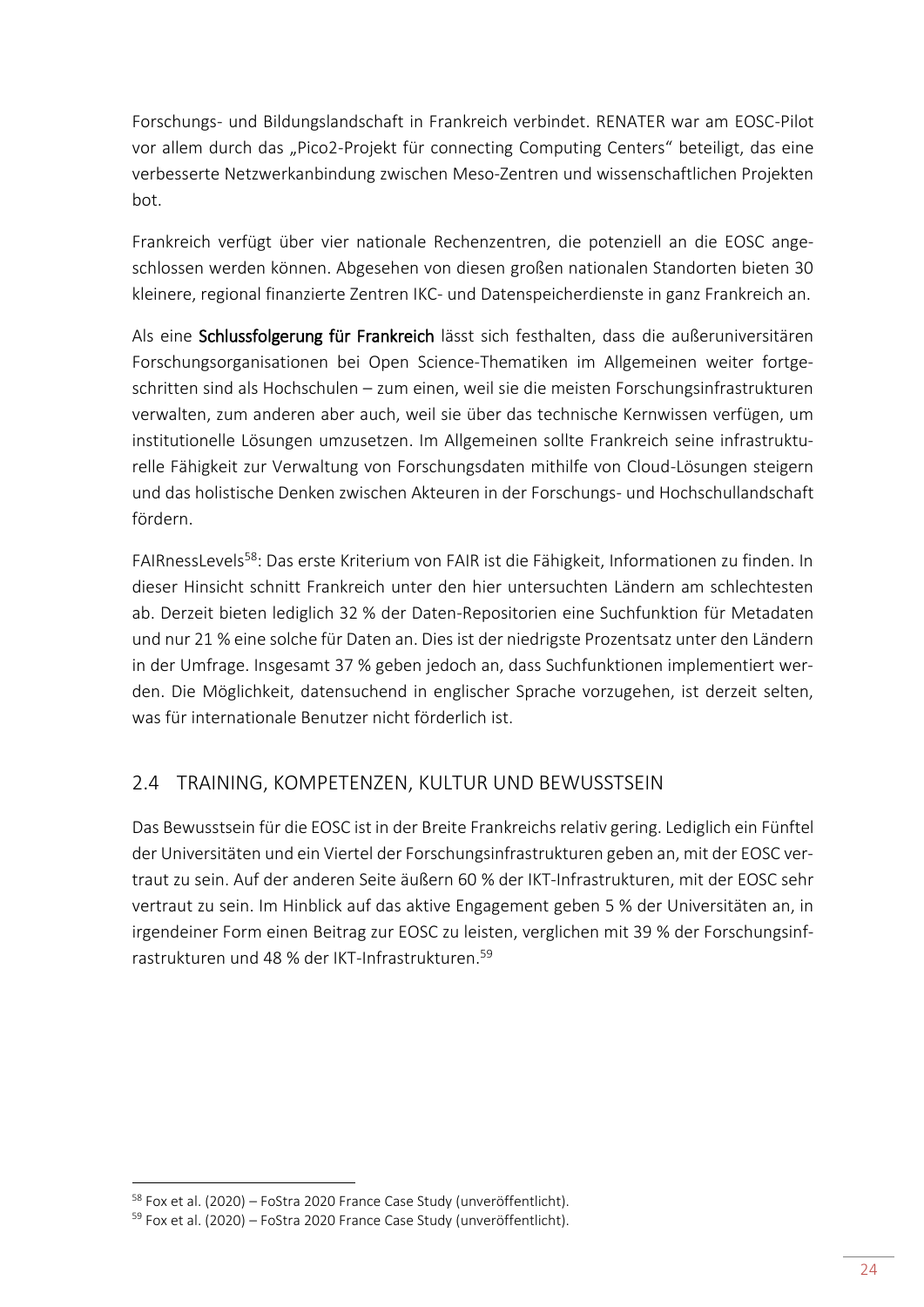# <span id="page-28-0"></span>3 EOSC-READINESS IN DEN NIEDERLANDEN

#### <span id="page-28-1"></span>3.1 ZUSAMMENFASSUNG

Auch in den Niederlanden ist Open Science auf Regierungsebene gut verankert, wobei vor allem das starke Engagement der niederländischen Ratspräsidentschaft auffällt. Im Bereich Open Science koordiniert das National Programme Open Science (NPOS) und der zugehörige National Plan Open Science die Aktivitäten der niederländischen Akteure. Hierbei wird der Bottom-up-Ansatz betont, der sowohl die Hochschulen als auch außeruniversitäre Organisationen wie die Data Archiving Network Services (DANS), die Nederlandse Organisatie voor Wetenschappelijk Onderzoek (NWO) und viele weitere umfasst. Die Niederlande sind in vielen Bereichen von Open Science engagiert (z. B. Incentives and Rewards) und haben ambitionierte Ziele, die im Bereich Open Access für Publikationen (Ziel: 100% bis 2020) bisher jedoch nicht ganz erreicht werden konnten. Die Integration der EOSC in Open Science scheint zurzeit vor allem in zwei Bereichen zu erfolgen: der aktiven und vielfältigen Beteiligung niederländischer Organisationen an EU-geförderten EOSC-Projekten sowie der Einbindung niederländischer Personen in die EOSC-Governance. So war der nationale Koordinator für Open Science gleichfalls Vorsitzender des EOSC-Executive-Boards und ist seit Ende 2020 Präsident der EOSC-Association. Mit dem NPOS FAIR Data Table wurde zudem ein temporäres Forum für die EOSC-Stakeholder geschaffen, mit dem Ziel, die Aktivitäten für die EOSC zu koordinieren. Die Niederlande haben zudem stark in Forschungsinfrastrukturen investiert: Informationsinfrastrukturen werden von der Kooperative SURF verwaltet und zusätzlich gibt es eine ganze Reihe von Organisationen und Initiativen im Bereich Datenmanagement (unter anderem GO FAIR). Die über 30 verschiedenen Initiativen und Organisationen allein im Bereich Forschungsdatenmanagement<sup>60</sup> scheinen allerdings teilweise nicht ganz trennscharf zu sein und es ist nicht leicht, einen Überblick zu behalten. Eine gewisse Bündelung wäre im Zuge der EOSC-Integration daher durchaus wünschenswert. Im Rahmen eines DANS-Workshops zum Thema Training wurde die Notwendigkeit des Ausbaus dieses Aspektes betont.

## <span id="page-28-2"></span>3.2 POLICIES UND GOVERNANCE

#### *Regierungsebene und Strukturen*

**.** 

Teile der Open-Science-Agenda lassen sich – vor allem im Hinblick auf das Datenmanagement – auf die niederländische Wissenschaftsagenda zurückführen, die von der Knowledge

<sup>60</sup> Siehe<https://www.lcrdm.nl/en/initiatives-and-organisations> (einige der hier aufgezählten Initiativen sind allerdings nicht genuin oder ausschließlich niederländisch).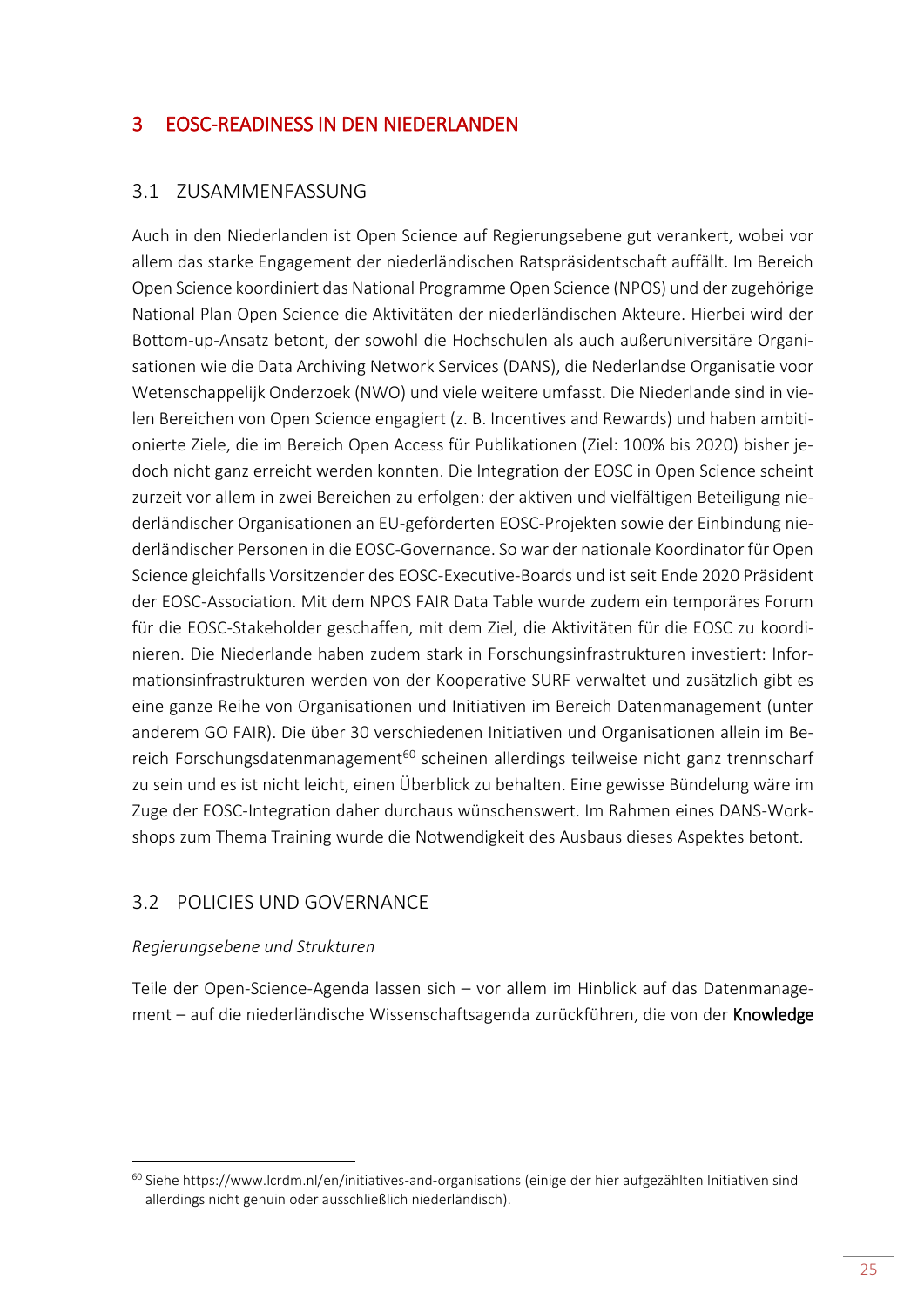Coalition<sup>61</sup> als Zusammenschluss der wichtigsten niederländischen Forschungsorganisationen im Jahr 2016 erarbeitet und anhand von Fragen strukturiert wurde (seither gab es Aktualisierungen).

Für Open Science ist der während der niederländischen Ratspräsidentschaft entstandene Amsterdam Call for Action<sup>62</sup> (2016), der in einem Bottom-up-Prozess erarbeitet wurde, besonders relevant. Dieser wurde im Jahr 2017 im Rahmen des National Plan Open Science<sup>63</sup> in den Niederlanden implementiert und bezog dabei die folgenden Stakeholder mit ein:

- Wissenschaftler und Forscher: niederländische Universitäten, die Königliche Niederländische Akademie der Wissenschaften und Künste (KNAW), The Young Academy, das PhD Candidates Network der Niederlande (PNN) und PostdocNL.
- Bildungs- und Forschungseinrichtungen sowie Bibliotheken: die Vereinigung der Universitäten in den Niederlanden (VSNU), den Niederländischen Verband der Universitätskliniken (NFU), die niederländische Vereinigung der Fachhochschulen (VH), die Royal Library (KB), das niederländische Konsortium von Universitätsbibliotheken und der Nationalbibliothek der Niederlande (UKB) und die Rechenzentren der College of Directors University (CvDUR).
- Regierungspolitik und Finanzierungsinstitutionen: das Ministerium für Bildung, Kultur und Wissenschaft, das Wirtschaftsministerium, die Niederländische Organisation für Wissenschaft (NWO) und die Niederländische Organisation für Gesundheitsforschung und Entwicklung (ZonMw).
- Unterstützung von Organisationen und Plattformen in der Wissenschaft: Datenarchivierung und Networked Services (DANS), das niederländische eScience Center, das niederländische Techcenter für Biowissenschaften (DTL), das 4TU. Zentrum für Forschungsdaten, die kollaborative Organisation für IKT in niederländischer Bildung und Forschung (SURF), das National Coordination Point Research Data Management (LCRDM), den Niederländischen Verband der Universitätskliniken (NFU) (Data4lifesciences) und die niederländische Infrastruktur für personalisierte Medizin- und Gesundheitsforschung (Health-RI).

Den Anstoß für den Plan lieferte ein Brief<sup>64</sup> des damaligen Staatssekretärs für Bildung, Wissenschaft und Kultur, Sander Dekker, an das niederländische Unterhaus im Januar 2017, in

<sup>1</sup>  $61$  Die Knowledge Coalition ist ein Konsortium aus dem niederländischen Forschungs- und Innovationsbereich und besteht aus den Universitäten (VSNU), den Fachhochschulen (VH), den Universitätskliniken (NFU) und der Königlichen Niederländischen Akademie der Wissenschaften und der Künste (KNAW), dem Niederländische Forschungsrat (NWO), dem Verband der niederländischen Industrie und Arbeitgeber (VNO-NCW), dem Königlichen Verband MKB Nederland und dem TO2-Verband. Die Wissenskoalition zielt darauf ab, optimale Bedingungen für das Gedeihen von Forschung und Innovation in den Niederlanden zu schaffen und fungiert als Vermittler zur Regierung. Im Jahr 2014 koordinierte die Wissenskoalition im Auftrag des Ministeriums für Bildung, Kultur und Wissenschaft die Aufstellung der Nationalen Wissenschaftsagenda.

 $62$  [https://www.government.nl/documents/reports/2016/04/04/amsterdam-call-for-action-on-open-science.](https://www.government.nl/documents/reports/2016/04/04/amsterdam-call-for-action-on-open-science)

<sup>&</sup>lt;sup>63</sup> [https://www.openscience.nl/files/openscience/2019-02/nationalplanopenscience\\_en.pdf.](https://www.openscience.nl/files/openscience/2019-02/nationalplanopenscience_en.pdf)

<sup>64</sup> [https://www.government.nl/documents/letters/2017/01/19/letter-to-the-house-of-representatives-on](https://www.government.nl/documents/letters/2017/01/19/letter-to-the-house-of-representatives-on-the-progress-of-open-science)[the-progress-of-open-science.](https://www.government.nl/documents/letters/2017/01/19/letter-to-the-house-of-representatives-on-the-progress-of-open-science)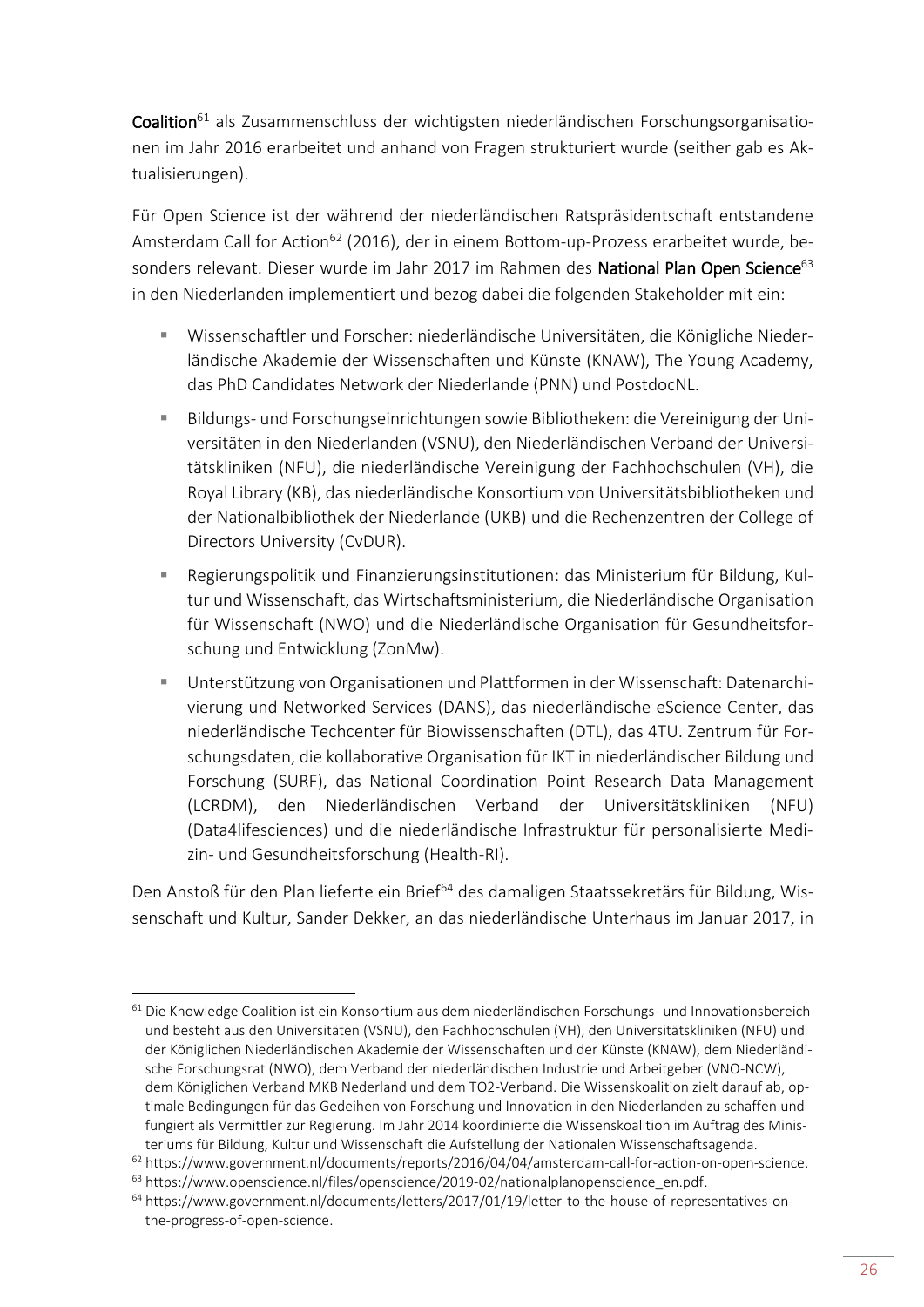dem er über die Rolle von Open Science im niederländischen Wissenschaftssystem informierte und den Fortschritt herausstellte, der auf diesem Gebiet gemacht wurde.

Der Plan ist stark handlungsorientiert und fokussiert auf drei Handlungsfelder:

- die Förderung des offenen Zugangs zu Publikationen (mit einem ambitionierten Ziel von 100 % Open Access im Jahr 2020),
- die Förderung der optimalen Nutzung und Nachnutzung von Forschungsdaten,
- die Anpassung der Reputations- und Anreizsysteme in der Forschung an die Zielsetzungen von Open Science.

Andere Themen wie Open Education, Open Software oder die Öffnung von Daten der öffentlichen Verwaltung sollen später ggf. durch die Plattform aufgegriffen werden.

Die beteiligten Wissenschaftsorganisationen verpflichteten sich in einer begleitend unterzeichneten "Open Science Declaration" explizit zur Umsetzung des Plans. Infolgedessen wurde eine Akteursplattform gegründet, das "National Programme Open Science" (NPOS). Es wurde vom Ministerium für Bildung, Kultur und Wissenschaft (Ministerie van Onderwijs, Cultuur en Wetenschap, OCW) ins Leben gerufen – dem entscheidenden Ministerium für die Gestaltung der Wissenschaftspolitik in den Niederlanden. Die Plattform besteht aus den 17 wichtigsten Stakeholdern im Bereich Open Science, darunter die VSNU, NFU, die VH, die KNAW, die NWO, ZonMw, die KB, das Promovierendennetzwerk PNN und die GO FAIR Initiative. Neben einem Sekretariat, das die Mitglieder organisatorisch und inhaltlich unterstützt, gibt es eine Steuerungsgruppe sowie den nationalen Koordinator für Open Science, der im Februar 2018 von der Steuerungsgruppe berufen wurde. Der Inhaber dieser Position, Karel Luyben von der Universität Delft, war im zweiten Amt auch Vorsitzender des Executive Boards der EOSC und ist seit Ende 2020 Präsident der EOSC-Association.

Inhaltlich bespielt das NPOS vier Kernthemen: 100 % Open Access im Jahr 2020, optimale Nachnutzbarkeit von Forschungsdaten, Anerkennung und Belohnung von Forschenden sowie ganz allgemein die Unterstützung von Open Science. Das Programm wurde im Mai 2019 in zehn konkrete Projektgruppen untergliedert, zu denen die Ergebnisse nach und nach auf der Website<sup>65</sup> veröffentlicht werden. Bislang ist lediglich das Projekt A, Transitionskosten, für Open Access abgeschlossen. Für das Projekt C1 zu Open Access Books und das Projekt E zur niederländischen Datenlandschaft gibt es jeweils vorläufige Dokumente.

Ein ständiges Beratungsgremium im Zuständigkeitsbereich des Wissenschaftsministeriums OCW ist der Beirat für Wissenschaft, Technologie und Innovation (Adviesraad voor wetenschap, technologie en innovatie, AWTI). Er besteht aus bis zu zehn Sachverständigen, die ad personam berufen werden und unabhängig beraten. Seine Themen wählt sich der Beirat selbständig aus, auch reagiert er auf externe Anfragen. So entwickelte der AWTI anlässlich

<sup>65</sup> Siehe [https://www.openscience.nl/en/projects.](https://www.openscience.nl/en/projects)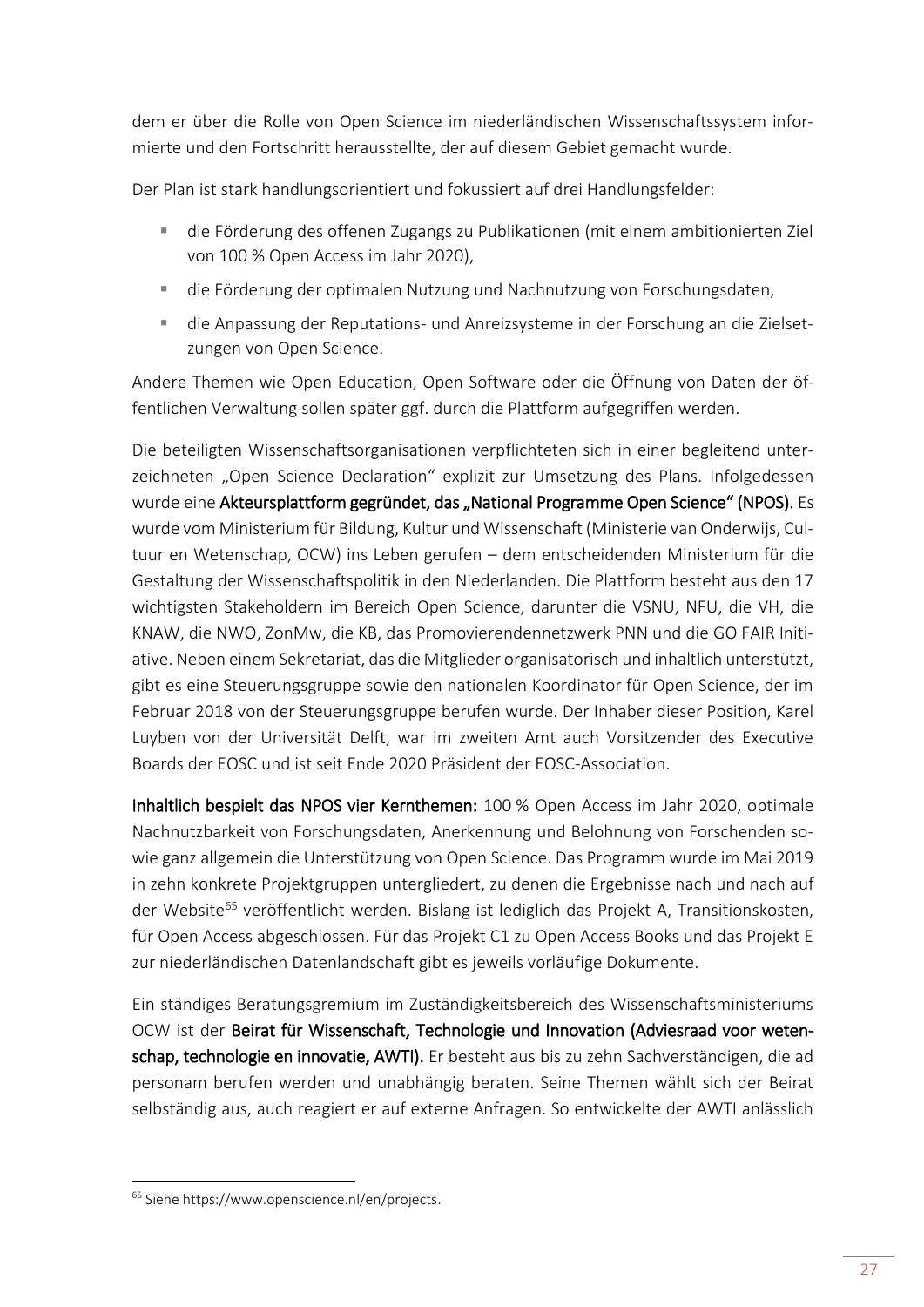der EU-Ratspräsidentschaft der Niederlande mit "Dare to share"<sup>66</sup> ein ausführliches Positionspapier zu Open Access und Data Sharing, dessen Empfehlungen sich in der weiteren Entwicklung wiederfinden und ebenso die EU-Orientierung der niederländischen Wissenschaftspolitik widerspiegeln.

Als Ergebnis wurden drei übergreifende Empfehlungen gegeben, die sich sowohl an das Wissenschafts- als auch an das Wirtschaftsministerium richten:

- 1. Die Open-Access-Bewegung ist nicht innerwissenschaftlich zu begreifen, sondern als eine Entwicklung, die insgesamt eine bessere Nutzung von wissenschaftlichem Wissen ermögliche.
- 2. Die effektive Implementierung von Open Science sollte durch nationale Masterpläne für Open Access und Data Sharing erfolgen.
- 3. Die niederländische Open Science Policy sollte sich soweit wie möglich entlang der EU-Leitlinien entwickeln.

Das an vielen Stellen ausgegebene Ziel im Bereich Open Access heißt "100 % Open Access im Jahr 2020". Um die zahlreichen Initiativen auf diesem Feld zusammenfassen, wurde die Webseite<https://ww.openacces.nl/en> entwickelt. Nach deutlichen Anstiegen des Anteils von 43 % Open Aceess an Publikationen im Jahr 2016 auf 51 % im Jahr 2017 sowie 59 % im Jahr 2018 konnte 2019 hingegen keine nennenswerte Steigerung beobachtet werden (60 %). Die Zahlen stammen aus dem Forschungsinformationsportal NARCIS.<sup>67</sup>

Zur Erreichung der nationalen Open-Access-Ziele werden seit 2014 sog. Transformationsverträge mit wissenschaftlichen Verlagen abgeschlossen (vgl. auch Projekt DEAL in Deutschland).<sup>68</sup> Aktiv sind hierbei die Hochschulverbände, zusammen mit dem Bibliotheksverband UKB und dem SURFmarket, sowie die NWO. Die Ergebnisse werden jeweils im Open-Access-Informationsportal offengelegt.<sup>69</sup> Die Transformationsverträge sind Teil einer Open Access Roadmap, die von den niederländischen Universitäten ab 2013 entwickelt wurde.<sup>70</sup> Im Frühjahr 2020 gaben die NWO und die Hochschulverbände VSNU und NFU den Abschluss eines Transformationsvertrags mit Elsevier bekannt. Dies wird in den Niederlanden als Durchbruch begriffen, da sich ähnliche Verhandlungen mit Elsevier in Deutschland und anderswo äußerst zäh gestalteten. Dieser Transformationsvertrag wurde mit dem Verlag für alle niederländischen Forschenden verhandelt und beinhaltet neben der Möglichkeit von Open-Access-Publikationen und dem Lesezugriff auf Zeitschriften im Elsevier-Portfolio auch die Entwicklung von Open-Science-Services gemeinsam mit den Partnern.<sup>71</sup>

<sup>66</sup> [https://english.awti.nl/publications/documents/publications/2016/01/20/dare-to-share.](https://english.awti.nl/publications/documents/publications/2016/01/20/dare-to-share)

<sup>67</sup> [https://www.narcis.nl/metrics/Language/en.](https://www.narcis.nl/metrics/Language/en)

<sup>68</sup> Zur Historie vgl. Darstellung im Onlinemagazin der VSNU: [https://www.vsnu.nl/Roadmap-open-access-](https://www.vsnu.nl/Roadmap-open-access-2018-2020-English/)[2018-2020-English/.](https://www.vsnu.nl/Roadmap-open-access-2018-2020-English/)

<sup>69</sup> [https://www.openaccess.nl/en/in-the-netherlands/publisher-deals#row.](https://www.openaccess.nl/en/in-the-netherlands/publisher-deals#row)

<sup>70</sup> [https://vsnu.nl/en\\_GB/openaccess-eng.html.](https://vsnu.nl/en_GB/openaccess-eng.html) 

<sup>71</sup> [https://www.elsevier.com/about/press-releases/corporate/dutch-research-institutions-and-elsevier-initi](https://www.elsevier.com/about/press-releases/corporate/dutch-research-institutions-and-elsevier-initiate-worlds-first-national-open-science-partnership)[ate-worlds-first-national-open-science-partnership.](https://www.elsevier.com/about/press-releases/corporate/dutch-research-institutions-and-elsevier-initiate-worlds-first-national-open-science-partnership)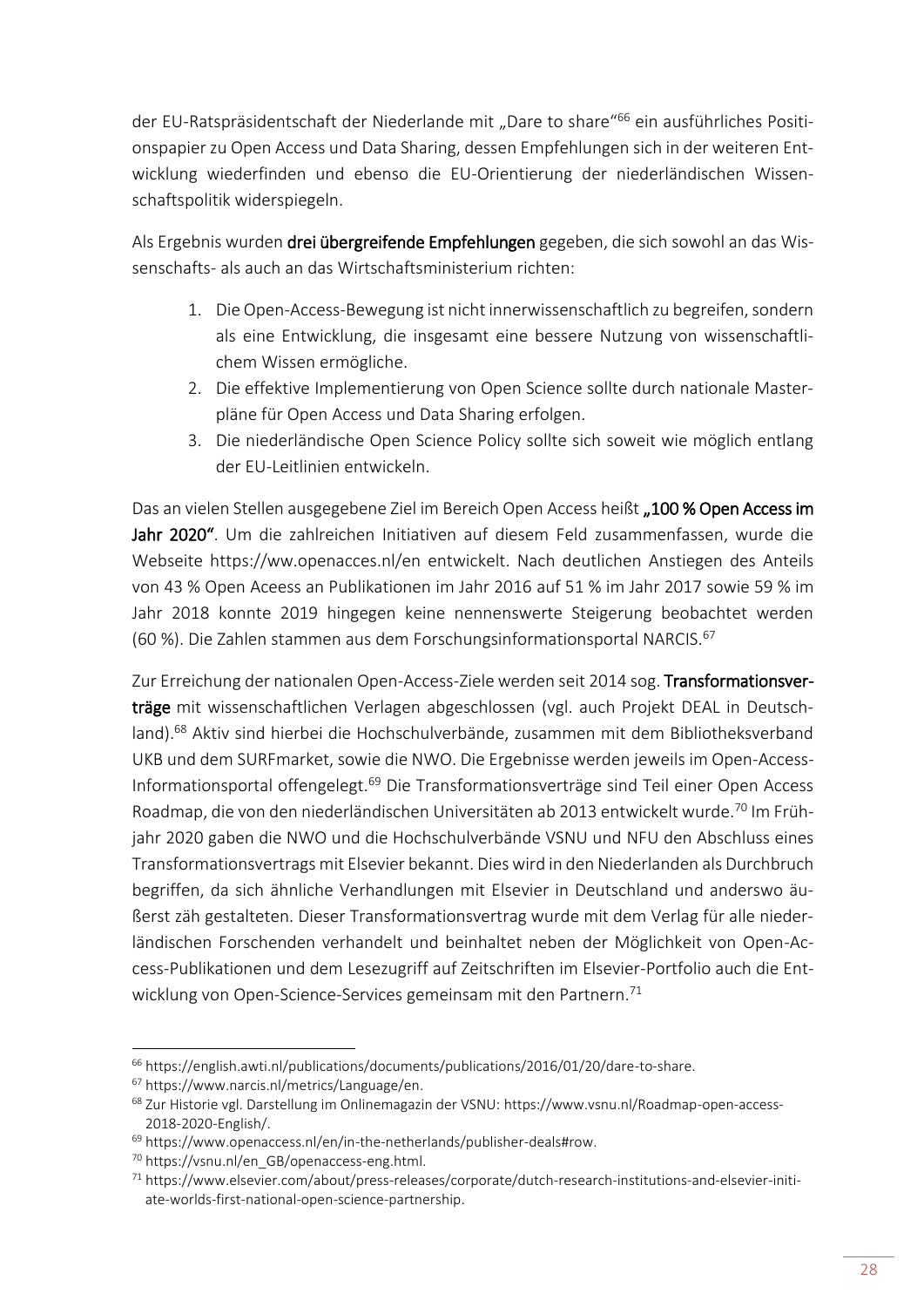Das National Programme Open Science wurde im Mai 2019 überarbeitet. Mit Stand Oktober 2020 wird an sieben Projekten gearbeitet, von denen sich eines mit Citizen Science befasst, was auf eine Erweiterung des Plans im Vergleich zu 2017 hindeutet. Ein Projekt zu den Transitionskosten für Open Access wurde im September 2019 mit einem Abschlussbericht der Beratungsfirmen Robert Consultancy und der Technopolis Gruppe abgeschlossen.<sup>72</sup> Für ein Projekt zu Open Access-Büchern und ein weiteres zur niederländischen Datenlandschaft gibt es jeweils vorläufige Dokumente. Im September 2019 wurde das Projekt "Accelerate Open Science<sup>"73</sup> lanciert, das die verschiedenen Open-Science-Initiativen in den Niederlanden besser zusammenbringen soll, u. a. durch die Bündelung von Informationen und gemeinsame Aktivitäten. Die Koordination hat der zentrale IT-Dienstleister SURF inne.

Im Bereich der Open-Science-Policy-Entwicklung können die Niederlande als eines der progressivsten Länder eingestuft werden: Aktuell beschäftigt sich das niederländische Wissenschaftssystem mit der Frage, wie die Thematik der Anerkennung und Belohnung von Forschung und Forschenden in Zukunft gestaltet werden kann. Ein Positionspapier<sup>74</sup> wichtiger Forschungsorganisationen und Förderer legt dabei unter anderem einen Fokus auf die Forschungsqualität – im Gegensatz zur Anzahl der Publikationen – als bestimmenden Faktor für die Anerkennung von Wissenschaft. Zudem orientiert sich das Papier an der San Francisco Declaration on Research Assessment, den sogenannten DORA-Prinzipien.

Das Thema Forschungsdatenmanagement ist neben den Themen Open Access und Anreizsysteme einer der drei zentralen Punkte im niederländischen Open-Science-Plan. Der Plan listet die zahlreichen Ansätze der wichtigsten Akteure auf, um den richtigen Umgang mit Daten bei der Forschungsplanung, der Durchführung und der Veröffentlichung der Ergebnisse sowie die Erstellung FAIRer Daten zu unterstützen:

 $\overline{a}$ 

<sup>72</sup> [https://www.openscience.nl/files/openscience/2019-12/Report%20Transi](https://www.openscience.nl/files/openscience/2019-12/Report%20Transition%20Costs%20for%20OS%20in%20the%20Netherlands.pdf)[tion%20Costs%20for%20OS%20in%20the%20Netherlands.pdf.](https://www.openscience.nl/files/openscience/2019-12/Report%20Transition%20Costs%20for%20OS%20in%20the%20Netherlands.pdf)

<sup>73</sup> [https://www.accelerateopenscience.nl/.](https://www.accelerateopenscience.nl/) 

<sup>74</sup> [https://vsnu.nl/files/documenten/Domeinen/Onderzoek/Position%20paper%20Room%20for% 20every](https://vsnu.nl/files/documenten/Domeinen/Onderzoek/Position%20paper%20Room%20for%25%2020everyone%E2%80%99s%20talent.pdf)[one%E2%80%99s%20talent.pdf.](https://vsnu.nl/files/documenten/Domeinen/Onderzoek/Position%20paper%20Room%20for%25%2020everyone%E2%80%99s%20talent.pdf)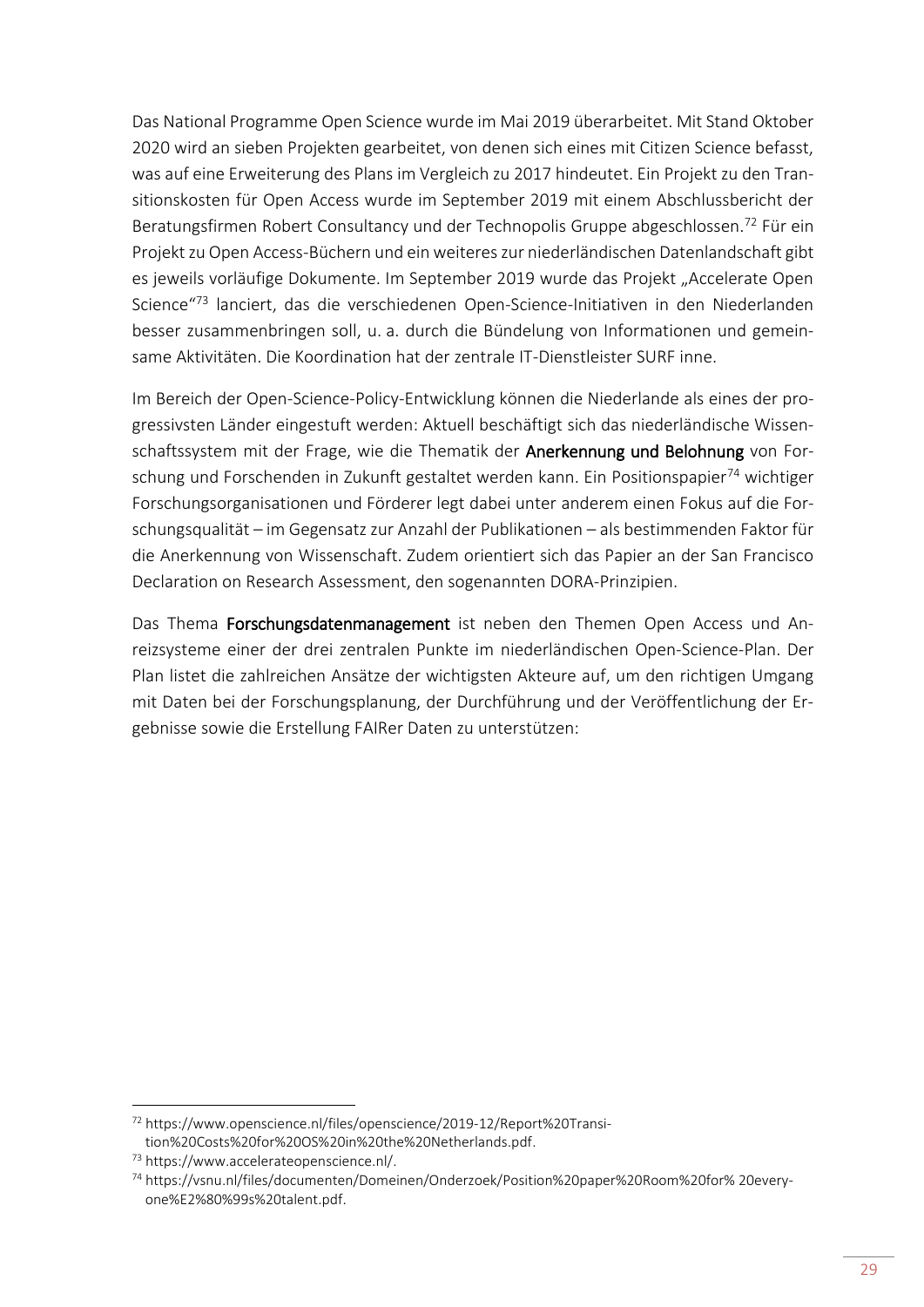#### Akteure und Maßnahmen in den Niederlanden

- DANS bietet Unterstützung bei der Erstellung von Datenmanagementplänen an<sup>75</sup> und unterstützt mit dem FDM-System Dataverse<sup>76</sup> und dem Repositorium EASY<sup>77</sup>;
- Universitätsbibliotheken bieten Unterstützung und Beratung an, wobei die UKB als koordinierende Organisation fungiert;
- die NWO hat eine Policy, der zufolge alle geförderten Forschungsprojekte einen Datenmanagementplan einreichen müssen, und empfiehlt für die Einreichung das Onlinetool dmponline.<sup>78</sup> Seit Januar 2020 ist es zudem möglich, ein Datenmanagement-Template der eigenen Institution zu verwenden – sofern dieses von der NWO genehmigt ist und sich an den von Science Europe<sup>79</sup> festgelegten Kernanforderungen für Datenmanagement orientiert.<sup>80</sup> Mit 27. Mai 2020 traf dies auf drei Universitäten, ein medizinisches Zentrum und eine Hochschule für angewandte Wissenschaften zu. Grundsätzlich legt die NWO als Hauptprinzip für die Veröffentlichung von Forschungsdaten fest, dass sie "as open as possible, as closed as necessary" sein sollen. Darüber hinaus sollen die FAIR-Prinzipien beachtet werden, um den Nutzen für die Forschungsgemeinschaft und die Gesellschaft insgesamt zu erhöhen;
- das eScience Center<sup>81</sup> bietet Expertise zu verschiedenen Themen rund um Forschungsdaten sowie Training für die Nutzung von Tools im Bereich Open Science an;
- im Bereich der Gesundheitswissenschaften haben sich mehr als 70 verschiedene Akteure zusammengeschlossen, um unter dem Label Health-RI<sup>82</sup> eine Forschungsdateninfrastruktur für die Gesundheitswissenschaften zu schaffen. In diesem Zusammenhang wurde ein Handbuch zu Data Stewardship erstellt:<sup>83</sup>
- in der Dutch Data Sharing Coalition kooperieren verschiedene wirtschaftliche Akteure im Bereich Data Sharing: $84$
- weiterhin sieht der Plan drei Ambitionen im Bereich der Nachnutzbarkeit von Forschungsdaten vor: die Entwicklung eines konsistenten Systems, das FAIRen Zugang zu Forschungsdaten erlaubt, eine Policy-Entwicklung zur Langzeitspeicherung von Daten und die Bereitstellung von Technologie zur Langzeitspeicherung.

Die Plattform, auf der Angebote zum Forschungsdatenmanagement gesammelt werden sollen, nennt sich National Coordination Point Research Data Management<sup>85</sup> (LCRDM) und ist eine Initiative von VSNU, SURFsara, dem 4TU.Centre for Research Data Management und

 $\overline{a}$ 

<sup>75</sup> [https://dans.knaw.nl/en/about/organisation-and-policy/information-material?set\\_language=en.](https://dans.knaw.nl/en/about/organisation-and-policy/information-material?set_language=en)

<sup>76</sup> [https://dataverse.nl/.](https://dataverse.nl/)

<sup>77</sup> [https://easy.dans.knaw.nl/.](https://easy.dans.knaw.nl/)

<sup>78</sup> [https://dmponline.dcc.ac.uk/.](https://dmponline.dcc.ac.uk/)

<sup>79</sup> [https://www.scienceeurope.org/our-resources/practical-guide-to-the-international-alignment-of-research](https://www.scienceeurope.org/our-resources/practical-guide-to-the-international-alignment-of-research-data-management/)[data-management/.](https://www.scienceeurope.org/our-resources/practical-guide-to-the-international-alignment-of-research-data-management/)

<sup>80</sup> [https://www.nwo.nl/en/research-data-management.](https://www.nwo.nl/en/research-data-management)

<sup>81</sup> [https://www.esciencecenter.nl/expertise/.](https://www.esciencecenter.nl/expertise/)

<sup>82</sup> [https://www.health-ri.nl/health-ri.](https://www.health-ri.nl/health-ri)

<sup>83</sup> [https://www.health-ri.nl/data-stewardship-handbook-hands.](https://www.health-ri.nl/data-stewardship-handbook-hands)

<sup>84</sup> [https://datasharingcoalition.eu.](https://datasharingcoalition.eu/)

<sup>85</sup> [https://www.lcrdm.nl/.](https://www.lcrdm.nl/)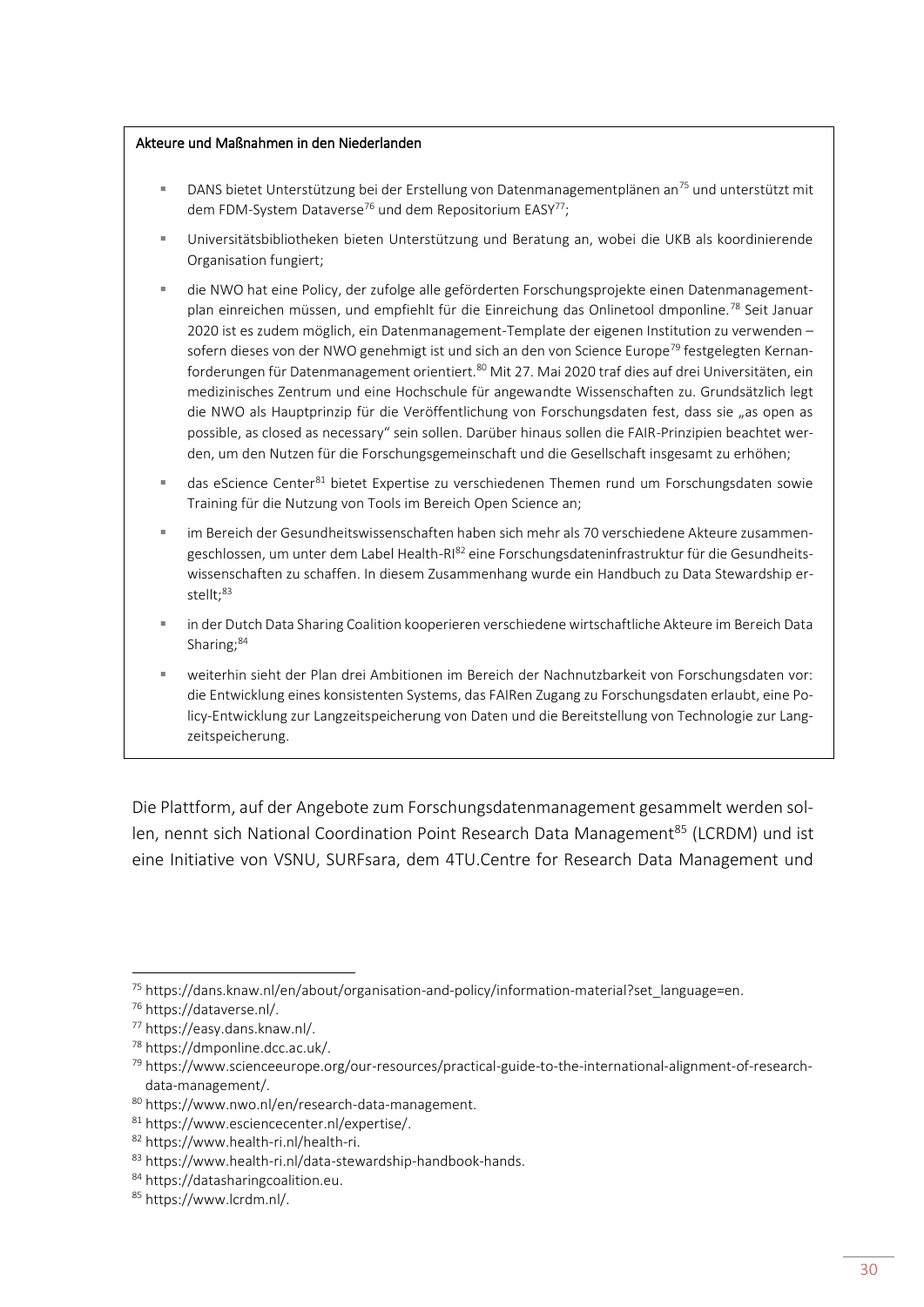DANS. Dem Arbeitsprogramm der LCRDM wurden 2019 auch die Punkte "Governance" und "Data Stewardship" hinzugefügt.<sup>86</sup>

Die Plattform Research Data Netherlands (RDNL)<sup>87</sup> ist eine Initiative von 4TU.Research Data, DANS und SURFsara und in seiner grundsätzlichen Zielsetzung zunächst ähnlich wie LCRDM. Insgesamt wirkt RDNL jedoch nicht besonders aktiv, sondern tritt eher als lose Sammlung von Angeboten auf, die bei LCRDM allerdings vollständiger erscheinen.

Der National Plan Open Science sieht darüber hinaus die Ausarbeitung einer "National Open Science Cloud" (NOSC) vor. Allerdings wurde eine derartige Cloud zwischenzeitlich offenbar nicht implementiert.

Die EOSC wird derzeit über eine Reihe von Förderprojekten aufgebaut, die im Forschungsrahmenprogramm Horizon 2020 finanziert wurden. Niederländische Einrichtungen sind hier vielfältig engagiert. Von den 98 Unterzeichnern der EOSC-Erklärung befinden sich über 22 Institutionen in den Niederlanden, darunter die NWO, SURF, GO FAIR und GÉANT.

Mit dem National Programme Open Science (NPOS) FAIR Data Table<sup>88</sup> wurde Anfang 2021 ein temporäres EOSC-Forum für die niederländischen Stakeholder eingerichtet. Ziel dieser Struktur ist es unter anderem, die nationalen EOSC-Aktivitäten zu koordinieren, den Austausch zwischen den Akteuren zu verbessern und die EOSC-Kompetenzen auf nationaler Ebene zu stärken.

Das Datenarchiv DANS ist mit wissenschaftlichen Infrastrukturpartnern aus sechs weiteren EU-Ländern sowie dem Vereinigten Königreich am Konsortium EOSC-Synergy<sup>89</sup> beteiligt – einem Projekt in der EU Förderlinie "Coordination of EOSC-relevant national initiatives across Europe and support to prospective EOSC service providers". Dieses Konsortium soll für eine Implementation der EOSC auf der nationalen Ebene sorgen, indem existierende Strukturen unterstützt und neue aufgebaut werden. Neben anderen Themen spielt hierbei Software Quality as a Service eine zentrale Rolle. Über die Stiftung GO FAIR<sup>90</sup> bestehen darüber hinaus Verbindungen zum Konsortium EOSC Nordic<sup>91</sup>, das zum Ziel hat, nationale Initiativen der nordischen und baltischen Länder zu koordinieren. Das EOSC-Projekt FAIRsFAIR<sup>92</sup> – Fostering FAIR Data Practices in Europe – wird von der KNAW koordiniert. Am zentralen Infrastrukturprojekt EOSC-Hub<sup>93</sup> sind die Niederlande mit unterschiedlichen Partnern beteiligt. Das Projekt wird zudem von Stichting EGI<sup>94</sup>, mit Sitz in den Niederlanden, koordiniert. Die GO-FAIR-Stiftung (GFF) ist Partner im EOSC-Secretary-Projekt. Karel Luyben, ehemaliger

<sup>86</sup> [https://zenodo.org/record/3336040.](https://zenodo.org/record/3336040)

<sup>87</sup> [https://researchdata.nl/en/.](https://researchdata.nl/en/)

<sup>88</sup> [https://www.lcrdm.nl/files/lcrdm/2021-08/NPOS%20FAIR%20Data%202030%20May%202021%20Ru](https://www.lcrdm.nl/files/lcrdm/2021-08/NPOS%20FAIR%20Data%202030%20May%202021%20Ruben%20Kok.pdf)[ben%20Kok.pdf.](https://www.lcrdm.nl/files/lcrdm/2021-08/NPOS%20FAIR%20Data%202030%20May%202021%20Ruben%20Kok.pdf) 

<sup>89</sup> [https://www.eosc-synergy.eu/about/.](https://www.eosc-synergy.eu/about/)

<sup>90</sup> [https://www.gofairfoundation.org/.](https://www.gofairfoundation.org/)

<sup>91</sup> [https://www.eosc-nordic.eu/objectives/.](https://www.eosc-nordic.eu/objectives/)

<sup>92</sup> [https://www.fairsfair.eu/the-project.](https://www.fairsfair.eu/the-project)

<sup>93</sup> [https://www.eosc-hub.eu/.](https://www.eosc-hub.eu/)

<sup>94</sup> [https://www.egi.eu/.](https://www.egi.eu/)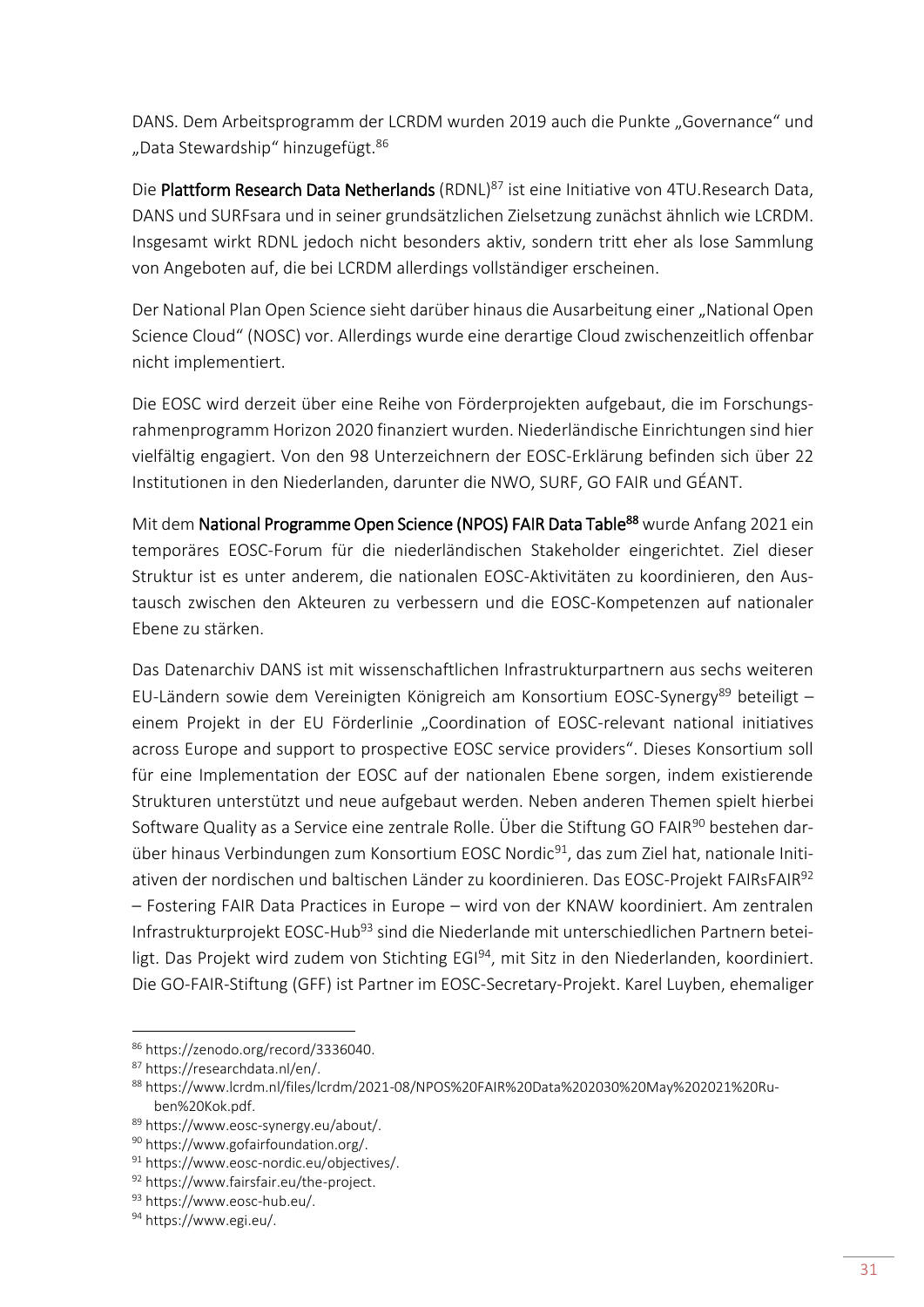Rektor der TU Delft und Open-Science-Koordinator der Niederlande, war Co-Vorsitzender des EOSC-Executive-Boards und ist jetzt Direktor der EOSC-Association.

#### Niederländische Beteiligung an der EOSC: die EOSC-"Macher"

- DANS ist Projektleiter von FAIRsFAIR. Das Ziel von FAIRsFAIR ist es, die Leitungsgremien der EOSC dabei zu unterstützen, FAIR-konforme Regeln für die Teilnahme an derselben zu erstellen. Diese Regeln werden darauf ausgelegt sein, die FAIR-Konformität von Komponenten und Praktiken zu etablieren. Darüber hinaus wird FAIRsFAIR das gesamte Wissen, die Expertise, die Richtlinien, die Implementierungen, die neuen Wege, die Kurse und die Ausbildung, die benötigt werden, um die FAIR-Prinzipien in die Realität umzusetzen, zugänglich machen und entsprechend teilen.
- SURF, DANS, die Universität Utrecht, Astron, KNMI und das Meertens Institut sind Teil des EOSC-Hub-Projekts, das die Vision des Hubs als Integrations- und Managementsystem der zukünftigen EOSC entwickelt. Projektleiter des EOSC-Hub ist die EGI Foundation in Amsterdam.
- DANS ist Partner im FREYA-Projekt mit dem Ziel, die Infrastruktur für persistente Identifikatoren (PIDs) als Kernkomponente von Open Science in der EU und weltweit aufzubauen. DANS ist zudem Partner im EOSC-Pilotprojekt.
- CentERdata und DANS sind Teil der Social Sciences & Humanities Open Cloud (SSHOC).
- DANS und die EGI Foundation sind zudem Teil von EOSC-Synergy ein Projekt das die EOSC-Koordination auf neun teilnehmende Länder ausdehnt. Dies geschieht durch die Harmonisierung von Politiken und die Zusammenführung relevanter niederländischer e-Forschungsinfrastrukturen, wissenschaftlicher Daten sowie thematischer Dienste und überbrückt damit die Lücke zwischen nationalen Initiativen und EOSC.
- EGI ist der Koordinator des EOSC-Hub-Projekts und ein Partner der Photon and Neutron Open Science Cloud (PaNOSC) sowie von ExPaNDS (EOSC Photon and Neutron Data Service).
- In den Niederlanden gibt es weitere Mitglieder in den verschiedenen EOSC-Arbeitsgruppen.

Auf EU-Ebene haben sich die Niederlande gemeinsam mit Deutschland öffentlich für eine rasche Umsetzung der EOSC ausgesprochen (Ratssitzung vom 30. Mai 2017 – Pressemeldung $95$ ).

## *Forschungsförderer*

**.** 

Der wichtigste Forschungsförderer ist die Nederlandse Organisatie voor Wetenschappelijk Onderzoek (Niederländische Organisation für Wissenschaft, NWO). Die Struktur der NWO ist geprägt durch vier Domänen sowie jeweils weitgehend unabhängige Forschungsinstitute. Die NWO ist seit etwa 2005 in der Open-Access-Bewegung aktiv. Sie ist zudem ein zentraler Akteur in der Förderung von Forschungsinfrastrukturen. Die NWO befindet sich seit 2015 in einem Transformationsprozess, der im neuen Papier für die Strategie von 2019 bis 2022 dargelegt wurde. In dieser Strategie werden fünf Ambitionen dargestellt, von denen eine die zugängliche und nachhaltige Forschungsinfrastruktur umfasst. Sie kündigt in diesem Dokument eine nationale Investitionsagenda für großskalige Infrastrukturen an, womit im Prinzip

<sup>95</sup> [https://www.bmbf.de/de/deutschland-und-die-niederlande-fuer-rasches-handeln-bei-der-european-open](https://www.bmbf.de/de/deutschland-und-die-niederlande-fuer-rasches-handeln-bei-der-european-open-science-cloud-4270.html)[science-cloud-4270.html.](https://www.bmbf.de/de/deutschland-und-die-niederlande-fuer-rasches-handeln-bei-der-european-open-science-cloud-4270.html)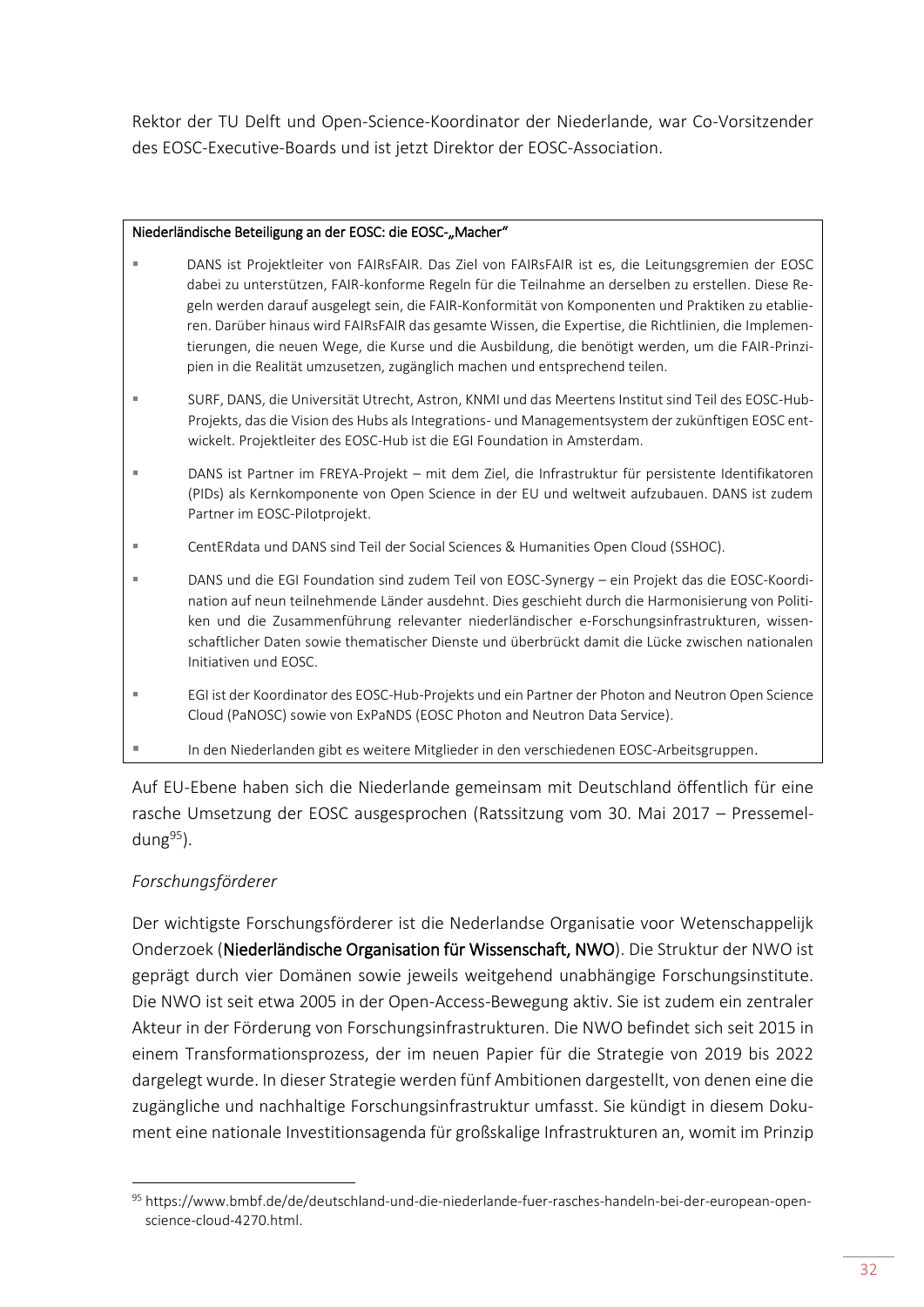die Fortschreibung der National Roadmap für großskalige Forschungseinrichtungen gemeint ist.

Die NWO flankiert die Umsetzung des National Plan Open Science mit Fördermitteln und Policies. Im Vergleich zum Stand von 2015 bzw. 2016 wurden die Richtlinien bezüglich Open Access hierbei erneut nachgeschärft. Dementsprechend sollen Publikationen aus der Forschungsförderung zum Zeitpunkt der Veröffentlichung auch direkt via Open Access zugänglich sein. Embargofristen sind dabei nicht vorgesehen. Die Kosten für Open-Access-Publikationen sind direkt in dem Budget "Material Credit" in der Projektförderung enthalten und können pro Projekt bis zu 15.000 € pro Jahr betragen. Allerdings kann dieses Budget nur für Publikationen der Kategorie "Gold Open Access" verwendet werden (keine hybriden Modelle). Alternativ ist zudem eine Selbstarchivierung (Zweitveröffentlichung) in einem vertrauenswürdigen Repositorium möglich.<sup>96</sup> Die NWO ist mittlerweile auch Mitglied der internationalen cOAlition  $S^{97}$  – einem im Jahr 2018 gegründeten Zusammenschluss von Forschungsförderern, die an einem Umbau des wissenschaftlichen Publikationssystems in Richtung Open Access arbeiten ("Plan S"). Nach umfangreichen Konsultationen plant die NWO, die Kriterien des Plan S ab 2021 auf alle ihre Ausschreibungen anzuwenden.<sup>98</sup>

Eine im Jahr 2020 veröffentlichte Studie des Bibliometriezentrums CWTS Leiden ergab, dass der Open-Access-Anteil unter den NWO-geförderten Publikationen im Jahr 2018 bei 68 % und unter den Publikationen mit ZonMw-Förderung (Gesundheitsbereich bzw. Medizin) bei 60 %  $\log^{99}$ 

Speziell für den Bereich der Forschungsinfrastrukturen wurde 2015 ein permanenter Ausschuss für großskalige Infrastrukturen bei der NWO eingerichtet. Dieser hat den Auftrag, Empfehlungen zur Weiterentwicklung der physischen und digitalen Infrastrukturen vorzulegen. Der Ausschuss setzt sich überwiegend aus Universitätsprofessoren verschiedener Disziplinen zusammen, die auf Vorschlag der Akademien, Universitäten und Fachhochschulen, der Gewerkschaftsorganisation und verschiedenen NWO-Abteilungen berufen wurden. Die dauerhafte Einrichtung des Ausschusses soll zum einen die langfristige Entscheidungsfindung unterstützen; zum anderen soll sie einen nachhaltigen Fokus auf die Balance zwischen der Identifizierung neuartiger Einrichtungen und dem Sicherstellen der Kontinuität bestehender Infrastrukturen setzen. Der Ausschuss verantwortet zudem die nationalen Roadmap-Forschungsinfrastrukturen, die seit einigen Jahren Grundlage für die Beteiligung an ESFRI-Fördermaßnahmen sind. Zusätzlich zum permanenten Ausschuss für großskalige Forschungsinfrastrukturen wurde ein Beratungsgremium für digitale Infrastrukturen eingerichtet, das im Juni 2017 einen Bericht zur Entwicklung der digitalen Infrastruktur veröffentlichte.

<sup>96</sup> [https://www.nwo.nl/en/open-science.](https://www.nwo.nl/en/open-science)

<sup>97</sup> [https://www.coalition-s.org/.](https://www.coalition-s.org/)

<sup>98</sup> [https://www.coalition-s.org/nwo-announces-implementation-guidelines-for-plan-s/.](https://www.coalition-s.org/nwo-announces-implementation-guidelines-for-plan-s/)

<sup>99</sup> [https://www.nwo.nl/en/news/heading-100-open-access-nwo-and-zonmw-right-track-further-steps-are](https://www.nwo.nl/en/news/heading-100-open-access-nwo-and-zonmw-right-track-further-steps-are-needed)[needed.](https://www.nwo.nl/en/news/heading-100-open-access-nwo-and-zonmw-right-track-further-steps-are-needed)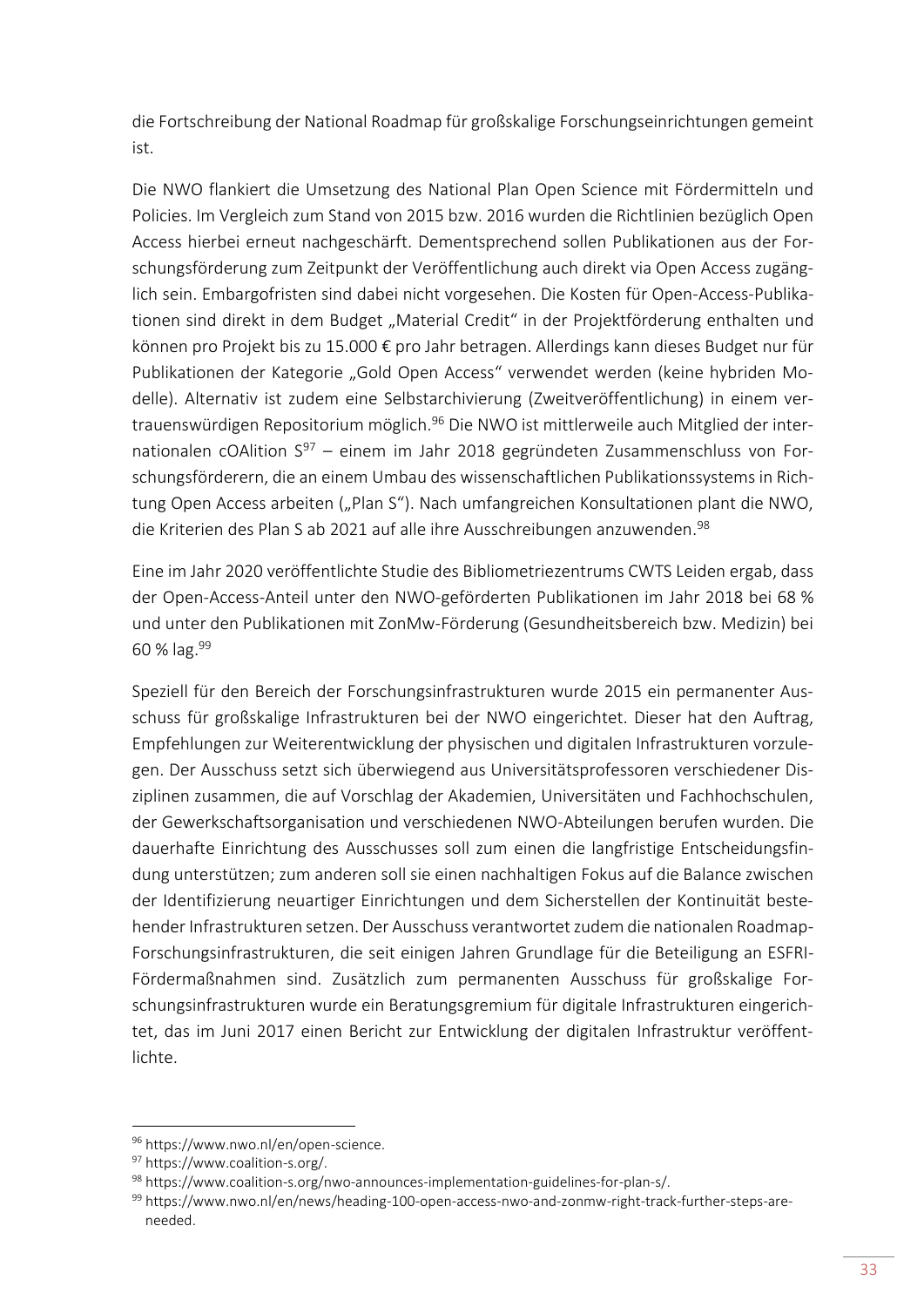#### *Außeruniversitäre Forschungseinrichtungen*

Im Vergleich zu Deutschland gibt es in den Niederlanden verhältnismäßig wenig außeruniversitäre Forschungseinrichtungen. Die außeruniversitären Forschungsinstitute, die es gibt, gliedern sich wie folgt:

- Neun Institute befinden sich in Trägerschaft der Forschungsförderorganisation NWO (z. B. das Astronomie-Institut ASTRON).
- 15 Institute gehören der Trägerschaft der Niederländischen Akademie der Wissenschaften KNAW an (z. B. das International Institute of Social History) – darunter auch DANS.
- Sechs sind TO2-Institute, also Institute für angewandte Forschung (z. B. die Niederländische Organisation für angewandte naturwissenschaftliche Forschung).
- Neun sind Forschungsinstitute der einzelnen Ministerien (z. B. die PBL Netherlands Environmental Assessment Agency, die eine nachgeordnete Behörde des Ministeriums für Infrastruktur und Wassermanagement darstellt) (Bildungssystemanalyse des DAAD).

#### *Universitäten*

Das niederländische Wissenschaftssystem zeichnet sich durch eine zentralstaatliche Organisation sowie eine hohe Autonomie der Universitäten aus. Die Forschung findet zum überwiegenden Teil an den 14 Volluniversitäten, den acht angeschlossenen universitären Medizinzentren und den 37 Hochschulen für angewandte Wissenschaften statt. Die Universitäten sind im Hochschulverbund VSNU organisiert. Dieser veröffentlicht regelmäßig Empfehlungen zu aktuellen Entwicklungen im Hochschulwesen, wie die Roadmap Open Access. Teilweise werden diese Veröffentlichungen gemeinsam mit VH, einem Verbund aus 36 Hochschulen für angewandte Wissenschaften, oder der NFU, der Vereinigung der acht universitären Medizinzentren, gefasst.

Zusammen mit den Industrieverbänden VNO-NCW und MKB Nederland, der Technologieforschungsorganisation TO2 sowie der Wissenschaftsakademie KNAW und der NWO bilden die genannten Organisationen die Wissenskoalition, die im Jahr 2015 die nationale Wissenschaftsagenda entwickelte. Daneben gibt es die 4TU.Federation, ein Zusammenschluss aus den technischen Universitäten TU Delft, TU Eindhoven, Universität Twente und – seit 2016 – der Wageningen Universität. Diese Universitäten arbeiten in Forschung und Lehre eng zusammen, bspw. im Rahmen von fünf Joint-Degree-Masterprogrammen. Ein Service darunter ist 4TU.ResearchData<sup>100</sup>, ein Datenzentrum mit eigener Strategie, dessen Dienstleistungen bis zu einem gewissen Grad auch von Forschenden anderer Universitäten in Anspruch genommen werden können.

**<sup>.</sup>** 100  [https://data.4tu.nl/info/.](https://data.4tu.nl/info/)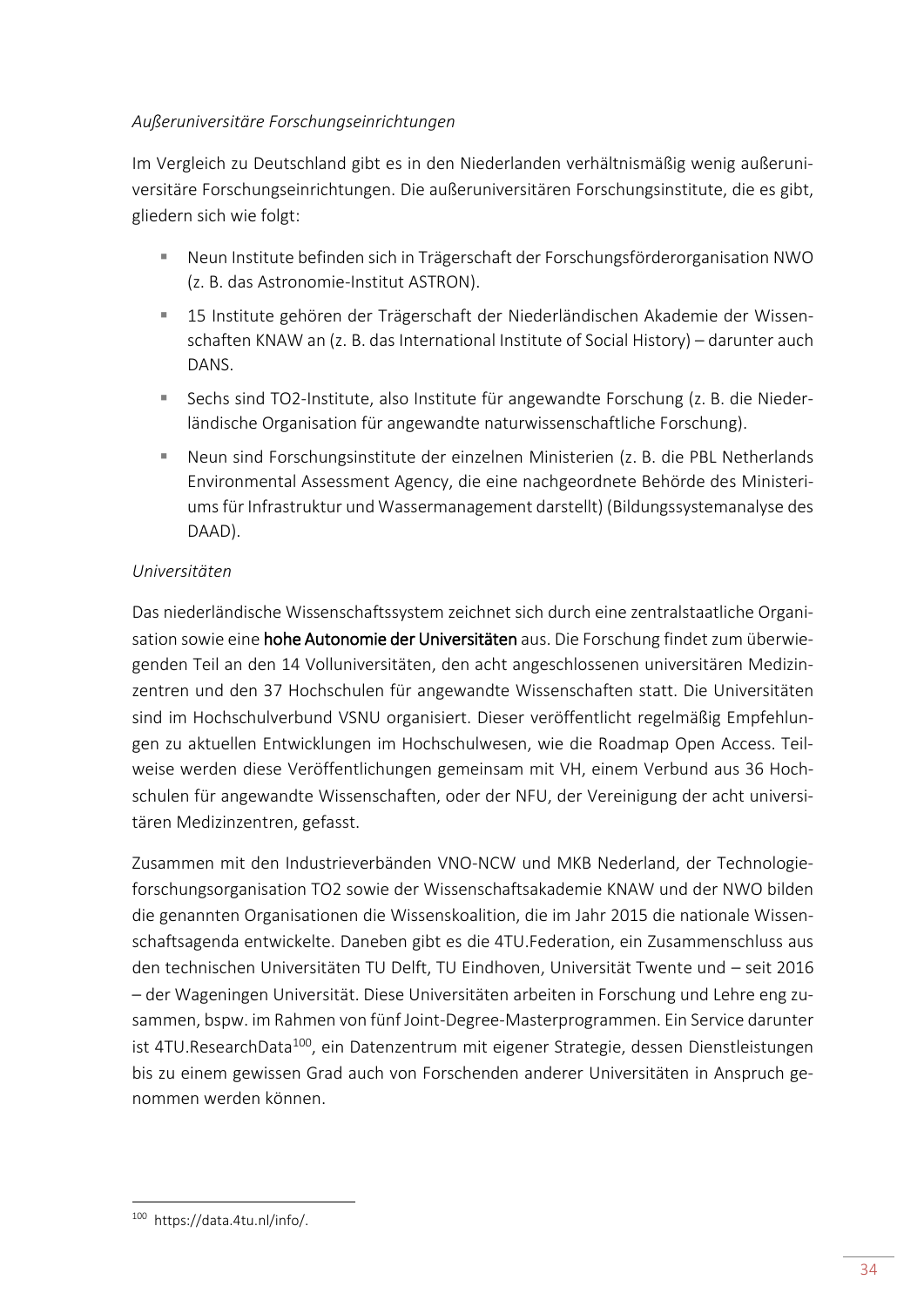## <span id="page-38-0"></span>3.3 INFRASTRUKTUR

Die Finanzierung von Forschungsinfrastrukturen wird in den Niederlanden bereits seit 2008 unter anderem über einen nationalen Roadmap-Prozess organisiert. Im internationalen Vergleich waren die Niederlande damit ein Vorreiter. Der Entwicklungsstand der niederländischen Forschungsinfrastrukturen wird in einem Zukunftsbericht des Niederländischen Wissenschaftsministeriums von 2014 als außerordentlich gut eingeschätzt.<sup>101</sup> Um diesen Stand auch in Zukunft beizubehalten, werden allerdings eine Aktualisierung sowie ein weiterer Ausbau der Infrastrukturen angestrebt.

Zusätzlich zum permanenten Ausschuss für großskalige Forschungsinfrastrukturen wurde ein Beratungsgremium für digitale Infrastrukturen eingerichtet, das im Juni 2017 einen Bericht zur Entwicklung der digitalen Infrastruktur veröffentlicht hat. In diesem Bericht wurde dazu aufgerufen, die Investitionen in digitale Infrastrukturen zu verstärken.<sup>102</sup>

Der zentrale Player im Bereich der Informationsinfrastrukturen ist die Organisation SURF – eine Kooperative, die von wissenschaftlichen Einrichtungen in den Niederlanden in Form einer Genossenschaft getragen wird.<sup>103</sup> SURF betreut das niederländische Forschungsnetz und bietet ein Serviceportfolio im Bereich Hochleistungsrechnen, Cloud-Dienste, Speicherung und Softwarelizenzen an; dies ist in etwa vergleichbar mit den großen wissenschaftlichen Rechenzentren in Deutschland – allerdings mit dem Ziel einer nationalen Abdeckung. SURF ist Partner in verschiedenen EOSC-Projekten und beteiligt sich zudem am National Programme Open Science. SURF wird von etwa 100 Mitgliedern getragen und bietet IKT-Infrastrukturen über die drei Dienstanbieter SURFnet (Betrieb des Forschungsnetzes), SURFmarket (Erwerb von Softwarelizenzen, Cloudservices etc.) und SURFsara (High Performance Computing – HPC, Beratung im Bereich Forschungsdatenmanagement etc.) an.

Das höchste Gremium von SURF ist der Mitgliederrat, in den aus jedem der sechs Sektoren – Universitäten, Fachhochschulen, Berufsschulen, nichtkommerzielle außeruniversitäre Forschung, medizinische Zentren sowie weitere (zu letzteren gehören etwa Bibliotheken oder Institute für angewandte Forschung) – jeweils Vertreter entsandt werden.

Gemeinsam mit der NWO betreibt SURF das Netherlands eScience Center<sup>104</sup>, das eine Doppelrolle durch Förderung und Expertise einnimmt. Vor allem bietet das eScience Center Expertise im Bereich der Entwicklung von Forschungssoftware an. Es verknüpft Forschende aus den einzelnen Forschungsdomänen mit denen aus der IKT-Entwicklung. In diesem Kontext spielt es auch eine wichtige Rolle in der Förderung von FAIR-Software als Spezialfall von

 $\overline{a}$ 

<sup>101</sup> [https://www.government.nl/documents/reports/2014/12/08/2025-vision-for-science-choices-for-the](https://www.government.nl/documents/reports/2014/12/08/2025-vision-for-science-choices-for-the-future)[future.](https://www.government.nl/documents/reports/2014/12/08/2025-vision-for-science-choices-for-the-future)

<sup>102</sup> [https://www.nwo.nl/en/news/nwo-advocates-permanent-funding-national-digital-infrastructure.](https://www.nwo.nl/en/news/nwo-advocates-permanent-funding-national-digital-infrastructure)

<sup>103</sup> [https://www.surf.nl/en/about-surf/the-surf-cooperative.](https://www.surf.nl/en/about-surf/the-surf-cooperative)

<sup>104</sup> [https://www.esciencecenter.nl/about/our-strategy/.](https://www.esciencecenter.nl/about/our-strategy/)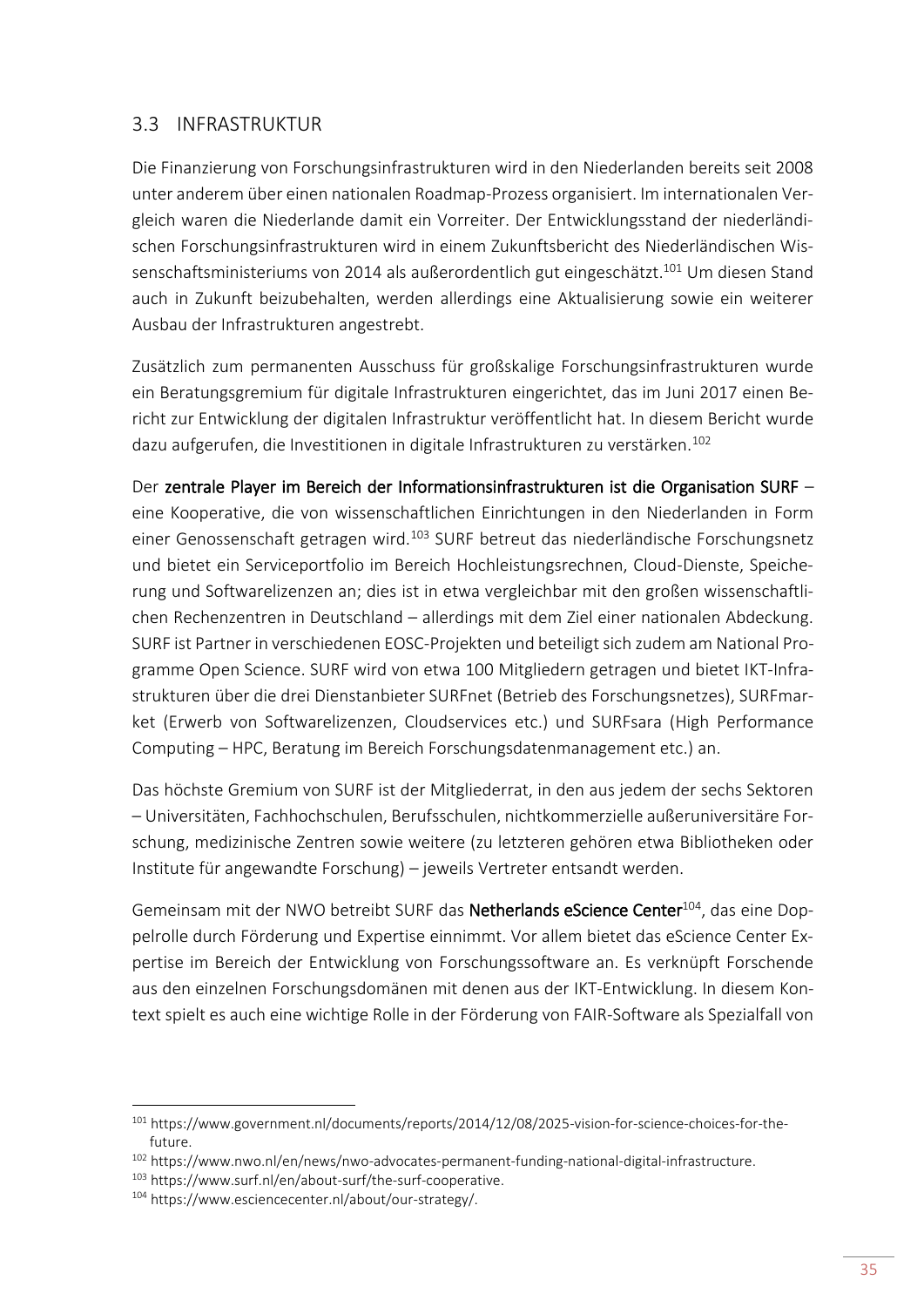FAIR-Data. Hierzu wurde im November 2019 gemeinsam mit DANS die Website FAIR-Software<sup>105</sup> gelauncht, die es Forschenden erleichtern soll, Software FAIR zu gestalten.

Einer der wichtigsten Akteure im Bereich der langfristigen Verfügbarmachung von Forschungsdaten ist das von der KNAW und der NWO gemeinsam getragene Institut DANS<sup>106</sup>. DANS bietet im Wesentlichen drei Dienste an: DataverseNL zur kurzfristigen Datenspeicherung ("kurzfristig" bedeutet dabei: während des Forschungsprojekts bis zur festgeschriebenen Frist von zehn Jahren nach dessen Abschluss), EASY<sup>107</sup> zur langfristigen Datenspeicherung und Nachnutzung sowie den nationalen Forschungsinformationsdienst NARCIS.<sup>108</sup>

Ein weiterer wesentlicher Akteur im Bereich der Infrastrukturen ist das 4TU.Centre for Research Data (siehe oben), das eine Unterorganisation des Universitätsverbundes 4TU ist. Ziel der Organisation ist die langfristige Speicherung von Forschungsdaten. Zu diesem Zweck bietet 4TU.Research Data ein Datenrepositorium an, in das Forschende der 4TU.ResearchData-Universitäten TU Delft, TU Eindhoven und Twente Universiteit bis zu 1 TB Daten pro Jahr hochladen können. Daneben werden Beratungsangebote zum Thema Forschungsdatenmanagement sowie zwei "Data Funds" zur Verfügung gestellt – einer für die Publikation in Data Journals und einer zur Unterstützung der Verbesserung der Daten (etwa durch das Hinzufügen von Metadaten, die Umwandlung in offene Formate etc.).<sup>109</sup>

In den Lebenswissenschaften haben sich über 50 Forschungsinstitutionen in der öffentlichprivaten Partnerschaft Dutch Techcentre for Lifesciences (DTL) zusammengeschlossen.<sup>110</sup> Die meisten niederländischen Universitäten und universitären Medizinzentren sowie zahlreiche Unternehmen sind Partner dieser Organisation. Ihr Ziel ist es, eine vernetzte Forschungsinfrastruktur aufzubauen, um interdisziplinäre Forschung in den Lebenswissenschaften zu erleichtern. Ein Fokus wird dabei auf FAIRe Daten gelegt. DTL fungiert zudem als niederländischer Knoten in der europäischen Forschungsinfrastruktur für die Lebenswissenschaften ELIXIR.<sup>111</sup> ELIXIR gliedert sich in fünf Domänen, von denen DTL die Domänen "Recheninfrastruktur", "Interoperabilität" und "Training Plattformen" bearbeitet, da diese Punkte in der niederländischen Bioinformatik-Community als Stärken ausgemacht wurden. Die niederländischen ELIXIR-Aktivitäten, die unter dem Namen ELIXIR-NL firmieren, umfassen dabei hauptsächlich Workshops wie einen Data Carpentry Hackathon. ELIXIR-NL gehört auch zu den großskaligen Forschungsinfrastrukturen in der nationalen Roadmap.

Insgesamt werden bei re3data<sup>112</sup> 56 Repositorien mit Bezug zu den Niederlanden nachgewiesen. Im Hinblick auf die Größen sind diese sehr divers und lassen sich demnach nur schwer vergleichen. Allerdings sticht heraus, dass sich unter den größten Repositorien

<sup>105</sup> [https://fair-software.nl/.](https://fair-software.nl/)

<sup>106</sup> [https://dans.knaw.nl/en/about/organisation-and-policy/organisation-and-policy.](https://dans.knaw.nl/en/about/organisation-and-policy/organisation-and-policy)

<sup>107</sup> [https://dans.knaw.nl/en/about/services/easy.](https://dans.knaw.nl/en/about/services/easy)

<sup>108</sup> [https://dans.knaw.nl/en/about/services/narcis.](https://dans.knaw.nl/en/about/services/narcis)

<sup>109</sup> [https://data.4tu.nl/info/en/about/organisation.](https://data.4tu.nl/info/en/about/organisation)

<sup>110</sup> [https://www.dtls.nl/about/.](https://www.dtls.nl/about/)

<sup>111</sup> [https://elixir-europe.org/.](https://elixir-europe.org/)

<sup>112</sup> [https://www.re3data.org/.](https://www.re3data.org/)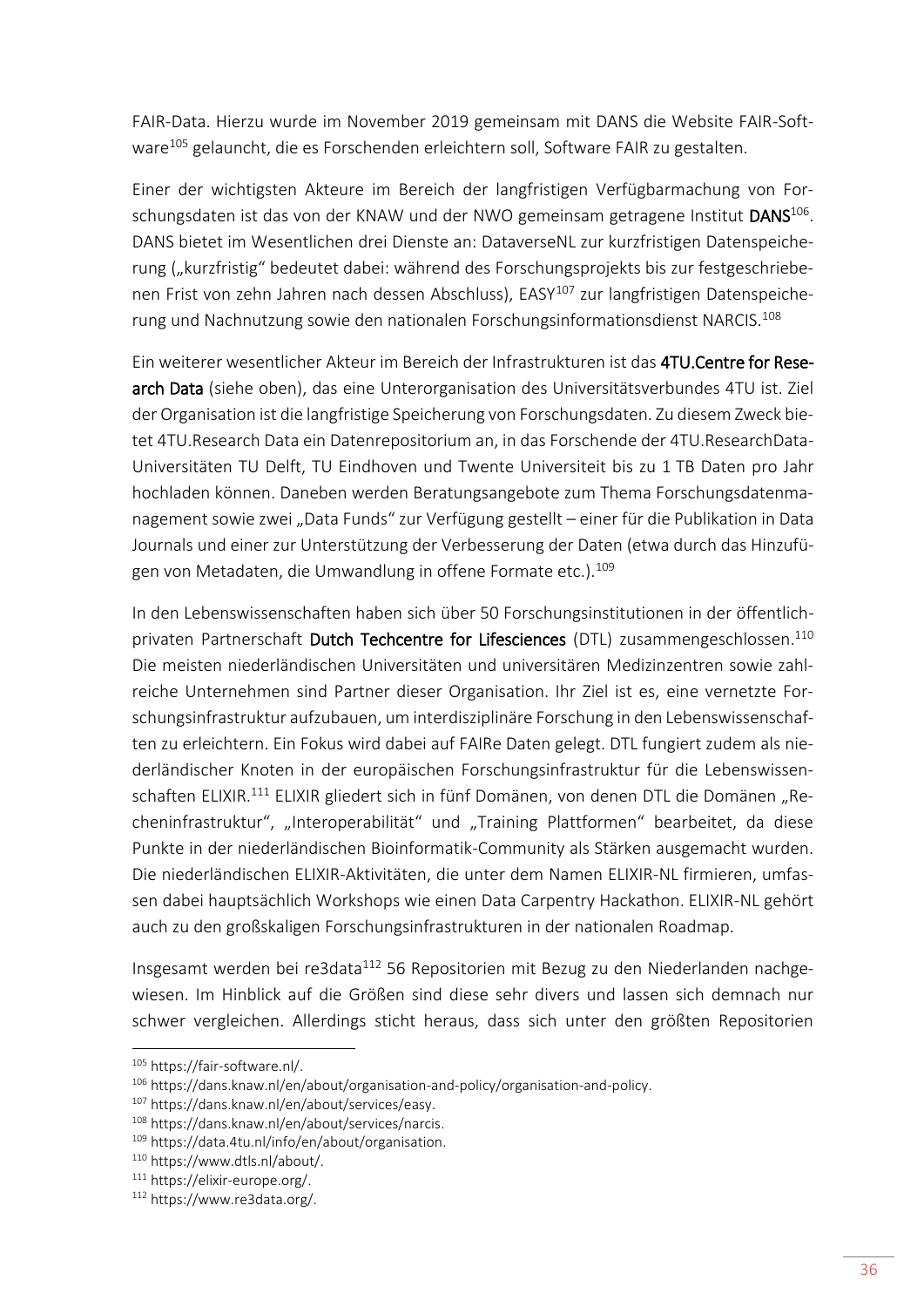hauptsächlich domänenspezifische befinden, wie das auf Machine Learning spezialisierte Repositorium OpenML<sup>113</sup>, das von der TU Eindhoven und der Universität Leiden angeboten wird und gegenwärtig 20 985 Datasets umfasst, oder CLARIN-ERIC<sup>114</sup>, eine europäische Forschungsinfrastruktur für digitale Sprachressourcen, an dem die Niederlande über das Konsortium CLARIAH<sup>115</sup> beteiligt sind. CLARIAH ist neben CLARIN noch an einer weiteren europäischen Dateninfrastruktur für die Geisteswissenschaften beteiligt, nämlich DARIAH.<sup>116</sup>

#### Schlüsselinfrastrukturen mit niederländischem Engagement

- ELIXIR-NL DTL fungiert als niederländischer Knotenpunkt von ELIXIR, der europäischen Dateninfrastruktur für die Biowissenschaften.
- HEALTH-RI: Im Jahr 2025 soll diese Forschungsinfrastruktur in den Niederlanden die interdisziplinäre Forschung zu personalisierter Medizin und Gesundheit vorantreiben und die personalisierte Gesundheitsversorgung optimieren. Das übergeordnete Ziel besteht darin, die Entwicklung von Grenzwissenschaften und -technologien im Bereich der personalisierten sowie hochpräzisen Medizin und Gesundheit mit hoher reproduzierbarer Leistung zu ermöglichen.
- Das LISS-Panel ist das Kernelement des niederländischen MESS-Projekts (Messung und Experimentieren in den Sozialwissenschaften). Das Projekt soll es Forschern ermöglichen, von vorhandenen Daten zu profitieren, ihre eigene Umfrage durchzuführen oder ein spezielles Experiment zu entwerfen. Alle auf der Website veröffentlichten LISS-Daten stehen akademischen Forschern sowie politischen Entscheidungsträgern zur Verfügung.
- Open Data Infrastructure für Sozialwissenschaften und wirtschaftliche Innovationen (ODISSEI) arbeitet an der Entwicklung einer nachhaltigen Forschungsinfrastruktur für die Sozialwissenschaften in den Niederlanden.
- Offenes maschinelles Lernen (OpenML) ist ein offenes Ökosystem für maschinelles Lernen. Durch die Onlineorganisation aller Ressourcen und Ergebnisse soll die Forschung effizienter, nützlicher und sogar unterhaltsamer werden.
- Parelsnoer: Das 2007 vom NFU gegründete Parelsnoer-Institut (PSI) bietet Forschern in den acht Universitätskliniken sowie externen Forschern eine Infrastruktur und ein Standardverfahren für die Einrichtung, Erweiterung und Optimierung klinischer Biobanken für wissenschaftliche Forschung.
- Translational Research IT (TraIT) umfasst eine nachhaltige Infrastruktur für die translationale biomedizinische Forschung. Das niederländische IT-Projekt wurde im Oktober 2011 gestartet, um die informatischen Herausforderungen in der translationalen Forschung anzugehen. TraIT ermöglicht die Integration und Abfrage von Informationen in den vier Hauptbereichen der translationalen Forschung: klinisch, bildgebend, biobanking und experimentell (any-omics).
- YODA ist eine Umgebung für die gemeinsame Nutzung von Forschungsdaten an der Universität Utrecht.

Ein zentraler Baustein für die Unterstützung des Forschungsdatenmanagements sollen die lokalen Digitalen Kompetenzzentren (DCC) werden, die von der NWO seit Ende 2020 mit 4,23 Mio. € bzw. bis zu 250 Tsd. € pro Institution gefördert werden.<sup>117</sup> An diesen DCCs sollen

<sup>113</sup> [https://www.openml.org/.](https://www.openml.org/)

<sup>114</sup> [https://www.clarin.eu/.](https://www.clarin.eu/)

<sup>115</sup> [https://www.clariah.nl/en/organisation.](https://www.clariah.nl/en/organisation)

<sup>116</sup> [https://www.dariah.eu/.](https://www.dariah.eu/)

<sup>117</sup> [https://www.nwo.nl/en/calls/local-digital-compentence-centres.](https://www.nwo.nl/en/calls/local-digital-compentence-centres)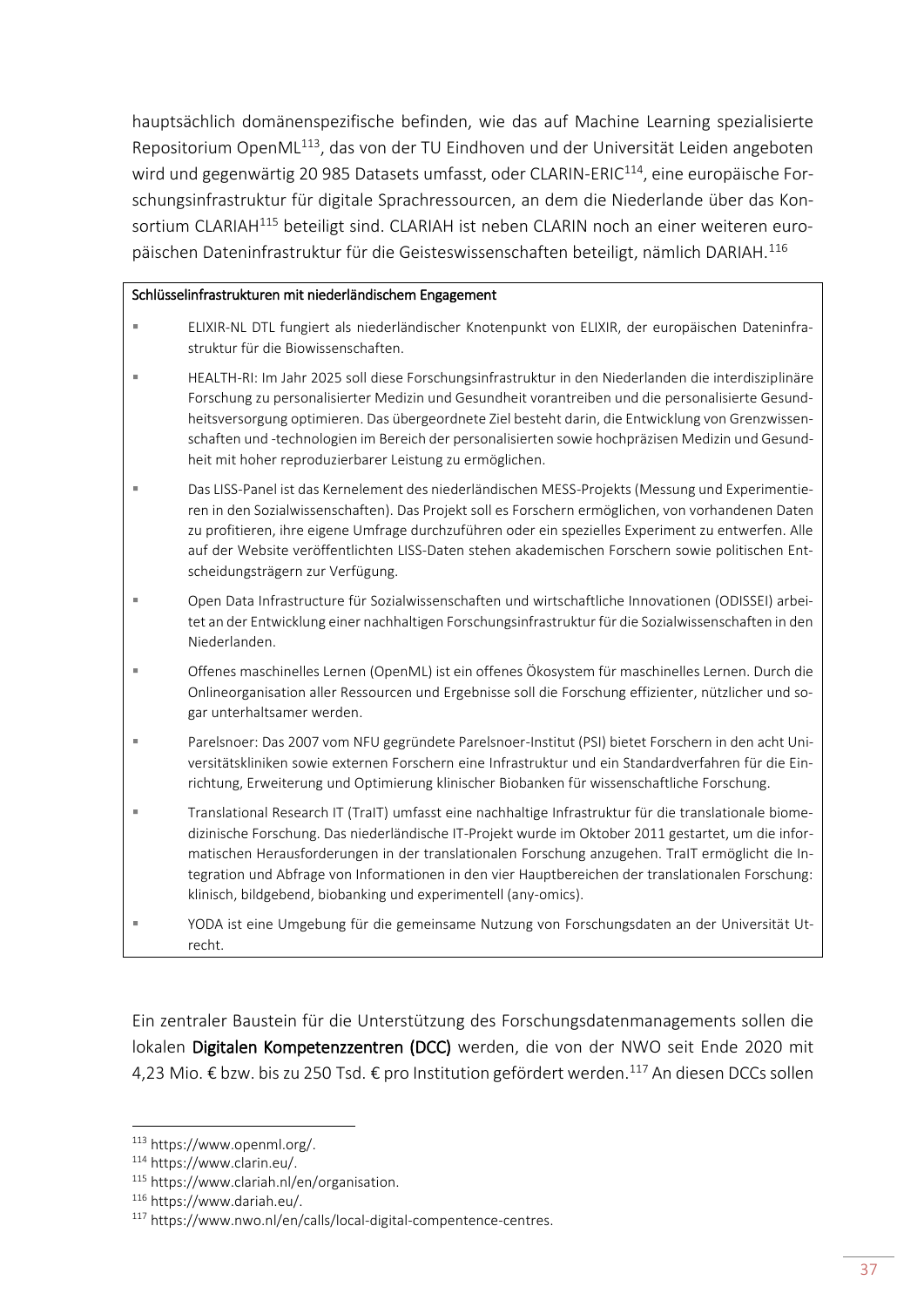die Kompetenzen in Data (Stewardship), Software und Computing an den Universitäten integriert werden, indem die Kompetenzen von Bibliotheken, IT-Support, Forschungssupport und – wo vorhanden – lokalen Open-Science-Initiativen gebündelt werden. SURF soll dabei ebenfalls eine zentrale Rolle spielen, um Expertise bereitzustellen und zu koordinieren.

Eine wichtige Rolle in der niederländischen Forschungsdatenlandschaft spielt die GO-FAIR-Initiative.<sup>118</sup> Sie baut auf drei Säulen auf: Unter "GO CHANGE" soll ein kultureller Wandel vorangetrieben werden, unter "GO BUILD" sollen technische Standards, Best Practices und Infrastrukturen entwickelt werden, um FAIRe Daten zu unterstützen, und unter "GO TRAIN" wird ein Trainingsprogramm entwickelt, um den Forschenden die FAIR-Standards nahezubringen.

# <span id="page-41-0"></span>3.4 TRAINING, KOMPETENZEN, KULTUR UND BEWUSSTSEIN

DANS ist Mitglied der EOSC-Arbeitsgruppe "Skills and Training". In den Jahren 2019 und 2020 organisierte DANS Trainingsaktivitäten: 2019 geschah dies unter dem Motto "Open Day on Open Science: Love to share data" mit Bezug auf den Valentinstag;<sup>119</sup> 2020 setzte sich ein dreitägiges Training explizit mit der EOSC und zukünftigen Trainings in deren Zusammenhang auseinander. Im Zuge des Workshops wurde dabei Folgendes festgehalten:

*There is now a significant volume of training activities in EOSC with the associated deliverables and experiences. Obviously, training will be an important element of the future development and evolution of EOSC. With new EOSC (IN-FRAEOSC) calls on the horizon, and a new EOSC working group on Skills and Training to be established in 2020, it now seems the appropriate moment to bring trainers together and discuss how to improve EOSC training provision by its quality, findability, accessibility and the easier reuse of learning resources.*<sup>120</sup>

<sup>118</sup> [https://www.go-fair.org/go-fair-initiative/.](https://www.go-fair.org/go-fair-initiative/)

<sup>119</sup> https://dans.knaw.nl/nl/actueel/agenda/love-to-share-data.

<sup>120</sup> [https://eosc-portal.eu/events/workshop-training-eosc.](https://eosc-portal.eu/events/workshop-training-eosc)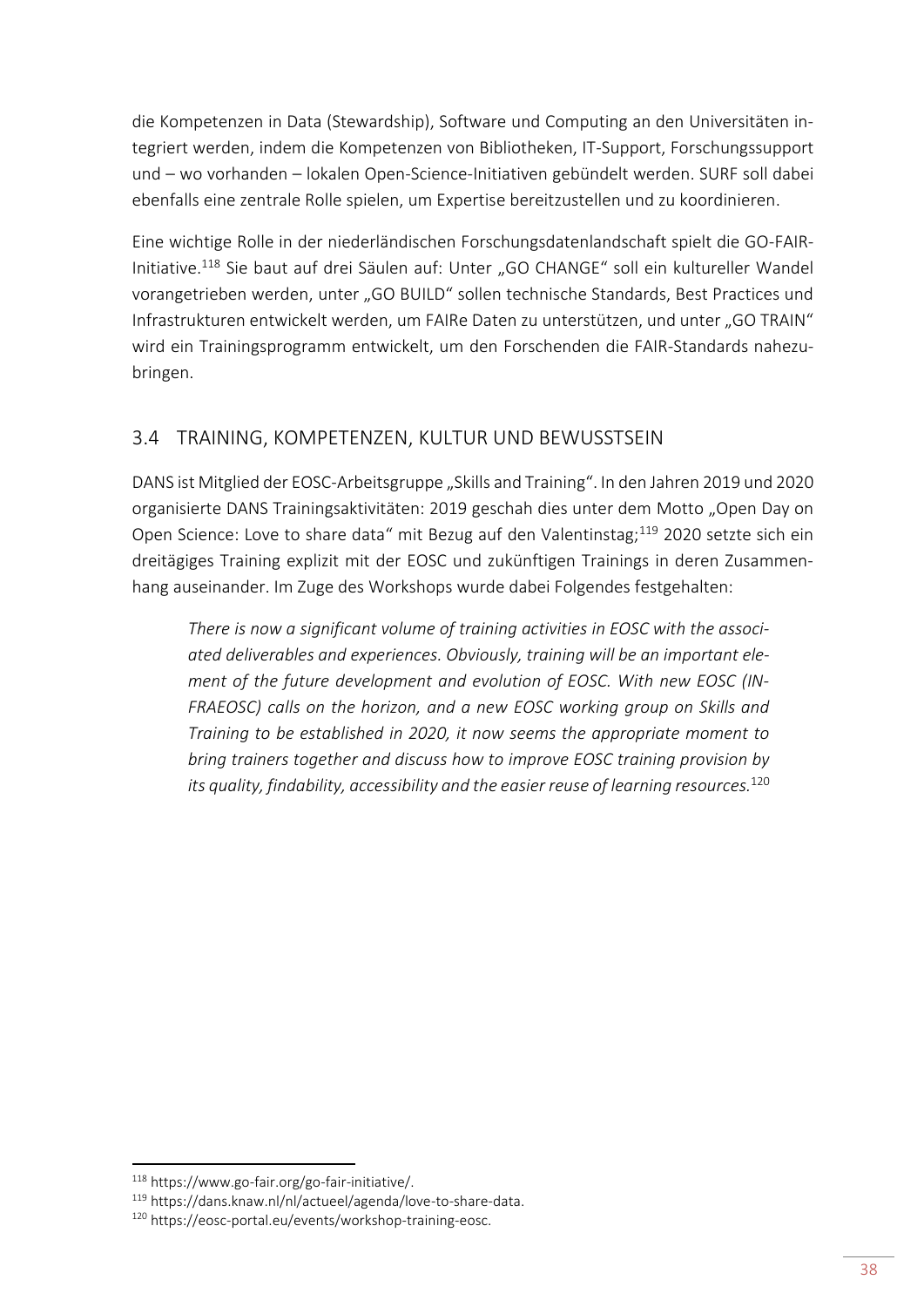## <span id="page-42-0"></span>4 EOSC-READINESS IN FINNLAND

#### <span id="page-42-1"></span>4.1 ZUSAMMENFASSUNG

Auch in Finnland wurden in den vergangenen Jahren beträchtliche inhaltliche Vorarbeiten zu Open-Science-Themen geleistet. In einer bereits durchgeführten Evaluation zur EOSC-Readiness schneidet Finnland in allen Kriterien, also in den Bereichen Open Science, Open Data Access, Open Data, Research Evaluation und Open Learning, gut ab.<sup>121</sup> Die National Open Science and Research Steering Group bringt dabei die Forschungscommunity zusammen, sodass ein großes gemeinsames "Ownership" der entwickelten Policies bzw. Empfehlungen zu bestehen scheint. Auch auf die Evaluierung und zumindest auf ein teilweises Monitoring wird angesichts dessen Wert gelegt; hier scheint die EOSC aber noch nicht besonders verankert zu sein. Dennoch befassen sich zentrale Akteure in Finnland ausgiebig mit der Thematik, wobei das Finnish Center of Expertise in Information Technology (CSC) eine herausragende Rolle einnimmt und teilweise ebenso die Teilnahme anderer finnischer Akteure ermöglicht. Aktuell ist der Prozess als eher kollaborativ und informell zu charakterisieren. Das neu gegründete finnische EOSC-Forum wird zweifellos eine wichtige Stellung in der Vernetzung der finnischen Community zu diesem Thema einnehmen und ist organisatorisch sowie personell bereits gut aufgestellt. Im Hinblick auf die Infrastruktur gibt es in Finnland zahlreiche Kooperationen auf internationaler Ebene, die häufig durch das CSC zustande kommen. Auch in EOSC-Projekten sind finnische Akteure vertreten, wobei es ebenso finnische Vertreter sowohl im Interim Governance Board und dessen Arbeitsgruppen als auch im Partnership und der Association (CSC) gibt. Obwohl Finnland in einer Landscape-Analyse zur EOSC-Readiness gut abschneidet, ist auch hier fraglich, inwieweit die EOSC tatsächlich bei Forschenden an der Basis – vor allem in den Hochschulen – angekommen ist. Diesbezüglich könnte das finnische EOSC-Forum einen wichtigen Beitrag zur Verstärkung von "Awareness" und "Training" leisten.

#### <span id="page-42-2"></span>4.2 POLICIES UND GOVERNANCE

#### *Regierungsebene und Strukturen*

**.** 

Das Ministerium für Bildung und Kultur ist für die Planung und Umsetzung der Hochschulund Wissenschaftspolitik verantwortlich. Zwischen 2014 und 2017 wurde von diesem Ministerium die Open Science and Research Initiative (OSR/ATT) ins Leben gerufen.<sup>122</sup> Diese Initiative basierte auf einer umfassenden Zusammenarbeit zwischen Ministerien, Universitäten, Forschungsinstituten und Forschungsförderern. Die OSR entwickelte eine Roadmap<sup>123</sup> – mit dem Ziel, Finnland bis 2017 zu einem der führenden Länder für offene Wissenschaft und

<sup>&</sup>lt;sup>121</sup> EOSC Working Group Landscape (2020): Country Sheets Draft Analysis.

<sup>122</sup> [https://avointiede.fi/en/policies/policies-open-science-and-research-finland/open-science-and-research](https://avointiede.fi/en/policies/policies-open-science-and-research-finland/open-science-and-research-initiative)[initiative.](https://avointiede.fi/en/policies/policies-open-science-and-research-finland/open-science-and-research-initiative)

<sup>123</sup> [https://julkaisut.valtioneuvosto.fi/bitstream/handle/10024/75210/okm21.pdf?sequence=1&isAllowed=y,](https://julkaisut.valtioneuvosto.fi/bitstream/handle/10024/75210/okm21.pdf?sequence=1&isAllowed=y).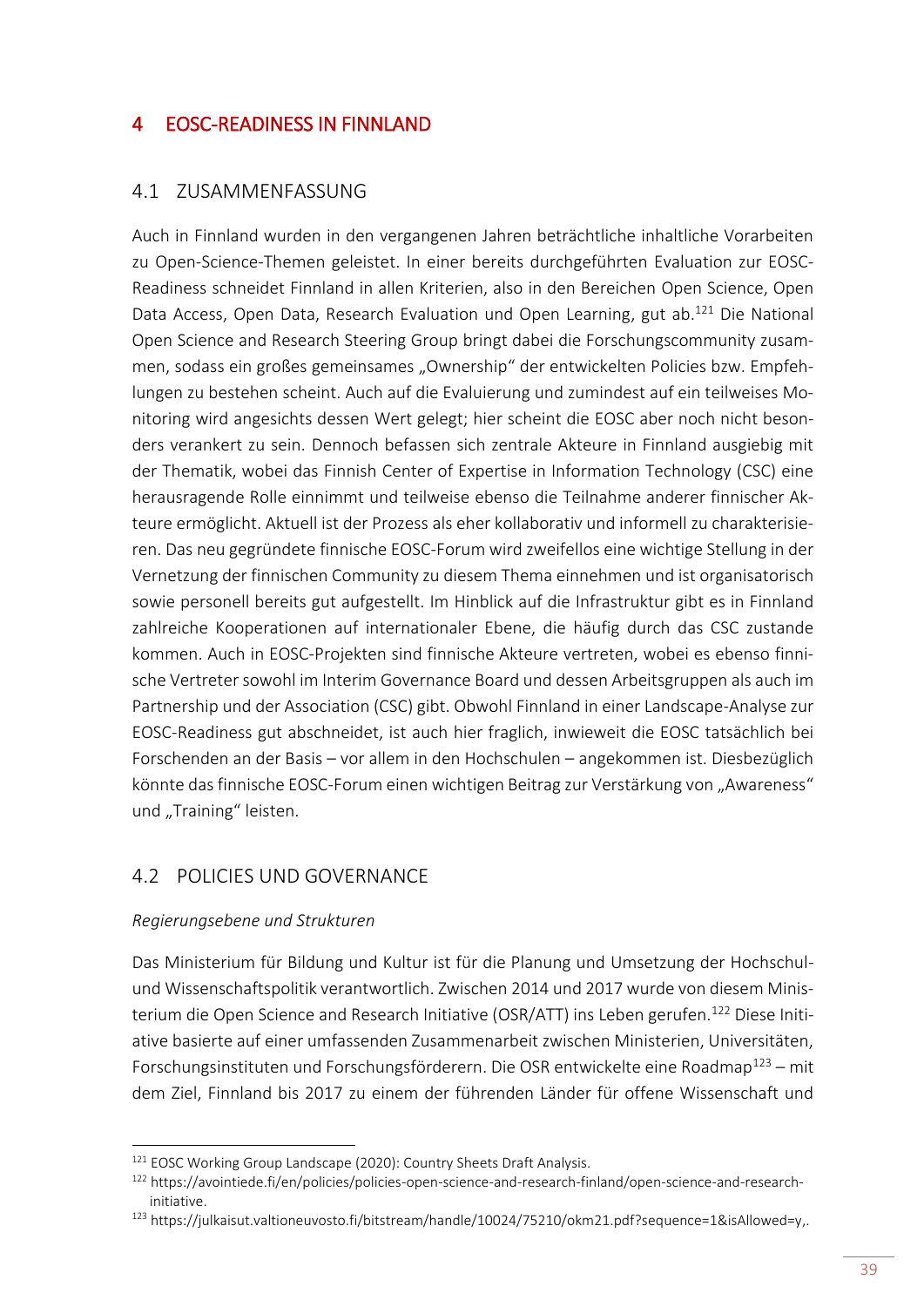Forschung zu machen. Die Initiative erstellte des Weiteren ein Handbuch für Forscher, Forschungsgruppen, Forschungsorganisationen, Entscheidungsträger und Geldgeber sowie Bürger, um die Nutzung und Förderung offener Wissenschaft und Forschung zu unterstützen.

Der Verantwortungsbereich für das Thema Open Science wurde an die Federation of Finnish Learned Societies (mit Mitteln des Ministeriums für Bildung und Kultur) übertragen, die nun für die "Open Science National Coordination" verantwortlich ist. Insgesamt sind 282 Gesellschaften und vier Akademien in der Federation of Finnish Learned Societies vertreten. Hier gibt es mit Henriikka Mustajoki zudem jemanden, die die National Open Science Coordination übernimmt.

Die Koordinierung basiert in diesem Kontext stark auf der Zusammenarbeit des gesamten Wissenschafts- und Forschungssektors. Die Koordination umfasst Universitäten, Fachhochschulen, Forschungsinstitute, Förderstellen, Bibliotheken und Archive. Im Mittelpunkt der Koordination stehen folgende Grundsätze:

- Die Koordination selbst ist offen und transparent.
- Die Koordinierungsstruktur ist so einfach wie möglich und nutzt vorhandene Netzwerke sowie Projekte.
- Die Koordination konzentriert sich auf Schlüsselfragen der offenen Wissenschaft, wie sie von der Forschungsgemeinschaft definiert werden.
- **■** Das Koordinierungsmodell basiert auf der Zusammenarbeit von Arbeits-, Expertenund Strategiegruppen.

Die Open Science National Coordination wird von einer Steuerungsgruppe geleitet, die aus 20 Mitgliedern von Universitäten, Forschungsinstituten und weiteren Akteuren besteht.<sup>124</sup> Ziel dieser National Open Science and Research Steering Group<sup>125</sup> ist es, die Wissenschaftsund Forschungsgemeinschaft zusammenzubringen, um die offene Wissenschaft zu fördern. Sämtliche Schlüsselorganisationen der finnischen Forschungsgemeinschaft haben ihre Vertreter in diese Lenkungsgruppe berufen. Die derzeitige Lenkungsgruppe wird bis Ende 2022 arbeiten. Sie bereitet in Zusammenarbeit mit den Expertengruppen Richtlinien und Empfehlungen vor. Alle nationalen Politiken und Empfehlungen werden dabei zur Kommentierung angeboten und sind daher das Ergebnis einer direkten Konsultation der Forschungsgemeinschaft. Die Lenkungsgruppe bringt somit die Stimmen der Forschungsgemeinschaft zusammen und gibt eine gemeinsame Richtung vor, wofür sie alle zwei Monate zusammenkommt.

 $\overline{a}$ 

<sup>124</sup> Open Science National Coordination (2020): Steering Group, online verfügbar unter: https://avointiede.fi/en/coordination/steering-group.

<sup>125</sup> <https://avointiede.fi/en/coordination/steering-group>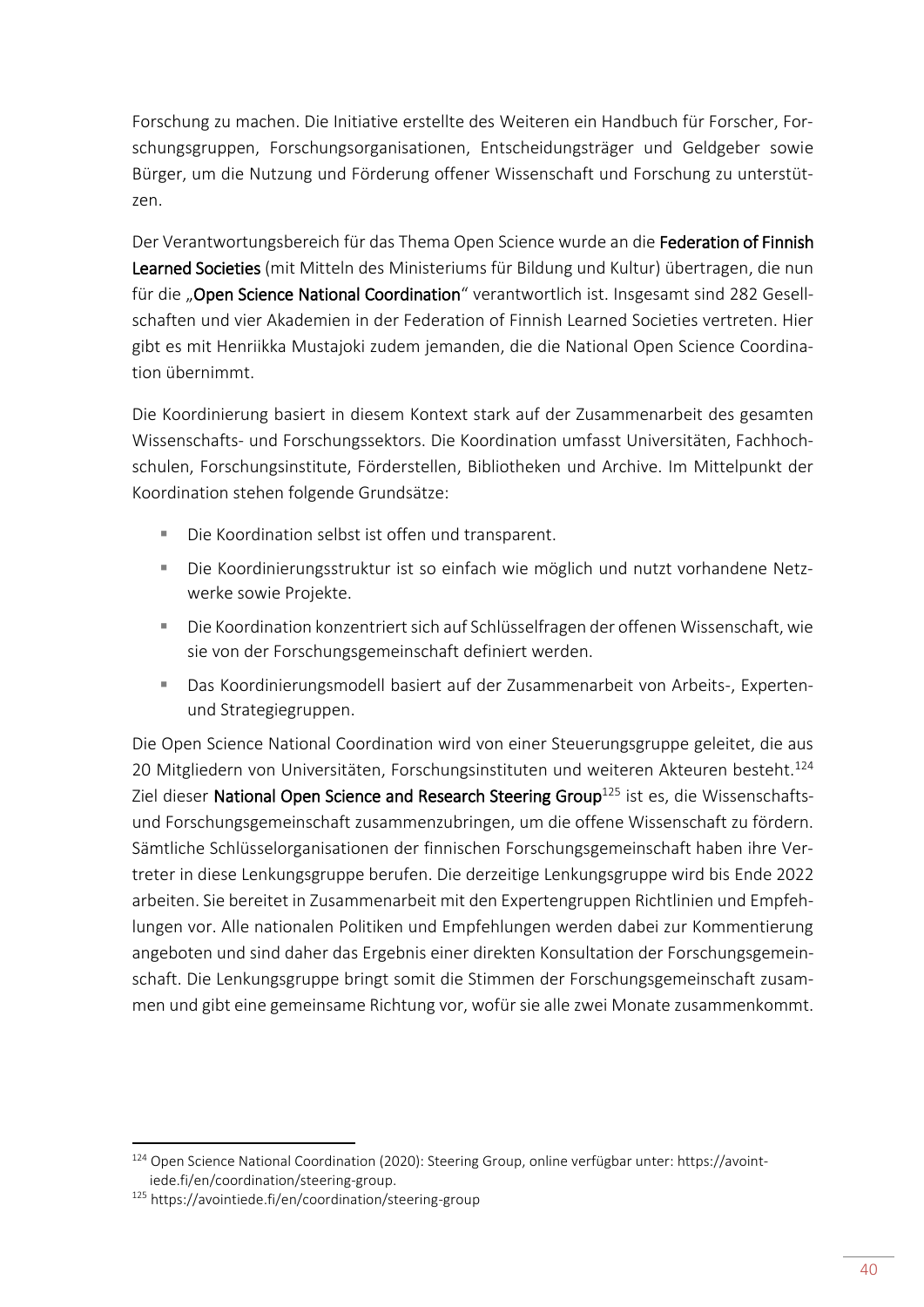In diesem Zusammenhang ist Finnland gemeinsam mit anderen Ländern im Council of National Open Science Coordination (CoNOSC)<sup>126</sup> aktiv, der die inter- und transnationale Koordination von Open Science fördern möchte.

Im Rahmen der National Open Science and Research Steering Group veröffentlichte die finnische Forschungsgemeinschaft am 10. Dezember 2019 eine Erklärung zu Open Science and Research 2020 bis 2025.<sup>127</sup> Diese Erklärung skizziert eine Vision, wie offene Wissenschaft und Forschung nahtlos in die tägliche Arbeit der Forscher integriert werden kann. Das gemeinsame Ziel besteht darin, Offenheit als Grundwert der Wissenschaft zu fördern, die Relevanz der Forschung in der Gesellschaft zu stärken und die Mobilität und Wirkung der Forschung zu erhöhen.

Die Erklärung definiert dabei folgende vier strategische Ziele, die festlegen, wie Offenheit Teil des Arbeitsalltags von Forschern und Wissenschaftlern wird:

- offene Forschungskultur,
- offener Zugang zu Forschungspublikationen,
- offener Zugang zu Forschungsdaten und -methoden und
- offene Bildung und Bildungsressourcen.

Sämtliche Mitglieder der finnischen Forschungsgemeinschaft konnten zur Erstellung der Erklärung beitragen. Diese war Gegenstand einer an Forschungsorganisationen gerichteten Kommentarrunde sowie einer für alle offenen Kommentarrunde. Durch diesen Prozess nahm die Erklärung eine Form an, die das Verständnis der Forschungsgemeinschaft für offene Wissenschaft und Forschung sowie die Bedeutung der Erreichung von Offenheit widerspiegeln sollte. Durch die Vereinbarung gemeinsamer Prinzipien und Praktiken zur Förderung offener Wissenschaft und Forschung hat die Forschungsgemeinschaft – ihrem eigenen Verständnis nach − einen Raum geschaffen, in dem Wissenschaft und Forschung unabhängig von externen Einflüssen existieren können. Die Erklärung ist zudem die gemeinsame Antwort der finnischen Forschungsgemeinschaft auf die internationale offene Wissenschaftsund Forschungspolitik.

Der Status der *Policies*<sup>128</sup> zu diesen Themen lautet wie folgt:

- **Open Access to Scholarly Publications:** Eine landeseigene Policy sowie ein ausführender Plan für die Jahre 2020 bis 2025 existieren bereits. Geplant sind dabei ebenso Aktivitäten zu Monografien, professionsbezogenen Publikationen und nichttextlichen Forschungspublikationen.
- **Open Scholarship:** Im Entwurfsstadium befinden sich Empfehlungen für Anreizsysteme für Forscher, Lehrer und Forschungsgruppen sowie für Services und weitere

<sup>126</sup> [https://avointiede.fi/en/networks/conosc#:~:text=Council%20of%20National%20Open% 20Sci](https://avointiede.fi/en/networks/conosc#:~:text=Council%20of%20National%20Open% 20Science,open%20science%20policies%20and%20activities)[ence,open%20science%20policies%20and%20activities.](https://avointiede.fi/en/networks/conosc#:~:text=Council%20of%20National%20Open% 20Science,open%20science%20policies%20and%20activities)

<sup>127</sup> [https://avointiede.fi/sites/default/files/2020-02/declaration2020\\_0.pdf.](https://avointiede.fi/sites/default/files/2020-02/declaration2020_0.pdf)

<sup>128</sup> [https://avointiede.fi/en/policies/policies-open-science-and-research-finland.](https://avointiede.fi/en/policies/policies-open-science-and-research-finland)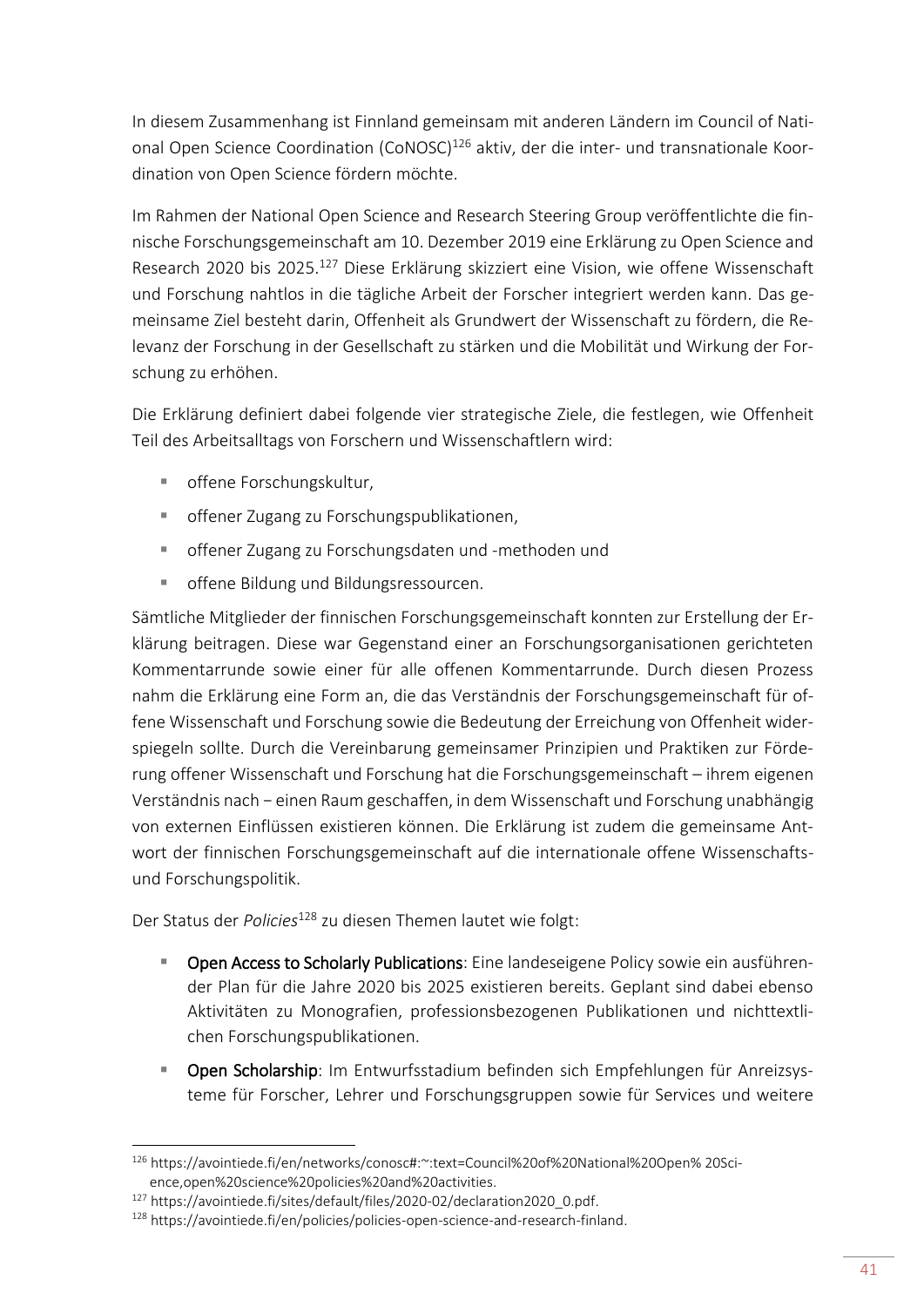Praktiken zur Unterstützung von Open Scholarship. Geplant ist darüber hinaus eine Policy für Citizen Science.

- Open Access to Research Data and Methods: Im Entwurfsstadium ist aktuell eine Policy für den offenen Zugang zu Forschungsdaten; geplant ist zudem eine Policy für den offenen Zugang zu Forschungsmethoden.
- **E** Policy for Open Education and Educational Resources: Hier befindet sich im Moment eine Policy im Planungsstadium.

Zu den nachfolgenden Themen bzw. Subthemen wurden darüber hinaus weiterführende *Empfehlungen*<sup>129</sup> herausgegeben:

- *Recommendations on Open Scholarship:* eine gute Praxis bei der Bewertung von Forschern, eine Empfehlung für die verantwortungsvolle Bewertung von Forschern in Finnland (2020) sowie nationale Empfehlungen zum verantwortungsvollen Umgang mit Publikationsmetriken (2020).
- *Recommendations on Open Access to Research Data and Methods: die Verwendung* persistenter Identifikatoren für Forschungsdatensätze (2019), Eigentum und Lizenzierung von Forschungsdaten (2019) sowie zusätzliche Anweisungen zur Planung der Verwaltung sensibler und vertraulicher Daten (2019).
- *Recommendations on Open Access to Publications:* Richtlinien für wissenschaftliche Verlage zur Schaffung einer verantwortungsvollen Datenpolitik (2020), Richtlinien für Forscher und wissenschaftliche Verlage zur offenen Lizenzierung (2020), Empfehlungen zum offenen Zugang zu wissenschaftlichen Veröffentlichungen für Forschungseinrichtungen (2020); in Entwicklung befinden sich zudem Empfehlungen für Forschungsförderer sowie Empfehlungen für technische Fragen.
- *Open Education:* Empfehlung zur Veröffentlichung offener Bildungsressourcen (2020).

Die Offenheit der finnischen Forschungseinrichtungen für neue Infrastruktur-Betriebskulturen wurde im Rahmen des vom Ministerium für Bildung und Kultur herausgegebenen Atlas of Open Science and Research in Finland 2019<sup>130</sup> evaluiert. Diese Bewertung umfasste 38 Hochschuleinrichtungen sowie zwölf finnische Forschungsinstitute, drei große finnische Forschungsförderungsorganisationen, vier finnische akademische und kulturelle Institute im Ausland und sieben Organisationen gelehrter Gesellschaften und Akademien. Neun der finnischen Universitäten und sieben der Hochschulen für angewandte Wissenschaften haben dabei den höchsten Reifegrad erreicht, ebenso wie die Akademie von Finnland. Diese Organisationen verwalten Offenheit strategisch und investieren seit vielen Jahren in Offenheitskompetenzen. Dennoch bedarf es noch zahlreicher Verbesserungen, wobei vor allem die Beteiligung von Forschern an offenen Wissenschafts- und Forschungsaktivitäten genannt wird.

<sup>129</sup> Siehe [https://avointiede.fi/en/policies/recommendations-open-science-and-research-finland.](https://avointiede.fi/en/policies/recommendations-open-science-and-research-finland)

<sup>130</sup> [https://julkaisut.valtioneuvosto.fi/bitstream/handle/10024/161990/OKM\\_2019\\_45\\_Atlas%](https://julkaisut.valtioneuvosto.fi/bitstream/handle/10024/161990/OKM_2019_45_Atlas%25%2020of%20Open%20Science%20and%20Research%20in%20Finland.pdf?sequence=1&isAllowed=y)  [20of%20Open%20Science%20and%20Research%20in%20Finland.pdf?sequence=1&isAllowed=y.](https://julkaisut.valtioneuvosto.fi/bitstream/handle/10024/161990/OKM_2019_45_Atlas%25%2020of%20Open%20Science%20and%20Research%20in%20Finland.pdf?sequence=1&isAllowed=y)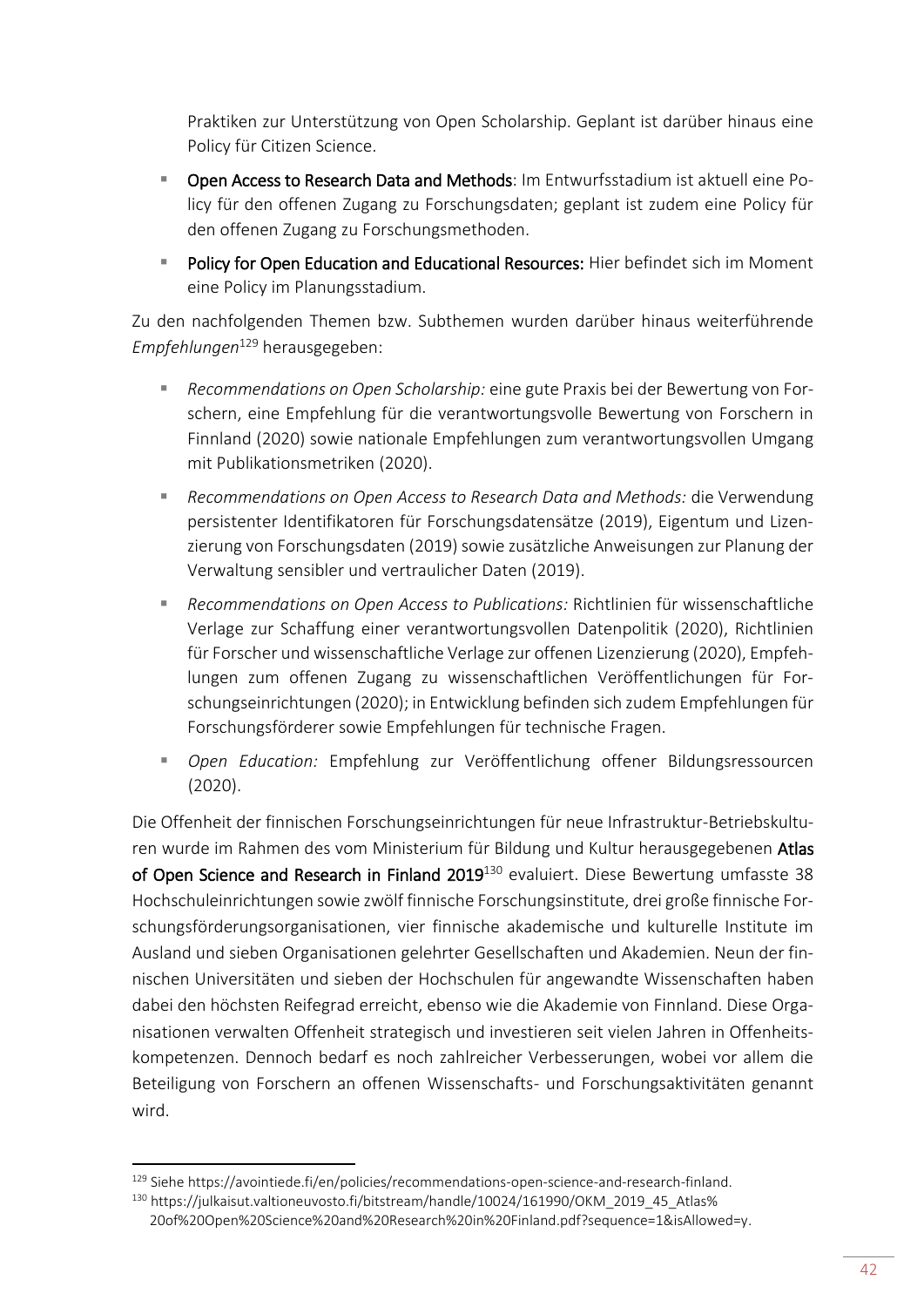Eine große Anzahl finnischer Interessengruppen – darunter forschende Organisationen, Forschungsförderungsorganisationen, Dienstleister, aber auch Akteure der Industrie – sind auf verschiedenen Ebenen stark an der Entwicklung der EOSC beteiligt: a) durch die Teilnahme an der europäischen EOSC-Governance (Interim Board, neue Association & Partnership), b) durch Engagement in EOSC-bezogenen Projekten oder c) über die EOSC-Dienstleistungen. Diese Ebenen können wie folgt näher beschrieben werden:

- EOSC-bezogene Projekte (z. B. EOSC-Pilot, EOSC-Hub, EOSC-Nordic, EOSCsecretariat.eu, EOSC-Life etc.): Der wichtigste Akteur in Finnland war das CSC – IT Center for Science Ltd.<sup>131</sup>, aber auch viele Universitäten und Forscher nahmen aktiv daran teil  $132$
- **E** Die EOSC-Interim-Governance 2018 bis 2020: Das finnische Ministerium für Bildung und Kultur sowie die finnische Akademie waren Mitglieder des EOSC-Boards. An folgenden EOSC-Arbeitsgruppen nahmen finnische Vertreter teil: Landscape (CSC, Tampere University), FAIR (Open Science Centre of the University of Jyväskylä), Architecture (EGI Foundation), Rules of Participation (CSC), Skills & Training (Aalto University) und Sustainability (The Federation of Finnish Learned Societies).<sup>133</sup>
- Die **EOSC-Association**: Im Dezember 2020 trat das CSC IT Center for Science Ltd. der EOSC-Association als Mitglied bei.
- Einrichtung und Koordinierung des EOSC auf nationaler Ebene: finnisches EOSC-Forum (siehe unten).

Im Januar 2021 haben das finnische Ministerium für Bildung und Kultur, die finnische Akademie, der Verband der finnisch-gelehrten Gesellschaften und das CSC – IT-Zentrum für Wissenschaft das finnische EOSC-Forum (EOSC-FF) eingerichtet.<sup>134</sup> Es handelt sich dabei um ein Koordinierungsinstrument auf Regierungsebene, das die folgenden Ziele beinhaltet:

- Erörterung und Austausch von Informationen über die neuesten EOSC-Entwicklungen sowie die Bewertung ihrer Auswirkungen auf andere nationale Initiativen;
- Vertretung der kollektiven Interessen Finnlands gegenüber der EOSC durch die Formulierung eines gemeinsamen Ansatzes bzw. einer gemeinsamen Botschaft, die der EOSC-Governance mitgeteilt werden soll;
- Erörterung potenzieller künftiger EOSC-bezogener Kooperationen und Möglichkeiten auf nationaler Ebene sowie Stärkung der Zusammenarbeit zwischen finnischen F&I-Akteuren.

<sup>131</sup> Siehe [https://www.csc.fi/en/collaboration.](https://www.csc.fi/en/collaboration)

<sup>132</sup> In EOSC-Nordic waren neben dem CSC auch die Universität von Helsinki, das finnische sozialwissenschaftliche Datenarchiv (Universität Tampere) sowie das finnische meteorologische Institut vertreten.

<sup>133</sup> [https://eosc-portal.eu/finland.](https://eosc-portal.eu/finland)

<sup>134</sup> Siehe [https://www.eoscsecretariat.eu/news-opinion/finland-launches-its-national-forum-european-open](https://www.eoscsecretariat.eu/news-opinion/finland-launches-its-national-forum-european-open-science-cloud)[science-cloud](https://www.eoscsecretariat.eu/news-opinion/finland-launches-its-national-forum-european-open-science-cloud) und [https://www.csc.fi/en/-/finland-launches-its-national-forum-for-the-european-open](https://www.csc.fi/en/-/finland-launches-its-national-forum-for-the-european-open-science-cloud)[science-cloud.](https://www.csc.fi/en/-/finland-launches-its-national-forum-for-the-european-open-science-cloud)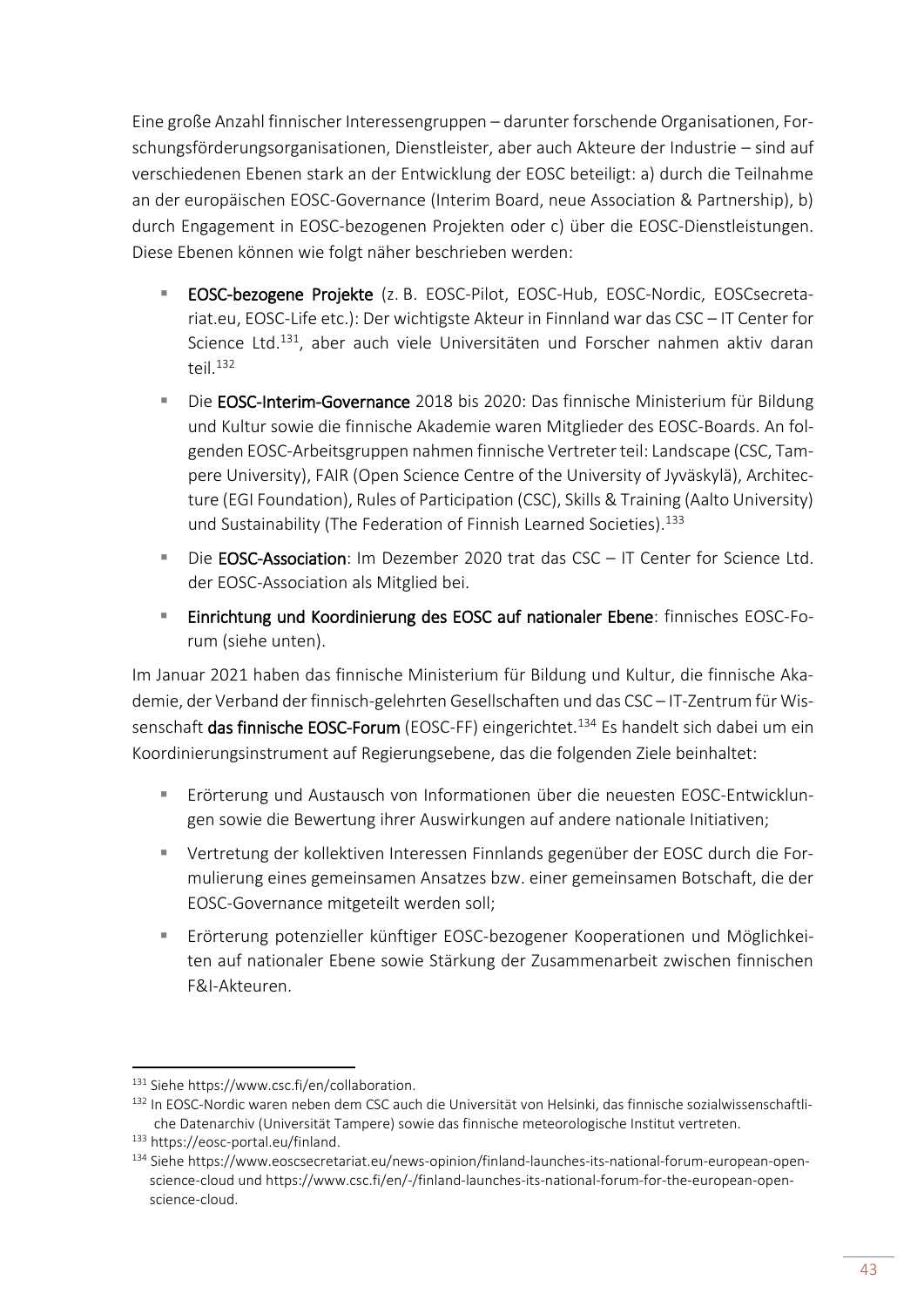Die Teilnahme steht allen an EOSC interessierten Personen, die die EOSC-Declaration<sup>135</sup> unterzeichnet haben oder die für eine Organisation arbeiten, die die Erklärung unterzeichnet hat, offen. Die Mitgliedschaft im EOSC-FF ist kostenlos. Die Anzahl der Mitglieder, die jede Organisation im Rahmen von EOSC-FF haben kann, ist nicht begrenzt. Alle neuen Mitglieder werden der EOSC-FF-Mailingliste hinzugefügt, die den Hauptkommunikationskanal des Forums darstellt.

Das finnische EOSC-Forum besteht aus drei Gremien: dem Forum, dem Koordinierungsausschuss und dem Büro. Es setzt sich dabei aus allen Personen zusammen, die dem EOSC-FF beigetreten sind, und bildet die Hauptarena für Diskussion und Austausch. Das Forum tritt mindestens alle vier Monate entweder virtuell oder physisch zusammen. Das Koordinierungskomitee erleichtert die Arbeit des finnischen EOSC-Forums und tritt mindestens alle zwei Monate zusammen, um die Aktivitäten des EOSC-FF zu organisieren. Der Koordinierungsausschuss setzt sich aus ein bis zwei Vertretern der folgenden Organisationen zusammen: dem Ministerium für Bildung und Kultur, der Akademie von Finnland Anu Nuutinen, der Föderation der finnisch-gelehrten Gesellschaften, CSC sowie finnischen Vertretern in den Operational Boards der EOSC-Association. Das EOSC-FF-Büro unterstützt das Koordinierungskomitee bei der Durchführung des finnischen EOSC-Forums und seiner Aktivitäten. Das EOSC-FF-Büro wird vom CSC – IT Center for Science betrieben (zwei Stellen).

#### *Forschungsförderer und Akademie der Wissenschaften*

Die Academy of Finland setzt sich für die Förderung der Prinzipien und Praktiken offener Wissenschaft ein.<sup>136</sup> Das Ziel ist es, die in der Forschung produzierten und verwendeten Ergebnisse (insbesondere Veröffentlichungen, Forschungsdaten und -methoden) sowie ihre Metadaten schnell und umfassend zur Wiederverwendung verfügbar zu machen. Die Akademie erachtet offene Wissenschaft und Forschung als wesentliche Elemente der Forschungskompetenz. Sie sieht zudem vor, dass die wissenschaftlichen Veröffentlichungen der Ergebnisse von Forschungsprojekten, die von der Akademie finanziert wurden, offen zugänglich sind und die von den Projektbeteiligten erstellten Forschungsdaten allgemein verfügbar gemacht werden. Der Grad der Datenoffenheit kann dabei variieren und reicht von vollständig offen bis streng vertraulich. Angesichts dessen besteht die Möglichkeit, Teile der Kosten für das Speichern der Daten von der Finanzierung abdecken zu lassen. Im Fall einer Zustimmung zum Förderantrag muss der finale Datenmanagementplan innerhalb von acht Wochen nach der Zustimmung eingereicht werden. Die Academy of Finland bietet hierzu Informationen zum Inhalt sowie Empfehlungen zum Umfang und mögliche Tools zur Erstellung. Bei der offenen Bereitstellung von Daten müssen die beteiligten Parteien zudem Lizenzprobleme berücksichtigen. Die Akademie ist Teil der cOAlition S und co-organisiert das EOSC-FF.

<sup>135</sup> EOSC-Declaration: European Open Science Cloud - New Research and Innovation Opportunities, Brussels, 26 October 2017. Siehe [https://eosc-portal.eu/sites/default/files/eosc\\_declaration.pdf.](https://eosc-portal.eu/sites/default/files/eosc_declaration.pdf)

<sup>136</sup> Siehe daz[u https://www.aka.fi/en/research-funding/responsible-science/open-science/.](https://www.aka.fi/en/research-funding/responsible-science/open-science/)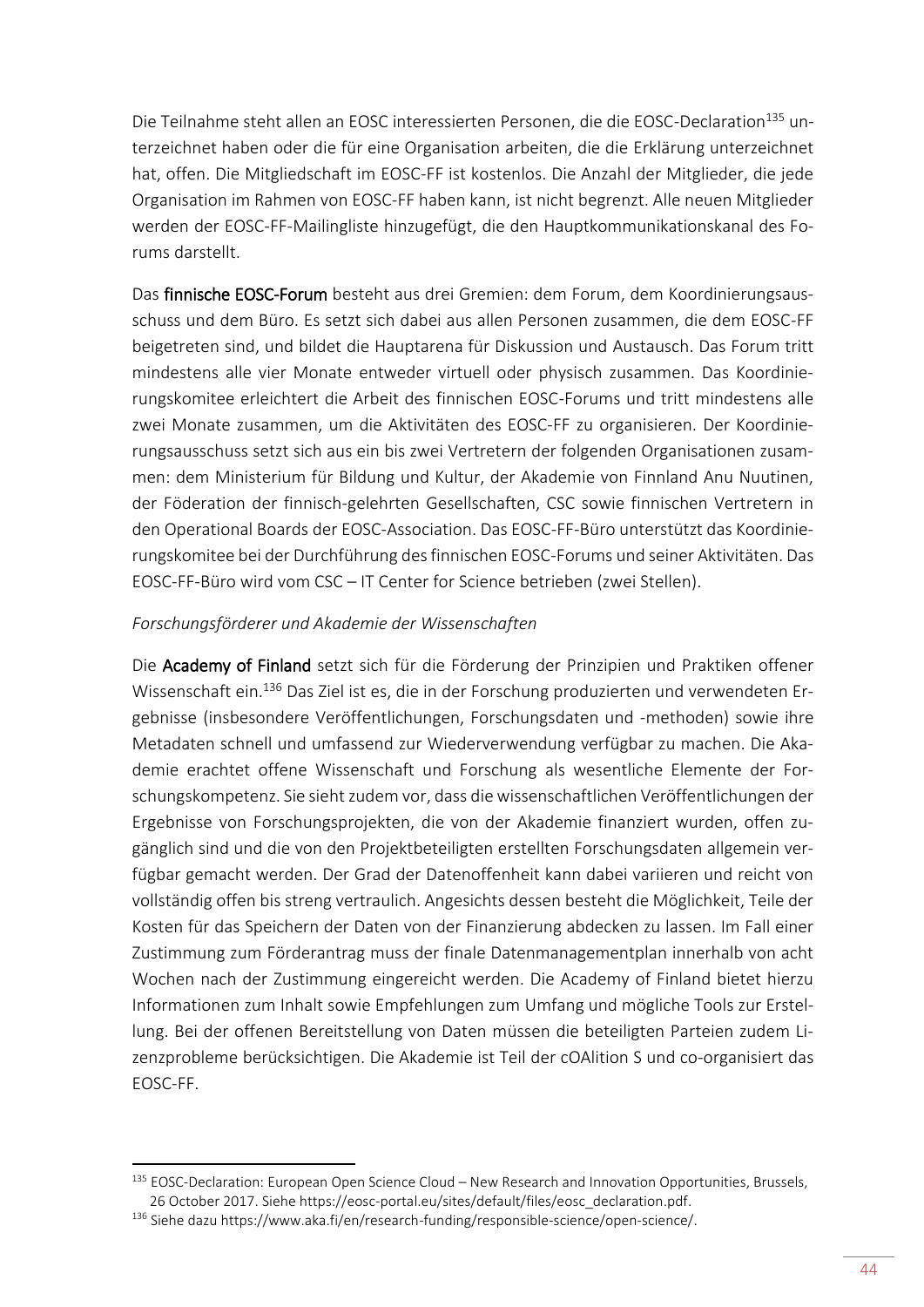Sitra ist eine unabhängige öffentliche Stiftung, die direkt unter der Aufsicht des finnischen Parlaments arbeitet. Sitra umfasst in seiner Arbeit die folgenden drei Themen: Kreislaufwirtschaft, Erneuerungsfähigkeit und neues Arbeitsleben sowie nachhaltige Wirtschaft. Die Arbeit von Sitra besteht aus Forschung, Studien, Versuchen, Pilotprojekten, Veranstaltungen und Schulungen. Die Stiftung verschreibt sich verschiedenen Themen im Open-Komplex; so will Sitra mit seinem Wirken bspw. den "Spirit of Open Innovation" unterstützen.<sup>137</sup> Die Stiftung beschäftig sich zudem mit Open Data, allerdings eher im Bereich von Open Government Data. Darüber hinaus arbeitet Sitra an der Entwicklung von Prinzipien einer Fair Data Economy, die sich vor allem an kleine und mittlere Unternehmen richtet.<sup>138</sup>

#### *Außeruniversitäre Forschungseinrichtungen*

Das VTT Technical Research Center von Finnland Ltd. ist eine finnische, vollständig staatseigene Gesellschaft mit beschränkter Haftung, die unter der Eigentümersteuerung des Ministeriums für Wirtschaft und Beschäftigung tätig ist. Die Verpflichtungen und Verantwortlichkeiten der Unternehmensleitung sind im finnischen Recht festgelegt. VTT fördert Open Science, aktuell mit dem Augenmerk auf Veröffentlichungen und Daten.<sup>139</sup> Alle am VTT produzierten wissenschaftlichen Veröffentlichungen sollen grundsätzlich offen zugänglich sein, allerdings könnten die Geschäftsbedingungen des Verlages diese einschränken. VTT empfiehlt daher die Verwendung der Creative Commons-Lizenz CC BY 4.0. Bei der Verwaltung und Offenheit von Daten hält sich VTT an die FAIR-Prinzipien. Das Ziel ist es, Zugang zu Forschungsdaten zu geben, die wissenschaftlichen Artikeln zugrunde liegen. In Bezug auf die Bereitstellung des Zugriffs auf Daten ist VTT so offen wie möglich gestaltet, behandelt die Daten jedoch so vertraulich wie notwendig ("as open as possible, as closed as necessary"). Die Grundvoraussetzung ist dabei stets die Einhaltung der ethischen Grundsätze guter wissenschaftlicher Praxis.

Der National Land Survey (NLS) hat sich – basierend auf dem Open Science and Data Action Plan (ATD) der Universities Finland (UNIFI) aus dem Jahr 2018 – zur Offenheit von Forschung und Wissenschaft verpflichtet. Der NLS konzentriert sich dabei hauptsächlich auf den offenen Zugang zu Publikationen und Daten unter dem Prinzip "as open as possible as closed as necessary":

- Publikationen können über das Juuli-Portal und/oder den elektronischen Selbstarchivierungsdienst der Universität Helsinki sowie das digitale Archiv HELDA eingesehen werden. Auch Open Access Publishing wird im Zuge dessen unterstützt.
- Der National Land Survey of Finland empfiehlt, die Forschungsdaten der Projekte zu veröffentlichen. Die Projektleiter (PIs) sind dafür verantwortlich, dass zumindest die Forschungsdaten für von der EU und der Akademie von Finnland finanzierte Projekte

<sup>137</sup> https://www.sitra.fi/en/news/evaluation-sitras-impact-is-in-co-operation-and-more-is-needed.

<sup>138</sup> https://www.sitra.fi/en/projects/sustainable-business-from-data/#what-is-this-about.

<sup>139</sup> Siehe daz[u https://www.vttresearch.com/en/vtts-administration.](https://www.vttresearch.com/en/vtts-administration)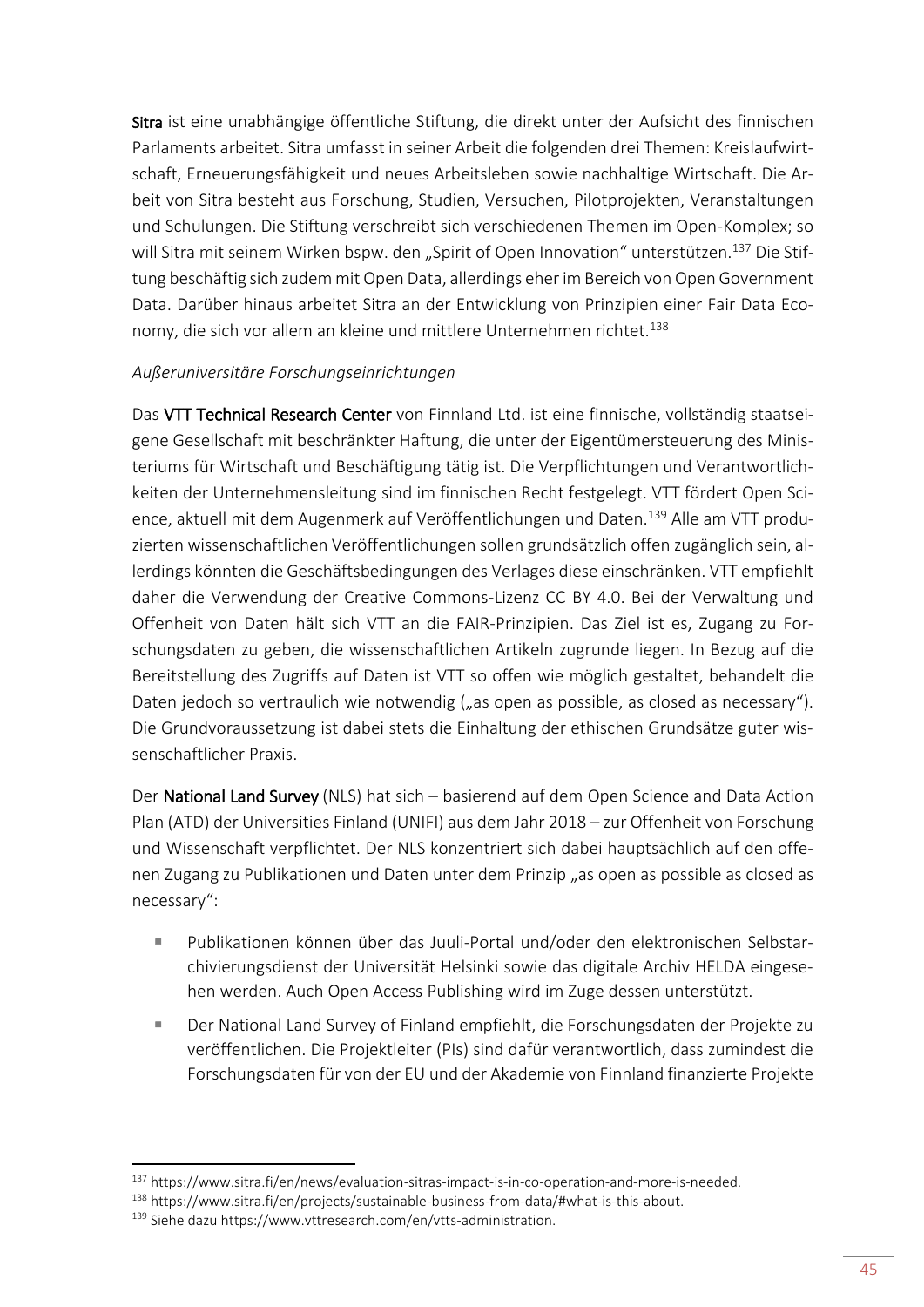vorliegen. Die jeweiligen Materialien können jedoch unterschiedliche Offenheitsgrade aufweisen – von vollständig offen bis vertraulich. Die National Land Survey empfiehlt ebenso die CC-BY-4.0-Lizenzierung von Forschungsdaten.

Weitere außeruniversitäre Forschungseinrichtungen, die Teilbereiche von Open Science abdecken, sind folgende:

- Das Finnish Institute for Health and Welfare (THL) bietet einen offenen Zugang zu Daten, die am Institut erstellt und gesammelt wurden.<sup>140</sup>
- VATT Institute for Economic Research<sup>141</sup>: Der offene Zugang zu den Forschungspublikationen von VATT ist seit seiner Gründung ein zentrales Prinzip.
- Das finnische meteorologische Institut<sup>142</sup> hat seine Datensätze für die öffentliche Nutzung frei zugänglich gemacht. Die Datensätze sind in maschinenlesbarem, digitalem Format verfügbar. Es gibt zudem einige am Institut entwickelte Computerprogramme, die als Open Source Code veröffentlicht wurden.
- Business Finland bekennt sich zu den Zielen und Ansätzen von Open Access und ist bestrebt, seine Publikationen und nichtvertraulichen Informationen via Open Access zugänglich zu machen.<sup>143</sup> Open Access Publishing ist eine Voraussetzung für die von Business Finland finanzierten Forschungsprojekte. Für Business-Finland-Projekte ist darüber hinaus ein Datenmanagementplan verpflichtend.

CSC - IT Center for Science<sup>144</sup> ist ein gemeinnütziges staatliches Unternehmen. Als Teil des finnischen Forschungssystems entwickelt, integriert und bietet es hochwertige Informationstechnologiedienstleistungen an und stellt sicher, dass das Land an der Spitze der Entwicklung bleibt. CSC ist zu 70 % im Besitz des finnischen Staates und zu 30 % im Besitz der Hochschuleinrichtungen. Zu den Dienstleistungen, die für Hochschuleinrichtungen entwickelt wurden, gehören Softwareentwicklung, Datenmanagement und Analytics für die Forschung, Supportdienstleistungen für die Wissenschaft und Trainings sowie die Forschungsverwaltung. Eine der Dienstleistungen für Hochschulen besteht im Betrieb des Forschungsnetzes Funet (Finnish University and Research Network). Derzeit nutzen rund 80 Organisationen und ca. 370 Tsd. Personen Funet. Das Forschungsnetz wird unter dem Projektnahmen Funet 2020 weiterentwickelt und seine Implementation soll 2022 abgeschlossen sein.<sup>145</sup> Zudem stellt das CSC verschiedenste Computing Ressourcen im Bereich HPC, Quanten- und Grid Computing zur Verfügung. Eine Besonderheit von CSC besteht darin, dass Verbindungen zu allen Ebenen des Wissenschafts- und Forschungssystems bestehen. So arbeitet CSC mit einzelnen Forschenden sowie verschiedensten Organisationen in der Wissenschaftscommunity zusammen.

<sup>140</sup> [https://thl.fi/en/web/thlfi-en/statistics/statistical-databases/open-data.](https://thl.fi/en/web/thlfi-en/statistics/statistical-databases/open-data)

<sup>141</sup> [https://vatt.fi/en/research-cooperation-and-open-science.](https://vatt.fi/en/research-cooperation-and-open-science)

<sup>142</sup> [https://en.ilmatieteenlaitos.fi/open-data.](https://en.ilmatieteenlaitos.fi/open-data)

<sup>&</sup>lt;sup>143</sup> [https://www.businessfinland.fi/globalassets/finnish-customers/01-funding/04-research-organization/busi](https://www.businessfinland.fi/globalassets/finnish-customers/01-funding/04-research-organization/business_finland_requires_open_science_020218.pdf)[ness\\_finland\\_requires\\_open\\_science\\_020218.pdf.](https://www.businessfinland.fi/globalassets/finnish-customers/01-funding/04-research-organization/business_finland_requires_open_science_020218.pdf)

<sup>144</sup> [https://www.csc.fi/en/about-us.](https://www.csc.fi/en/about-us)

<sup>145</sup> Siehe daz[u https://www.csc.fi/en/funet-2020?inheritRedirect=true.](https://www.csc.fi/en/funet-2020?inheritRedirect=true)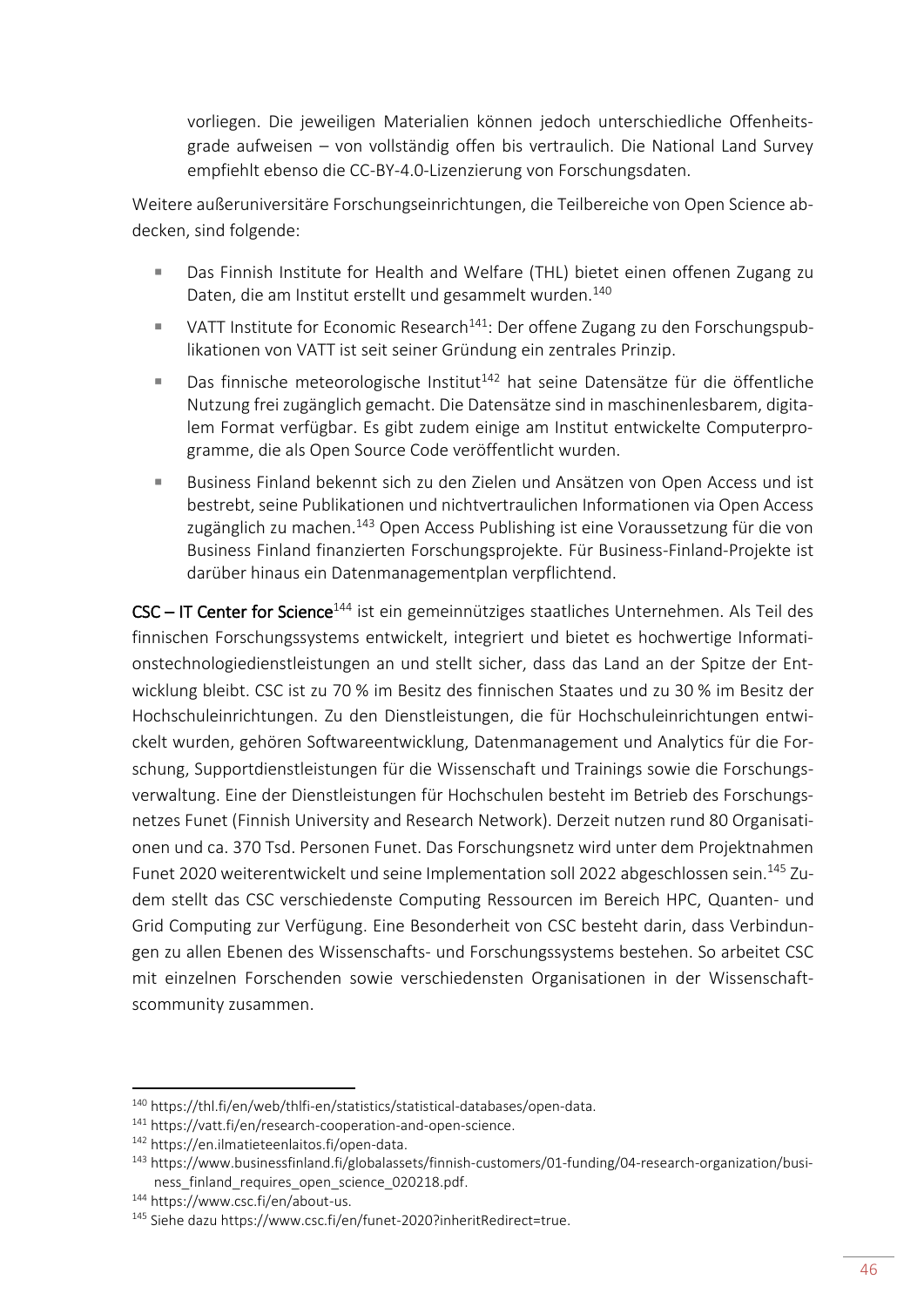#### CSC ist Partner in folgenden EOSC-Projekten<sup>146</sup>:

- EOSC-Hub: CSC ist Partner des EOSC-Hub-Projekts (2018 bis 2020), das das Integrations- und Managementsystem der zukünftigen EOSC erstellt und einen Katalog mit Diensten, Software und Daten der EGI Federation, EUDAT CDI, INDIGO-DataCloud sowie wichtige e-Forschungsinfrastrukturen bereitstellt.
- EOSCsecretariat.eu: CSC leitet ein zentrales Arbeitspaket, das eine Reihe von Studien zu bestimmten Themen durchführen wird, um die EOSC in ihre nächste Betriebsphase überführen zu können, z. B. innovative Geschäftsmodelle, Teilnahmebedingungen für Dienstleister und Nutzer sowie rechtliche Aspekte und einen organisatorischen Rahmen für die nachhaltige Governance.
- Blue Cloud: Das Projekt untersucht das Potenzial der Cloud-basierten offenen Wissenschaft sowie die Demonstration der Pilot Blue Cloud als thematische EOSC (fünf Pilot-Blue-Cloud-Demonstratoren). CSC wird sich auf die Integration des B2DROP in die virtuelle Forschungsumgebung von Blue Cloud konzentrieren, um einen schnellen Zugriff auf temporäre Datensätze zu gewährleisten.
- **ELIXIR vereint Europas wichtigste Life-Science-Datenarchive und verbindet diese erstmals mit nationa**len Bioinformatikinfrastrukturen in allen ELIXIR-Mitgliedstaaten. Ein Teil der Infrastruktur ist der ELIXIR Finland Node, der im CSC – IT Center for Science Ltd. gehostet wird.<sup>147</sup>
- EOSC-Life beabsichtigt, den Life-Science-Teil der EOSC unter Koordination von ELIXIR, der europäischen Infrastruktur für Life-Science-Informationen, zu implementieren. EOSC-Life vereint die 13 biologischen und medizinischen ESFRI-Forschungsinfrastrukturen. Bei CSC ist das EOSC-Life-Projekt Teil der Programme ELIXIR und EOSC.
- EOSC-Nordic will die Koordinierung der EOSC-relevanten Initiativen in den nordischen und baltischen Ländern erleichtern und Synergien schaffen. CSC ist vor allem in Bezug auf offene Wissenschaftspolitik, Nachhaltigkeit und die Bereitstellung von Ressourcen, Diensten, FAIR-Daten und Kommunikation beteiligt. CSC hat die Teilnahme mehrerer finnischer Forschungsorganisationen und Hochschulen wie HY, UTA bzw. FSD, FMI und der UEF erleichtert. Durch die Teilnahme an diesem Projekt haben diese Organisationen nun direkten Einfluss auf die EOSC-Agenda, können vom Fachwissen anderer Regionen profitieren und Lösungen sowie Technologien für die Weiterentwicklung der offenen Wissenschaft vorschlagen und testen.
- EU-OPENSCREEN (europäische Infrastruktur offener Screening-Plattformen für die chemische Biologie): CSC beteiligt sich an der Datenübertragung und Interoperabilität zwischen EU-OPENSCREEN-Partnerstandorten, der ERIC-Datenbank und europäischen sowie globalen Datenressourcen.<sup>148</sup>
- Als Teil der EOSC zielt FAIRsFAIR (Förderung fairer Datenpraktiken in Europa) darauf ab, praktische Lösungen für die Anwendung der FAIR-Datenprinzipien während des gesamten Lebenszyklus von Forschungsdaten bereitzustellen. Die Rolle von CSC konzentriert sich dabei auf die Interoperabilität von FAIR-Datendiensten und -Richtlinien.
- SeaDataNet<sup>149</sup> verbindet mehr als 100 Rechenzentren, um wiederverwendbare Daten von Meeresbeobachtungen von der Ozeanphysik über die Chemie bis hin zur Biologie zu erhalten und wiederzuverwenden. Die Aufgabe von CSC besteht in diesem Kontext darin, die technischen Arbeiten zu leiten, die für den Aufbau der darunterliegenden Schicht verantwortlich sind, die als Dateninfrastruktur bezeichnet wird. Über EUDAT wird die Verbindung zur EOSC hergestellt.

 $\overline{a}$ 

<sup>146</sup> Siehe<https://www.csc.fi/en/web/guest/collaboration> und [https://www.csc.fi/en/-/eosc-european-open](https://www.csc.fi/en/-/eosc-european-open-science-cloud)[science-cloud](https://www.csc.fi/en/-/eosc-european-open-science-cloud) sowie [https://www.csc.fi/en/-/blue-cloud.](https://www.csc.fi/en/-/blue-cloud)

<sup>147</sup> [https://www.elixir-finland.org/en/frontpage/.](https://www.elixir-finland.org/en/frontpage/)

<sup>148</sup> [https://www.csc.fi/en/-/eu-openscreen.](https://www.csc.fi/en/-/eu-openscreen)

<sup>149</sup> [https://www.csc.fi/en/web/guest/collaboration/-/asset\\_publisher/1SD7vViTltfB/content/seadatacloud.](https://www.csc.fi/en/web/guest/collaboration/-/asset_publisher/1SD7vViTltfB/content/seadatacloud)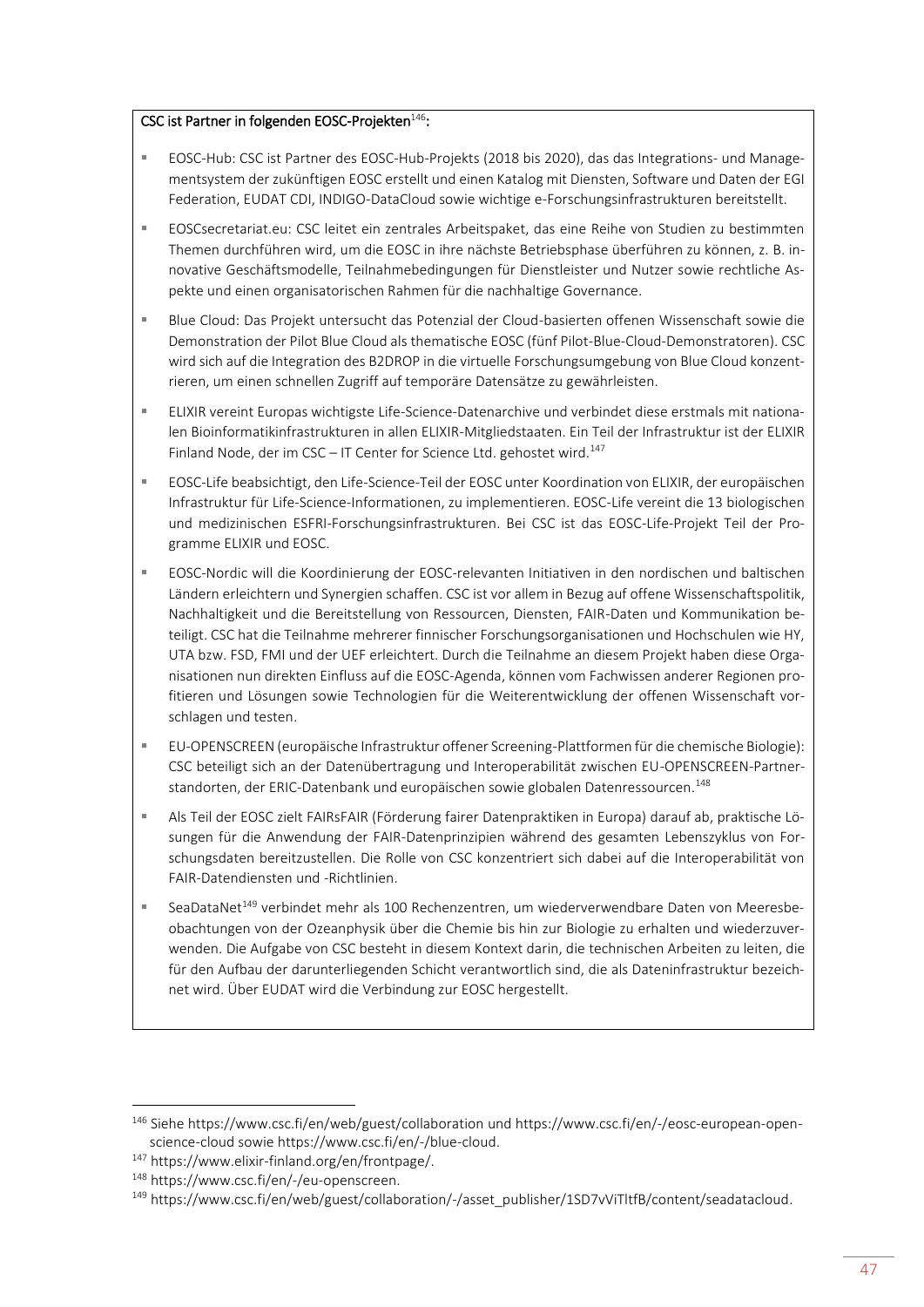#### *Universitäten*

Aktuell sind in Finnland 13 Universitäten und 22 Fachhochschulen ansässig.<sup>150</sup> Die finnischen Hochschulen sind als öffentlich-rechtliche oder privatrechtliche Institutionen (Stiftungen) organisiert und damit z. B. hinsichtlich interner Entscheidungsfindungen über die Verwaltung oder Lehr- und Forschungsinhalte unabhängig. Gemeinsam mit dem Ministerium für Bildung und Kultur werden Zielvereinbarungen für einen Zeitraum von vier Jahren getroffen.<sup>151</sup> Unter dem Ministerium für Kultur und Bildung wurden im Jahr 2004 sechs Universitätskonsortien gegründet. Diese Konsortien können als Bildungseinrichtungen in Städten ohne eigene Universität verstanden werden.<sup>152</sup> Sie agieren als "Satelliteneinrichtungen" einzelner oder mehrerer Universitäten.

Universities Finland (UNIFI) ist eine Organisation zur Zusammenarbeit aller 13 finnischen Universitäten. Ziel der Organisation ist die Vertretung der gemeinsamen Interessen gegenüber der Politik. Die Organisation ist Nachfolgerin des 1969 gegründeten *Finnish Council of University Rectors*. UNIFI hat auch zu Open-Science-Themen Stellungnahmen verfasst: Am bekanntesten ist hierbei der Open Science and Data Action Plan aus dem Jahr 2018.<sup>153</sup> In diesem Zusammenhang rief UNIFI 2018 zum sofortigen Open Access auf, mitunter um das FinE-Lib-Konsortium bei Verhandlungen mit internationalen Wissenschaftsverlagen zu stärken. Der Plan beinhaltete die folgenden Empfehlungen zur Weiterverfolgung durch die Federation of Finnish Learned Societies:

- 1. Erstellen einer permanenten Plattform für die nationale Open-Science-Koordination
- 2. Anerkennung der budgetären Anforderungen der offenen Wissenschaft
- 3. Nationale Open Access Policy
- 4. Verpflichtung gegenüber DORA auf nationaler und institutioneller Ebene
- 5. Implementierung der Datenzitierungs-Roadmap<sup>154</sup>
- 6. Entwicklung von Forschungsdiensten basierend auf realen Benutzerbedürfnissen und -fällen
- 7. Front-Office- bzw. Back-Office-Teilung der Arbeit der Forschungseinrichtungen und der Forschungsdienstleister
- 8. Verpflichtung zur Europäischen Open Science Cloud Declaration

<sup>150</sup> https://www.studyinfinland.fi/universities-list-view.

<sup>151</sup> Deutscher Akademischer Auslandsdienst (2017) – Finnland, S.10.

<sup>152</sup> Derzeit bestehen die Universitätskonsortien in den Städten Kajaani, Kokkola, Lathi, Mikkeli, Pori, Seinäjoki.

<sup>153</sup> [https://www.unifi.fi/wp-content/uploads/2019/04/UNIFI\\_Open\\_Science\\_and\\_Data\\_Action\\_Pro-](https://www.unifi.fi/wp-content/uploads/2019/04/UNIFI_Open_Science_and_Data_Action_Programme.pdf)

[gramme.pdf.](https://www.unifi.fi/wp-content/uploads/2019/04/UNIFI_Open_Science_and_Data_Action_Programme.pdf)

<sup>154</sup> <http://urn.fi/URN:NBN:fi-fe201804106446>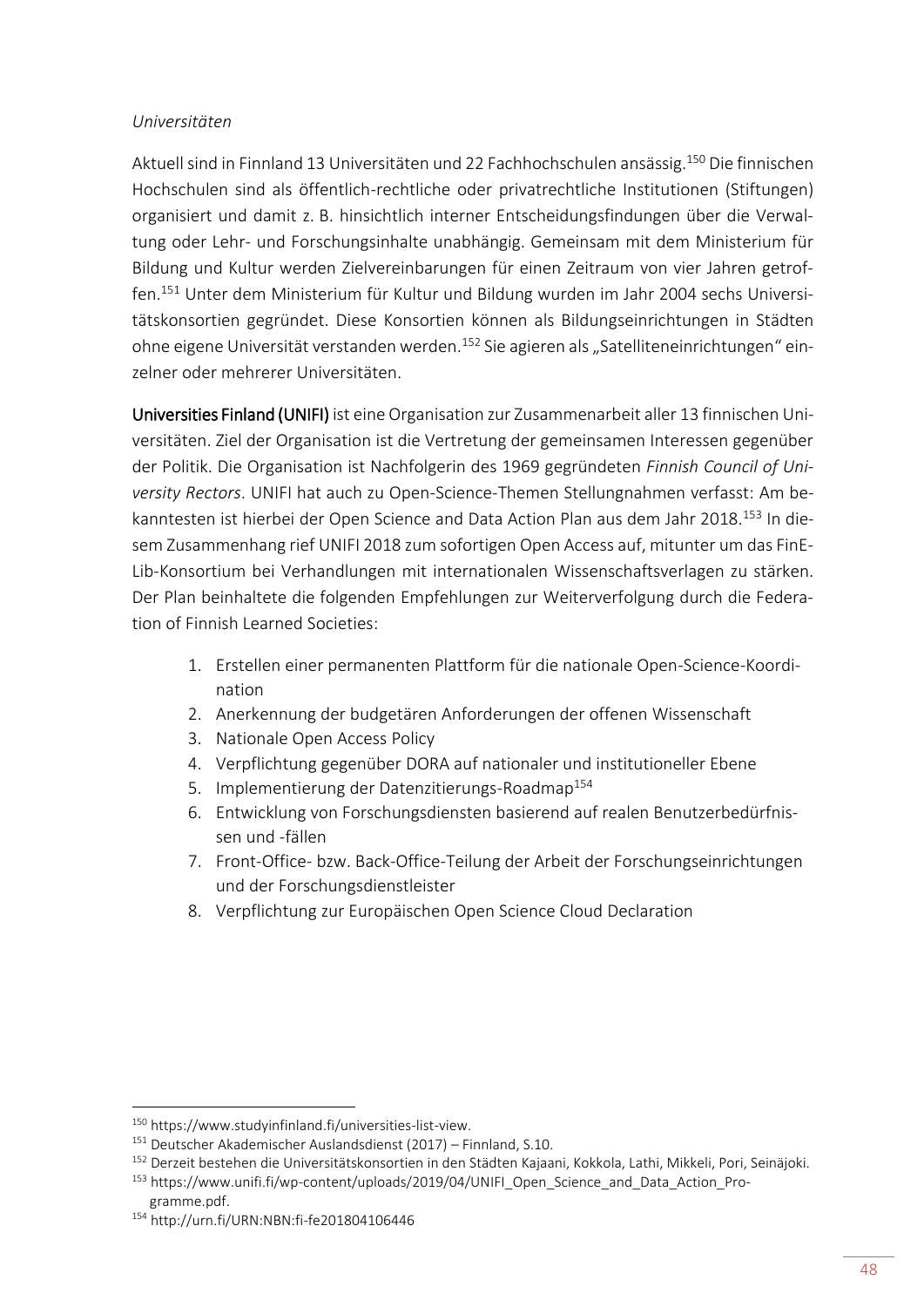## <span id="page-52-0"></span>4.3 INFRASTRUKTUR

#### *Nationale Datenbank*

**.** 

Auf Basis der finnischen Strategie für Forschungsinfrastrukturen wurde im Juni 2020 das Portal Research.fi vom Ministerium für Bildung und Kultur ins Leben gerufen und in Zusammenarbeit mit dem CSC betrieben. Das Portal ist eine Datenbank, die alle finnischen Forschungsinfrastrukturen von nationaler Relevanz umfasst. Die Datenbank ist auf Finnisch und Englisch verfügbar und gibt Einblicke in Anlagen, Ausstattung, Material und Dienstleistungen der entsprechenden Forschungsinfrastrukturen. Die Einträge bestehen einerseits automatisch aus bereits vorhandenen Informationen, die Universitäten, Forschungsinstitute etc. zur Verfügung stellen, und werden andererseits mit Informationen, die an Research.fi übermittelt werden können, ergänzt. Die Datenbank richtet sich an Forschende, Dienstleistungsanbieter für Forschungsinfrastrukturen und Finanzierer. Derzeit verzeichnet die Plattform 123 Infrastrukturen, 68 Organisationen sowie 3577 Projekte und knapp 513 Tsd. Publikationen. Weitere Angaben, z. B. zu Personen und Forschungsdaten, sollen folgen. Darüber hinaus sind manche der Infrastrukturen mit dem Zusatz "Roadmap" versehen, was bedeutet, dass sie in einer Roadmap der Academy of Finland inkludiert sind.<sup>155</sup>

Die 123 aufgenommenen Infrastrukturen fallen zu 48 % in den Bereich Engineering and Technology, weitere 23 % gehören dem Feld Natural Sciences und 18 % dem Bereich Medical and Health Sciences an. Auf die Sozialwissenschaften und Humanities sowie Agricultural Sciences entfallen nur wenige Forschungseinrichtungen.<sup>156</sup>

Insgesamt 120 der 123 Infrastrukturen werden einer für sie verantwortlichen Organisation zugeordnet. Die meisten Infrastrukturen (66) werden im Zuge dessen den Fachhochschulen zugeteilt, während 43 der Infrastrukturen Universitäten angehören. Jeweils eine Forschungsinfrastruktur wird den Forschungsinstituten Finnish Environment Institute, Finnish Institute for Health and Welfare, Finnish Institute of Occupational Health, Geological Survey of Finland, National Land Survey of Finland sowie Radiation and Nuclear Safety Authority zugeordnet.<sup>157</sup>

Finnland setzt in seiner Infrastruktur stark auf Kollaborationen. Auf der Webseite des CSC werden die im Folgenden gelisteten Kooperationen aufgeführt, die häufig auch im Rahmen der EOSC stattfinden (siehe oben).

<sup>155</sup><https://www.research.fi/en/service-info#1> und [https://www.aka.fi/en/about-us/decision-making-bo](https://www.aka.fi/en/about-us/decision-making-bodies/firi-committee/strategy-for-national-research-infrastructures-in-finland-20202030)[dies/firi-committee/strategy-for-national-research-infrastructures-in-finland-20202030.](https://www.aka.fi/en/about-us/decision-making-bodies/firi-committee/strategy-for-national-research-infrastructures-in-finland-20202030)

<sup>156</sup> RFII-Geschäftsstelle (2021): Länderdossier Finnland (unveröffentlicht). Basierend auf einer Suche vom 16. November 2020 unter: Research.fi: Infrastructures, Url: https://www.research.fi/en/results/infrastructures?size=10.

<sup>&</sup>lt;sup>157</sup> RFII-Geschäftsstelle (2021): Länderdossier Finnland (unveröffentlicht). Basierend auf einer Suche vom 16. November 2020 unter: Research.fi: Infrastructures, Url: https://www.research.fi/en/results/infrastructures?size=10.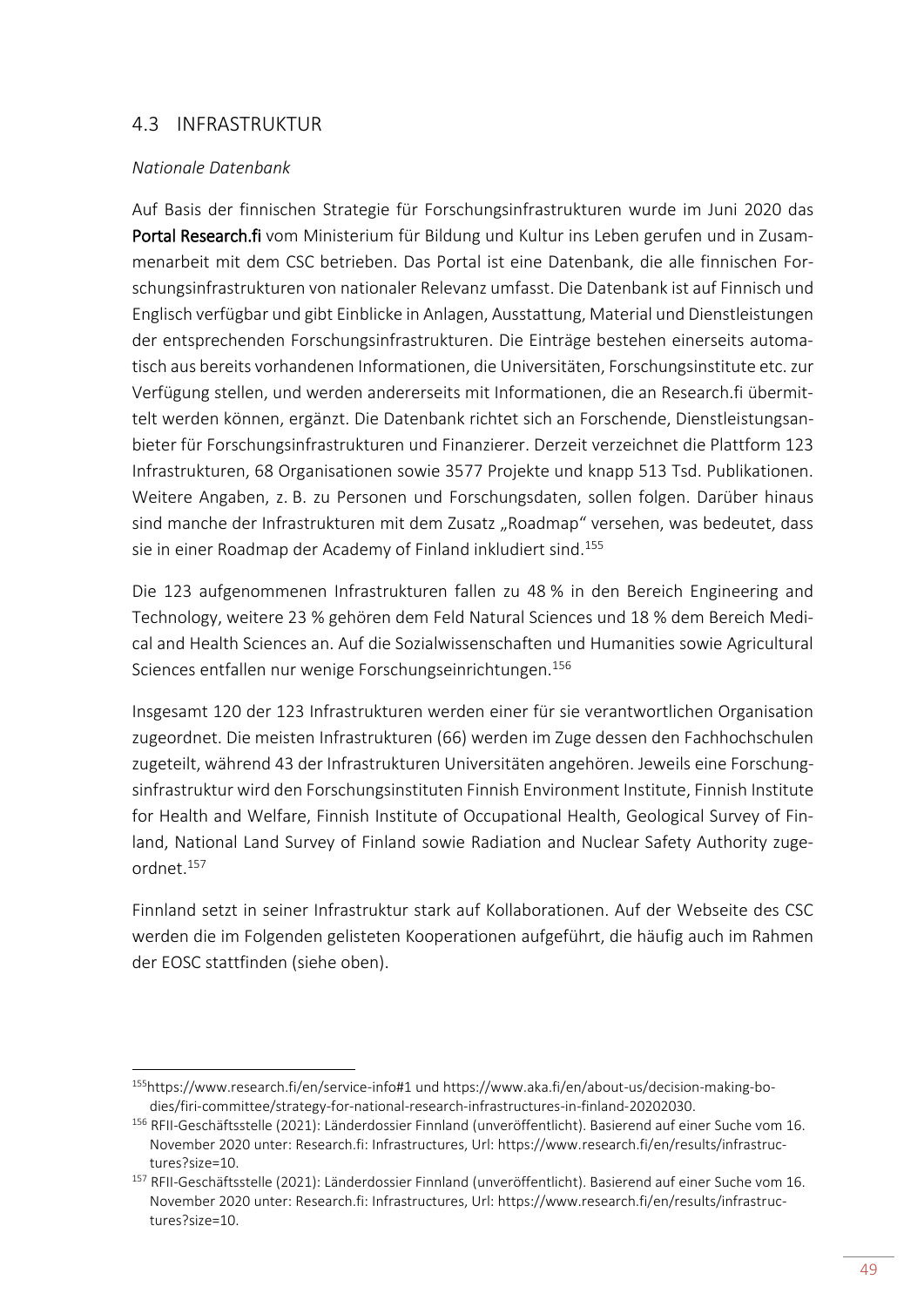#### CSC Infrastructure Collaborations (Auswahl mit Bezug zu nationalen und regionalen Initiativen)

- Data Analytics Accelerator: Ziel dieses Projekts ist es, die Einführung von Datenanalysemethoden in regionalen Unternehmen und in der gesamten Region Kainuu zu beschleunigen.
- Entwicklung des Ökosystems des Kainuu-Rechenzentrums: CSC unterstützt aktiv die Entwicklung der Region Kainuu in Richtung eines internationalen Rechenzentrumsstandorts und Ökosystems. Um die Entwicklung weiter zu beschleunigen und das einzigartige Zeitfenster der LUMI-EuroHPC-Supercomputer-Installation in Kajaani zu nutzen, hat CSC zwei regionale Projekte gestartet, die vom Regionalrat von Kainuu und der Stadt Kajaani unterstützt werden.
- **EISCAT\_3D: Das inkohärente Streuradar EISCAT\_3D ist ein wichtiger Fortschritt in der finnischen wis**senschaftlichen Forschung zum erdnahen Raum und Klima. Das System kann verwendet werden, um neue Daten zu generieren, bspw. darüber, wie sich Sonnenstürme und das Weltraumwetter auf die obere Atmosphäre in der Arktis auswirken.
- Nationales Kompetenzzentrum Finnland (EuroCC): Das vom gemeinsamen Unternehmen EuroHPC und 33 teilnehmenden europäischen Staaten finanzierte EuroCC-Projekt wird ein nachhaltiges und global wettbewerbsfähiges europäisches HPC-Ökosystem aufbauen.
- Finnische Grid- und Cloud-Infrastruktur (FGCI2): Die finnische Grid- und Cloud-Infrastruktur, die von der finnischen Akademie und 13 finnischen Forschungseinrichtungen kofinanziert wird, betreibt und entwickelt eine hochmoderne verteilte Grid- und Cloud-Computing-Infrastruktur in Finnland.
- FIN-CLARIN-Upgrade: Die FIN-CLARIN-Forschungsinfrastruktur bietet Forschern Analysewerkzeuge sowie Zugriff auf eine breite Sammlung digitaler Sprachressourcen, die über die Sprachbank zentralisiert werden.
- Innovationsplattformen für Wohlbefinden, Gesundheitswesen und Sport (HYTELI): Ziel des Projekts ist die Entwicklung technologisch fortschrittlicher Innovationsplattformen und -umgebungen, um das internationale Niveau der Technologiekompetenz zu erhöhen und die Wettbewerbsfähigkeit in der Region Kainuu im Nordosten Finnlands zu steigern.
- INAR-Ökosysteme ist eine nationale Zusammenarbeit von Forschungsorganisationen und Datenverwaltungszentren für terrestrische Ökosysteme und Biodiversität. Es ergänzt das finnische Institut für Atmosphären- und Erdsystemforschung (INAR) bei der Verbesserung der Forschungsinfrastrukturen für Wälder, Moore, landwirtschaftliche Felder und städtische Gebiete.
- Nordische Zusammenarbeit im Bereich der elektronischen Infrastruktur: Die Nordic E-Infrastructure Collaboration (NeIC) ist eine Organisation, die die Entwicklung und den Betrieb hochwertiger E-Infrastructure-Lösungen in Bereichen von gemeinsamem nordischem Interesse erleichtert. Das NeIC wird von NordForsk verwaltet und von nationalen Forschungsförderungsagenturen (in Finnland von der Akademie von Finnland) finanziert.
- NordForum: NordForum ist eine informelle Kooperationsinitiative zwischen den nationalen Anbietern von Studenteninformationssystemen in den vier nordischen Ländern Finnland, Schweden, Norwegen und Dänemark sowie den Niederlanden.
- NORDUnet ist eine Zusammenarbeit der fünf nordischen nationalen Forschungs- und Bildungsnetzwerke in Dänemark (DeIC), Finnland (Funet), Island (RHnet), Norwegen (UNINETT) und Schweden (SUNET).
- Offene Geoinformationsinfrastruktur für die Forschung (oGIIR): Ziel des oGIIR-Projekts ist es, eine benutzerorientierte sowie offen zugängliche Infrastruktur einzurichten, um die gesamte finnische wissenschaftliche Forschungsgemeinschaft mit Geodaten und Analysediensten zu unterstützen.
- Nordic Sensitive Data project (Tryggve2): Die Ermöglichung der Forschung unter Verwendung sensibler Daten bei gleichzeitiger Erfüllung der gesetzlichen Datenschutzanforderungen stellt eine Herausforderung für die Forschung zur Unterstützung der elektronischen Infrastruktur dar.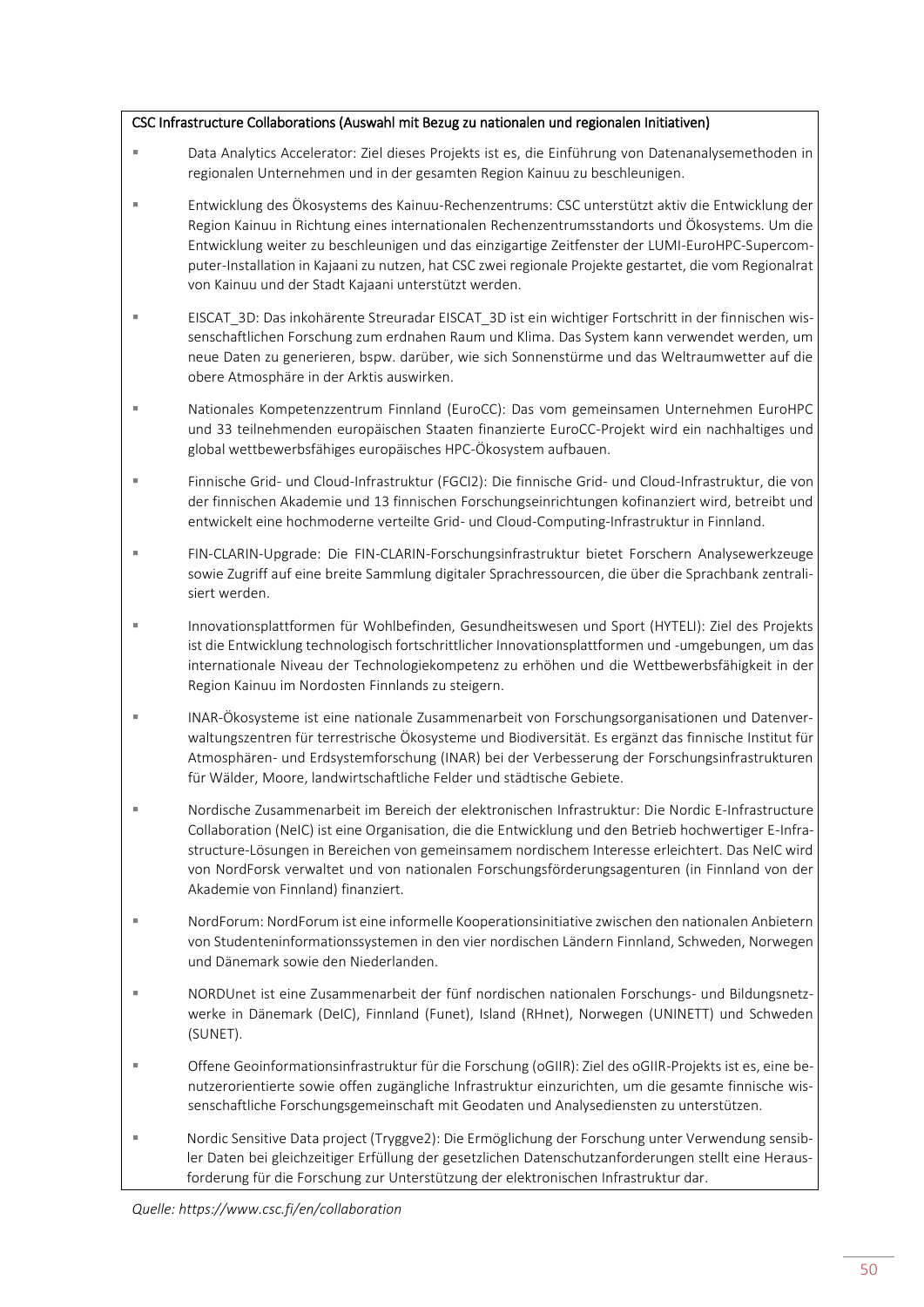Als wichtiges Tool kann zudem das Data Management Plan Tool DMPTuuli angeführt werden. Das Projekt wurde von der Universitätsbibliothek Helsinki angestoßen und wird vom Ministerium für Bildung und Kultur finanziert.<sup>158</sup> Derzeit wird das Tool von ca. 12 700 Nutzerinnen und 51 Organisationen verwendet und umfasst gut 14 Tsd. verfasste Pläne.<sup>159</sup> Das Tool besteht aus verschiedenen Vorlagen, die auf die Bedürfnisse unterschiedlicher Institutionen angepasst sind.<sup>160</sup>

# <span id="page-54-0"></span>4.4 TRAINING, KOMPETENZEN, KULTUR UND BEWUSSTSEIN

In Bezug auf die EOSC fällt hier besonders das Anfang 2021 veranstaltete EOSC Finnish Forum (EOSC-FF) auf, das gemeinsam von dem finnischen Ministerium für Bildung und Kultur (OKM), der finnischen Akademie (AKA), dem Verband der finnisch-gelehrten Gesellschaften (TSV) und dem CSC-IT-Zentrum für Wissenschaft Ltd. organisiert wurde. Das EOSC-FF ist kein Entscheidungsgremium, sondern ein Netzwerk zur Diskussion, zum Informationsaustausch sowie zur Bereitstellung koordinierten Feedbacks an die EOSC-Governance. Aus diesem Grund steht es allen an der EOSC interessierten Personen offen.<sup>161</sup>

Die Auftaktveranstaltung am 25. Januar 2021 brachte per Webinar über 100 finnische Personen aus mehr als 40 finnischen Forschungs- und Unternehmensorganisationen zusammen. Einbezogen waren auch Präsentationen der finnischen Vertreter der EOSC-Arbeitsgruppen 2018 bis 2020 (Pirjo-Leena Forsström, CSC; Juuso Marttila, Universität Jyväskylä; Henriikka Mustajoki, TSV; Susanna Nykyri, Universitätsbibliothek Tampere; Anne Sunikka, Aalto). Die Universität Helsinki (Ville Tenhunen) konzentrierte sich angesichts dessen auf die Ergebnisse der Arbeitsgruppen sowie darauf, wie sich diese Ergebnisse in Zukunft auf die Open-Science-Landschaft in Finnland auswirken könnten. Das Webinar regte Diskussionen über den Wert der EOSC für das Land und dessen wissenschaftspolitischer Bedeutung in Europa an.<sup>162</sup>

Verschiedene Aktivitäten werden auf verschiedenen Ebenen organisiert:<sup>163</sup>

- Regelmäßige Aktualisierungen der neuesten Entwicklungen des EOSC auf EU- und nationaler Ebene sowie der Finanzierungsmöglichkeiten im Zusammenhang mit der EOSC (regelmäßige Kommunikation über Blogs, Newsletter etc.);
- Unterstützung beim Verständnis der Auswirkungen und Vorteile der EOSC für Organisationen sowie Aktivitäten und Initiativen auf nationaler Ebene (Ad-hoc-Webinare, Treffen der Experten etc.);

<sup>158</sup> [https://www.go-fair.org/wp-content/uploads/2019/07/Cooperation-for-Open-Science-in-Finland\\_Heidi-](https://www.go-fair.org/wp-content/uploads/2019/07/Cooperation-for-Open-Science-in-Finland_Heidi-Laine.pdf)[Laine.pdf.](https://www.go-fair.org/wp-content/uploads/2019/07/Cooperation-for-Open-Science-in-Finland_Heidi-Laine.pdf)

<sup>159</sup> https://www.dmptuuli.fi/.

<sup>160</sup> DM https://www.dmptuuli.fi/about\_us.

<sup>161</sup> Siehe dazu auch [https://www.tenk.fi/en/networks/eosc/eosc-finnish-forum.](https://www.tenk.fi/en/networks/eosc/eosc-finnish-forum)

<sup>162</sup> [https://www.csc.fi/en/-/finland-launches-its-national-forum-for-the-european-open-science-cloud.](https://www.csc.fi/en/-/finland-launches-its-national-forum-for-the-european-open-science-cloud)

<sup>163</sup> [https://www.eosc-nordic.eu/the-european-open-science-cloud-in-a-national-context-eosc-finnish-forum](https://www.eosc-nordic.eu/the-european-open-science-cloud-in-a-national-context-eosc-finnish-forum-launched/)[launched/.](https://www.eosc-nordic.eu/the-european-open-science-cloud-in-a-national-context-eosc-finnish-forum-launched/)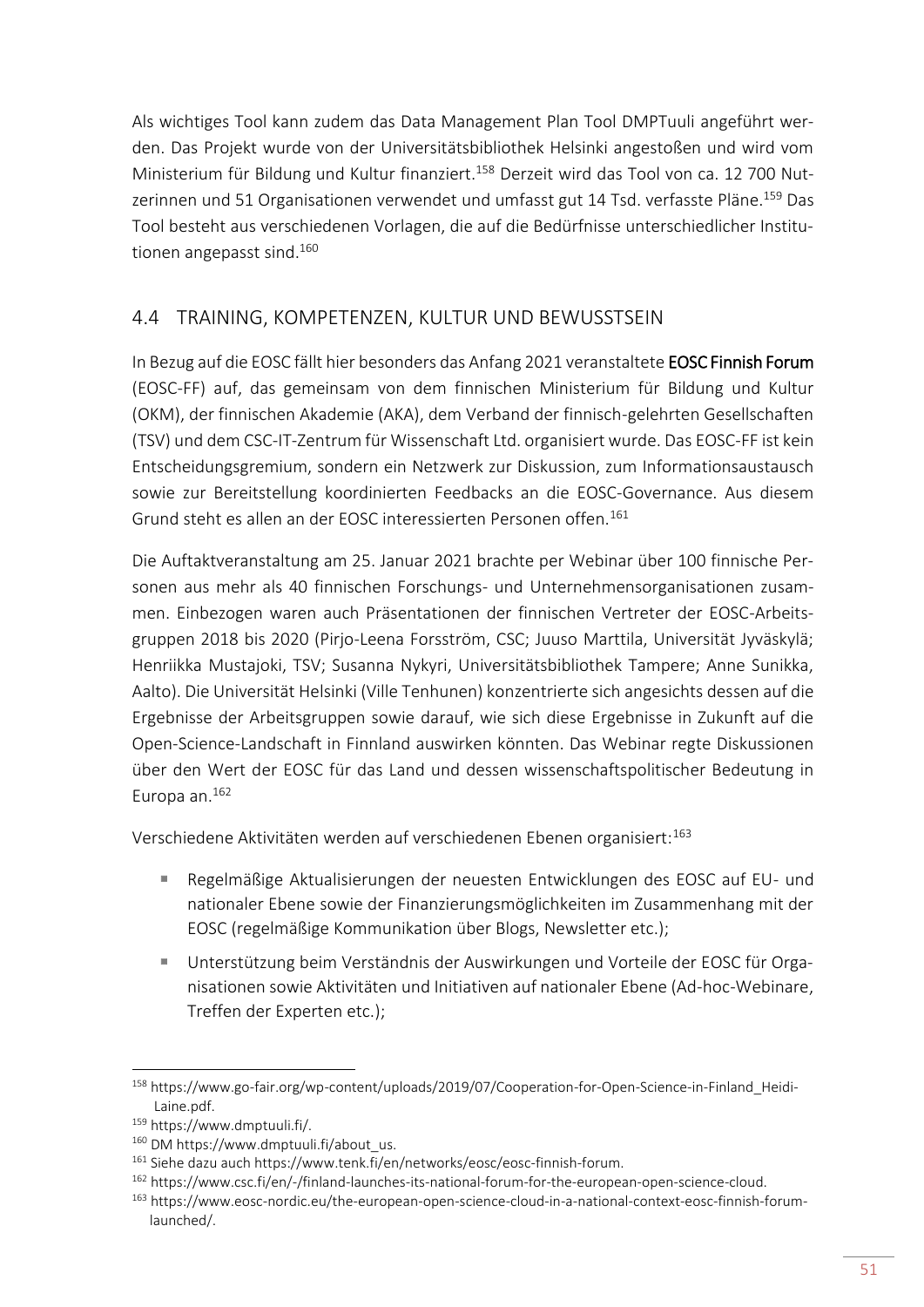- Aktive Teilnahme an EOSC-Co-Design-Möglichkeiten (EOSC-Konsultationen, direkterer Zugang zur EOSC-Governance etc.);
- Erkundung neuer potenzieller Kooperationen auf nationaler Ebene.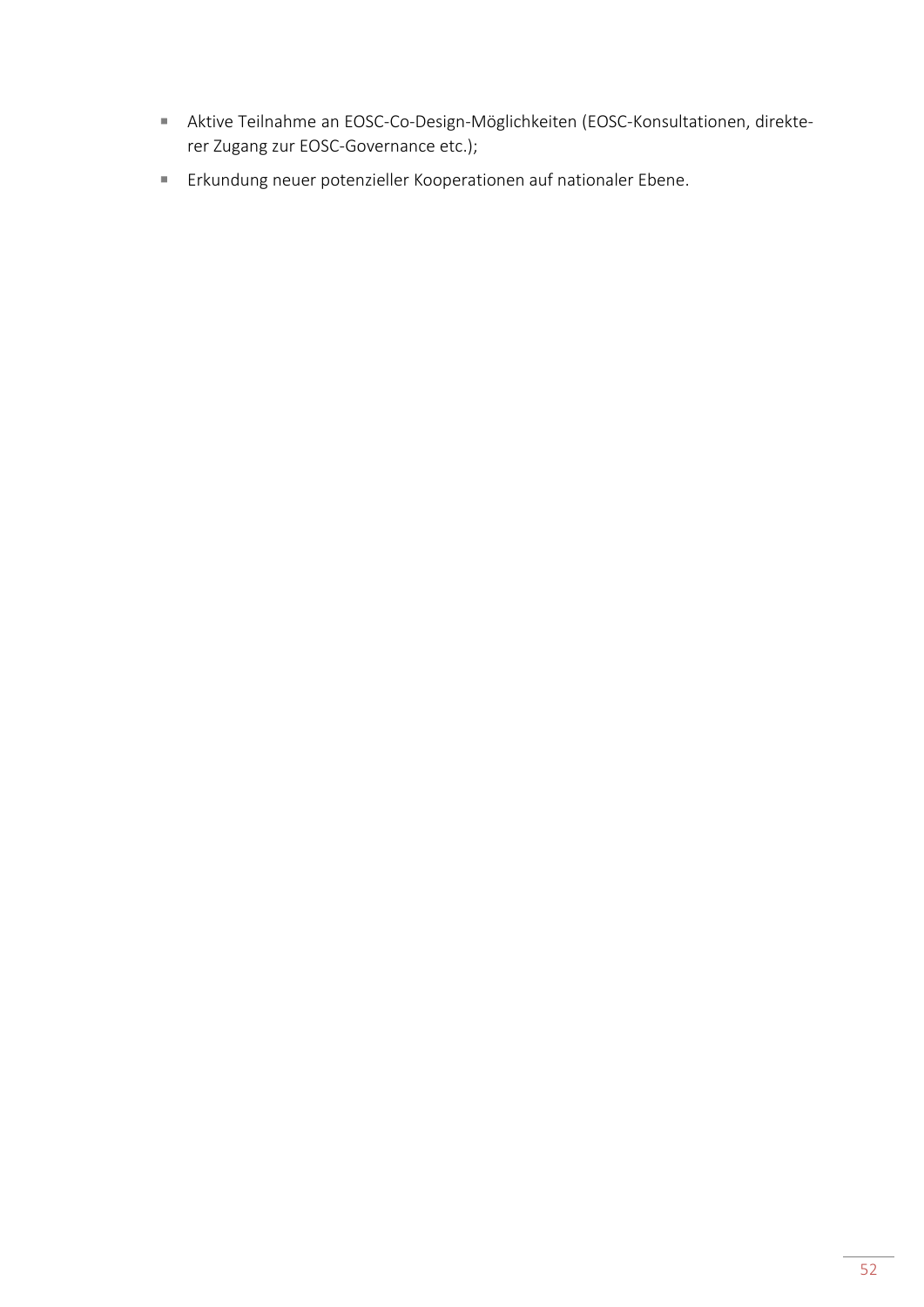# <span id="page-56-0"></span>5 SCHLUSSFOLGERUNGEN ZUR EOSC-READINESS IN DEN DREI BETRACHTETEN LÄNDERN

Das Forschungsökosystem ist in den drei untersuchten Ländern zwar unterschiedlich ausgeprägt aber in allen Ländern konnte eine starke staatliche Unterstützung des EOSC-Prozesses in Form von Open Science-Policies identifiziert werden.

Gerade in Frankreich geschieht dies auf einem – der politischen Kultur des Landes entsprechenden – eher zentralistischen Weg: einerseits durch die Gesetzgebung sowie andererseits durch die Erwartungshaltung, dass die Implementierung über das zuständige Ministerium vorangetrieben wird. Dazu wurde im Interview eines französischen wissenschaftspolitischen Insiders folgendes angemerkt:

*Eine interessante Sache, die ich […] gelernt habe, war ziemlich überraschend, aber ich denke, es ist offensichtlich, wenn Sie Franzose sind. Ich spreche routinemäßig mit verschiedenen Stakeholdern und Organisationen … Das sind also kluge Leute, die hochrangige Wissenschaftler sind und sich sehr engagieren. Aber sie erwarten bestimmte Dinge in Frankreich. Sie erwarten, dass MESRI der zentrale Planer mit einer nationalen Strategie ist. Ich denke, in anderen Ländern, anderen wissenschaftlichen Kulturen, verfolgen sie viel eher einen kollektiven institutionellen oder organisatorischen Ansatz.<sup>164</sup>*

In den beiden anderen untersuchten Ländern gab es zwar ebenso Anstöße von staatlicher Seite, eine Open Science Policy aktiv zu verfolgen, die Implementierung findet hier allerdings stärker im Bereich der Community selbst statt (Bottom-up-Ansatz). Für die Niederlande fällt auf, dass Open Science eine Priorität der niederländischen EU-Ratspräsidentschaft 2016 war. Alle in der vorliegenden Studie untersuchten Länder haben zudem einen nationalen Koordinierungsmechanismus für offene Wissenschaft. Es gibt allerdings durchaus Unterschiede dahingehend, welche Aspekte von Open Science aktiv vorangetrieben werden. Mit Blick auf Polices sind alle drei Länder gut auf die EOSC vorbereitet, obwohl die EOSC selbst noch nicht überall vollständig in die nationalen OS-Politiken und deren Koordinierungs- sowie Implementierungsmechanismen integriert ist. Gerade in jüngster Zeit (erstes Quartal des Jahres 2021) lässt sich eine Beschleunigung der nationalen Aktivtäten feststellen. So wurde in jedem der drei Länder mittlerweile eine Forum-ähnliche Struktur eingerichtet, um Stakeholder in die Diskussionen einzubeziehen. Angesichts dessen sollte allerdings darauf geachtet werden, dass es zu einer Integration der EOSC in vorhandene Open-Science-Strukturen und nicht zu einer Duplizierung kommt.

Als nationale Schwäche im Hinblick auf die EOSC-Readiness ist die mangelnde Beteiligung der Universitäten vor allem in Frankreich zu nennen. In den Niederlanden kann die nahezu unübersichtliche Anzahl von Aktivitäten und Initiativen, der damit einhergehende Mangel an übergeordneter Koordination sowie zum Teil überambitionierte Ziele im Bereiche Open

<sup>164</sup> Fox/Ebert (2020) – FoStra2020 Interviews (unveröffentlicht).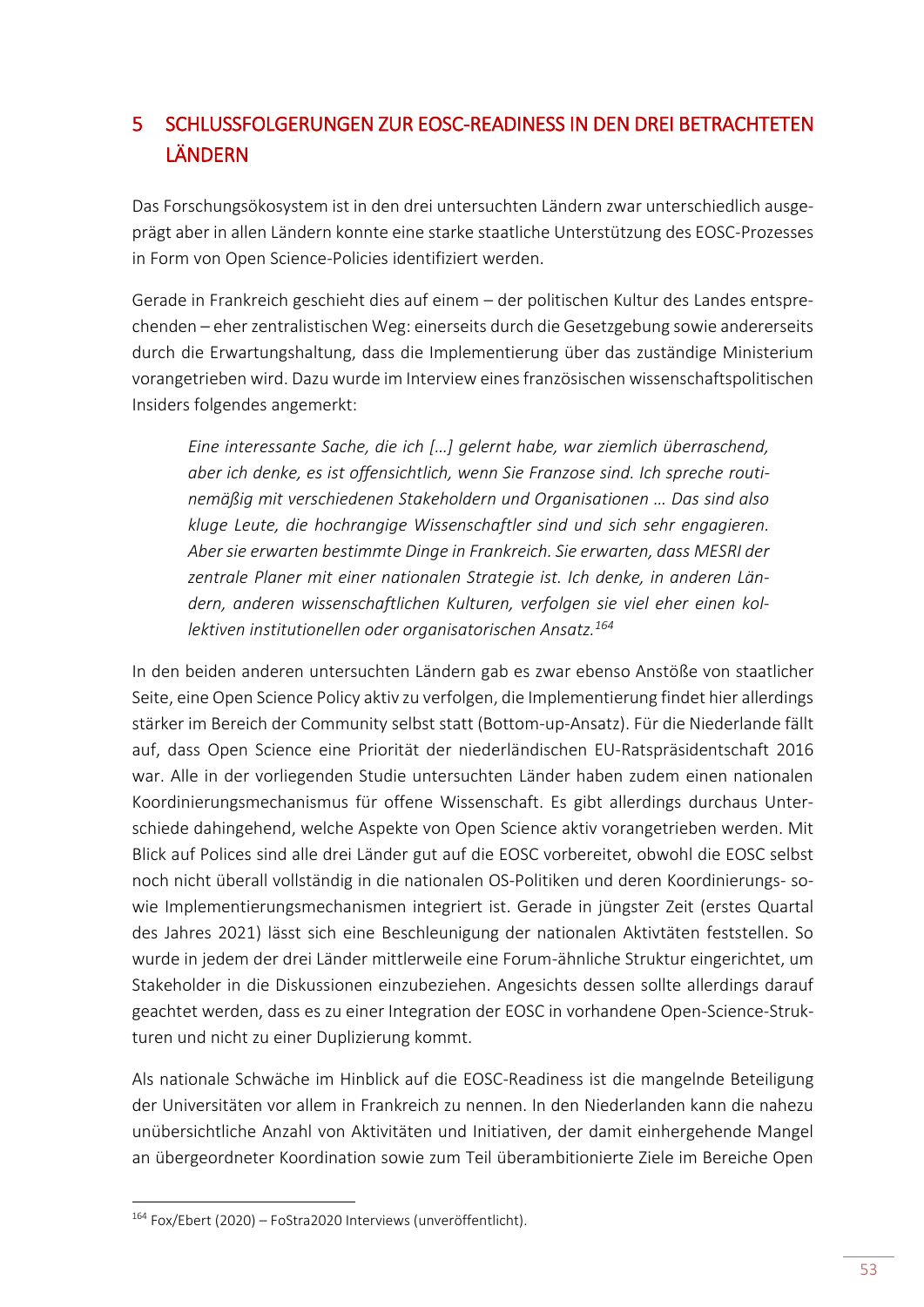Science (die dann nicht erreicht werden können – siehe 100 % Open Access bis 2020) hemmend wirken. Über die Policies hinaus lassen sich aus den drei Länderanalysen die im Folgenden beschriebenen Schlüsselpfade zur nationalen EOSC-Integration extrahieren.

## Schlüsselpfade zur EOSC-Integration

- *Teilnahme an EU-finanzierten Projekten*
	- Fokus auf Governance und Aufbau des EOSC
	- Regionaler Fokus
	- Thematischer Fokus: Integration nationaler Infrastrukturen
- *Beteiligung von nationalem Personal an der EOSC* 
	- EOSC-Interim-Board und thematische (Arbeits-)Gruppen
	- EOSC-Association

**.** 

- Einbeziehung von Organisationen in die EOSC über Projekte und Einzelpersonen hin*aus (längerfristiges Engagement)*
	- Beitritt zur neuen EOSC-Association
	- Beteiligung der Länder an der EU-Partnerschaft

Im Hinblick auf die Infrastrukturen verfügen alle drei Länder über gut etablierte Modelle. In allen Ländern gibt es internationale Zusammenarbeit im Bereich Infrastruktur, in Finnland scheint diese jedoch besonders ausgeprägt zu sein. Wie festgestellt werden konnte, erfolgt die technische Integration nationaler – vor allem thematischer – Infrastrukturen in die EOSC häufig über EU-finanzierte Projekte. Angesichts dessen spielen in den Niederlanden und Finnland DANS und CSC eine besondere Rolle. Es könnte daher sein, dass Infrastrukturen, die mit diesen Organisationen nicht in regelmäßigem Austausch stehen, nicht oder nur schlecht an der Anbindung zur EOSC teilnehmen.

In Bezug auf Schulungen, Kompetenzen, Kultur und Bewusstsein haben EOSC-Projekte Trainings organisiert. Hier ist allerdings fraglich, wie weit die breite Forschungscommunity bisher über die bereits involvierten Forschenden hinaus erreicht werden konnte. Dazu äußerte sich in den durchgeführten Interviews auch explizit ein irischer Stakeholder:165

*[Wir stellen fest,] dass das Bewusstsein für Initiativen wie EOSC in der gesamten Gemeinschaft tatsächlich recht gering ist… Daher denke ich, dass Bewusstsein [Awareness] eine unmittelbare Herausforderung ist... Und ich denke, dass dieses mangelnde Bewusstsein eine unmittelbare Herausforderung für die Annahme der EOSC in ihrer Entstehungsphase sein wird. Wenn die EOSC an der Basis Fuß fassen soll, müssen Anreize und Belohnungen zur Förderung der Adaption der Forschenden stärker berücksichtigt werden. Ich würde erwarten, dass nach Abschluss des Rechtskonstrukts zur Einrichtung der EOSC mehr Zeit* 

<sup>165</sup> Ein dänischer Stakeholder bestätigte diese geringe Awareness gegenüber der EOSC in der Scientific Community ebenfalls.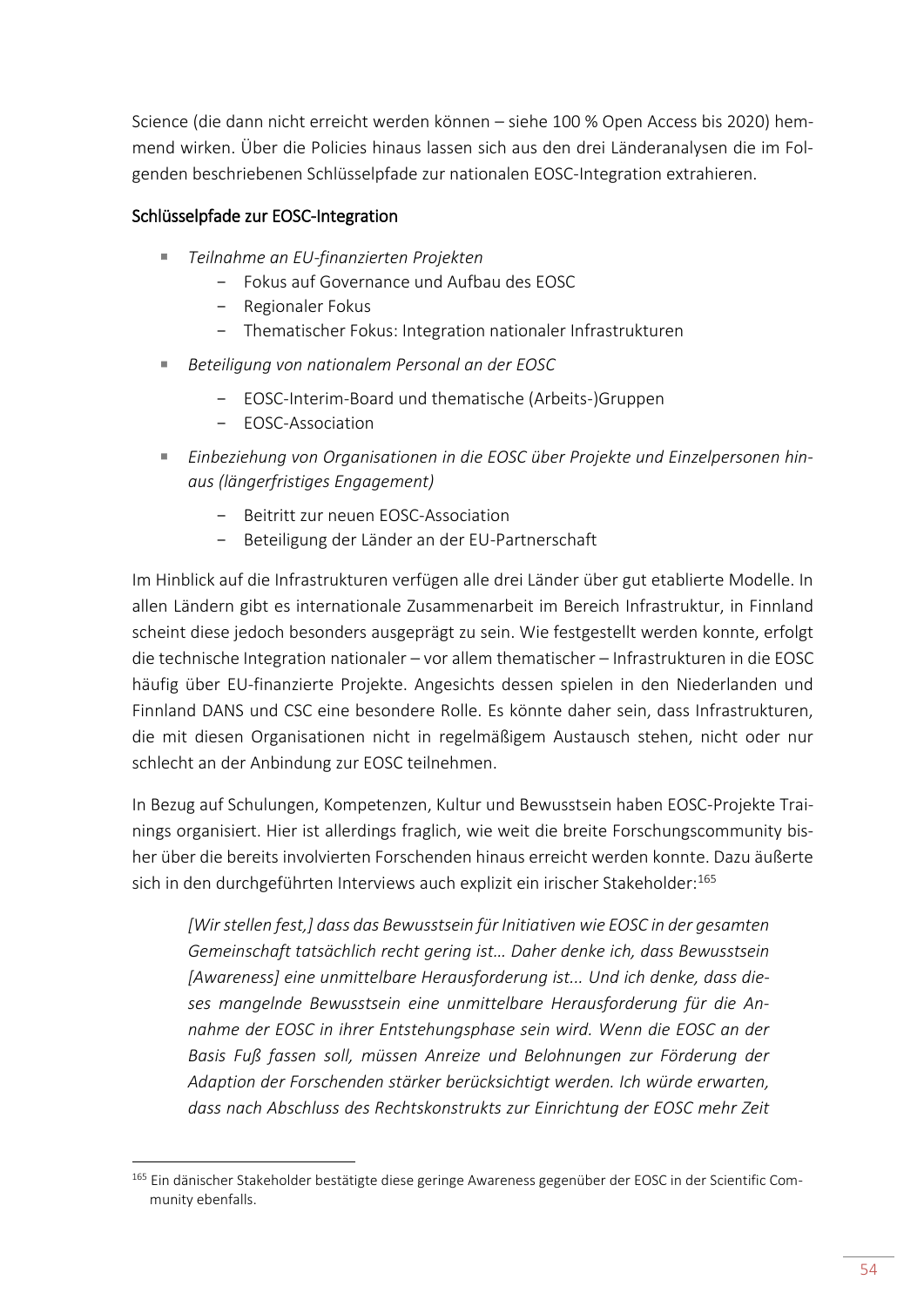*für größere Adaptionsaktivitäten zur Verfügung steht. In jedem Fall ist die Sensibilisierung für das gesamte Forschungssystem immer eine Herausforderung, da das Ökosystem ein wenig fragmentiert ist [Silo-Bildung].<sup>166</sup>*

Ähnliches äußerte sich ein französischer Stakeholder:

*Wer wird also in der Praxis an der EOSC teilnehmen indem er Datendienste bereitstellt und seine Infrastrukturen öffnet? Und wer wird das nutzen? Ich denke, dort haben wir noch viel zu tun, um zu werben, was die EOSC ist und was sie will. Um klarer zu machen, wie die Teilnahme erfolgt. Denn selbst wenn wir alle Strukturen, die Assoziation usw. haben, müssen wir trotzdem kommunizieren und Regeln finden.<sup>167</sup>*

Nationale Aktivitäten zum Aufbau von EOSC-Kompetenzen scheinen bisher rar zu sein – als wichtige Ausnahme sollten an dieser Stelle jedoch die neu aufgesetzten EOSC-Tage und -Foren genannt werden. Bei der Weiterentwicklung dieser Aktivitäten sollte daher berücksichtigt werden,

(a) stets ein, den Bereich der Kompetenzen betreffendes, Element in nationale EOSC-Tage oder -Foren einzubauen sowie

(b) aktiv Maßnahmen zu ergreifen, um die wissenschaftliche Community über die bereits engagierten Forschenden (in der Regel aus der Leitungsebene von Forschungseinrichtungen) hinaus zu involvieren.

Derzeit ist es noch fraglich, ob sich aktive Forschende in größerer Zahl an der EOSC beteiligen; dies kann jedoch ebenso daran liegen, dass der nationale Roll-out der EOSC nach wie vor begrenzt ist.

Für die deutsche Wissenschaftspolitik lassen sich die Schlussfolgerungen ziehen, dass

- die staatliche Unterstützung für Open Science auf höchster wissenschaftspolitischer Ebene von wesentlicher Bedeutung für den Aufbau der EOSC ist, aber a) unterschiedliche Formen annehmen kann und b) noch keine Vorausschau bezüglich deren erfolgreicher Implementierung (Roll-out) zulässt;
- eine gut entwickelte nationale Koordinierungsstruktur für Open Science für die Integration von EOSC-Aspekten äußerst hilfreich ist und
- ein nationales EOSC-Forum (oder Äquivalent) eine Voraussetzung für die Einbeziehung von Stakeholdern ist, was wiederum nicht nur für die Akzeptanz der EOSC, sondern gleichfalls für die Sensibilisierung und den Aufbau von Kompetenzen wichtig ist.<sup>168</sup>

<sup>166</sup> Fox/Ebert (2020) – FoStra2020 Interviews (unveröffentlicht).

<sup>167</sup> Fox/Ebert (2020) – FoStra2020 Interviews (unveröffentlicht).

<sup>168</sup> Die Existenz eines nationalen Forums wurde auch im Interview mit einem irischen Stakeholder hervorgehoben.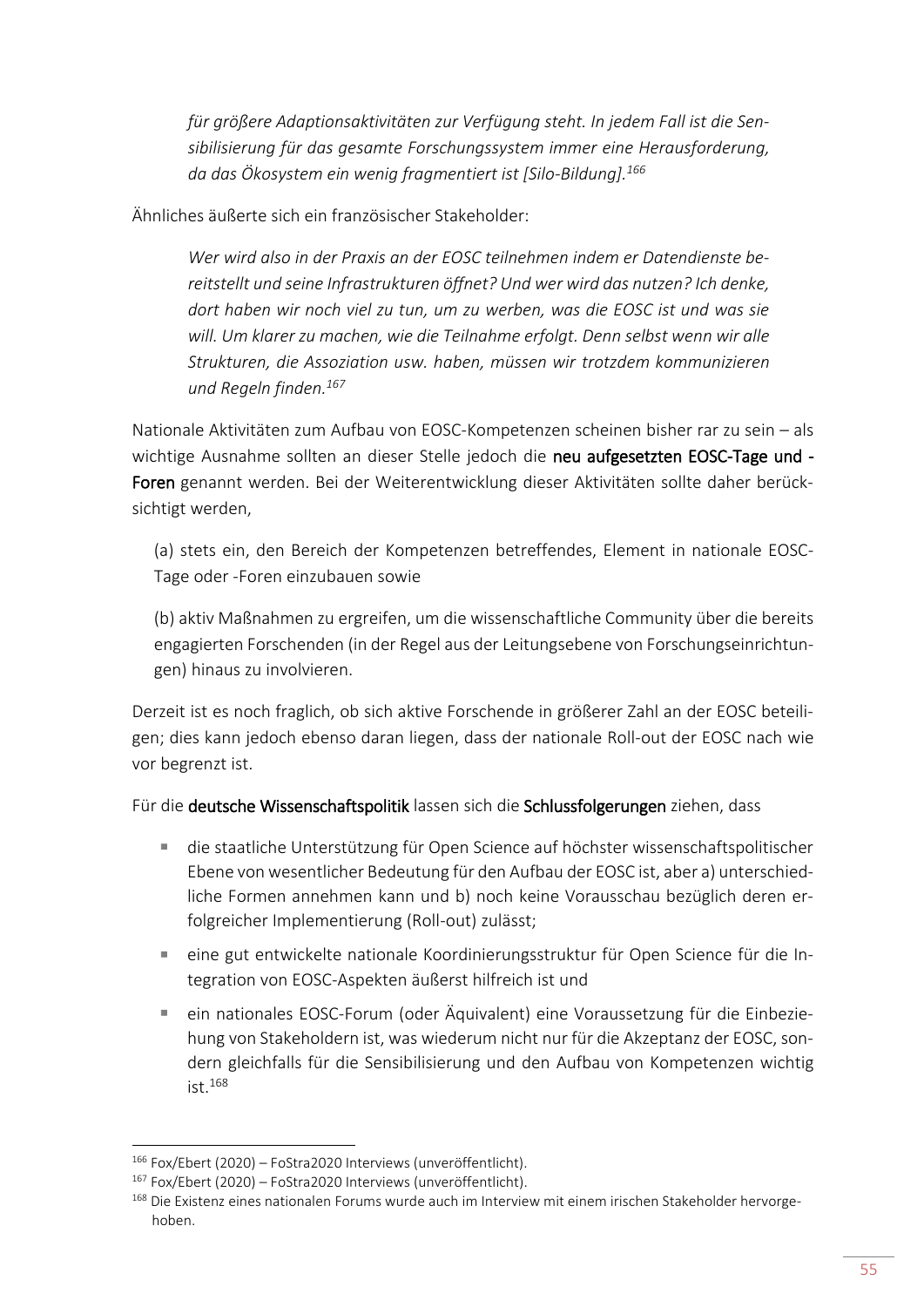Als Schwächen der "real existierenden EOSC" (im Gegensatz zu den Planvorstellungen) lässt sich feststellen, dass sie derzeit noch immer als eine Art "Kopfgeburt" betrachtet wird. Es gab bereits zahlreiche Aktivitäten zur Etablierung der Governance und zur technischen Realisierung − es ist aber nach wie vor kein flächendeckender europaweiter "Roll-out" feststellbar. Gerade die Benutzerfreundlichkeit der realisierten EOSC wird ein Schlüsselfaktor dafür sein, ob Forschende die EOSC tatsächlich verwenden. Dies wird auch in einem Interview konkret angesprochen:

*Meine Vision ist es also, dass wir absolut nicht von dem ausgehen dürfen, was wir bereits als Dienstleistungen haben. Anstatt von dem auszugehen, was wir bereits haben, sollten wir von dem ausgehen, was wir brauchen, basierend auf dem Wissen über die Bedürfnisse unserer Benutzer.<sup>169</sup>*

Es stellt sich darüber hinaus die Frage potenzieller Duplikationen mit Gaia X – und zwar vor allem, wenn über die MV EOSC hinausgegangen wird und auch Unternehmen einbezogen werden sollen.

Abschließend werden die besprochenen Stärken, Schwächen, Möglichkeiten und Bedrohungen der EOSC im Rahmen einer SWOT-Analyse dargestellt.



*Grafik: EOSC – SWOT-Analyse*

**SWOT EOSC** 

<sup>169</sup> Fox/Ebert (2020) – FoStra2020 Interviews (unveröffentlicht).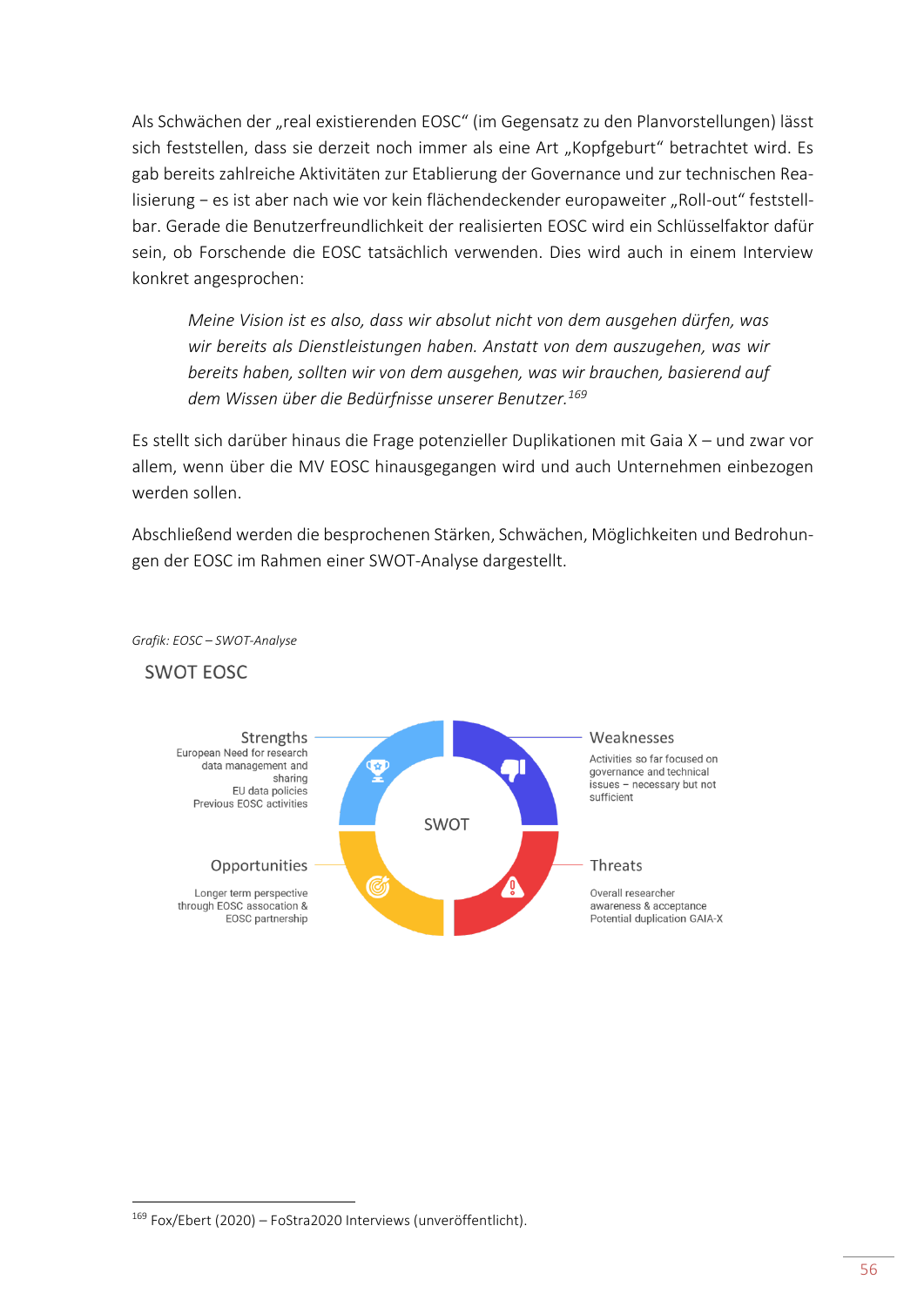# <span id="page-60-0"></span>HINWEIS ZU DEN INTERVIEWS

Die Befragten für die zwölf Experteninterviews wurden entsprechend ihres Wissens über die Open-Science-Landschaft bzw. die EOSC-Planung in ihren jeweiligen Ländern ausgewählt. Meist handelte es sich dabei um National-Open-Science-Koordinatoren, Mitarbeiter eines Ministeriums, die für die nationalen EOSC-Anstrengungen verantwortlich zeichnen oder Personen, die in nationale Dateninfrastrukturen involviert sind. Insgesamt war es das Ziel, sich ein Bild vom aktuellen Stand und den weiteren Planungsschritten zu machen sowie Einblicke in mögliche zukünftige Entwicklungen in Ländern zu gewinnen, die wichtige Partner für Deutschland sind oder sein werden.

Insgesamt zwölf Interviews mit Hauptakteuren aus sechs Mitgliedstaaten (FR, NL, DE, FI, DK, IRL) wurden im Zuge dessen durchgeführt. Die Interviews wurden zwischen April und August 2020 in mehreren Sitzungen abgehalten. Abgesehen von den drei Kernländern wurden auch Schlüsselpersonen aus kleineren Ländern ausgewählt, die in interessante Fallstudien zu bestimmten Themen involviert sind.

Einige der Interviews enthalten zudem vertrauliche Informationen, weshalb die Transkripte nicht veröffentlicht oder anderen Personen außerhalb der Geschäftsstelle und des Vorsitzes des RfII zur Verfügung gestellt werden. Zitierungen dieser Interviews erfolgen deshalb in anonymisierter Form. Die Auskünfte der Interviewpartner wurden in persönlicher Eigenschaft getätigt, d.h. dass die Befragten in ihrem eigenen Namen sprachen und nicht im Namen der Organisationen, die sie vertreten.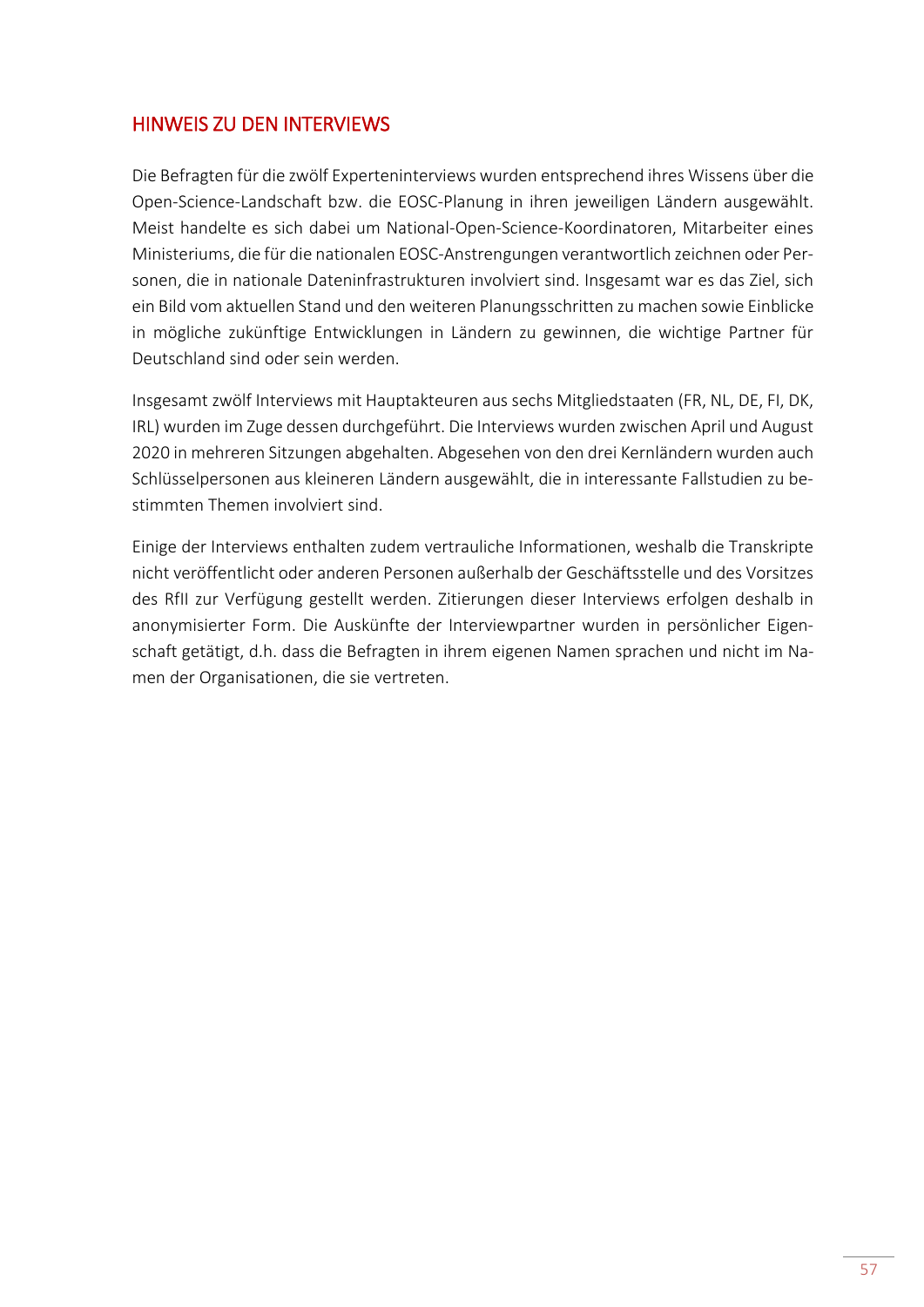# <span id="page-61-0"></span>LITERATUR UND ONLINERESSOURCEN

4tu Research Data: [https://data.4tu.nl/info/,](https://data.4tu.nl/info/) zuletzt geprüft am: 26.05.2021.

- Academy Of Finland: "Open Science", abrufbar unter: [https://www.aka.fi/en/research-fun](https://www.aka.fi/en/research-funding/responsible-science/open-science/)[ding/responsible-science/open-science/,](https://www.aka.fi/en/research-funding/responsible-science/open-science/) zuletzt geprüft am: 26.05.2021.
- Academy of Finland: Strategy for National Research Infrastructures in Finland 2020–2030, abrufbar unter: [https://www.aka.fi/en/about-us/decision-making-bodies/firi-commit](https://www.aka.fi/en/about-us/decision-making-bodies/firi-committee/strategy-for-national-research-infrastructures-in-finland-20202030/)[tee/strategy-for-national-research-infrastructures-in-finland-20202030/,](https://www.aka.fi/en/about-us/decision-making-bodies/firi-committee/strategy-for-national-research-infrastructures-in-finland-20202030/) zuletzt geprüft am: 26.05.2021.

Accelerate Open Science (Website): [https://www.accelerateopenscience.nl/,](https://www.accelerateopenscience.nl/) zuletzt geprüft am: 26.05.2021.

- ANR Agence Nationale de la Recherche (ohne Datum): La science ouverte, abrufbar unter: <https://anr.fr/fr/lanr-et-la-recherche/engagements-et-valeurs/la-science-ouverte/> zuletzt geprüft am: 26.05.2021.
- ANR Agence Nationale de la Recherche (2019): Appel Flash science ouverte: pratiques de recherche et données ouvertes, abrufbar unter: [https://anr.fr/fr/detail/call/appel-flash](https://anr.fr/fr/detail/call/appel-flash-science-ouverte-pratiques-de-recherche-et-donnees-ouvertes/)[science-ouverte-pratiques-de-recherche-et-donnees-ouvertes/,](https://anr.fr/fr/detail/call/appel-flash-science-ouverte-pratiques-de-recherche-et-donnees-ouvertes/) zuletzt geprüft am: 26.05.2021.
- Amsterdam Call for Action on Open Science: [https://www.government.nl/documents/re](https://www.government.nl/documents/reports/2016/04/04/amsterdam-call-for-action-on-open-science)[ports/2016/04/04/amsterdam-call-for-action-on-open-science,](https://www.government.nl/documents/reports/2016/04/04/amsterdam-call-for-action-on-open-science) zuletzt geprüft am: 26.05.2021.
- AWTI The Advisory council for science, technology and innovation (2016): Dare to Share, abrufbar unter: [https://english.awti.nl/publications/documents/publica](https://english.awti.nl/publications/documents/publications/2016/01/20/dare-to-share)[tions/2016/01/20/dare-to-share,](https://english.awti.nl/publications/documents/publications/2016/01/20/dare-to-share) zuletzt geprüft am: 26.05.2021.
- BMBF Bundesministerium für Bildung und Forschung (2017): Deutschland und die Niederlande für rasches Handeln bei der European Open Science Cloud, abrufbar unter: [https://www.bmbf.de/de/deutschland-und-die-niederlande-fuer-rasches-handeln-bei](https://www.bmbf.de/de/deutschland-und-die-niederlande-fuer-rasches-handeln-bei-der-european-open-science-cloud-4270.html)[der-european-open-science-cloud-4270.html,](https://www.bmbf.de/de/deutschland-und-die-niederlande-fuer-rasches-handeln-bei-der-european-open-science-cloud-4270.html) zuletzt geprüft am: 26.05.2021.
- Burgelman, Jean-Cleaude: Politics and Open Science: How the European Open Science Cloud became reality (the untold story). Data Intelligence 3(1), 5-19 (2021). doi: 10.1162/dint\_a\_00069.
- Business Finland (2018): Business Finland requires open-access scientific publishing, abrufbar unter: [https://www.businessfinland.fi/globalassets/finnish-customers/01-fund](https://www.businessfinland.fi/globalassets/finnish-customers/01-funding/04-research-organization/business_finland_requires_open_science_020218.pdf)[ing/04-research-organization/business\\_finland\\_requires\\_open\\_science\\_020218.pdf,](https://www.businessfinland.fi/globalassets/finnish-customers/01-funding/04-research-organization/business_finland_requires_open_science_020218.pdf) zuletzt geprüft am: 26.05.2021.
- CLARIAH Common Lab Research Infrastructure for the Arts and Humanities (Webseite): [https://www.clariah.nl/en/organisation,](https://www.clariah.nl/en/organisation) zuletzt geprüft am: 26.05.2021.
- CLARIN European Research Infrastructure for Language Resources and Technology: [https://www.clarin.eu/,](https://www.clarin.eu/) zuletzt geprüft am: 26.05.2021.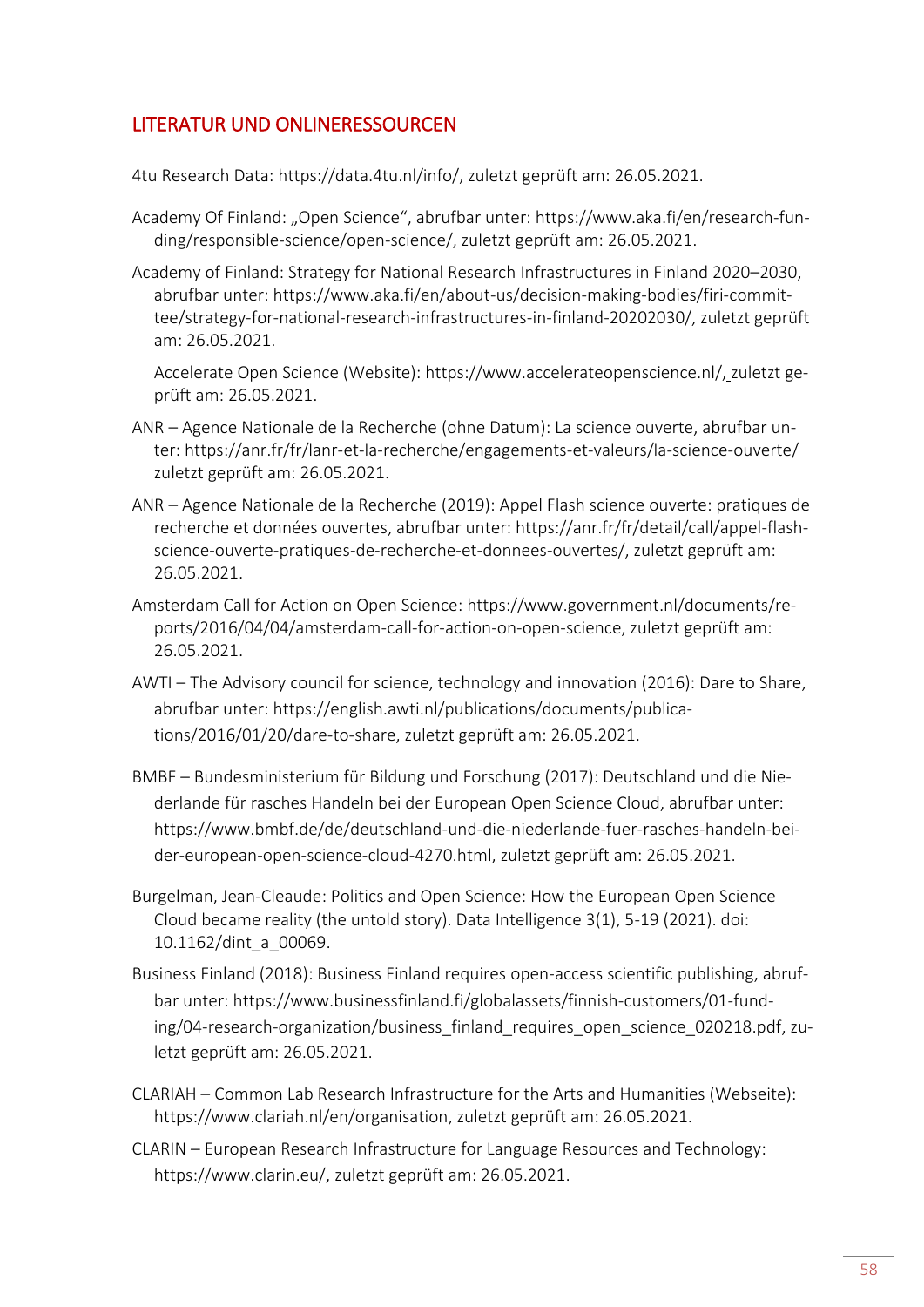- Comité pour la science ouverte (ohne Datum): [https://www.ouvrirlascience.fr/presenta](https://www.ouvrirlascience.fr/presentation-du-comite/)[tion-du-comite/,](https://www.ouvrirlascience.fr/presentation-du-comite/) zuletzt geprüft am: 26.05.2021.
- CNRS Centre national de la recherche scientifique (ohne Datum): CNRS institutes and the EOSC – status and vision, abrufbar unter: [https://indico.in2p3.fr/event/20312/contribu](https://indico.in2p3.fr/event/20312/contributions/78053/attachments/56682/75306/EOSC_CNRS_instituts_v4.docx)[tions/78053/attachments/56682/75306/EOSC\\_CNRS\\_instituts\\_v4.docx,](https://indico.in2p3.fr/event/20312/contributions/78053/attachments/56682/75306/EOSC_CNRS_instituts_v4.docx) zuletzt geprüft am: 26.05.2021.
- CNRS Centre national de la recherche scientifique (2019): Roadmap for Open Science, abrufbar unter: [https://www.science-ouverte.cnrs.fr/wp-content/uplo](https://www.science-ouverte.cnrs.fr/wp-content/uploads/2019/11/CNRS_Roadmap_Open_Science_18nov2019.pdf)[ads/2019/11/CNRS\\_Roadmap\\_Open\\_Science\\_18nov2019.pdf,](https://www.science-ouverte.cnrs.fr/wp-content/uploads/2019/11/CNRS_Roadmap_Open_Science_18nov2019.pdf) zuletzt geprüft am: 26.05.2021.
- cOAlition S (webseite): [https://www.coalition-s.org/,](https://www.coalition-s.org/) zuletzt geprüft am: 26.05.2021.
- cOAlition S (2020): NWO announces implementation guidelines for Plan S, abrufbar unter: [https://www.coalition-s.org/nwo-announces-implementation-guidelines-for-plan-s/,](https://www.coalition-s.org/nwo-announces-implementation-guidelines-for-plan-s/) zuletzt geprüft am: 26.05.2021.
- Cour des comptes (2020): Les infrastructures numériques de l'enseignement supérieur et de la recherche: une consolidation nécessaire, Rapport, 2020, p.221, abrufbar unter: [https://www.ccomptes.fr/system/files/2020-02/20200225-09-TomeII-infrastructures](https://www.ccomptes.fr/system/files/2020-02/20200225-09-TomeII-infrastructures-numeriques-enseignement-superieur-et-recherche.pdf)[numeriques-enseignement-superieur-et-recherche.pdf,](https://www.ccomptes.fr/system/files/2020-02/20200225-09-TomeII-infrastructures-numeriques-enseignement-superieur-et-recherche.pdf) zuletzt geprüft am: 26.05.2021.
- CSC IT Center for Science (2019): Cooperation for Open Science in Finland, online verfügbar unter: [https://www.go-fair.org/wp-content/uploads/2019/07/Cooperation-for-](https://www.go-fair.org/wp-content/uploads/2019/07/Cooperation-for-Open-Science-in-Finland_Heidi-Laine.pdf)[Open-Science-in-Finland\\_Heidi-Laine.pdf,](https://www.go-fair.org/wp-content/uploads/2019/07/Cooperation-for-Open-Science-in-Finland_Heidi-Laine.pdf) Finnish center of expertise in information technology, zuletzt geprüft am: 26.05.2021.
- CSC IT Center for Science (Webeite): "About us", abrufbar unter: [https://www.csc.fi/en/about-us,](https://www.csc.fi/en/about-us) zuletzt geprüft am: 26.05.2021.
- CSC IT Center for Science: Blue Cloud, abrufabr unter: [https://www.csc.fi/en/-/blue](https://www.csc.fi/en/-/blue-cloud)[cloud,](https://www.csc.fi/en/-/blue-cloud) zuletzt geprüft am: 26.05.2021.
- CSC IT Center for Science: Collaboration, abrufbar unter: [https://www.csc.fi/en/collabo](https://www.csc.fi/en/collaboration)[ration,](https://www.csc.fi/en/collaboration) zuletzt geprüft am: 26.05.2021.
- CSC IT Center for Science: Collaboration SeaDataCloud, abrufbar unter: [https://www.csc.fi/en/web/guest/collaboration/-/asset\\_publisher/1SD7vViTltfB/con](https://www.csc.fi/en/web/guest/collaboration/-/asset_publisher/1SD7vViTltfB/content/seadatacloud)[tent/seadatacloud,](https://www.csc.fi/en/web/guest/collaboration/-/asset_publisher/1SD7vViTltfB/content/seadatacloud) zuletzt geprüft am: 26.05.2021.
- CSC IT Center for Science: EOSC European Open Science Cloud, abrufbar unter: [https://www.csc.fi/en/-/eosc-european-open-science-cloud,](https://www.csc.fi/en/-/eosc-european-open-science-cloud) zuletzt geprüft am: 26.05.2021.
- CSC IT Center for Science: EU-Openscreen, abrufbar unter: [https://www.csc.fi/en/-/eu](https://www.csc.fi/en/-/eu-openscreen)[openscreen,](https://www.csc.fi/en/-/eu-openscreen) zuletzt geprüft am: 26.05.2021.
- CSC IT Center for Science (ohne Datum): Finland launches its national Forum for the European Open Science Cloud, abrufbar unter [https://www.csc.fi/en/-/finland-launches](https://www.csc.fi/en/-/finland-launches-its-national-forum-for-the-european-open-science-cloud)[its-national-forum-for-the-european-open-science-cloud,](https://www.csc.fi/en/-/finland-launches-its-national-forum-for-the-european-open-science-cloud) zuletzt geprüft am: 26.05.2021.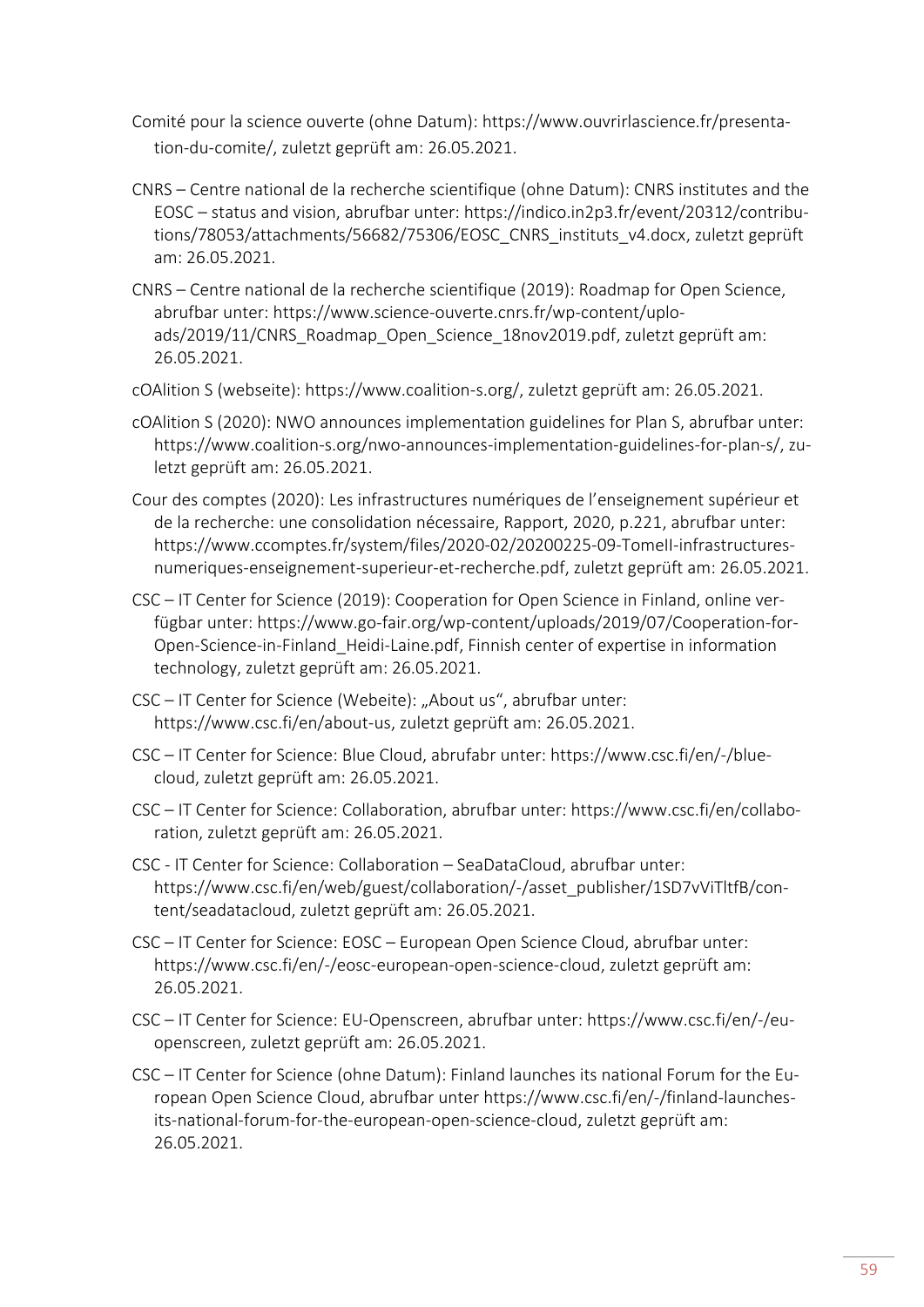- CSC –- IT Center for Science: FUNET 2020 Data network modernisation project ensures effective and seamless data connections, abrufbar uner: [https://www.csc.fi/en/funet-](https://www.csc.fi/en/funet-2020?inheritRedirect=true)[2020?inheritRedirect=true,](https://www.csc.fi/en/funet-2020?inheritRedirect=true) zuletzt geprüft am: 26.05.2021.
- DANS Data Archiving and Networking Services: Easy Repositorium für Daten, abrufbar unter: [https://easy.dans.knaw.nl/ui/home,](https://easy.dans.knaw.nl/ui/home) zuletzt geprüft am: 26.05.2021.
- DANS Data Archiving and Networking Services: Information Material Website, abrufbar unter: [https://dans.knaw.nl/en/about/organisation-and-policy/information-mate](https://dans.knaw.nl/en/about/organisation-and-policy/information-material?set_language=en)[rial?set\\_language=en,](https://dans.knaw.nl/en/about/organisation-and-policy/information-material?set_language=en) zuletzt geprüft am: 26.05.2021.
- DANS Data Archiving and Networking Services: "Love to share Data", abrufbar unter: [https://dans.knaw.nl/nl/actueel/agenda/love-to-share-data,](https://dans.knaw.nl/nl/actueel/agenda/love-to-share-data) zuletzt geprüft am: 26.05.2021.
- DANS Data Archiving and Networking Services: Organisation and policy, abrufbar unter: [https://dans.knaw.nl/en/about/organisation-and-policy/organisation-and-policy,](https://dans.knaw.nl/en/about/organisation-and-policy/organisation-and-policy) zuletzt geprüft am: 26.05.2021.
- DARIAH Digital Research Infrastructure for the Arts and Humanities (Webseite): [https://www.dariah.eu/,](https://www.dariah.eu/) zuletzt geprüft am: 26.05.2021.
- Data Sharing Coalition (Webseite): [https://datasharingcoalition.eu/about-the-data-sharing](https://datasharingcoalition.eu/about-the-data-sharing-coalition/)[coalition/,](https://datasharingcoalition.eu/about-the-data-sharing-coalition/) zuletzt geprüft am: 26.05.2021.
- Dataverse (Webseite): [https://dataverse.nl/,](https://dataverse.nl/) zuletzt geprüft am: 26.05.2021.
- DAAD Deutscher Akademischer Auslandsdienst (2017) Finnland.
- DMP Online Datenmanagement Plan Online (Website): [https://dmponline.dcc.ac.uk/,](https://dmponline.dcc.ac.uk/) zuletzt geprüft am: 26.05.2021.
- DMPTuuli (Webseite): [https://www.dmptuuli.fi/,](https://www.dmptuuli.fi/) zuletzt geprüft am: 26.05.2021.
- DTL Dutch Techcentre for Lifesciences: [https://www.dtls.nl/about/,](https://www.dtls.nl/about/) zuletzt geprüft am: 26.05.2021.
- École des Ponts ParisTech (2019): Plan Science Ouvert, abrufbar unter: [https://espacecher](https://espacechercheurs.enpc.fr/sites/default/files/plan%20science%20ouverte%20sign%C3%A9_0.pdf)[cheurs.enpc.fr/sites/default/files/plan%20science%20ouverte%20sign%C3%A9\\_0.pdf,](https://espacechercheurs.enpc.fr/sites/default/files/plan%20science%20ouverte%20sign%C3%A9_0.pdf) zuletzt geprüft am: 26.05.2021.
- EGI European Grid Infrastructure (Webseite): [https://www.egi.eu/,](https://www.egi.eu/) zuletzt geprüft am: 26.05.2021.
- Elsevier (2020): Dutch research institutions and Elsevier initiate world's first national Open Science partnership, abrufbar unter: [https://www.elsevier.com/about/press-relea](https://www.elsevier.com/about/press-releases/corporate/dutch-research-institutions-and-elsevier-initiate-worlds-first-national-open-science-partnership)[ses/corporate/dutch-research-institutions-and-elsevier-initiate-worlds-first-national-o](https://www.elsevier.com/about/press-releases/corporate/dutch-research-institutions-and-elsevier-initiate-worlds-first-national-open-science-partnership)[pen-science-partnership,](https://www.elsevier.com/about/press-releases/corporate/dutch-research-institutions-and-elsevier-initiate-worlds-first-national-open-science-partnership) zuletzt geprüft am: 26.05.2021.
- ELIXIR (Webseite): [https://elixir-europe.org/,](https://elixir-europe.org/) zuletzt geprüft am: 26.05.2021.
- Elixir Finland (Webseite): [https://www.elixir-finland.org/en/frontpage/,](https://www.elixir-finland.org/en/frontpage/) zuletzt geprüft am: 26.05.2021.
- EOSC-Declaration (2017): European Open Science Cloud New Research and Innovation Opportunities, abrufbar unter: [https://eosc-portal.eu/sites/default/files/eosc\\_declara](https://eosc-portal.eu/sites/default/files/eosc_declaration.pdf)[tion.pdf,](https://eosc-portal.eu/sites/default/files/eosc_declaration.pdf) zuletzt geprüft am: 26.05.2021.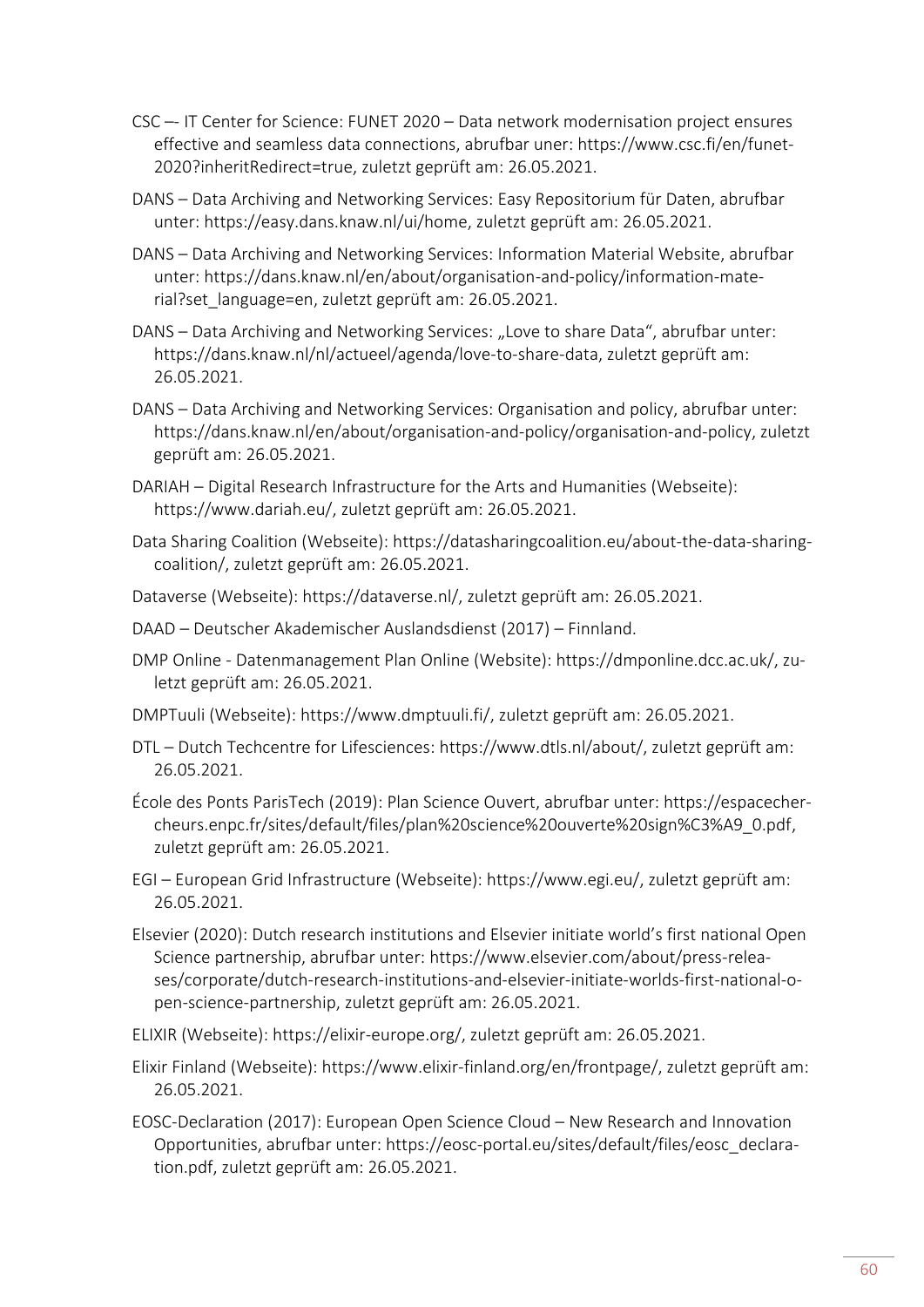eoscfrance: Journées European Open Science Cloud France 2021, abrufbar unter: [https://eoscfrance.sciencesconf.org/,](https://eoscfrance.sciencesconf.org/) zuletzt geprüft am: 26.05.2021.

- EOSC Executive Board Working Group (WG) Landscape (2020): Country Sheets Analysis, abrufbar unter: [https://op.europa.eu/en/publication-detail/-/publication/95e4a900-](https://op.europa.eu/en/publication-detail/-/publication/95e4a900-2a21-11eb-9d7e-01aa75ed71a1/language-en/format-PDF/source-173316815) [2a21-11eb-9d7e-01aa75ed71a1/language-en/format-PDF/source-173316815,](https://op.europa.eu/en/publication-detail/-/publication/95e4a900-2a21-11eb-9d7e-01aa75ed71a1/language-en/format-PDF/source-173316815) zuletzt geprüft am: 26.05.2021.
- EOSC Hub (Webseite): [https://www.eosc-hub.eu/,](https://www.eosc-hub.eu/) zuletzt geprüft am: 26.05.2021.
- EOSC Hub (ohne Datum): Federating Core Governance and Sustainability, abrufbar unter: [https://www.eosc-hub.eu/news/federating-core-governance-and-sustainability,](https://www.eosc-hub.eu/news/federating-core-governance-and-sustainability) zuletzt geprüft am: 26.05.2021.
- EOSC Nordic (Website): [https://www.eosc-nordic.eu/objectives/,](https://www.eosc-nordic.eu/objectives/) zuletzt geprüft am: 26.05.2021.
- EOSC Nordic (2021): The European Open Science Cloud in a national context: EOSC Finnish Forum launched, abrufbar unter: [https://www.eosc-nordic.eu/the-european-open-sci](https://www.eosc-nordic.eu/the-european-open-science-cloud-in-a-national-context-eosc-finnish-forum-launched/)[ence-cloud-in-a-national-context-eosc-finnish-forum-launched/,](https://www.eosc-nordic.eu/the-european-open-science-cloud-in-a-national-context-eosc-finnish-forum-launched/) zuletzt geprüft am: 26.05.2021.
- EOSC-Pillar (2020): D3.1 Summary report of the EOSC-Pillar National Initiatives Survey, abrufbar unter: [https://zenodo.org/record/3937318#.YKeLEKGxU2w,](https://zenodo.org/record/3937318#.YKeLEKGxU2w) zuletzt geprüft am: 26.05.2021.
- EOSC Pillar (2021): From Policy to Practice: France CNRS launches Open Data Research Directorate and participation in EOSC Association thrives, abrufbar unter: [https://www.eosc-pillar.eu/news/policy-practice-france-cnrs-open-data-research-direc](https://www.eosc-pillar.eu/news/policy-practice-france-cnrs-open-data-research-directorate-eosc-association-dumouchel)[torate-eosc-association-dumouchel,](https://www.eosc-pillar.eu/news/policy-practice-france-cnrs-open-data-research-directorate-eosc-association-dumouchel) zuletzt geprüft am: 26.05.2021.
- EOSC Portal Finland: [https://eosc-portal.eu/finland,](https://eosc-portal.eu/finland) zuletzt geprüft am: 26.05.2021.
- EOSC Portal Workshop on Training in EOSC (ohne Datum): [https://eosc-por](https://eosc-portal.eu/events/workshop-training-eosc)[tal.eu/events/workshop-training-eosc,](https://eosc-portal.eu/events/workshop-training-eosc) zuletzt geprüft am: 26.05.2021.
- EOSC Secretariat (ohne Datum) Finland launches its national Forum for the European Open Science Cloud, abrufbar unter: [https://www.csc.fi/en/-/finland-launches-its-national](https://www.csc.fi/en/-/finland-launches-its-national-forum-for-the-european-open-science-cloud)[forum-for-the-european-open-science-cloud,](https://www.csc.fi/en/-/finland-launches-its-national-forum-for-the-european-open-science-cloud) zuletzt geprüft am: 26.05.2021.
- EOSC Secretariat (2020): Towards A Shared EOSC Definition. By Dario Mangione, abrufbar unter: [https://www.eoscsecretariat.eu/eosc-glossary/post/towards-shared-eosc-defini](https://www.eoscsecretariat.eu/eosc-glossary/post/towards-shared-eosc-definition)[tion,](https://www.eoscsecretariat.eu/eosc-glossary/post/towards-shared-eosc-definition) zuletzt geprüft am: 26.05.2021.
- EOSC Secretariat (2020b): Working Proposal for Living Indicators to Monitor MS Progresses towards EOSC Readiness. Summary report from the EOSC regional projects, abrufbar unter: [https://www.eoscsecretariat.eu/sites/default/files/working\\_proposal\\_for\\_liv](https://www.eoscsecretariat.eu/sites/default/files/working_proposal_for_living_indicators_to_monitor_ms_progresses_towards_eosc_readiness.pdf)ing indicators to monitor ms progresses towards eosc readiness.pdf, zuletzt geprüft am: 26.05.2021.
- EOSC Synergy: [https://www.eosc-synergy.eu/about/,](https://www.eosc-synergy.eu/about/) zuletzt geprüft am: 26.05.2021.
- EOSC Working Group Landscape (2020): Country Sheets Draft Analysis.
- EScience Center Nederland (Website): [https://www.esciencecenter.nl/expertise/,](https://www.esciencecenter.nl/expertise/) zuletzt geprüft am: 26.05.2021.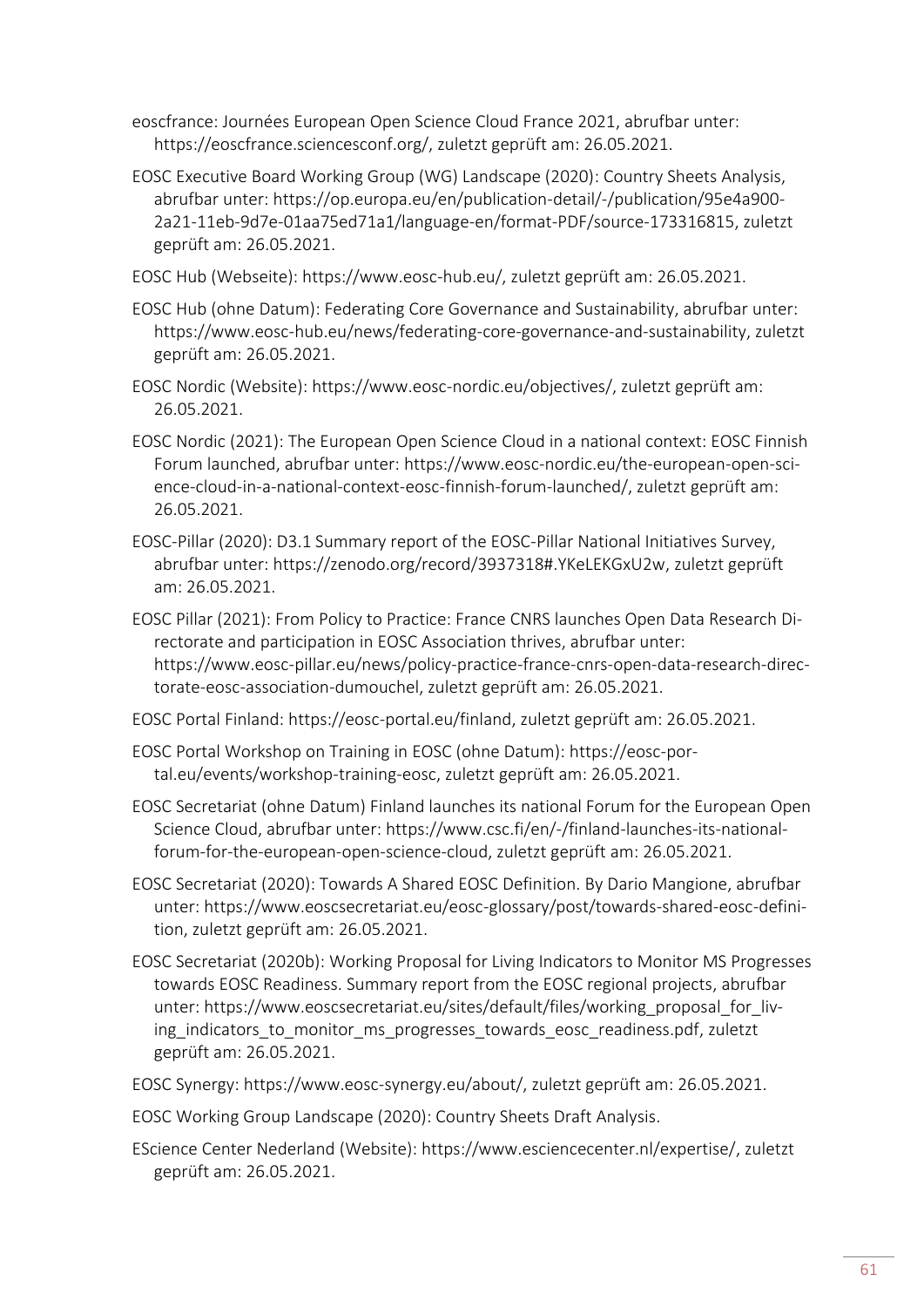- European Open Science Cloud FAIR Working Group FAIR in Practice Task Force (2020): Six Recommendations for Implementation of FAIR Practice, abrufbar unter: [https://op.eu](https://op.europa.eu/en-GB/publication-detail/-/publication/4630fa57-1348-11eb-9a54-01aa75ed71a1/language-en)[ropa.eu/en-GB/publication-detail/-/publication/4630fa57-1348-11eb-9a54-](https://op.europa.eu/en-GB/publication-detail/-/publication/4630fa57-1348-11eb-9a54-01aa75ed71a1/language-en) [01aa75ed71a1/language-en,](https://op.europa.eu/en-GB/publication-detail/-/publication/4630fa57-1348-11eb-9a54-01aa75ed71a1/language-en) zuletzt geprüft am: 26.05.2021.
- FAIRsFAIR: [https://www.fairsfair.eu/the-project,](https://www.fairsfair.eu/the-project) zuletzt geprüft am: 26.05.2021.
- FAIR Sharing: [https://fairsharing.org/,](https://fairsharing.org/) zuletzt geprüft am: 26.05.2021.
- FAIR Software (Website): [https://fair-software.nl/,](https://fair-software.nl/) zuletzt geprüft am: 26.05.2021.
- Finnish Institute for Health and Welfare (2021): [https://thl.fi/en/web/thlfi-en/statistics/sta](https://thl.fi/en/web/thlfi-en/statistics/statistical-databases/open-data)[tistical-databases/open-data,](https://thl.fi/en/web/thlfi-en/statistics/statistical-databases/open-data) zuletzt geprüft am: 26.05.2021.
- Finnish National Board on Research Integrity TENK (ohne Datum): EOSC Finnish Forum [https://www.tenk.fi/en/networks/eosc/eosc-finnish-forum,](https://www.tenk.fi/en/networks/eosc/eosc-finnish-forum) zuletzt geprüft am: 26.05.2021.
- Finnish Meteorological Institute (ohne Datum): The Finnish Meteorological Institute's open data, abrufbar unter: [https://en.ilmatieteenlaitos.fi/open-data,](https://en.ilmatieteenlaitos.fi/open-data) zuletzt geprüft am: 26.05.2021.
- Fox, Gavin Connor/Ebert, Barbara (2020): FoStra2020 Interviews, Transkription RfII-Geschäftsstelle, unveröffentlichtes Manuskript.
- Fox, Gavin Connor et al. (2020): FoStra 2020 France Case Study − Preparing for the EOSC, unveröffentlichtes Manuskript.
- French National Strategy on Research Infrastructures (2018 Edition): [https://cache.me](https://cache.media.enseignementsup-recherche.gouv.fr/file/Infrastructures_de_recherche/04/6/Brochure_Infrastructures_2018_UK_1023046.pdf)[dia.enseignementsup-recherche.gouv.fr/file/Infrastructures\\_de\\_recherche/04/6/Bro](https://cache.media.enseignementsup-recherche.gouv.fr/file/Infrastructures_de_recherche/04/6/Brochure_Infrastructures_2018_UK_1023046.pdf)[chure\\_Infrastructures\\_2018\\_UK\\_1023046.pdf,](https://cache.media.enseignementsup-recherche.gouv.fr/file/Infrastructures_de_recherche/04/6/Brochure_Infrastructures_2018_UK_1023046.pdf) zuletzt geprüft am: 26.05.2021.
- Go FAIR: [https://www.go-fair.org/go-fair-initiative/,](https://www.go-fair.org/go-fair-initiative/) zuletzt geprüft am: 26.05.2021.
- Go FAIR Foundation: [https://www.gofairfoundation.org/,](https://www.gofairfoundation.org/) zuletzt geprüft am: 26.05.2021.
- Government of the Netherlands (2014): 2025 Vision for Science choices for the future, abrufbar unter: [https://www.government.nl/documents/reports/2014/12/08/2025-vi](https://www.government.nl/documents/reports/2014/12/08/2025-vision-for-science-choices-for-the-future)[sion-for-science-choices-for-the-future,](https://www.government.nl/documents/reports/2014/12/08/2025-vision-for-science-choices-for-the-future) zuletzt geprüft am: 26.05.2021.
- Health-RI (Webseite): [https://www.health-ri.nl/health-ri,](https://www.health-ri.nl/health-ri) zuletzt geprüft am: 26.05.2021.
- Helath-RI (ohne Datum): Data stewardship handbook (HANDS), abrufbar unter: [https://www.health-ri.nl/data-stewardship-handbook-hands,](https://www.health-ri.nl/data-stewardship-handbook-hands) zuletzt geprüft am: 26.05.2021.
- IFREMER (2014/2019): Gestion des Donnes Marines, abrufbar unter: [https://data.ifre](https://data.ifremer.fr/Tout-savoir-sur-les-donnees/Gestion-des-donnees)[mer.fr/Tout-savoir-sur-les-donnees/Gestion-des-donnees,](https://data.ifremer.fr/Tout-savoir-sur-les-donnees/Gestion-des-donnees) zuletzt geprüft am: 26.05.2021.
- INRA (2016): Charte Inra pour le libre accès aux publications et aux données, abrufbar unter: [https://ist.inrae.fr/wp-content/uploads/sites/21/2020/02/2016\\_Charte-libre-ac](https://ist.inrae.fr/wp-content/uploads/sites/21/2020/02/2016_Charte-libre-access-Inra-Def_Inra-fran%C3%A7ais.pdf)[cess-Inra-Def\\_Inra-fran%C3%A7ais.pdf,](https://ist.inrae.fr/wp-content/uploads/sites/21/2020/02/2016_Charte-libre-access-Inra-Def_Inra-fran%C3%A7ais.pdf) zuletzt geprüft am: 26.05.2021.
- INSERM (2019): Plan stratégique Inserm 2025, abrufbar unter: [https://sntrscgt.vjf.cnrs.fr/IMG/pdf/projet\\_plan\\_strategique\\_inserm\\_2025.pdf,](https://sntrscgt.vjf.cnrs.fr/IMG/pdf/projet_plan_strategique_inserm_2025.pdf) zuletzt geprüft am: 26.05.2021.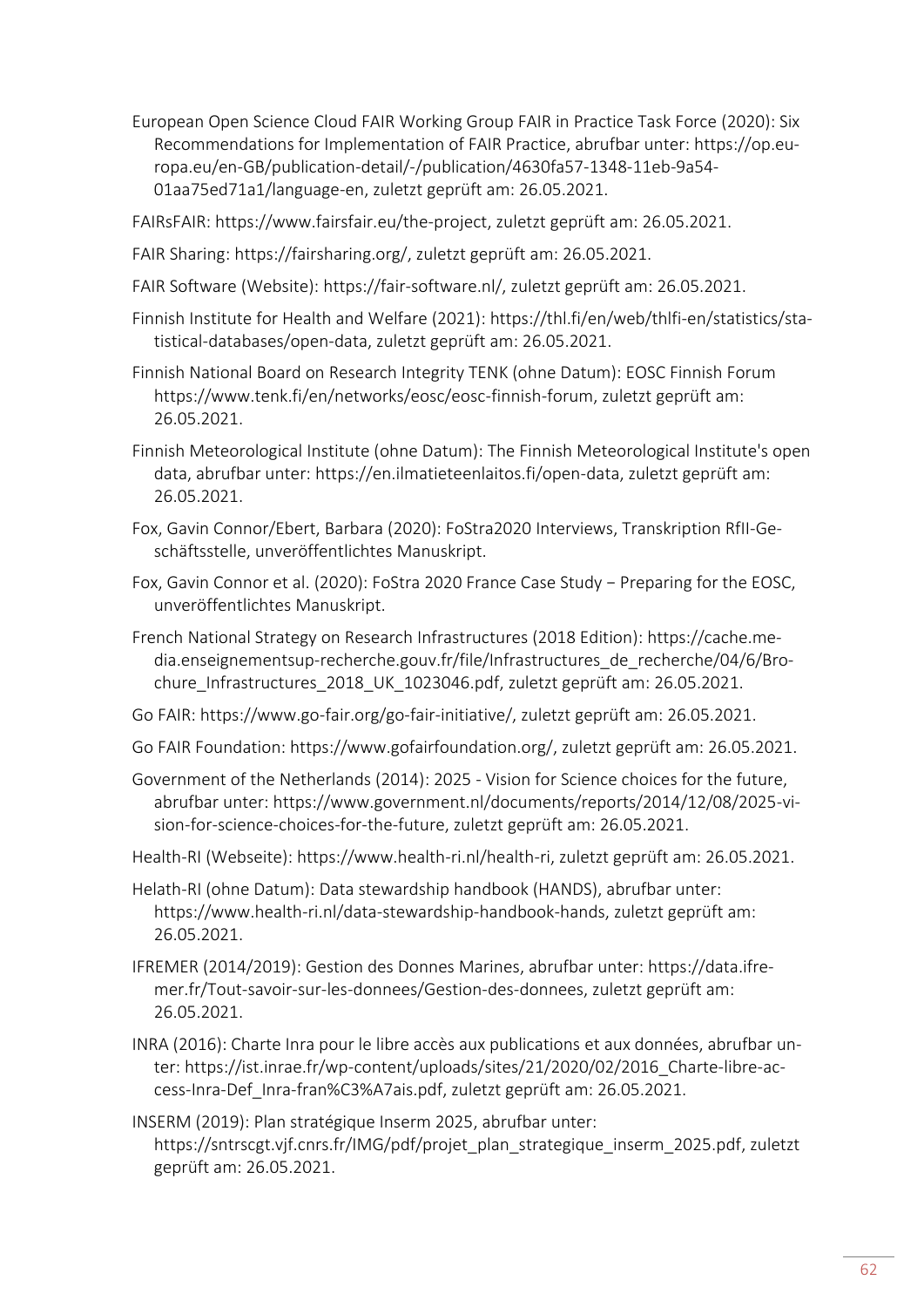- INSERM (2019b): EOSC-Pillar combiner les expériences nationales pour construire un Cloud science ouverte européenne, abrufbar unter: [https://www.inserm.fr/actualites-et](https://www.inserm.fr/actualites-et-evenements/actualites/eosc-pillar-combiner-experiences-nationales-pour-construire-cloud-science-ouverte-europeenne)[evenements/actualites/eosc-pillar-combiner-experiences-nationales-pour-construire](https://www.inserm.fr/actualites-et-evenements/actualites/eosc-pillar-combiner-experiences-nationales-pour-construire-cloud-science-ouverte-europeenne)[cloud-science-ouverte-europeenne,](https://www.inserm.fr/actualites-et-evenements/actualites/eosc-pillar-combiner-experiences-nationales-pour-construire-cloud-science-ouverte-europeenne) zuletzt geprüft am: 26.05.2021.
- LCRDM National Coordination Point for Research Data Management: [https://www.lcrdm.nl/,](https://www.lcrdm.nl/) zuletzt geprüft am: 26.05.2021.
- LCRDM National Coordination Point for Research Data Management: Positioning paper for 2019 and beyond, abrufbar unter: [https://zenodo.org/record/3336040,](https://zenodo.org/record/3336040) zuletzt geprüft am: 26.05.2021
- LOI n° 2016-1321 du 7 octobre 2016 pour une République numérique [https://www.le](https://www.legifrance.gouv.fr/dossierlegislatif/JORFDOLE000031589829/)[gifrance.gouv.fr/dossierlegislatif/JORFDOLE000031589829/,](https://www.legifrance.gouv.fr/dossierlegislatif/JORFDOLE000031589829/) zuletzt geprüft am: 26.05.2021.
- Ministry of Education and Culture (2014): Open science and research leads to surprising discoveries and creative insights. Open science and research roadmap 2014–2017, abrufbar unter: [https://julkaisut.valtioneuvosto.fi/bitstream/han](https://julkaisut.valtioneuvosto.fi/bitstream/handle/10024/75210/okm21.pdf?sequence=1&isAllowed=y)[dle/10024/75210/okm21.pdf?sequence=1&isAllowed=y,](https://julkaisut.valtioneuvosto.fi/bitstream/handle/10024/75210/okm21.pdf?sequence=1&isAllowed=y) zuletzt geprüft am: 26.05.2021.
- Ministry of Education and Culture (2019): Atlas of Open Science and Research in Finland 2019. Evaluation of openness in the activities of higher education institutions, research institutes, research-funding organisations, Finnish academic and cultural institutes abroad and learned societies and academies. Unter Mitarbeit von Minna Ala-Mantila, Pirjo-Leena Forsström und Erika Lilja, Helsinki, abrufbar unter: [https://julkaisut.valtio](https://julkaisut.valtioneuvosto.fi/bitstream/handle/10024/161990/OKM_2019_45_Atlas%20of%20Open%20Science%20and%20Research%20in%20Finland.pdf?sequence=1&isAllowed=y)[neuvosto.fi/bitstream/handle/10024/161990/OKM\\_2019\\_45\\_Atlas%20of%20O](https://julkaisut.valtioneuvosto.fi/bitstream/handle/10024/161990/OKM_2019_45_Atlas%20of%20Open%20Science%20and%20Research%20in%20Finland.pdf?sequence=1&isAllowed=y)[pen%20Science%20and%20Research%20in%20Finland.pdf?sequence=1&isAllowed=y](https://julkaisut.valtioneuvosto.fi/bitstream/handle/10024/161990/OKM_2019_45_Atlas%20of%20Open%20Science%20and%20Research%20in%20Finland.pdf?sequence=1&isAllowed=y) , zuletzt geprüft am: 26.05.2021.
- Mons, Barend: Comments to Jean-Claude Burgelman's article Politics and Open Science: How the European Open Science Cloud became reality (the untold story)  $-$  "EOSC is a bigger ME" and the Dunning Kruger effect. Data Intelligence 3(1), 32-39 (2021). doi: 10.1162/dint\_a\_00074
- Muscella, Silvana et al. (2018): Prompting an EOSC in practice. Final report and recommendations of the Commission 2nd High Level Expert Group [2017-2018] on the European Open Science Cloud (EOSC). [https://op.europa.eu/en/web/eu-law-and-publica](https://op.europa.eu/en/web/eu-law-and-publications/publication-detail/-/publication/5253a1af-ee10-11e8-b690-01aa75ed71a1)[tions/publication-detail/-/publication/5253a1af-ee10-11e8-b690-01aa75ed71a1,](https://op.europa.eu/en/web/eu-law-and-publications/publication-detail/-/publication/5253a1af-ee10-11e8-b690-01aa75ed71a1) zuletzt geprüft am: 26.05.2021.
- NARCIS National Academic Research and Collaborations Information System: [https://dans.knaw.nl/en/about/services/narcis,](https://dans.knaw.nl/en/about/services/narcis) zuletzt geprüft am: 26.05.2021.
- NARCIS National Academic Research and Collaborations Information System (ohne Datum): Open and closed access – schollarly publications in NARCIS per year of publication [https://www.narcis.nl/metrics/Language/en,](https://www.narcis.nl/metrics/Language/en) zuletzt geprüft am: 26.05.2021.
- National Plan Open Science (2017): National Plan Open Science, abrufbar unter: [https://www.openscience.nl/files/openscience/2019-02/nationalplano](https://www.openscience.nl/files/openscience/2019-02/nationalplanopenscience_en.pdf)[penscience\\_en.pdf,](https://www.openscience.nl/files/openscience/2019-02/nationalplanopenscience_en.pdf) zuletzt geprüft am: 26.05.2021.
- Nationaal Programma Open Science (Webseite): [https://www.openscience.nl/en,](https://www.openscience.nl/en) zuletzt geprüft am: 26.05.2021.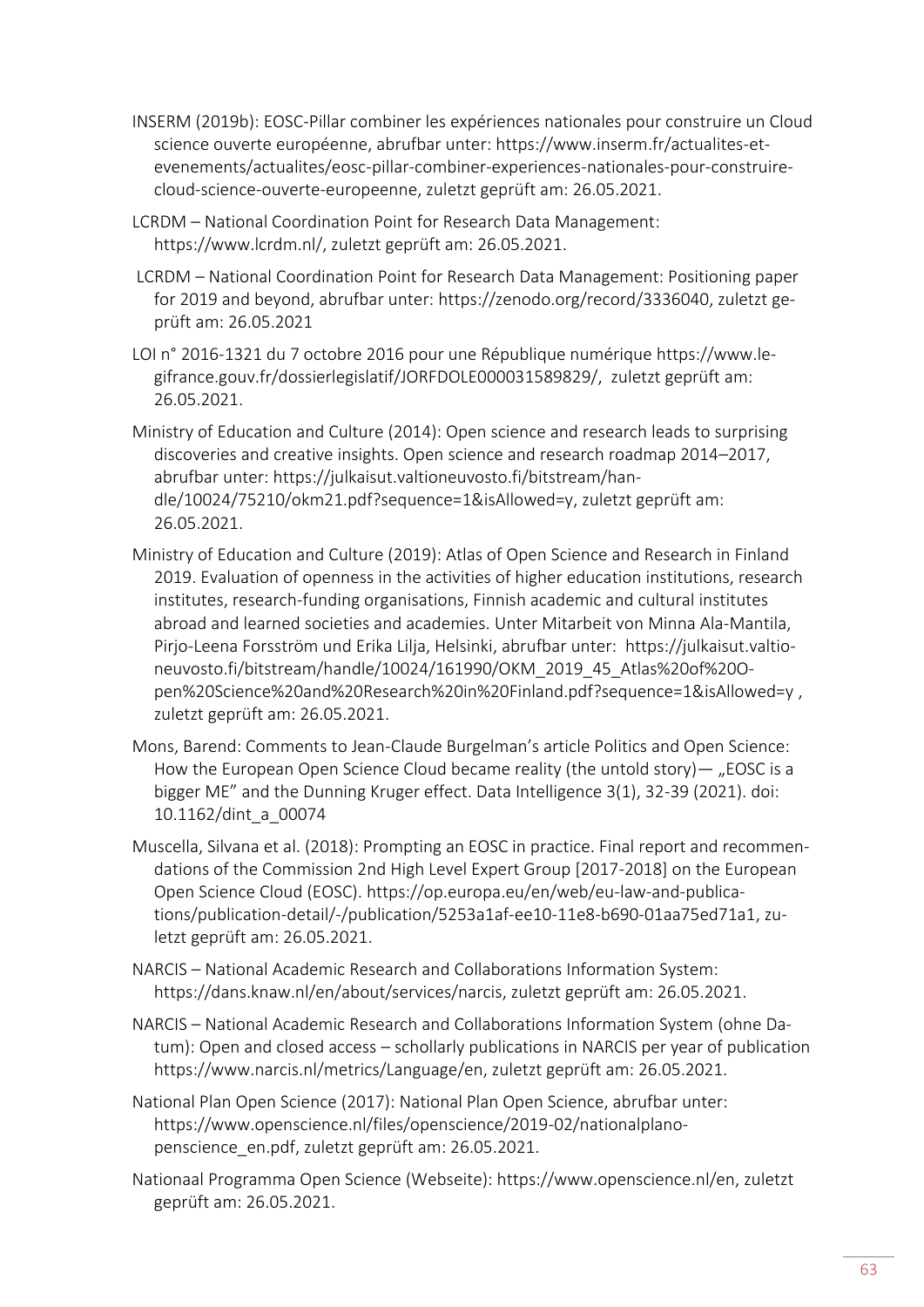- NOW Nederlandse Organisatie voor Wetenschappelijk Onderzoek (2020): Heading for 100% Open access: NWO and ZonMw on the right track, but further steps are needed, abrufbar unter: [https://www.nwo.nl/en/news/heading-100-open-access-nwo-and](https://www.nwo.nl/en/news/heading-100-open-access-nwo-and-zonmw-right-track-further-steps-are-needed)[zonmw-right-track-further-steps-are-needed,](https://www.nwo.nl/en/news/heading-100-open-access-nwo-and-zonmw-right-track-further-steps-are-needed) zuletzt geprüft am: 26.05.2021.
- NWO Nederlandse Organisatie voor Wetenschappelijk Onderzoek (ohne Datum): Local Digital Compentence Centres, abrufbar unter: [https://www.nwo.nl/en/calls/local-digi](https://www.nwo.nl/en/calls/local-digital-compentence-centres)[tal-compentence-centres,](https://www.nwo.nl/en/calls/local-digital-compentence-centres) zuletzt geprüft am: 26.05.2021.
- NWO Nederlandse Organisatie voor Wetenschappelijk Onderzoek (2017): NWO advocates permanent funding for national digital infrastructure, abrufbar unter: [https://www.nwo.nl/en/news/nwo-advocates-permanent-funding-national-digital-infra](https://www.nwo.nl/en/news/nwo-advocates-permanent-funding-national-digital-infrastructure)[structure,](https://www.nwo.nl/en/news/nwo-advocates-permanent-funding-national-digital-infrastructure) zuletzt geprüft am: 26.05.2021.
- NWO Open Science (Webseite): [https://www.nwo.nl/en/open-science,](https://www.nwo.nl/en/open-science) zuletzt geprüft am: 26.05.2021.
- NWO Research data management (Webseite): [https://www.nwo.nl/en/research-data-ma](https://www.nwo.nl/en/research-data-management)[nagement,](https://www.nwo.nl/en/research-data-management) zuletzt geprüft am: 26.05.2021.
- Openaccess.nl (webseite): [https://www.openaccess.nl/en,](https://www.openaccess.nl/en) zuletzt geprüft am: 26.05.2021.
- OpenDOAR France: [https://v2.sherpa.ac.uk/view/repository\\_by\\_country/France.html,](https://v2.sherpa.ac.uk/view/repository_by_country/France.html) zuletzt geprüft am: 26.05.2021.
- OpenML: [https://www.openml.org/,](https://www.openml.org/) zuletzt geprüft am: 26.05.2021.
- OPIDOR CAT [https://opidor.fr/reperer/,](https://opidor.fr/reperer/) zuletzt geprüft am: 26.05.2021.
- Open Science (ohne Datum): "Conosc" [https://avointiede.fi/en/networks/co](https://avointiede.fi/en/networks/conosc#:~:text=Council%20of%20National%20Open%20Science,open%20science%20policies%20and%20activities)[nosc#:~:text=Council%20of%20National%20Open%20Science,open%20science%20poli](https://avointiede.fi/en/networks/conosc#:~:text=Council%20of%20National%20Open%20Science,open%20science%20policies%20and%20activities)[cies%20and%20activities,](https://avointiede.fi/en/networks/conosc#:~:text=Council%20of%20National%20Open%20Science,open%20science%20policies%20and%20activities) zuletzt geprüft am: 26.05.2021.
- Open Science (2019): DECLARATION FOR OPEN SCIENCE AND RESEARCH (FINLAND) 2020– 2025 [https://avointiede.fi/sites/default/files/2020-02/declaration2020\\_0.pdf,](https://avointiede.fi/sites/default/files/2020-02/declaration2020_0.pdf) zuletzt geprüft am: 26.05.2021.
- Open Science National Coordination (2020): Steering Group [https://avointiede.fi/en/coor](https://avointiede.fi/en/coordination/steering-group)[dination/steering-group,](https://avointiede.fi/en/coordination/steering-group) zuletzt geprüft am: 26.05.2021.
- Open Science (ohne Datum): OPEN SCIENCE AND RESEARCH INITIATIVE, abrufbar unter: [https://avointiede.fi/en/policies/policies-open-science-and-research-finland/open-sci](https://avointiede.fi/en/policies/policies-open-science-and-research-finland/open-science-and-research-initiative)[ence-and-research-initiative,](https://avointiede.fi/en/policies/policies-open-science-and-research-finland/open-science-and-research-initiative) zuletzt geprüft am: 26.05.2021.
- Open Science (ohne Datum): Policies of open science and research in Finland [https://avointiede.fi/en/policies/policies-open-science-and-research-finland,](https://avointiede.fi/en/policies/policies-open-science-and-research-finland) zuletzt geprüft am: 26.05.2021.
- Open Science: Recommendations of open science and research in Finland, abrufbar unter: [https://avointiede.fi/en/policies/recommendations-open-science-and-research-finland,](https://avointiede.fi/en/policies/recommendations-open-science-and-research-finland) zuletzt geprüft am: 26.05.2021.
- Plan National pour la Science Ouverte (2018): [https://cache.media.enseignementsup-re](https://cache.media.enseignementsup-recherche.gouv.fr/file/Actus/67/2/PLAN_NATIONAL_SCIENCE_OUVERTE_978672.pdf)[cherche.gouv.fr/file/Actus/67/2/PLAN\\_NATIONAL\\_SCIENCE\\_OUVERTE\\_978672.pdf,](https://cache.media.enseignementsup-recherche.gouv.fr/file/Actus/67/2/PLAN_NATIONAL_SCIENCE_OUVERTE_978672.pdf) zuletzt geprüft am: 26.05.2021.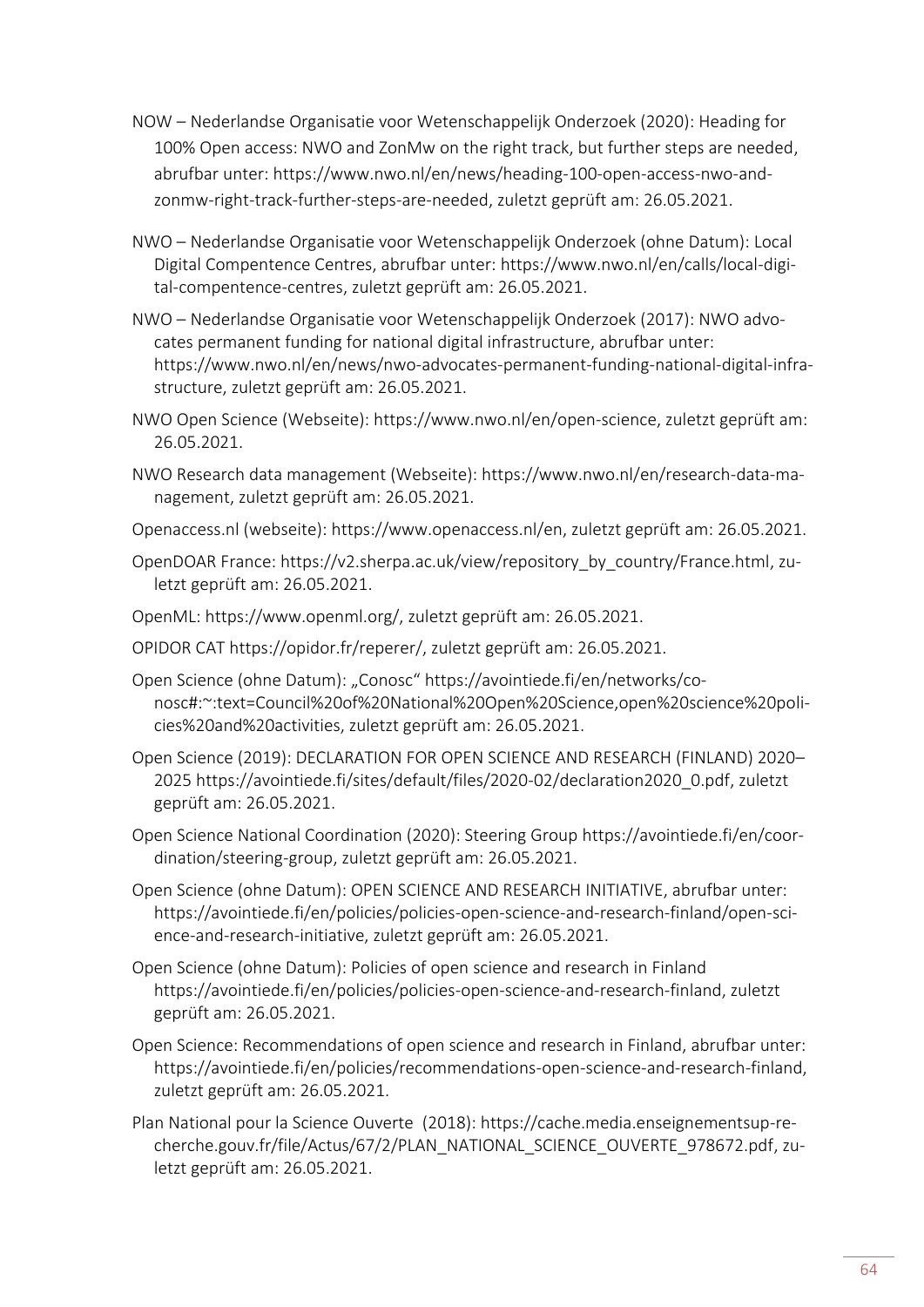- RE3 Data Query for France: [https://www.re3data.org/search?query=&count](https://www.re3data.org/search?query=&countries%5B%5D=FRA)[ries%5B%5D=FRA,](https://www.re3data.org/search?query=&countries%5B%5D=FRA) zuletzt geprüft am: 26.05.2021.
- Research Data Netherlands: [https://researchdata.nl/en/,](https://researchdata.nl/en/) zuletzt geprüft am: 26.05.2021.
- Research.fi: About the service [https://www.research.fi/en/service-info#1,](https://www.research.fi/en/service-info#1) zuletzt geprüft am: 26.05.2021.
- RFII-Geschäftsstelle (2020): Dossier zum niederländischen Wissenschaftssystem, unveröffentlichtes Manuskript.
- RFII-Geschäftsstelle (2021): Länderdossier Finnland, unveröffentlichtes Manuskript.

Robert Consultancy & Technopolis Group (2019): Transition costs for open science in the Netherlands Connecting and Accelerating, abrufbar unter: [https://www.open](https://www.openscience.nl/files/openscience/2019-12/Report%20Transition%20Costs%20for%20OS%20in%20the%20Netherlands.pdf)[science.nl/files/openscience/2019-12/Report%20Transi](https://www.openscience.nl/files/openscience/2019-12/Report%20Transition%20Costs%20for%20OS%20in%20the%20Netherlands.pdf)[tion%20Costs%20for%20OS%20in%20the%20Netherlands.pdf,](https://www.openscience.nl/files/openscience/2019-12/Report%20Transition%20Costs%20for%20OS%20in%20the%20Netherlands.pdf) zuletzt geprüft am: 26.05.2021.

- Science Europe (2021): Practical Guide to the International Alignment of Research Data Management - Extended Edition, abrufbar unter: [https://www.scienceeurope.org/our](https://www.scienceeurope.org/our-resources/practical-guide-to-the-international-alignment-of-research-data-management/)[resources/practical-guide-to-the-international-alignment-of-research-data-manage](https://www.scienceeurope.org/our-resources/practical-guide-to-the-international-alignment-of-research-data-management/)[ment/,](https://www.scienceeurope.org/our-resources/practical-guide-to-the-international-alignment-of-research-data-management/) zuletzt geprüft am: 26.05.2021.
- SIES Enseignement Supérieur, Recherche & Innovation (2020): Baromètre français de la Science Ouverte, abrufbar unter: [https://cache.media.enseignementsup-recher](https://cache.media.enseignementsup-recherche.gouv.fr/file/2020/19/1/NF_BarometreSO_1236191.pdf)[che.gouv.fr/file/2020/19/1/NF\\_BarometreSO\\_1236191.pdf](https://cache.media.enseignementsup-recherche.gouv.fr/file/2020/19/1/NF_BarometreSO_1236191.pdf) , zuletzt geprüft am: 26.05.2021.
- Sitra (2019): Evaluation: Sitra's impact is in co-operation and more is needed, abrufbar unter: [https://www.sitra.fi/en/news/evaluation-sitras-impact-is-in-co-operation-and](https://www.sitra.fi/en/news/evaluation-sitras-impact-is-in-co-operation-and-more-is-needed)[more-is-needed,](https://www.sitra.fi/en/news/evaluation-sitras-impact-is-in-co-operation-and-more-is-needed) zuletzt geprüft am: 26.05.2021.
- Sitra (ohne Datum): Sustainable business from data, abrufbar unter: [https://www.sitra.fi/en/projects/sustainable-business-from-data/#what-is-this-about,](https://www.sitra.fi/en/projects/sustainable-business-from-data/#what-is-this-about) zuletzt geprüft am: 26.05.2021.
- Sorbonne Université (ohne Datum): Charte pour le libre accès aux publications, abrufbar unter: [https://q-www.sorbonne-universite.fr/sites/default/files/media/2020-01/Charte](https://q-www.sorbonne-universite.fr/sites/default/files/media/2020-01/Charte-libre-acces-publications.pdf)[libre-acces-publications.pdf,](https://q-www.sorbonne-universite.fr/sites/default/files/media/2020-01/Charte-libre-acces-publications.pdf) zuletzt geprüft am: 26.05.2021.
- SPARC Europe / DCC (2019): An Analysis of Open Science Policies in Europe v4, abrufbar unter: [https://zenodo.org/record/3379705#.YKKbvqgzbWw,](https://zenodo.org/record/3379705#.YKKbvqgzbWw) zuletzt geprüft am: 26.05.2021.
- SSHOC Social Sciences and Humanities Open Cloud (2021): The ESFRI Clusters at RDA House of Commons, abrufbar unter: [https://sshopencloud.eu/events/esfri-clusters-rda](https://sshopencloud.eu/events/esfri-clusters-rda-house-commons)[house-commons,](https://sshopencloud.eu/events/esfri-clusters-rda-house-commons) zuletzt geprüft am: 26.05.2021.
- Study in Finland: Universities, [https://www.studyinfinland.fi/universities-list-view,](https://www.studyinfinland.fi/universities-list-view) zuletzt geprüft am: 26.05.2021.
- SURF (ohne Datum): The SURF cooperative, abrufbar unter: [https://www.surf.nl/en/about](https://www.surf.nl/en/about-surf/the-surf-cooperative)[surf/the-surf-cooperative,](https://www.surf.nl/en/about-surf/the-surf-cooperative) zuletzt geprüft am: 26.05.2021.